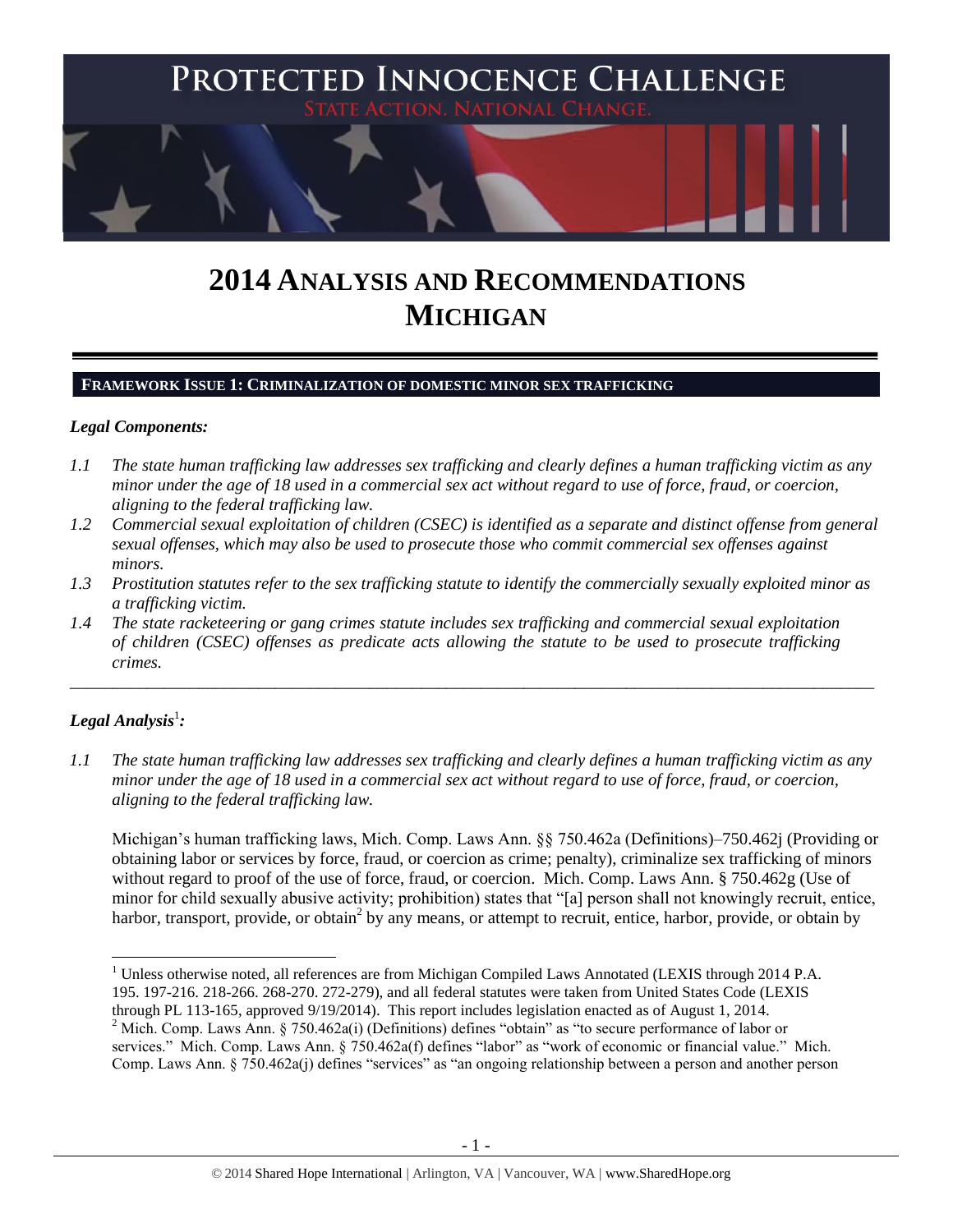<span id="page-1-0"></span>any means, a minor knowing that the minor will be used for child sexually abusive activity."<sup>3</sup> A violation of Mich. Comp. Laws Ann. § 750.462g is a felony punishable by imprisonment up to 20 years.<sup>4</sup> Mich. Comp. Laws Ann. § 750.462g. Mich. Comp. Laws Ann. § 750.462a(h) (Definitions) defines a "minor" as "a person under 18 years of age."

Also applicable to domestic minor sex trafficking crimes, Mich. Comp. Laws Ann. § 750.462j (Providing or obtaining labor or services by force, fraud, or coercion as crime; penalty) requires proof of force. Mich. Comp. Laws Ann. § 750.462j(1) makes it a crime to "knowingly provide or obtain the labor or services of another person by force,<sup>5</sup> fraud,<sup>6</sup> or coercion,"<sup>7</sup> and "[i]f the violation involves the forced labor of a minor or a commercial sex act, . . . the person is guilty of a felony punishable by imprisonment for not more than 20 years

in which the other person performs activities under the supervision of or for the benefit of the person, including, but not limited to, commercial sexual activity and sexually explicit performances."

<sup>3</sup> "Child sexually abusive activity" is defined in Mich. Comp. Laws Ann. § 750.462a(a) (Definitions) as "that phrase as defined in section 145c." Mich. Comp. Laws Ann. § 750.145c(1)(l) (Definitions; child sexually abusive activity or material) defines "child sexually abusive activity" as "a child engaging in a listed sexual act," and Mich. Comp. Laws Ann. § 750.145c(1)(h) defines "listed sexual act" as "sexual intercourse, erotic fondling, sadomasochistic abuse, masturbation, passive sexual involvement, sexual excitement, or erotic nudity." Mich. Comp. Laws Ann. § 750.145c(1) provides the definitions for these acts as follows:

(f) "Erotic fondling" means touching a person's clothed or unclothed genitals, pubic area, buttocks, or, if the person is female, breasts, or if the person is a child, the developing or undeveloped breast area, for the purpose of real or simulated overt sexual gratification or stimulation of 1 or more of the persons involved. Erotic fondling does not include physical contact, even if affectionate, that is not for the purpose of real or simulated overt sexual gratification or stimulation of 1 or more of the persons involved. (g) "Erotic nudity" means the lascivious exhibition of the genital, pubic, or rectal area of any person. As

used in this subdivision, "lascivious" means wanton, lewd, and lustful and tending to produce voluptuous or lewd emotions.

. . . .

l

(j) "Passive sexual involvement" means an act, real or simulated, that exposes another person to or draws another person's attention to an act of sexual intercourse, erotic fondling, sadomasochistic abuse, masturbation, sexual excitement, or erotic nudity because of viewing any of these acts or because of the proximity of the act to that person, for the purpose of real or simulated overt sexual gratification or stimulation of 1 or more of the persons involved.

. . . .

(o) "Sexual excitement" means the condition, real or simulated, of human male or female genitals in a state of real or simulated overt sexual stimulation or arousal.

(p) "Sexual intercourse" means intercourse, real or simulated, whether genital-genital, oral-genital, analgenital, or oral-anal, whether between persons of the same or opposite sex or between a human and an animal, or with an artificial genital.

<sup>4</sup> See infra Appendix A for further discussion of sentencing guidelines.

<sup>5</sup> Mich. Comp. Laws Ann. § 750.462j(6)(d) states, "Force' includes, but is not limited to, physical violence or actual physical restraint or confinement, but injury is not required."

<sup>6</sup> Mich. Comp. Laws Ann. § 750.462 $j(6)(e)$  states, "Fraud' includes, but is not limited to, a false or deceptive offer of employment or marriage."

<sup>7</sup> Mich. Comp. Laws Ann. § 750.462 $j(6)(a)$  states,

"Coercion" includes, but is not limited to, any of the following:

(i) A threat to harm or physically restrain any person or the creation of any scheme, plan, or pattern intended to cause a person to believe that failure to perform an act would result in harm to or physical restraint against any person.

(ii) The confiscation of documents without regard to whether the documents are fraudulent or fraudulently obtained; and the abuse or threatened abuse of the legal system, including threats of arrest or deportation without regard to whether the person being threatened is subject to arrest or deportation under the laws of this state or the United States.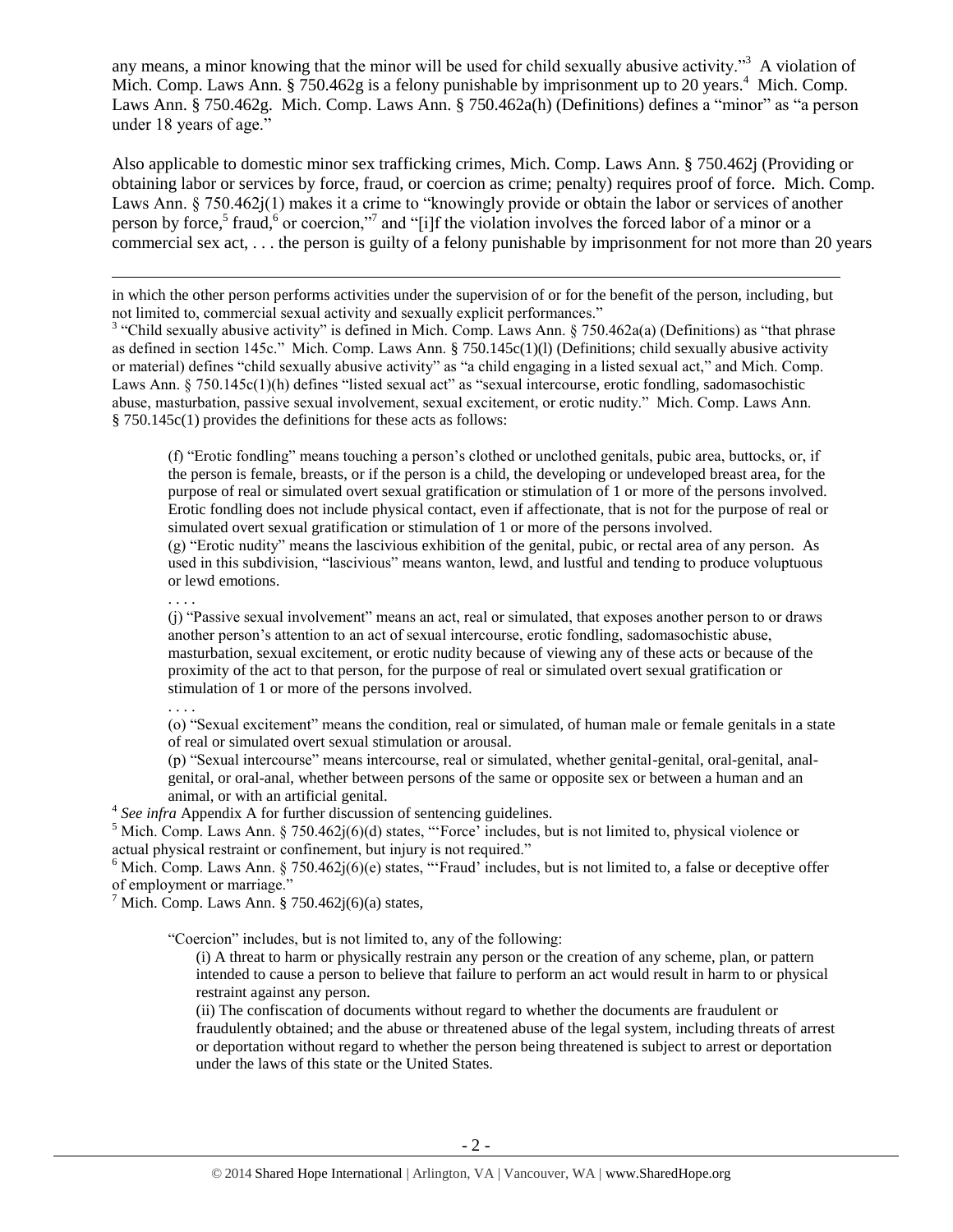or a fine of not more than \$20,000.00, or both." Mich. Comp. Laws Ann. § 750.462j(1)(b). Mich. Comp. Laws Ann. § 750.462j(2) also makes it a crime to "knowingly recruit, harbor, transport, provide, or obtain a person for labor or services for the purpose of holding that person in involuntary servitude<sup>8</sup> or debt bondage.... If the violation involves the trafficking of a minor or a commercial sex act, . . . the person is guilty of a felony punishable by imprisonment for not more than 20 years or a fine of not more than \$20,000.00, or both." Mich. Comp. Laws Ann. § 750.462j(2)(b). Mich. Comp. Laws Ann. § 750.462j(6)(b) states,

"Commercial sex act" means either of the following:

<span id="page-2-0"></span>(i) Any act of sexual penetration or sexual contact as defined in section  $520a$  [Definitions]<sup>9</sup> for which anything of value is given to, or is received by, any person. (ii) Any sexually explicit performance as defined in section 3 of 1978 PA 33, MCL 722.673 [Definitions],<sup>10</sup> for which anything of value is given to, or is received by, any person. (iii) A violation of section 145c(2) or (3)<sup>11</sup> involving any child sexually abusive activity or material.

If a conviction under Mich. Comp. Laws Ann. § 750.462j(1) or (2) "involves the death of any person, the person is guilty of a felony punishable by imprisonment for life or any term of years or a fine of not more than \$50,000, or both." Mich. Comp. Laws Ann. § 750.462j(1)(c), (2)(c).

Mich. Comp. Laws Ann. § 750.462i (Kidnapping, criminal sexual conduct, or attempt to kill; penalty) provides a penalty enhancement for an offense committed under Chapter LXVIIA (Human trafficking), including Mich. Comp. Laws Ann. § 750.462g and § 750.462j, that "involves kidnapping<sup>12</sup> or an attempt to kidnap, criminal sexual conduct<sup>13</sup> or an attempt to commit criminal sexual conduct, or an attempt to kill." If found guilty of

the intentional touching of the victim's or actor's intimate parts or the intentional touching of the clothing covering the immediate area of the victim's or actor's intimate parts, if that intentional touching can reasonably be construed as being for the purpose of sexual arousal or gratification, done for a sexual purpose, or in a sexual manner for:

(i) Revenge.

 $\overline{\phantom{a}}$ 

(iii) Out of anger.

<sup>11</sup> See infra Section 1.2 for the substantive provisions of Mich. Comp. Laws Ann. § 750.145c (Definitions; child sexually abusive activity or material; penalties).

 $12$  Mich. Comp. Laws Ann. § 750.349(1) (Kidnapping) provides that

A person commits the crime of kidnapping if he or she knowingly restrains another person with the intent to do 1 or more of the following:

- (a) Hold that person for ransom or reward.
- (b) Use that person as a shield or hostage.
- (c) Engage in criminal sexual penetration or criminal sexual contact with that person.
- (d) Take that person outside of this state.
- (e) Hold that person in involuntary servitude.

 $<sup>13</sup>$  Criminal sexual conduct is a crime under Mich. Comp. Laws Ann. §§ 750.520b (Criminal sexual conduct in the</sup> first degree)–750.520g (Assault with intent to commit criminal sexual conduct).

<sup>&</sup>lt;sup>8</sup> Mich. Comp. Laws Ann. § 750.462j(6)(f) states, "Involuntary servitude' includes, but is not limited to, a state of providing labor or services entered into or maintained by means of force, fraud, or coercion."

 $\delta$  Mich. Comp. Laws Ann. § 750.520a(r) (Definitions) states, "Sexual penetration' means sexual intercourse, cunnilingus, fellatio, anal intercourse, or any other intrusion, however slight, of any part of a person's body or of any object into the genital or anal openings of another person's body, but emission of semen is not required." Under Mich. Comp. Laws Ann. § 750.520a(q), "sexual contact" is defined as

<sup>(</sup>ii) To inflict humiliation.

<sup>&</sup>lt;sup>10</sup> Mich. Comp. Laws Ann. § 722.673(g) (Definitions) defines "sexually explicit performance" as "a motion picture, video game, exhibition, show, representation, or other presentation that, in whole or in part, depicts nudity, sexual excitement, erotic fondling, sexual intercourse, or sadomasochistic abuse."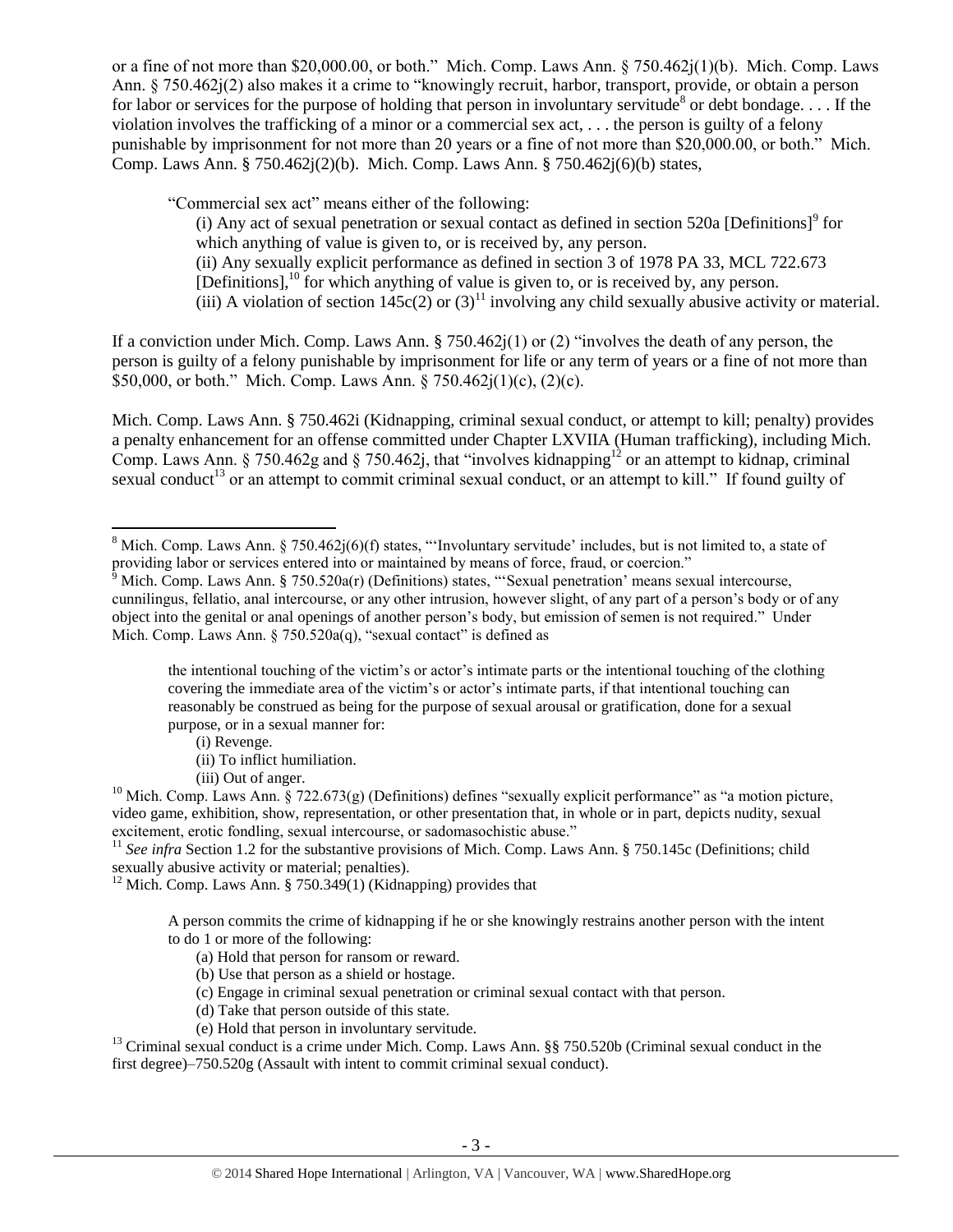violating Mich. Comp. Laws Ann. § 750.462i, "the defendant shall be imprisoned for life or any term of years." Mich. Comp. Laws Ann. § 750.462i.

*1.2 Commercial sexual exploitation of children (CSEC) is identified as a separate and distinct offense from general sexual offenses, which may also be used to prosecute those who commit commercial sex offenses against minors.*

The following laws make CSEC a crime in Michigan:

- 1. Mich. Comp. Laws Ann. § 750.13 (Enticing away female under sixteen; felony, penalty) makes it a crime to "take or entice away any female under the age of 16 years, from her father, mother, guardian, or other person having the legal charge of her person, without their consent, either for the purpose of prostitution, concubinage, sexual intercourse or marriage." A conviction for violating Mich. Comp. Laws Ann. § 750.13 is punishable as a felony by imprisonment up to 10 years. Mich. Comp. Laws Ann. § 750.13.
- 2. Mich. Comp. Laws Ann. § 750.145c(2) (Definitions; child sexually abusive activity or material; penalties) states,

A person who persuades, induces, entices, coerces, causes, or knowingly allows a child<sup>14</sup> to engage in a child sexually abusive activity<sup>15</sup> for the purpose of producing any child sexually abusive material,<sup>16</sup> or a person who arranges for, produces, makes, or finances, or a person who attempts or prepares or conspires to arrange for, produce, make, or finance any child sexually abusive activity or child sexually abusive material is guilty of a felony, punishable by imprisonment for not more than 20 years, or a fine of not more than \$100,000.00, or both, if that person knows, has reason to know, or should reasonably be expected to know that the child is a child or that the child sexually abusive material includes a child or that the depiction constituting the child sexually abusive material appears to include a child, or that person has not taken reasonable precautions to determine the age of the child.

The following laws may also apply to commercial sexual exploitation of children crimes in Michigan, although they do not refer specifically to commercial transactions:

1. Mich. Comp. Laws Ann. § 750.145a (Accosting, enticing or soliciting child for immoral purpose) states,

A person who accosts, entices, or solicits a child less than 16 years of age, regardless of whether the person knows the individual is a child or knows the actual age of the child, or an individual whom he or she believes is a child less than 16 years of age with the intent to induce or force that child or individual to commit an immoral act, to submit to an act of sexual intercourse or an act of gross indecency, or to any other act of depravity or delinquency, or who encourages a child less than 16 years of age, regardless of whether the person knows the individual is a child or knows the actual age of the child, or

 $\overline{\phantom{a}}$ 

<sup>&</sup>lt;sup>14</sup> Mich. Comp. Laws Ann. § 750.145c(1)(b) defines "child" as "a person who is less than 18 years of age, subject to the affirmative defense created in subsection (6) regarding persons emancipated by operation of law." <sup>15</sup> *See supra* note [3.](#page-1-0)

<sup>&</sup>lt;sup>16</sup> Mich. Comp. Laws Ann. § 750.145c(1)(m) defines "child sexually abusive material" as "any depiction, whether made or produced by electronic, mechanical, or other means, including a developed or undeveloped photograph, picture, film, slide, video, electronic visual image, computer diskette, computer or computer-generated image, or picture, or sound recording which is of a child or appears to include a child engaging in a listed sexual act; a book, magazine, computer, computer storage device, or other visual or print or printable medium containing such a photograph, picture, film, slide, video, electronic visual image, computer, or computer-generated image, or picture, or sound recording; or any reproduction, copy, or print of such a photograph, picture, film, slide, video, electronic visual image, book, magazine, computer, or computer-generated image, or picture, other visual or print or printable medium, or sound recording."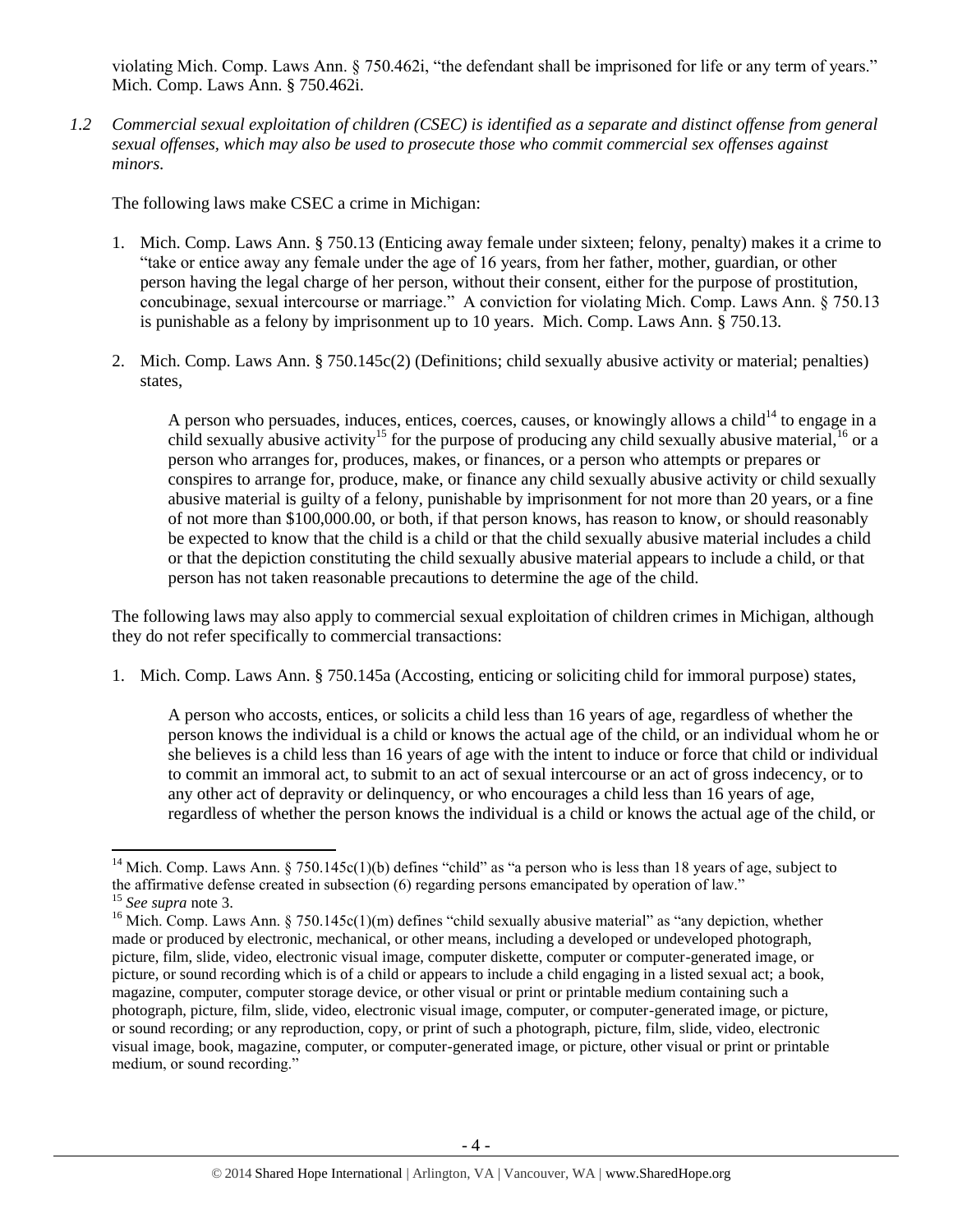an individual whom he or she believes is a child less than 16 years of age to engage in any of those acts is guilty of a felony . . . .

A first time conviction for violating this statute is punishable by imprisonment up to 4 years, a fine up to \$4,000, or both. Mich. Comp. Laws Ann. § 750.145a. Subsequent convictions are punishable by imprisonment up to 10 years, a fine up to \$10,000, or both. Mich. Comp. Laws Ann. § 750.145b(1).

- 2. Mich. Comp. Laws Ann. § 750.520b(1) (Criminal sexual conduct in the first degree; felony) provides that "[a] person is guilty of criminal sexual conduct in the first degree if he or she engages in sexual penetration with," among others, a victim "under 13 years of age," or "under circumstances involving the commission of any other felony." Mich. Comp. Laws Ann. § 750.520b(1)(a), (c). A conviction under this statute is generally punishable by "imprisonment for life or for any term of years." Mich. Comp. Laws Ann. § 750.520b(2)(a). However, if the defendant is at least 17 and the victim is less than 13, the minimum sentence is imprisonment for 25 years. Mich. Comp. Laws Ann. § 750.520b(2)(b). In addition to penalties under subsections  $(2)(a)$  and  $(2)(b)$ , "the court shall sentence the defendant to lifetime electronic monitoring under section 520n." Mich. Comp. Laws Ann. § 750.520b(2)(d). If the offender is 17 or older and the victim is less than 13 and "if the person was previously convicted of a violation of this section or section 520c [Criminal sexual conduct in the second degree], 520d [Criminal sexual conduct in the third degree], 520e [Criminal sexual conduct in the fourth degree], or 520g [Assault with intent to commit criminal sexual conduct]," a violation is punishable by life imprisonment without parole. Mich. Comp. Laws Ann. § 750.520b(2)(c). An additional mandatory minimum of at least 5 years is imposed for all violations under the statute for subsequent offenders of first, second, or third degree criminal sexual conduct. Mich. Comp. Laws Ann. § 750.520f(1).
- 3. Mich. Comp. Laws Ann. § 750.520c(1) (Criminal sexual conduct in the second degree; felony) states that "[a] person is guilty of criminal sexual conduct in the second degree if the person engages in sexual contact with," among others, a victim "under 13 years of age," or "under circumstances involving the commission of any other felony." Mich. Comp. Laws Ann.  $\S 750.520c(1)(a)$ , (c). A conviction for violating Mich. Comp. Laws Ann. § 750.520c(1) is punishable as a felony by a maximum imprisonment of 15 years and lifetime electronic monitoring if committed by a person at least 17 against a child under 13 for a first offense, enhanced by a mandatory minimum sentence of at least 5 years for subsequent offenses. Mich. Comp. Laws Ann. §§ 750.520c(2)(a), (b), 750.520f(1).
- 4. Mich. Comp. Laws Ann. § 750.520d(1) (Criminal sexual conduct in the third degree; felony) states that "[a] person is guilty of criminal sexual conduct in the third degree if the person engages in sexual penetration with," among others, a victim aged 13–15. A conviction under Mich. Comp. Laws Ann. § 750.520d(1) is punishable as a felony by imprisonment up to 15 years for a first offense and a mandatory minimum of at least 5 years for subsequent offenses. Mich. Comp. Laws Ann. §§ 750.520d(2), 750.520f(1).
- 5. Mich. Comp. Laws Ann. § 750.520e(1) (Criminal sexual conduct in the fourth degree; misdemeanor) makes it a crime to, among other things, engage in sexual contact with a child aged 13–15 when the offender is at least 5 years older than the victim. A conviction under Mich. Comp. Laws Ann. § 750.520e(1) is punishable as a misdemeanor by imprisonment up to 2 years, a fine up to \$500, or both. Mich. Comp. Laws Ann. § 750.520e(2).
- *1.3 Prostitution statutes refer to the sex trafficking statute to identify the commercially sexually exploited minor as a trafficking victim.*

Michigan's prostitution law, Mich. Comp. Laws Ann. § 750.448 (Soliciting, accosting, or inviting to commit prostitution or immoral act; crime), does not refer to the state human trafficking laws, Mich. Comp. Laws Ann. §§ 750.462a–750.462j, to identify CSEC victims as minor victims of trafficking.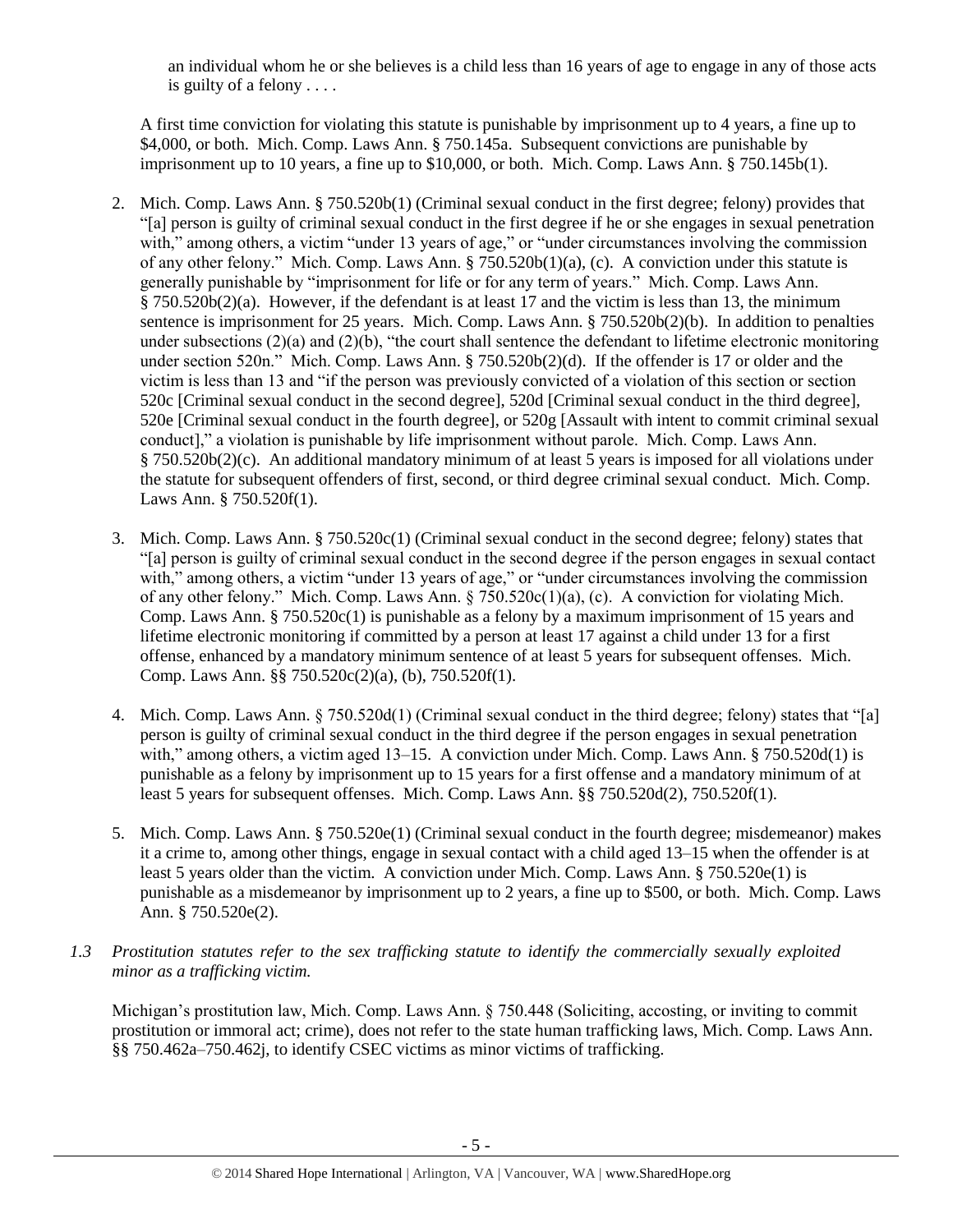- 1.3.1 Recommendation: Amend Mich. Comp. Laws Ann. § 750.448 (Soliciting, accosting, or inviting to commit prostitution or immoral act; crime) when the person charged is a minor, to refer to Mich. Comp. Laws Ann. § 750.462g (Use of minor for child sexually abusive activity; prohibition) and § 750.462j (Providing or obtaining labor or services by force, fraud, or coercion as crime; penalty) to ensure CSEC victims and minors engaged in prostitution are identified as trafficking victims.
- *1.4 The state racketeering or gang crimes statute includes sex trafficking and commercial sexual exploitation of children (CSEC) offenses as predicate acts allowing the statute to be used to prosecute trafficking crimes.*

Mich. Comp. Laws Ann. § 750.159i (Prohibited conduct) states,

(1) A person employed by, or associated with, an enterprise shall not knowingly conduct or participate in the affairs of the enterprise directly or indirectly through a pattern of racketeering activity. (2) A person shall not knowingly acquire or maintain an interest in or control of an enterprise or real or personal property used or intended for use in the operation of an enterprise, directly or indirectly, through a pattern of racketeering activity.

(3) A person who has knowingly received any proceeds derived directly or indirectly from a pattern of racketeering activity shall not directly or indirectly use or invest any part of those proceeds, or any proceeds derived from the use or investment of any of those proceeds, in the establishment or operation of an enterprise, or the acquisition of any title to, or a right, interest, or equity in, real or personal property used or intended for use in the operation of an enterprise.

(4) A person shall not conspire or attempt to violate subsection (1), (2), or (3).

Mich. Comp. Laws Ann.  $\S$  750.159g defines "racketeering" to include, among other things,

committing, attempting to commit, conspiring to commit, or aiding or abetting, soliciting, coercing, or intimidating a person to commit an offense for financial gain, involving any of the following:

(n) A violation of section 145c, concerning child sexually abusive activity or material.

(o) A violation of section 145d, concerning internet or computer crimes.

. . . .

. . . .

(ff) A violation of section 452 [House of ill-fame; keeping, maintaining or operating], 455 [Pandering; felony], 457 [Earnings of prostitute, accepting], 458 [Detaining female in house of prostitution for debt], or 459 [Transporting female for prostitution; felony], concerning prostitution. (gg) A violation of chapter LXVIIA, concerning human trafficking.

. . . .

Mich. Comp. Laws Ann. § 750.159f(c) defines a "pattern of racketeering activity" as

not less than 2 incidents of racketeering to which all of the following characteristics apply:

(i) The incidents have the same or a substantially similar purpose, result, participant, victim, or method of commission, or are otherwise interrelated by distinguishing characteristics and are not isolated acts.

(ii) The incidents amount to or pose a threat of continued criminal activity.

(iii) At least 1 of the incidents occurred within this state on or after the effective date of the amendatory act that added this section, and the last of the incidents occurred within 10 years after the commission of any prior incident, excluding any period of imprisonment served by a person engaging in the racketeering activity.

A conviction for violating Mich. Comp. Laws Ann. § 750.159i is punishable as a felony by imprisonment up to 20 years, a fine up to \$100,000, or both, and asset forfeiture. Mich. Comp. Laws Ann. § 750.159j(1). Asset forfeiture under this statute is both mandatory and criminal. Mich. Comp. Laws Ann. §750.159j(4) states,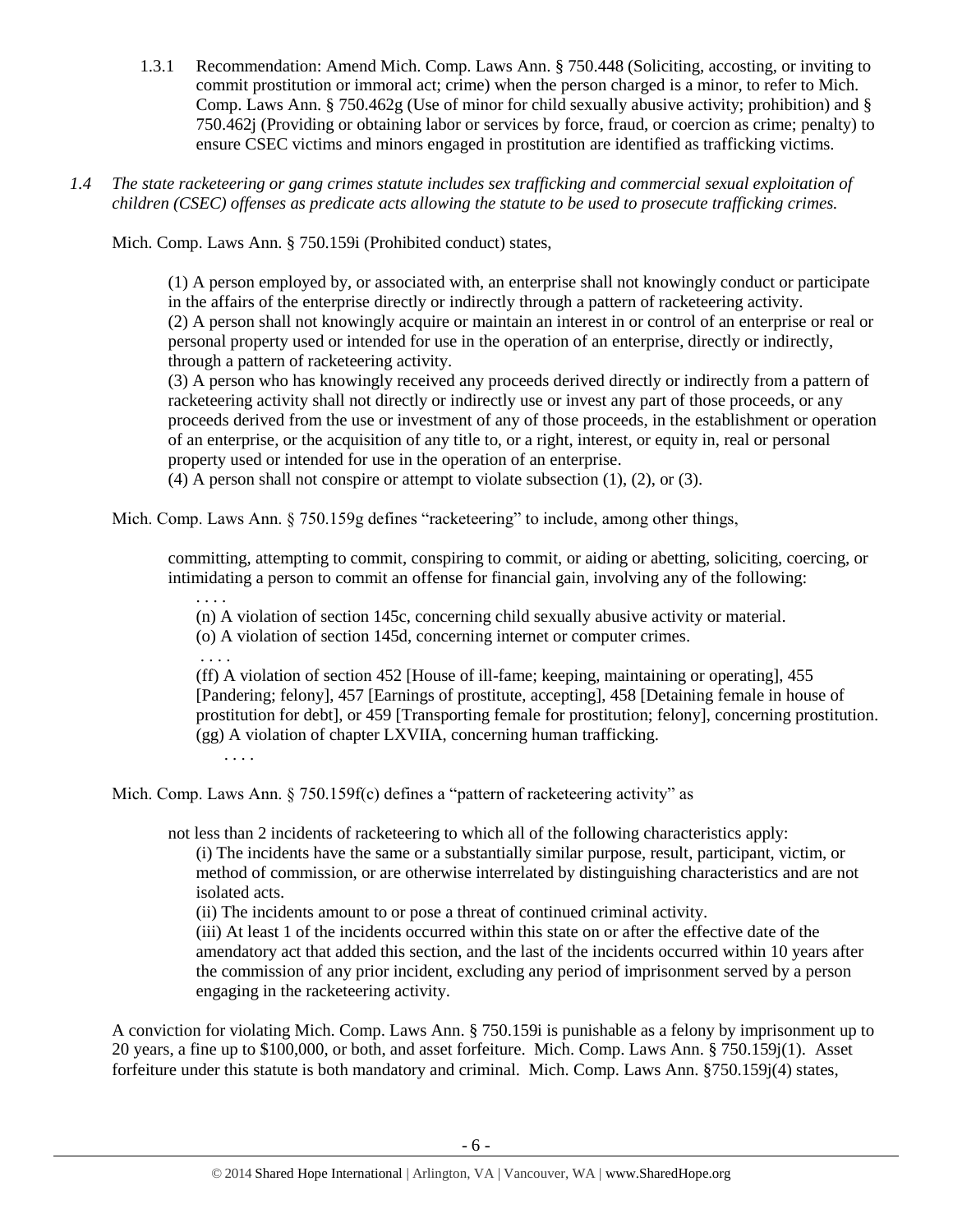The court shall order a person convicted of a violation of section 159i to criminally forfeit to the state any real, personal, or intangible property in which he or she has an interest and that was used in the course of, intended for use in the course of, derived from, or realized through conduct in violation of section 159i, including any property constituting an interest in, means of control over, or influence over the enterprise involved in the violation and any property constituting proceeds derived from the violation.

Pursuant to Mich. Comp. Laws Ann. §750.159j(12) "[a]n order of criminal forfeiture entered under this section shall authorize an appropriate law enforcement agency to seize the property declared criminally forfeited under this section. . ." Disbursement of the property is governed by Mich. Comp. Laws Ann. §750.159r, which states that upon forfeiture, the property may be sold and disbursed to in the following order of priority: to pay an outstanding security interest, to satisfy an order of restitution, to pay the claim of each person who shows that he is a victim of the crime, to the extent that the claim is not covered by an order of restitution, to pay any outstanding lien against the property that has been imposed by a governmental unit, and to pay the proper expenses of proceedings for forfeiture and sale. The remaining balance shall be distributed to the units of government substantially involved in effecting the forfeiture.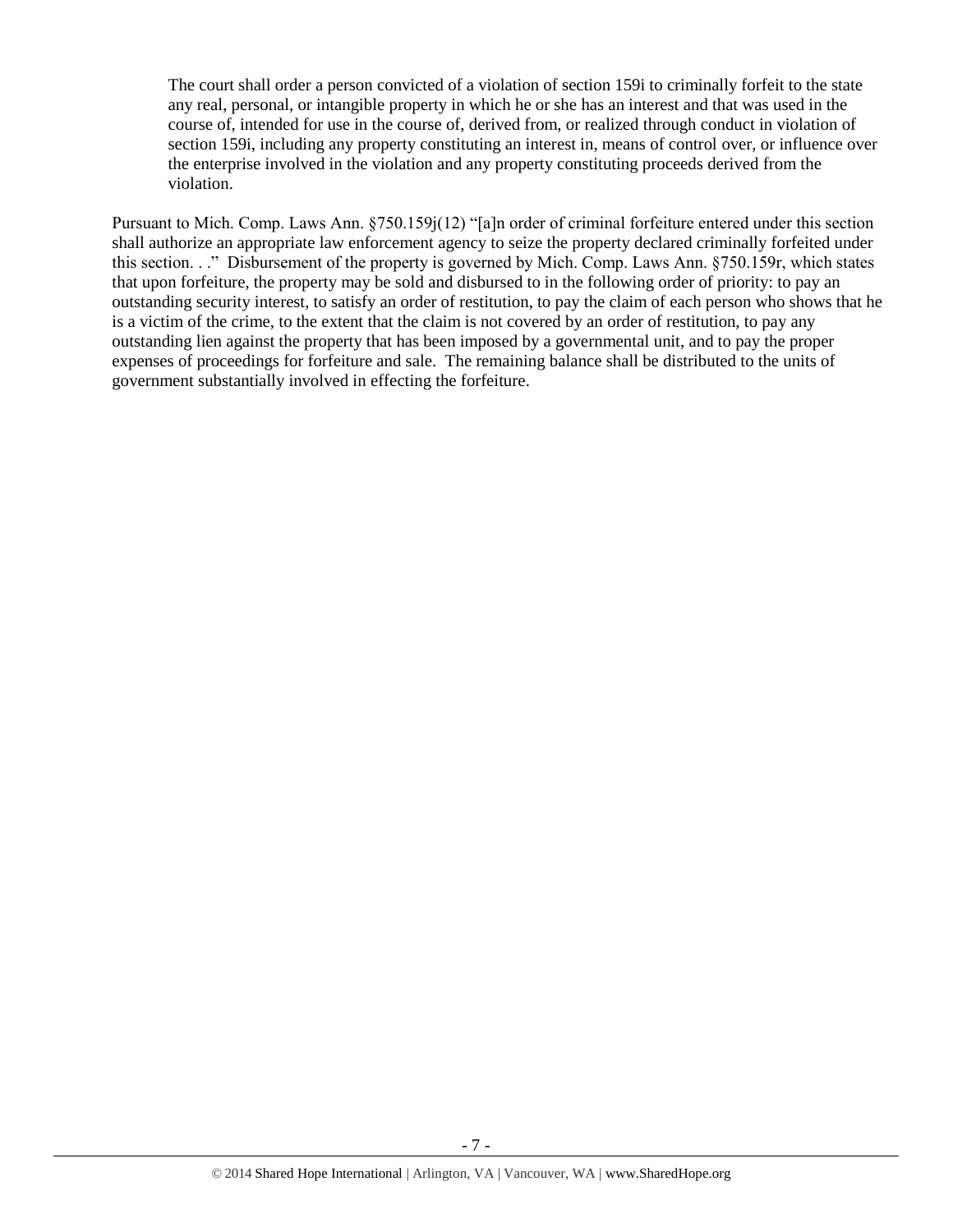#### **FRAMEWORK ISSUE 2: CRIMINAL PROVISIONS FOR DEMAND**

#### *Legal Components:*

- *2.1 The state sex trafficking law can be applied to the buyers of commercial sex acts with a victim of domestic minor sex trafficking.*
- *2.2 Buyers of commercial sex acts with a minor can be prosecuted under commercial sexual exploitation of children (CSEC) laws.*
- *2.3 Solicitation laws differentiate buying sex acts with an adult and buying sex acts with a minor under 18.*
- *2.4 Penalties for buyers of commercial sex acts with minors are as high as federal penalties.*
- *2.5 Using the Internet to lure, entice, or purchase, or attempt to lure, entice, or purchase commercial sex acts with a minor is a separate crime or results in an enhanced penalty for buyers.*
- *2.6 No age mistake defense is permitted for a buyer of commercial sex acts with any minor under 18.*
- *2.7 Base penalties for buying sex acts with a minor under 18 are sufficiently high and not reduced for older minors.*
- *2.8 Financial penalties for buyers of commercial sex acts with minors are sufficiently high to make it difficult for buyers to hide the crime.*
- *2.9 Buying and possessing child pornography carries penalties as high as similar federal offenses.*
- *2.10 Convicted buyers of commercial sex acts with minors and child pornography are required to register as sex offenders.*

\_\_\_\_\_\_\_\_\_\_\_\_\_\_\_\_\_\_\_\_\_\_\_\_\_\_\_\_\_\_\_\_\_\_\_\_\_\_\_\_\_\_\_\_\_\_\_\_\_\_\_\_\_\_\_\_\_\_\_\_\_\_\_\_\_\_\_\_\_\_\_\_\_\_\_\_\_\_\_\_\_\_\_\_\_\_\_\_\_\_\_\_\_\_

## *Legal Analysis:*

*2.1 The state sex trafficking law can be applied to the buyers of commercial sex acts with a victim of domestic minor sex trafficking.*

Mich. Comp. Laws Ann. § 750.462g (Use of minor for child sexually abusive activity; prohibition) makes it a crime to "knowingly recruit, entice, harbor, transport, provide, or obtain by any means, or attempt to recruit, entice, harbor, provide, or obtain by any means, a minor knowing that the minor will be used for child sexually abusive activity,"<sup>17</sup> and Mich. Comp. Laws Ann. § 750.462j (Providing or obtaining labor or services by force, fraud, or coercion as crime; penalty) makes it illegal for a person to "knowingly provide or obtain the labor or services of another person by force, fraud, or coercion," and provides enhanced penalties where "the violation involves the forced labor of a minor or a commercial sex act." While both offenses use the term "obtain," both are unlikely to apply to buyers following federal precedent<sup>18</sup> due to the definition of the word "obtain" provided in Mich. Comp. Laws Ann. § 750.462a(i) (Definitions). "Obtain" is defined in Mich. Comp. Laws Ann. § 750.462a(i) (Definitions) as "to secure performance of labor or services." "Labor" is defined as "work of economic or financial value," and "services" is defined as "an ongoing relationship between a person and another person in which the other person performs activities under the supervision of or for the benefit of the

 $\overline{a}$ 

<sup>17</sup> *See supra* note [3.](#page-1-0)

<sup>&</sup>lt;sup>18</sup> See United States v. Jungers, 702 F.3d 1066 (8th Cir. 2013). In this case, the Eighth Circuit specifically addressed whether the federal sex trafficking law, 18 U.S.C. § 1591 (Sex trafficking of children or by force, fraud, or coercion) applies to buyers when it reversed a District of South Dakota ruling that Congress did not intend the string of verbs constituting criminal conduct under 18 U.S.C. § 1591(a)(1) ("recruits, entices, harbors, transports, provides, obtains, or maintains") to reach the conduct of buyers. United States v. Jungers, 834 F. Supp. 2d 930, 931 (D.S.D. 2011). Holding that the conduct of buyers who obtain a child for commercial sex can violate 18 U.S.C. § 1591(a)(1), the Eighth Circuit illustrated through hypothetical buyer scenarios that, under certain circumstances, most of the terms in the string of verbs constituting criminal conduct under 18 U.S.C. § 1591(a)(1) could apply to buyers. While other terms may apply to buyers' conduct under state law as well, the analysis here focuses on the term "obtains" which is most likely to apply in the majority of buyer cases. United States v. Jungers establishes persuasive authority for state courts interpreting the same language used under state law to the extent such interpretation does not conflict with the state constitution.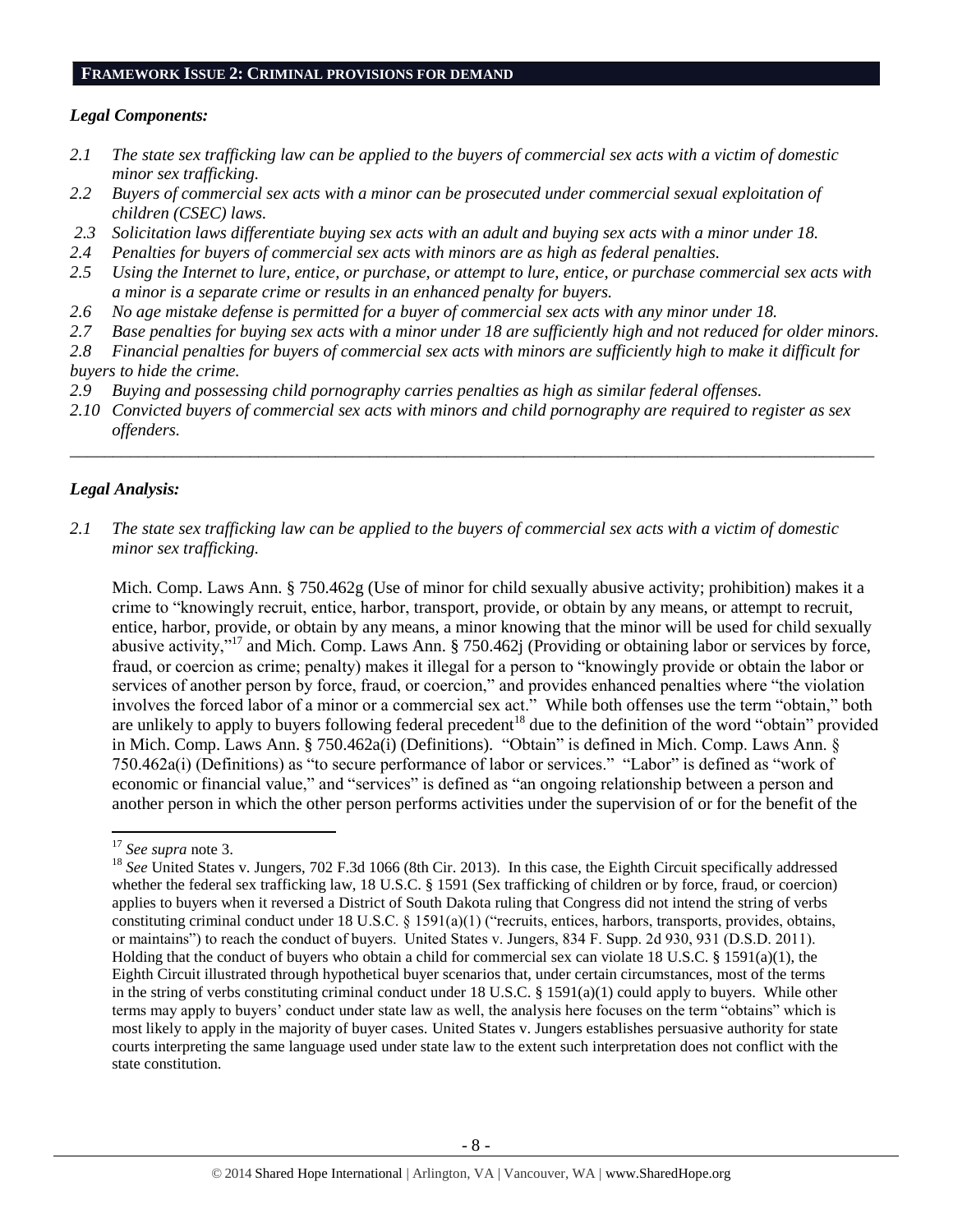person, including, but not limited to, commercial sexual activity and sexually explicit performances." Mich. Comp. Laws Ann. § 750.462a(f), (j). Under these definitions, the requirement of an "ongoing relationship" appears specifically tailored to the conduct of traffickers and renders application to buyers unlikely.

- 2.1.1 Recommendation: Amend Mich. Comp. Laws Ann. § 750.462g (Use of minor for child sexually abusive activity; prohibition) and § 750.462j (Providing or obtaining labor or services by force, fraud, or coercion as crime; penalty) to expressly apply to buyers of commercial sex with minors.
- *2.2 Buyers of commercial sex acts with a minor can be prosecuted under commercial sexual exploitation of children (CSEC) laws.*

None of Michigan's CSEC laws expressly criminalize buying sex with minors. Although not expressly commercial, Mich. Comp. Laws Ann. § 750.145a (Accosting, enticing or soliciting child for immoral purpose) may apply to a buyer who "solicits" a minor under 16 for the purposes of a sexual act.<sup>19</sup> A violation of Mich. Comp. Laws Ann. § 750.145a is a felony punishable by imprisonment up to 4 years, a fine up to \$4,000, or both, for a first offense, while subsequent convictions are punishable by imprisonment up to 10 years, a fine up to \$10,000, or both.<sup>20</sup> Mich. Comp. Laws Ann. §§ 750.145a, 750.145b(1).

Several sexual offenses might also apply to buyers of sex acts with a minor.<sup>21</sup>

- 2.2.1 Recommendation: Enact a law making it a crime to purchase sex acts with a minor under 18.
- *2.3 Solicitation laws differentiate buying sex acts with an adult and buying sex acts with a minor under 18.*

Solicitation and patronization of prostitution under Michigan's general prostitution law, Mich. Comp. Laws Ann. § 750.449a (Engaging services for purpose of prostitution, lewdness, or assignation, offer to engage; penalty), is age neutral but gender-specific, providing that "[a]ny male person who engages or offers to engage the services of a female person, not his wife, for the purpose of prostitution, lewdness or assignation, by the payment in money or other forms of consideration, is guilty of a misdemeanor."

Buyers who are convicted under Mich. Comp. Laws Ann. § 750.449a will be punished for a misdemeanor in accordance with the provisions of Mich. Comp. Laws Ann. § 750.451 (Violation of §§ 750.448, 750.449, 750.449a, 750.450, or 750.462; prior convictions; penalty; definition) and receive up to 93 days' imprisonment, a fine up to \$500, or both, for a first conviction; up to 1 year imprisonment, a fine up to \$1,000, or both, if the person has 1 prior conviction;<sup>22</sup> and imprisonment up to 2 years, a fine up to \$2,000, or both, if the person has 2 prior convictions. Mich. Comp. Laws Ann. §§ 750.449a, 750.451(1)–(3).

- 2.3.1 Recommendation: Enact a law that makes buying or attempting to buy sex with a minor under 18 a separate crime from solicitation of an adult for prostitution, or amend Mich. Comp. Laws Ann. § 750.449a (Engaging services for purpose of prostitution, lewdness, or assignation, offer to engage; penalty) to provide heightened penalties when the person solicited is a minor under 18.
- *2.4 Penalties for buyers of commercial sex acts with minors are as high as federal penalties.*

 $\overline{\phantom{a}}$ 

<sup>&</sup>lt;sup>19</sup> *See supra* Section 1.2 for the substantive provisions of Mich. Comp. Laws Ann. § 750.145a.

<sup>&</sup>lt;sup>20</sup> See infra Appendix A for further discussion of sentencing guidelines.

<sup>&</sup>lt;sup>21</sup> See supra Section 1.2 for discussion of the sexual offenses that may apply to some buyers.

<sup>&</sup>lt;sup>22</sup> Pursuant to Mich. Comp. Laws Ann. § 750.451 (5), "prior conviction" is defined as "a violation of section 448, 449, 449a, 450, or 462 or a violation of a law of another state or of a political subdivision of this state or another state substantially corresponding to section 448, 449, 449a, 450, or 462."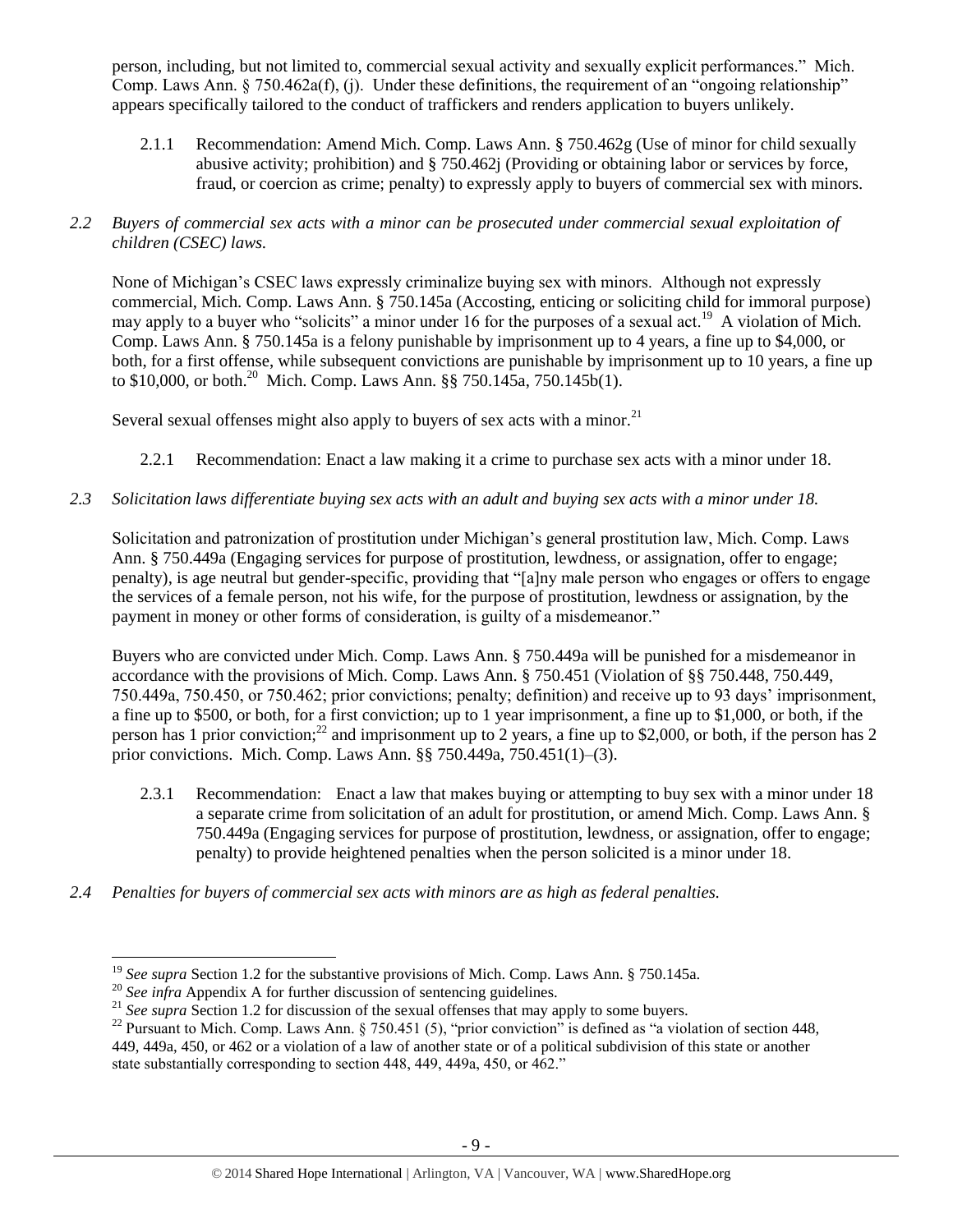Since a buyer may not be prosecuted under Mich. Comp. Laws Ann. § 750.462g (Use of minor for child sexually abusive activity; prohibition) or § 750.462j (Providing or obtaining labor or services by force, fraud, or coercion as crime; penalty), or the CSEC laws, the only penalties applicable to buyers are under the sex offenses described in detail in Section 1.2.

In comparison, if the victim is under the age of 14, a conviction under the TVPA for child sex trafficking is punishable by 15 years to life imprisonment and a fine not to exceed \$250,000. 18 U.S.C. §§ 1591(b)(1),  $3559(a)(1)$ ,  $3571(b)(3)$ . If the victim is between the ages of  $14-17$ , a conviction is punishable by 10 years to life imprisonment and a fine not to exceed \$250,000. 18 U.S.C. §§ 1591(b)(2), 3559(a)(1), 3571(b)(3). A conviction is punishable by mandatory life imprisonment, however, if the buyer has a prior conviction for a federal sex offense<sup>23</sup> against a minor. To the extent buyers can be prosecuted under other federal CSEC laws,  $^{24}$ a conviction is punishable by penalties ranging from a fine not to exceed \$250,000 to life imprisonment and a fine not to exceed  $$250,000.<sup>2</sup>$ 

- <span id="page-9-0"></span>2.4.1 Recommendation: Amend Mich. Comp. Laws Ann. § 750.462g (Use of minor for child sexually abusive activity; prohibition) and § 750.462j (Providing or obtaining labor or services by force, fraud, or coercion as crime; penalty) to apply expressly to buyers and align penalties for these offenses with federal penalties.
- *2.5 Using the Internet to lure, entice, or purchase, or attempt to lure, entice, or purchase commercial sex acts with a minor is a separate crime or results in an enhanced penalty for buyers.*

Michigan does not expressly criminalize the use of the Internet to purchase commercial sex acts with a minor; however, the using the Internet to communicate with a minor with the intent to commit, or attempt to commit, a violation of specified sexual offense laws is illegal under Mich. Comp. Laws Ann. § 750.145d(1)(a) (Use of internet or computer system; prohibited communication). Specifically, Mich. Comp. Laws Ann.  $§ 750.145d(1)(a) states,$ 

<span id="page-9-4"></span><span id="page-9-3"></span><span id="page-9-2"></span><span id="page-9-1"></span>A person shall not use the internet or a computer,<sup>26</sup> computer program,<sup>27</sup> computer network,<sup>28</sup> or computer system<sup>29</sup> to communicate with any person for the purpose of doing any of the following:

Mich. Comp. Laws Ann. § 750.145d(9)(a) defines "computer" as "any connected, directly interoperable or interactive device, equipment, or facility that uses a computer program or other instructions to perform specific operations including logical, arithmetic, or memory functions with or on computer data or a computer program and

 $\overline{a}$ <sup>23</sup> Pursuant to 18 U.S.C. § 3559 $(e)(2)$ , "federal sex offense" is defined as

an offense under section 1591 [18 USCS § 1591] (relating to sex trafficking of children), 2241 [18 USCS § 2241] (relating to aggravated sexual abuse), 2242 [18 USCS § 2242] (relating to sexual abuse),  $2244(a)(1)$  [18 USCS §  $2244(a)(1)$ ] (relating to abusive sexual contact),  $2245$  [18 USCS § 2245] (relating to sexual abuse resulting in death), 2251 [18 USCS § 2251] (relating to sexual exploitation of children), 2251A [18 USCS § 2251A] (relating to selling or buying of children), 2422(b) [18 USCS § 2422(b)] (relating to coercion and enticement of a minor into prostitution), or 2423(a) [18 USCS § 2423(a)] (relating to transportation of minors).

<sup>24</sup> 18 U.S.C. §§ 2251A(b) (Selling or buying of children), 2251(a) (Sexual exploitation of children), 2423(a) (Transportation of a minor with intent for minor to engage in criminal sexual activity), 2422(a) (Coercion and enticement), 2252(a)(2), (a)(4) (Certain activities relating to material involving the sexual exploitation of minors). <sup>25</sup> 18 U.S.C. §§ 2251A(b) (Conviction punishable by imprisonment for 30 years to life and a fine), 2251(e) (Conviction punishable by imprisonment for 15–30 years and a fine), 2423(a) (Conviction punishable by imprisonment for 10 years to life and a fine), 2422(a) (Conviction punishable by a fine, imprisonment up to 20 years, or both),  $2252(a)(2)$ , (4) (Stating that a conviction under subsection (a)(2) is punishable by imprisonment for 5–20 years and a fine, while a conviction under subsection (a)(4) is punishable by imprisonment up to 10 years, a fine, or both); *see also* 18 U.S.C. §§ 3559(a)(1) (Classifying all of the above listed offenses as felonies), 3571(b)(3) (providing a fine up to \$250,000 for any felony conviction).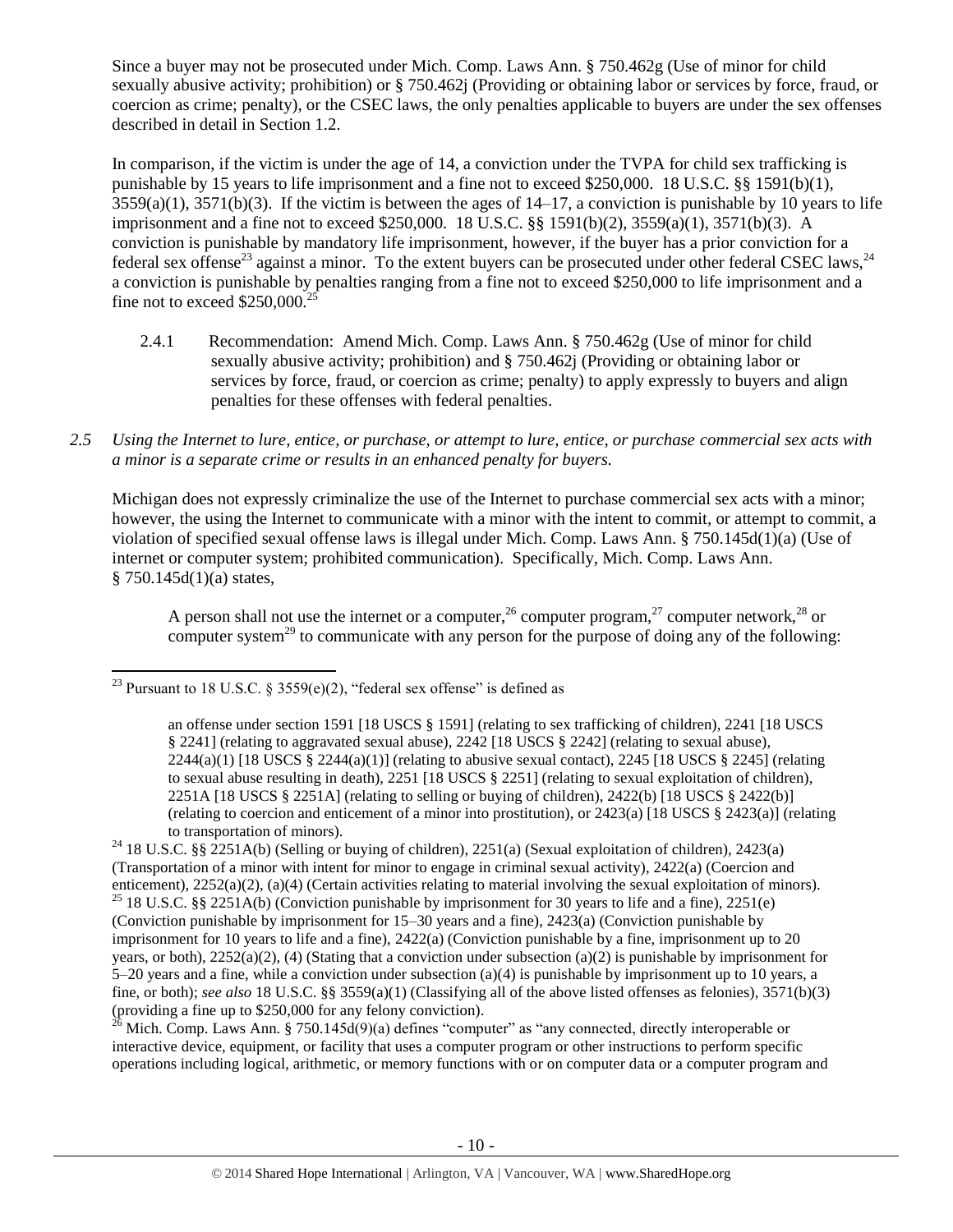(a) Committing, attempting to commit, conspiring to commit, or soliciting another person to commit conduct proscribed under section 145a [Accosting, enticing or soliciting child for immoral purpose], . . . 520b [Criminal sexual conduct in the first degree; felony; consecutive terms], 520c [Criminal sexual conduct in the second degree; felony], 520d [Criminal sexual conduct in the third degree; felony], 520e [Criminal sexual conduct in the fourth degree; misdemeanor], or 520g [Assault with intent to commit criminal sexual conduct; felony] . . . in which the victim or intended victim is a minor or is believed by that person to be a minor.

The penalty for violating Mich. Comp. Laws Ann. § 750.145d(1)(a) depends on the penalty applicable to the underlying offense for purposes of which the defendant solicited a minor.<sup>30</sup>

<span id="page-10-0"></span>2.5.1 Recommendation: Amend Mich. Comp. Laws Ann. § 750.145d (Use of internet or computer system; prohibited communication) to specifically prohibit use of the Internet to purchase sex acts with a minor.

#### *2.6 No age mistake defense is permitted for a buyer of commercial sex acts with any minor under 18.*

l

Mich. Comp. Laws Ann. § 750.449a (Engaging services for purpose of prostitution, lewdness, or assignation, offer to engage; penalty) is age neutral, making the mistake of age defense irrelevant. Mich. Comp. Laws Ann. § 750.145d(1)(a) (Use of internet or computer system; prohibited communication) does not expressly provide that the mistake of age defense is unavailable to buyers of commercial sex with minor. However, Mich. Comp.

that can store, retrieve, alter, or communicate the results of the operations to a person, computer program, computer, computer system, or computer network."

<sup>27</sup> Mich. Comp. Laws Ann. § 750.145d(9)(c) defines "computer program" as "a series of internal or external instructions communicated in a form acceptable to a computer that directs the functioning of a computer, computer system, or computer network in a manner designed to provide or produce products or results from the computer, computer system, or computer network."

 $^{28}$  Mich. Comp. Laws Ann. § 750.145d(9)(b) defines "computer network" as "the interconnection of hardwire or wireless communication lines with a computer through remote terminals, or a complex consisting of 2 or more interconnected computers."

<sup>29</sup> Mich. Comp. Laws Ann. § 750.145d(9)(d) defines "computer system" as "a set of related, connected or unconnected, computer equipment, devices, software, or hardware."

 $30$  A conviction under Mich. Comp. Laws Ann. § 750.145d(1)(a) is subject to the following penalty scheme pursuant to Mich. Comp. Laws Ann. § 750.145d(2):

(a) If the underlying crime is a misdemeanor or a felony with a maximum term of imprisonment of less than 1 year, the person is guilty of a misdemeanor punishable by imprisonment for not more than 1 year or a fine of not more than \$5,000.00, or both.

(b) If the underlying crime is a misdemeanor or a felony with a maximum term of imprisonment of 1 year or more but less than 2 years, the person is guilty of a felony punishable by imprisonment for not more than 2 years or a fine of not more than \$5,000.00, or both.

(c) If the underlying crime is a misdemeanor or a felony with a maximum term of imprisonment of 2 years or more but less than 4 years, the person is guilty of a felony punishable by imprisonment for not more than 4 years or a fine of not more than \$5,000.00, or both.

(d) If the underlying crime is a felony with a maximum term of imprisonment of 4 years or more but less than 10 years, the person is guilty of a felony punishable by imprisonment for not more than 10 years or a fine of not more than \$5,000.00, or both.

(e) If the underlying crime is a felony punishable by a maximum term of imprisonment of 10 years or more but less than 15 years, the person is guilty of a felony punishable by imprisonment for not more than 15 years or a fine of not more than \$10,000.00, or both.

(f) If the underlying crime is a felony punishable by a maximum term of imprisonment of 15 years or more or for life, the person is guilty of a felony punishable by imprisonment for not more than 20 years or a fine of not more than \$20,000.00, or both.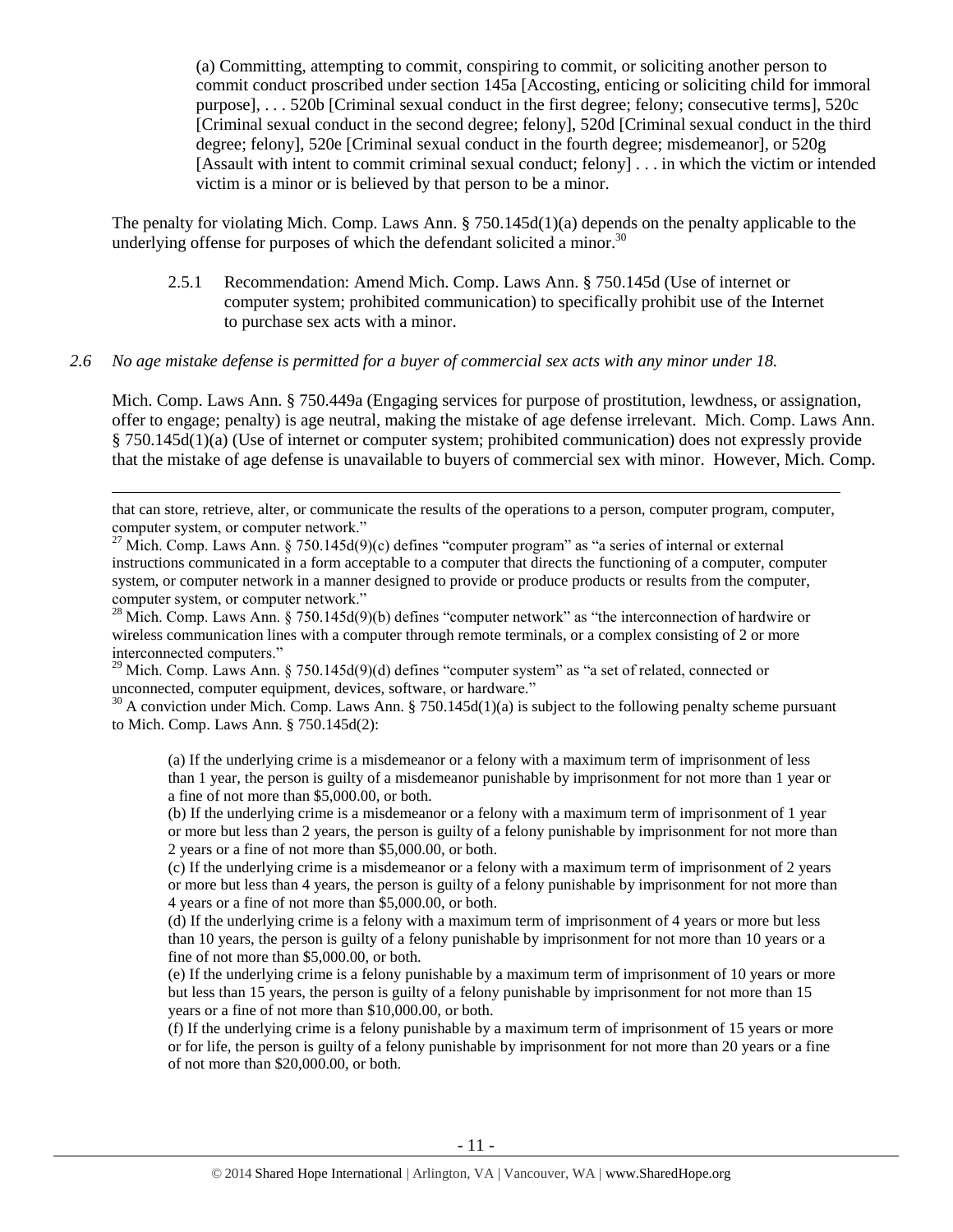Laws Ann. § 750.145a (Accosting, enticing or soliciting child for immoral purposes) expressly applies "regardless of whether the person knows the individual is a child or knows the actual age of the child, or an individual whom he or she believes is a child less than 16 years of age." Conversely, Mich. Comp. Laws Ann. § 750.145c(4) (Definitions; child sexually abusive activity or material; penalties) only applies where a defendant possessing child pornography "knows, has reason to know, or should reasonably be expected to know the child is a child or that the child sexually abusive material includes a child or that the depiction constituting the child sexually abusive material appears to include a child, $3<sup>1</sup>$  or that person has not taken reasonable precautions to determine the age of the child."

- 2.6.1 Recommendation: Upon enacting a CSEC law applicable to buying sex with minors, expressly prohibit the use of a mistake of age defense in relation to this crime.
- *2.7 Base penalties for buying sex acts with a minor under 18 are sufficiently high and not reduced for older minors.*

Michigan's CSEC laws do not specifically criminalize purchasing a sex act with a minor.<sup>32</sup> Therefore, the applicable law would be Mich. Comp. Laws Ann. § 750.449a (Engaging services for purpose of prostitution, lewdness, or assignation, offer to engage; penalty) which is age neutral, and the same penalties apply regardless of the age of the person solicited. Mich. Comp. Laws Ann. §§ 750.449a, 750.451.

- 2.7.1 Recommendation: Enact a CSEC law applicable to buying sex with minors that imposes sufficiently high base penalties which apply to all minors, regardless of age.
- *2.8 Financial penalties for buyers of commercial sex acts with minors are sufficiently high to make it difficult for buyers to hide the crime.*

Buyers of sex with minors may face fines in the following amounts: \$500 for a violation of Mich. Comp. Laws Ann. § 750.520e (Criminal sexual conduct in the fourth degree; misdemeanor) and \$5,000–\$20,000 for a violation of Mich. Comp. Laws Ann. § 750.145d (Use of internet or computer system; prohibited communication), depending on the underlying crime. Mich. Comp. Laws Ann.  $\S$ § 750.520e(2), 750.145d(2)(a)–(f). Buyers convicted of Mich. Comp. Laws Ann. § 750.449a (Engaging services for purpose of prostitution, lewdness, or assignation, offer to engage; penalty) may be required to pay fines up to \$500 for a first conviction, up to \$1,000 if they have 1 prior conviction, and up to \$2,000 if they have 2 prior convictions. Mich. Comp. Laws Ann. §§ 750.449a, 750.451. A buyer convicted of violating Mich. Comp. Laws Ann. § 750.145a (Accosting, enticing or soliciting child for immoral purpose) may be ordered to pay a fine of up to \$4,000 for a first offense and up to \$10,000 for each subsequent offense. Mich. Comp. Laws Ann. §§ 750.145a, 750.145b(1).

- (ii) It was not created using a depiction of any part of an actual person under the age of 18, but all of the following apply to that depiction:
	- (A) The average individual, applying contemporary community standards, would find the depiction, taken as a whole, appeals to the prurient interest.
	- (B) The reasonable person would find the depiction, taken as a whole, lacks serious literary, artistic, political, or scientific value.

<sup>32</sup> *See supra* Section 2.2.

 $\overline{\phantom{a}}$ 

<sup>&</sup>lt;sup>31</sup> Pursuant to Mich. Comp. Laws Ann. § 750.145 $c(1)(a)$ ,

<sup>&</sup>quot;Appears to include a child" means that the depiction appears to include, or conveys the impression that it includes, a person who is less than 18 years of age, and the depiction meets either of the following conditions:

<sup>(</sup>i) It was created using a depiction of any part of an actual person under the age of 18.

<sup>(</sup>C) The depiction depicts or describes a listed sexual act in a patently offensive way.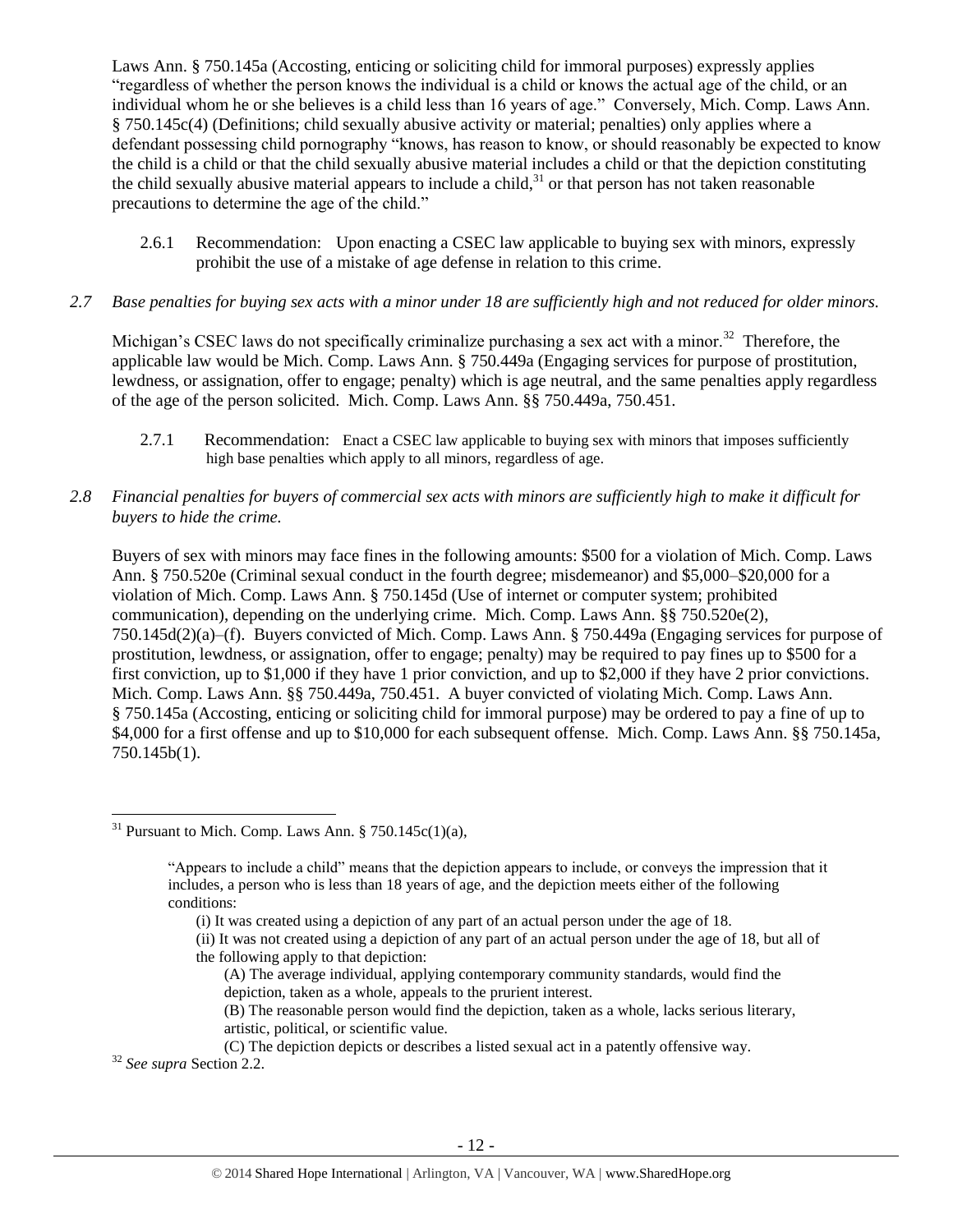A buyer may be required to make restitution as ordered by the court under Mich. Comp. Laws Ann. § 780.766(2) ("Victim" defined; order of restitution generally), which states in part,

<span id="page-12-0"></span>Except as provided in subsection  $(8)$ ,<sup>33</sup> when sentencing a defendant convicted of a crime, the court shall order, in addition to or in lieu of any other penalty authorized by law or in addition to any other penalty required by law, that the defendant make full restitution to any victim of the defendant's course of conduct that gives rise to the conviction or to the victim's estate. . . .

Additionally, buyers may be subject to asset forfeiture under the nuisance law. Pursuant to Mich. Comp. Laws Ann. § 600.3801 (Nuisance: injunction; abatement; guilt).

[a]ny building, vehicle, boat, aircraft, or place used for the purpose of lewdness, assignation or prostitution or gambling, or used by, or kept for the use of prostitutes or other disorderly persons, . . . is declared a nuisance, and the furniture, fixtures, and contents of the building, vehicle, boat, aircraft, or place and all intoxicating liquors therein are also declared a nuisance, and all controlled substances and nuisances shall be enjoined and abated as provided in this act and as provided in the court rules. Any person or his or her servant, agent, or employee who owns, leases, conducts, or maintains any building, vehicle, or place used for any of the purposes or acts set forth in this section is guilty of a nuisance.

Mich. Comp. Laws Ann. § 600.3830(2) (Removal and sale of property; fees; closing of building; loss of property exemptions; liability of officers) states,

Any person found guilty of maintaining a nuisance under the provisions of this chapter shall forfeit the benefit of all property exemptions, so far as the satisfaction of the order or judgment of the court requires the same, and the taking and disposing of any property of the defendant or defendants by virtue of such order or judgment by any officer directed to execute the same is not a trespass, nor shall such officer be liable either civilly or criminally therefor, if a proper return of such order or judgment and accounting for such property is made to the court within 10 days after the order or judgment is executed.

*2.9 Buying and possessing child pornography carries penalties as high as similar federal offenses.*

Mich. Comp. Laws Ann. § 750.145c(4) (Definitions; child sexually abusive activity or material; penalties) states, with certain exceptions,

Additionally, under subsection (9), "[a]ny amount paid to a victim or victim's estate under an order of restitution shall be set off against any amount later recovered as compensatory damages by the victim or the victim's estate in any federal or state civil proceeding and shall reduce the amount payable to a victim or a victim's estate by an award from the crime victim services commission made after an order of restitution under this section." Mich. Comp. Laws Ann. § 780.766(9).

 $\overline{\phantom{a}}$  $33$  Mich. Comp. Laws Ann. § 780.766(8) states,

The court shall order restitution to the crime victim services commission or to any individuals, partnerships, corporations, associations, governmental entities, or other legal entities that have compensated the victim or the victim's estate for a loss incurred by the victim to the extent of the compensation paid for that loss. The court shall also order restitution for the costs of services provided to persons or entities that have provided services to the victim as a result of the crime. Services that are subject to restitution under this subsection include, but are not limited to, shelter, food, clothing, and transportation. However, an order of restitution shall require that all restitution to a victim or victim's estate under the order be made before any restitution to any other person or entity under that order is made. The court shall not order restitution to be paid to a victim or victim's estate if the victim or victim's estate has received or is to receive compensation for that loss, and the court shall state on the record with specificity the reasons for its action.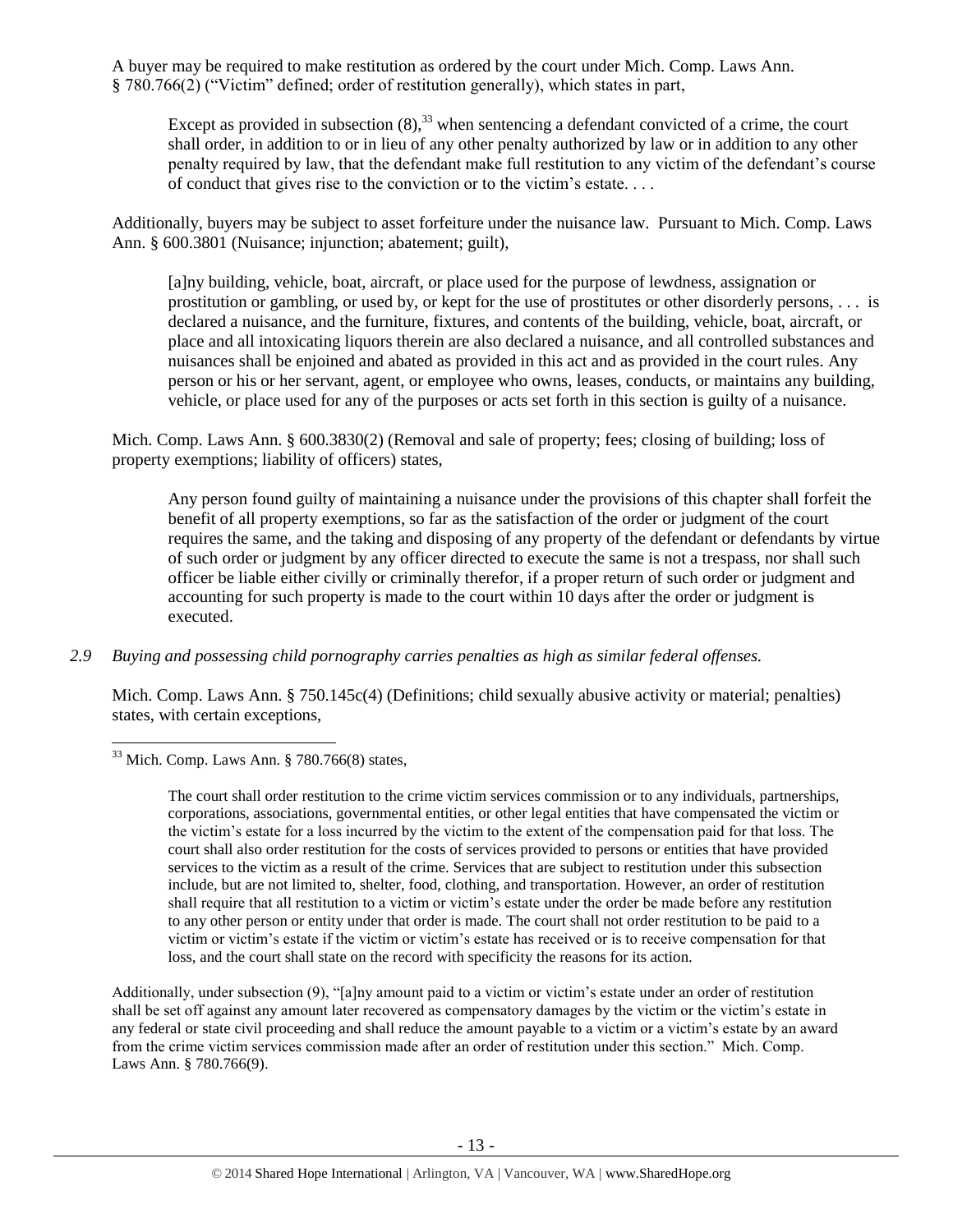A person who knowingly possesses any child sexually abusive material is guilty of a felony punishable by imprisonment for not more than 4 years or a fine of not more than \$10,000.00, or both, if that person knows, has reason to know, or should reasonably be expected to know the child is a child or that the child sexually abusive material includes a child or that the depiction constituting the child sexually abusive material appears to include a child, or that person has not taken reasonable precautions to determine the age of the child. . . .

. . . .

In comparison, a federal conviction for possession of child pornography<sup>34</sup> is generally punishable by imprisonment for 5–20 years and a fine not to exceed \$250,000.<sup>35</sup> Subsequent convictions, however, are punishable by imprisonment up to 40 years and a fine not to exceed \$250,000.<sup>36</sup>

2.9.1 Recommendation: Amend Mich. Comp. Laws Ann. § 750.145c(4) (Definitions; child sexually abusive activity or material; penalties) to impose more substantial penalties for possessing child pornography by aligning them to federal penalties.

## *2.10 Convicted buyers of commercial sex acts with minors and child pornography are required to register as sex offenders.*

Mich. Comp. Laws Ann. § 28.723 (Individuals required to be registered) provides that, among others, persons convicted of a listed offense "who are domiciled or temporarily reside in this state or who work with or without compensation or are students in this state are required to be registered under this act." Mich. Comp. Laws Ann. § 28.723(1). "Listed offense" is defined as "a tier I, tier II, or tier III offense." Mich. Comp. Laws Ann. § 28.722(k) (Definitions). Under Mich. Comp. Laws Ann. § 28.722(s), a "Tier I offense" is defined as,

1 or more of the following:

(i) A violation of section 145c(4) [Definitions; child sexually abusive activity or material; penalties] of the Michigan penal code, 1931 PA 328, MCL 750.145c.

(vi) Any other violation of a law of this state or a local ordinance of a municipality, other than a tier II or tier III offense, that by its nature constitutes a sexual offense against an individual who is a minor.

. . . .

l

. . . .

(viii) An attempt or conspiracy to commit an offense described in subparagraphs (i) to (vii).

 $34\,18$  U.S.C. §§ 2252(a)(2), (a)(4) (Certain activities relating to material involving the sexual exploitation of minors),  $2252A(a)(2)$ –(3) (Certain activities relating to material constituting or containing child pornography), 1466A(a), (b) (Obscene visual representations of the sexual abuse of children).

<sup>&</sup>lt;sup>35</sup> 18 U.S.C. §§ 2252(b) (stating that a conviction under subsection (a)(2) is punishable by imprisonment for 5–20 years and a fine, while a conviction under subsection (a)(4) is punishable by imprisonment up to 10 years, a fine, or both),  $2252A(b)(1)$  (a conviction is punishable by imprisonment for 5–20 years and a fine),  $1466A(a)$ , (b) (stating that a conviction under subsection (a) is "subject to the penalties provided in section  $2252A(b)(1)$ ," imprisonment for 5–20 years and a fine, while a conviction under subsection (b) is "subject to the penalties provided in section 2252A(b)(2)," imprisonment up to 10 years, a fine, or both); *see also* 18 U.S.C. §§ 3559(a)(1) (classifying all of the above listed offenses as felonies), 3571(b)(3) (providing a fine up to \$250,000 for any felony conviction).  $36$  18 U.S.C. §§ 2252(b) (stating if a person has a prior conviction under subsection (a)(2), or a list of other statutes, a conviction is punishable by a fine and imprisonment for 15–40 years, but if a person has a prior conviction under subsection (a)(4), or a list of other statutes, a conviction is punishable by a fine and imprisonment for  $10-20$  years),  $2252A(b)(1)$  (stating if a person has a prior conviction under subsection (a)(2), (a)(3), or a list of other statutes, a conviction is punishable by a fine and imprisonment for  $15-40$  years),  $1466A(a)$ , (b) (stating that the penalty scheme for section 2252A(b) applies); *see also* 18 U.S.C. §§ 3559(a)(1) (classifying all of the above listed offenses as felonies), 3571(b)(3) (providing a fine up to \$250,000 for any felony conviction).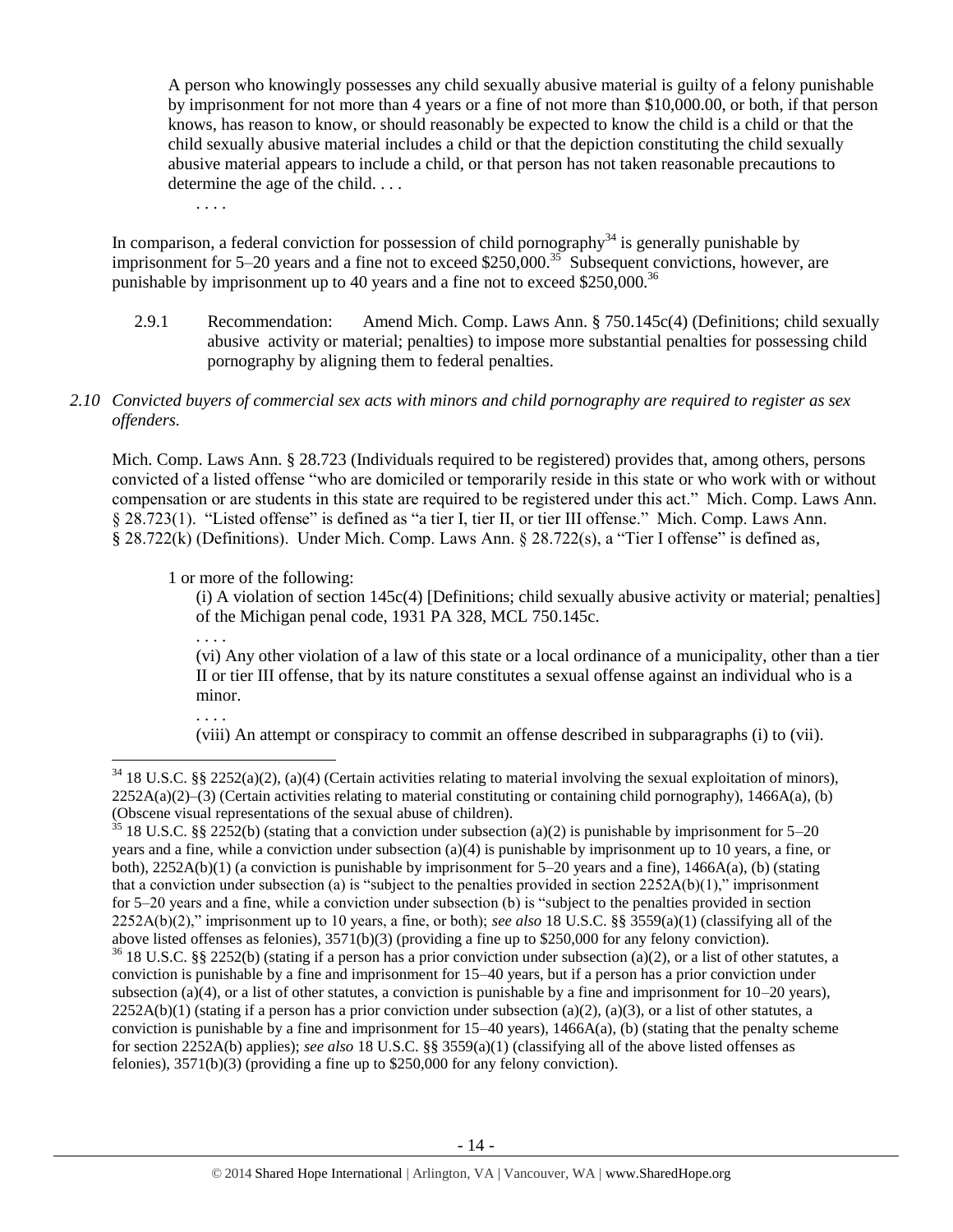(ix) An offense substantially similar to an offense described in subparagraphs (i) to (viii) under a law of the United States that is specifically enumerated in 42 USC 16911, under a law of any state or any country, or under tribal or military law.

Mich. Comp. Laws Ann. § 28.722(u) provides that Tier II offenses include,

1 or more of the following:

(i) A violation of section 145a [Accosting, enticing or soliciting child for immoral purpose] of the Michigan penal code, 1931 PA 328, MCL 750.145a.

(ii) A violation of section 145b [Accosting, enticing or soliciting child for immoral purpose; prior conviction; penalty] of the Michigan penal code, 1931 PA 328, MCL 750.145b.

. . . .

 $(iv)$  A violation of section 145d $(1)(a)$  [Use of Internet or computer system; prohibited communication] of the Michigan penal code, 1931 PA 328, MCL 750.145d, except for a violation arising out of a violation of section 157c of the Michigan penal code, 1931 PA 328, MCL 750.157c. . . . .

(vii) A violation of section 448 [Soliciting, accosting, or inviting to commit prostitution or immoral act; crime] of the Michigan penal code, 1931 PA 328, MCL 750.448, if the victim is a minor.

. . . .

(ix) A violation of section 520c [Criminal sexual conduct in the second degree; felony], [or] 520e [Criminal sexual conduct in the fourth degree; misdemeanor] . . . of the Michigan penal code, 1931 PA 328, MCL 750.520c, 750.520e . . . committed against an individual 13 years of age or older but less than 18 years of age.

. . . .

 $(xi)$  An attempt or conspiracy to commit an offense described in subparagraphs (i) to  $(x)$ .

(xii) An offense substantially similar to an offense described in subparagraphs (i) to (xi) under a law of the United States that is specifically enumerated in 42 USC 16911, under a law of any state or any country, or under tribal or military law.

Lastly Mich. Comp. Laws Ann. § 28.722(w) defines a "Tier III offense" as,

1 or more of the following:

. . . .

(iv) A violation of section 520b [Criminal sexual conduct in the first degree; felony], [or] 520d [Criminal sexual conduct in the third degree; felony] . . . of the Michigan penal code, 1931 PA 328, MCL 750.520b, 750.520d . . . . This subparagraph does not apply if the court determines that the victim consented to the conduct constituting the violation, that the victim was at least 13 years of age but less than 16 years of age at the time of the offense, and that the individual is not more than 4 years older than the victim.

(v) A violation of section 520c [Criminal sexual conduct in the second degree; felony] . . . of the Michigan penal code, 1931 PA 328, MCL 750.520c . . . , committed against an individual less than 13 years of age.

(vi) A violation of section 520e [Criminal sexual conduct in the fourth degree; misdemeanor] of the Michigan penal code, 1931 PA 328, MCL 750.520e, committed by an individual 17 years of age or older against an individual less than 13 years of age.

(vii) An attempt or conspiracy to commit an offense described in subparagraphs (i) to (vi).

(viii) An offense substantially similar to an offense described in subparagraphs (i) to (vii) under a law of the United States that is specifically enumerated in 42 USC 16911, under a law of any state or any country, or under tribal or military law.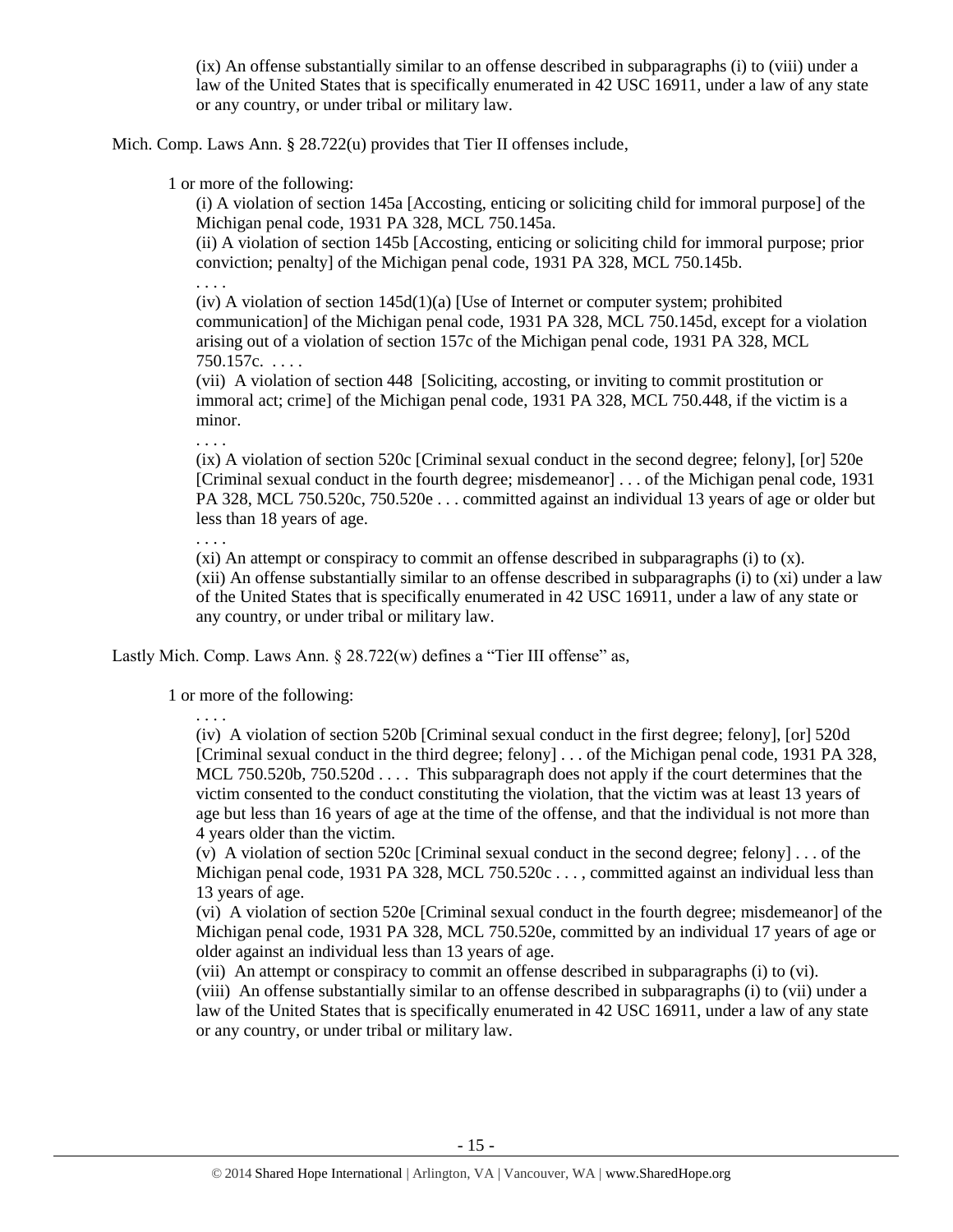2.10.1 Recommendation: Amend Mich. Comp. Laws Ann. § 28.722(k) (Definitions) to require buyers convicted of violating Mich. Comp. Laws Ann. § 750.449a (Engaging services for purpose of prostitution, lewdness, or assignation, offer to engage; penalty), where a buyer purchases sex with a minor, to register as sex offenders.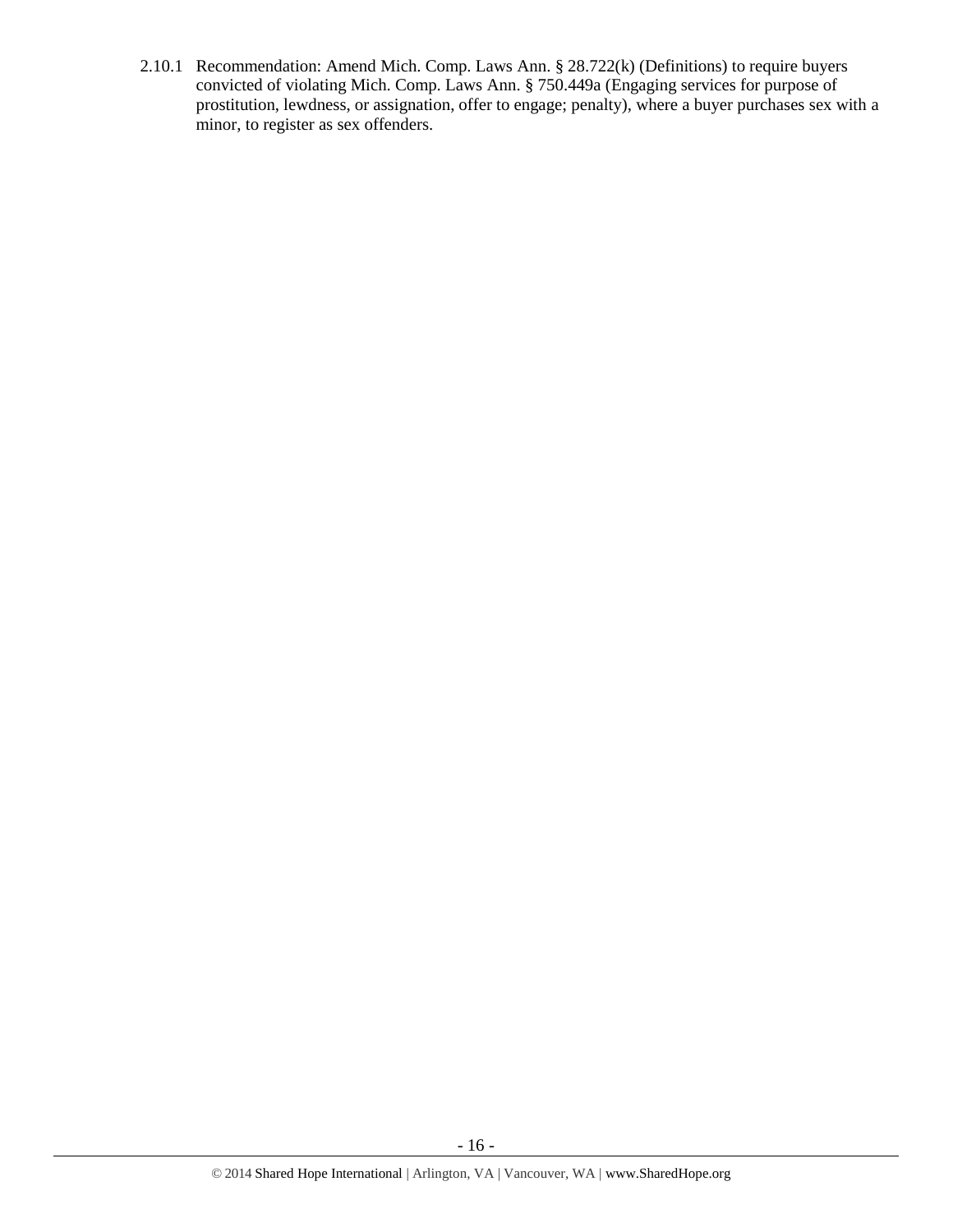#### **FRAMEWORK ISSUE 3: CRIMINAL PROVISIONS FOR TRAFFICKERS**

#### *Legal Components:*

- *3.1 Penalties for trafficking a child for sexual exploitation are as high as federal penalties.*
- *3.2 Creating and distributing child pornography carries penalties as high as similar federal offenses.*
- *3.3 Using the Internet to lure, entice, recruit or sell commercial sex acts with a minor is a separate crime or results in an enhanced penalty for traffickers.*
- *3.4 Financial penalties for traffickers, including asset forfeiture, are sufficiently high.*
- *3.5 Convicted traffickers are required to register as sex offenders.*
- *3.6 Laws relating to termination of parental rights for certain offenses include sex trafficking or commercial sexual exploitation of children (CSEC) offenses in order to remove the children of traffickers from their control and potential exploitation.*

*\_\_\_\_\_\_\_\_\_\_\_\_\_\_\_\_\_\_\_\_\_\_\_\_\_\_\_\_\_\_\_\_\_\_\_\_\_\_\_\_\_\_\_\_\_\_\_\_\_\_\_\_\_\_\_\_\_\_\_\_\_\_\_\_\_\_\_\_\_\_\_\_\_\_\_\_\_\_\_\_\_\_\_\_\_\_\_\_\_\_\_\_\_\_*

#### *Legal Analysis:*

 $\overline{a}$ 

*3.1 Penalties for trafficking a child for sexual exploitation are as high as federal penalties.* 

Michigan's human trafficking laws applicable to traffickers carry significant penalties. A violation of Mich. Comp. Laws Ann. § 750.462g (Use of minor for child sexually abusive activity; prohibition) is a felony punishable by a sentence of imprisonment up to 20 years.<sup>37</sup> Mich. Comp. Laws Ann. § 750.462g. A violation of Mich. Comp. Laws Ann. § 750.462j(1)(b) (Providing or obtaining labor or services by force, fraud, or coercion as crime; penalty) is a felony punishable by imprisonment up to 20 years, a fine of up to \$20,000, or both, enhanced to a maximum of life in prison, a fine up to \$50,000, or both, if the crime involves the death of any person. Mich. Comp. Laws Ann. § 750.462j(1)(b), (c). To the extent that a violation of Mich. Comp. Laws Ann. § 750.462g or § 750.462j(1)(b) "involves kidnapping or an attempt to kidnap," Mich. Comp. Laws Ann. § 750.462i (Kidnapping, criminal sexual conduct, or attempt to kill; penalty) provides that a trafficker may receive a sentence of imprisonment "for life or any term of years."

Traffickers also may be prosecuted under Michigan's CSEC laws. A trafficker convicted of violating Mich. Comp. Laws Ann. § 750.13 (Enticing away female under sixteen; felony, penalty) is guilty of a felony punishable by imprisonment up to 10 years.<sup>38</sup> Mich. Comp. Laws Ann. § 750.13.

A trafficker convicted of violating Mich. Comp. Laws Ann. § 750.145c(2) (Definitions; child sexually abusive activity or material; penalties) will receive a sentence of imprisonment up to 20 years, a fine up to \$100,000, or both. $^{39}$  Mich. Comp. Laws Ann. § 750.145c(2).

A trafficker could be charged with money laundering under Mich. Comp. Laws Ann. § 750.411k (Proceeds of criminal offense), which states,

(1) A person shall not knowingly receive or acquire a monetary instrument or other property that constitutes the proceeds or substituted proceeds of a specified criminal offense with prior actual knowledge of both of the following:

(a) The monetary instrument or other property represents the proceeds or substituted proceeds of a criminal offense.

<sup>37</sup> *See supra* Section 1.1 for the substantive provisions of Mich. Comp. Laws Ann. § 750.462g; *see infra* Appendix A for further discussion of sentencing guidelines.

<sup>38</sup> *See supra* Section 1.2 for the substantive provisions of Mich. Comp. Laws Ann. § 750.13.

<sup>&</sup>lt;sup>39</sup> See supra Section 1.2 for the substantive provisions of Mich. Comp. Laws Ann. § 750.145c.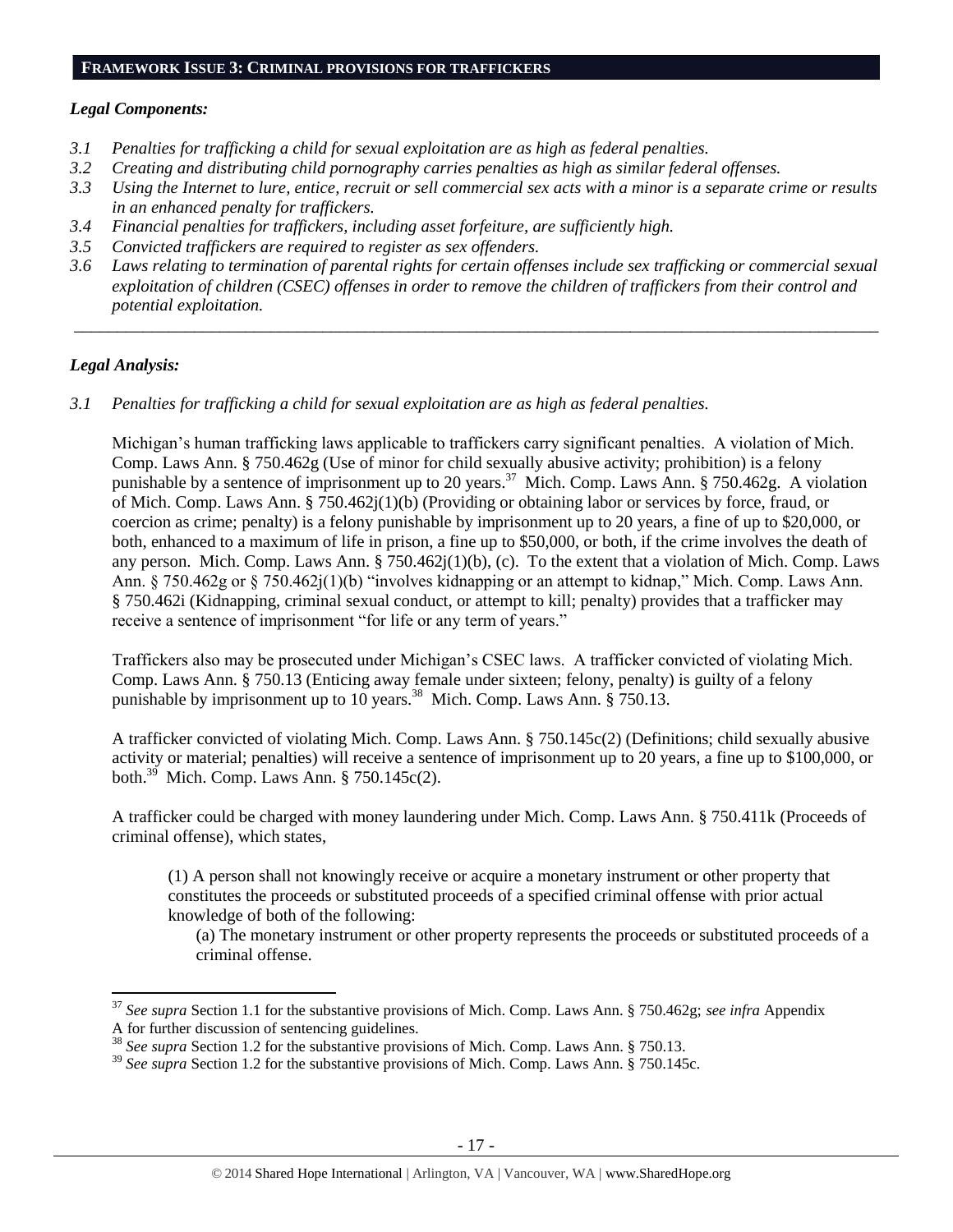(b) The receipt or acquisition of the proceeds or substituted proceeds meets 1 or more of the following criteria:

(i) It will aid that person or another person in promoting or carrying on the criminal offense from which the proceeds or substituted proceeds were derived or any other criminal offense. (ii) It is designed, in whole or in part, to conceal or disguise the nature, location, source, ownership, or control of the proceeds or substituted proceeds of the specified criminal offense or to avoid a transaction reporting requirement under state or federal law.

(2) A person shall not knowingly conduct, attempt to conduct, or participate in conducting or attempting to conduct a financial transaction involving a monetary instrument or other property that constitutes the proceeds or substituted proceeds of a specified criminal offense with prior actual knowledge of both of the following:

(a) The monetary instrument or other property represents the proceeds or substituted proceeds of a criminal offense.

(b) The financial transaction meets 1 or more of the following criteria:

(i) It will aid that person or another person in promoting or carrying on the criminal offense from which the proceeds or substituted proceeds were derived or any other criminal offense. (ii) It is designed, in whole or in part, to conceal or disguise the nature, location, source, ownership, or control of the proceeds or substituted proceeds of the specified criminal offense, or to avoid a transaction reporting requirement under state or federal law.

First-degree money laundering is a felony punishable by imprisonment up to 20 years, a fine up to \$500,000 "or twice the value of the proceeds or substituted proceeds of the specified criminal offense involved in the violation, whichever is greater," or both imprisonment and a fine. Mich. Comp. Laws Ann. § 750.411o(2). First-degree money laundering occurs, pursuant to Mich. Comp. Laws Ann. § 750.411o(1), if all of the following circumstances exist:

(a) The value of the proceeds or substituted proceeds of the specified criminal offense involved in the violation is  $$10,000.00$  or more.<sup>40</sup>

(b) The specified criminal offense involved in the violation is a controlled substance offense, or an attempt, solicitation, or conspiracy to commit a controlled substance offense.

(c) The violation is committed with the intent to do 1 or more of the following:

(i) Promote the commission of the criminal offense from which the proceeds or substituted proceeds were derived or any other criminal offense.

(ii) Conceal or disguise the nature, location, source, ownership, or control of the proceeds or substituted proceeds of the specified criminal offense or avoid a transaction reporting requirement under state or federal law.

Second-degree money laundering is a felony punishable by imprisonment up to 10 years, a fine up to \$100,000 "or twice the value of the proceeds or substituted proceeds of the specified criminal offense involved in the violation, whichever is greater," or both imprisonment and a fine. Mich. Comp. Laws Ann. § 750.411n(2). Second-degree money laundering occurs, pursuant to Mich. Comp. Laws Ann. § 750.411n(1), if the amount involved is greater than \$10,000 and one of the following circumstances exists:

(a) The specified criminal offense involved in the violation is a controlled substance offense, or an attempt, solicitation, or conspiracy to commit a controlled substance offense. (b) The violation is committed with the intent to do 1 or more of the following:

 $\overline{\phantom{a}}$ 

 $40$  The \$10,000 threshold for the entire money laundering section can be aggregated over 30 calendar days. Mich. Comp. Laws Ann. §§ 750.411o(3), 750.411n(3), 750.411m(3).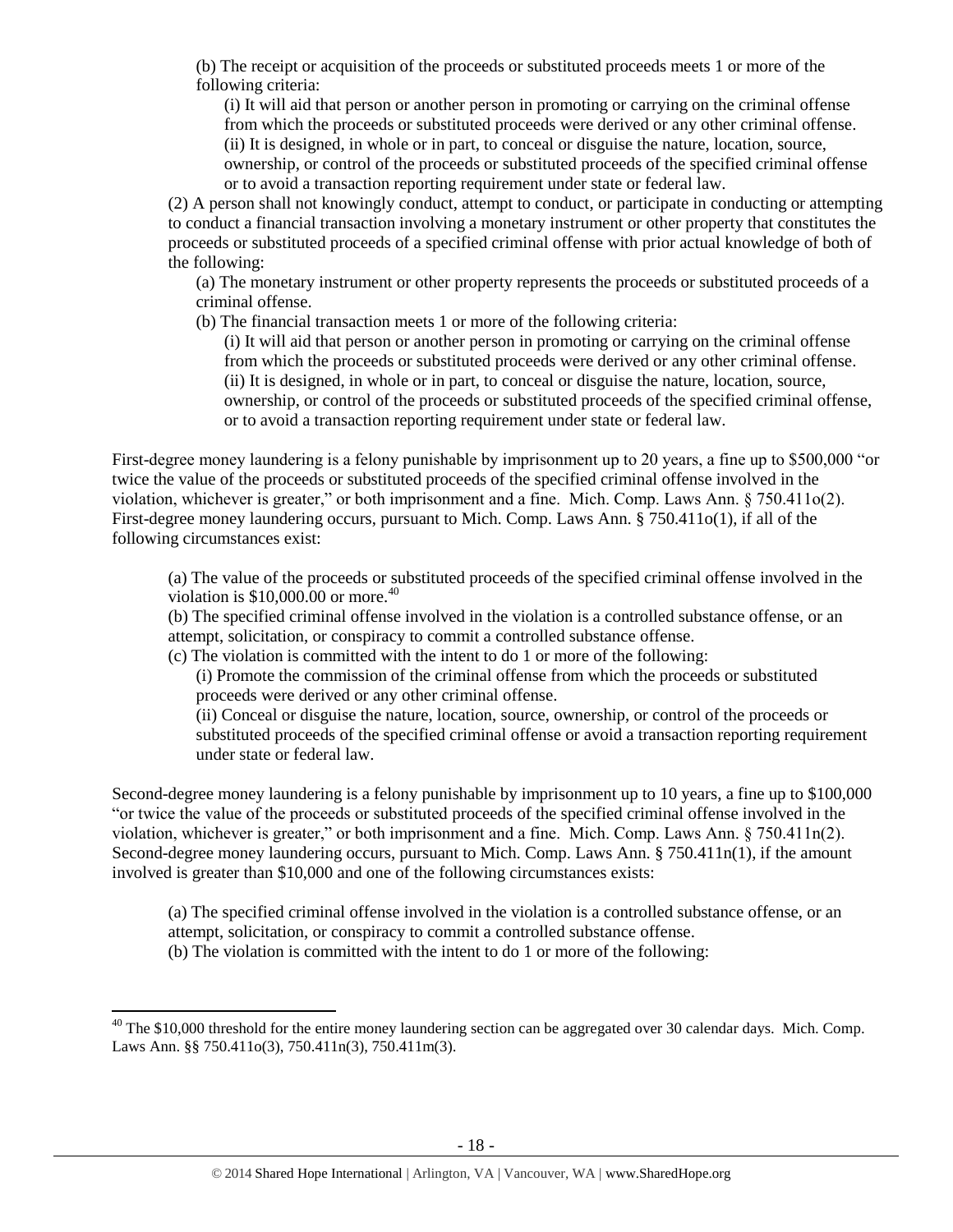(i) Promote the commission of the criminal offense from which the proceeds or substituted proceeds were derived or any other criminal offense.

(ii) Conceal or disguise the nature, location, source, ownership, or control of the proceeds or substituted proceeds of the specified criminal offense or avoid a transaction reporting requirement under state or federal law.

Third-degree money laundering is a felony punishable by imprisonment up to 5 years, a fine up to \$50,000 "or twice the value of the proceeds or substituted proceeds of the specified criminal offense involved in the violation, whichever is greater," or both imprisonment and a fine. Mich. Comp. Laws Ann. § 750.411m(2). Third-degree money laundering occurs, pursuant to Mich. Comp. Laws Ann. § 750.411m(1), if one of the following circumstances exists:

(a) The value of the proceeds or substituted proceeds of the specified criminal offense involved in the violation is \$10,000.00 or more.

(b) The specified criminal offense involved in the violation is a controlled substance offense, or an attempt, solicitation, or conspiracy to commit a controlled substance offense.

(c) The violation is committed with the intent to do 1 or more of the following:

(i) Promote the commission of the criminal offense from which the proceeds or substituted proceeds were derived or any other criminal offense.

(ii) Conceal or disguise the nature, location, source, ownership, or control of the proceeds or substituted proceeds of the specified criminal offense or avoid a transaction reporting requirement under state or federal law.

Fourth-degree money laundering is a misdemeanor punishable by imprisonment up to 2 years, a fine up to \$10,000 "or twice the value of the proceeds or substituted proceeds of the specified criminal offense involved in the violation, whichever is greater," or both imprisonment and a fine. Mich. Comp. Laws Ann. § 750.411l.

In comparison, if the victim is under the age of 14, a conviction under the Trafficking Victims Protection Act (TVPA) for child sex trafficking is punishable by 15 years to life imprisonment and a fine not to exceed \$250,000. 18 U.S.C. §§ 1591(b)(1), 3559(a)(1), 3571(b)(3). If the victim is between the ages of 14–17, a conviction is punishable by 10 years to life imprisonment and a fine not to exceed \$250,000. 18 U.S.C. §§ 1591(b)(2), 3559(a)(1), 3571(b)(3). A conviction is punishable by mandatory life imprisonment, however, if the trafficker has a prior conviction for a federal sex offense<sup>41</sup> against a minor.

*3.2 Creating and distributing child pornography carries penalties as high as similar federal offenses.*

Mich. Comp. Laws Ann. § 750.145c(2), (3) (Definitions; child sexually abusive activity or material; penalties) make the creation and distribution of child pornography illegal. $42$  A trafficker who is convicted of violating Mich. Comp. Laws Ann. § 750.145c(2) by creating child pornography may receive imprisonment up to 20 years, a fine up to \$100,000, or both, if the trafficker "knows, has reason to know, or should reasonably be expected to know that the child is a child or that the child sexually abusive material includes a child or that the depiction constituting the child sexually abusive material appears to include a child, or that person has not taken reasonable precautions to determine the age of the child." Mich. Comp. Laws Ann. § 750.145c(2). A trafficker convicted of violating Mich. Comp. Laws Ann. § 750.145c(3) for distributing child pornography is guilty of a felony punishable by imprisonment up to 7 years, a fine not to exceed \$50,000, or both. Mich. Comp. Laws Ann. § 750.145c(3).

 $\overline{\phantom{a}}$ 

<sup>41</sup> *See supra* note [23.](#page-9-0) 

<sup>&</sup>lt;sup>42</sup> *See supra* Section 1.2 for the substantive provisions of Mich. Comp. Laws Ann. § 750.145c(2), (3).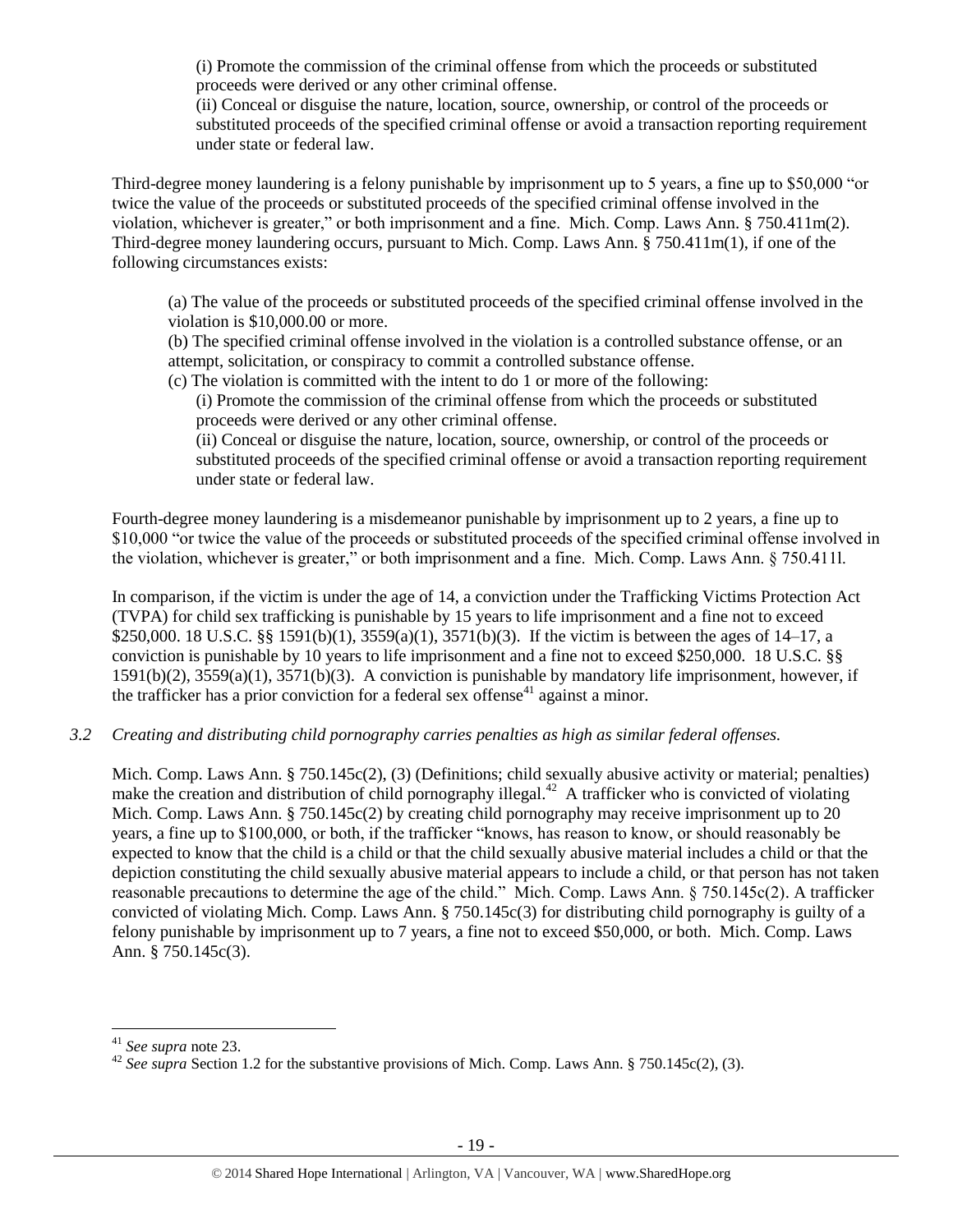In comparison, if the victim is under the age of 14, a conviction under the TVPA for child sex trafficking is punishable by 15 years to life imprisonment and a fine not to exceed \$250,000. 18 U.S.C. §§ 1591(b)(1),  $3559(a)(1)$ ,  $3571(b)(3)$ . If the victim is between the ages of  $14-17$ , a conviction is punishable by 10 years to life imprisonment and a fine not to exceed \$250,000. 18 U.S.C. §§ 1591(b)(2), 3559(a)(1), 3571(b)(3). A conviction is punishable by mandatory life imprisonment, however, if the trafficker has a prior conviction for a federal sex offense<sup>43</sup> against a minor. Additionally, a federal conviction for distribution of child pornography<sup>44</sup> is generally punishable by imprisonment for  $5-20$  years and a fine not to exceed \$250,000.<sup>45</sup> Subsequent convictions, however, are punishable by imprisonment up to 40 years and a fine not to exceed \$250,000.<sup>46</sup>

*3.3 Using the Internet to lure, entice, recruit or sell commercial sex acts with a minor is a separate crime or results in an enhanced penalty for traffickers.*

Michigan does not expressly criminalize the use of the Internet to lure, entice, recruit, or purchase commercial sex acts with a minor; however, the use of the Internet to communicate with a minor while intending to commit, or attempting to commit, a violation of specified sexual offense laws is illegal under Mich. Comp. Laws Ann. § 750.145d(1)(a) (Use of Internet or computer system; prohibited communication), which states,

A person shall not use the internet or a computer,<sup>47</sup> computer program,<sup>48</sup> computer network,<sup>49</sup> or computer system<sup>50</sup> to communicate with any person for the purpose of doing any of the following: (a) Committing, attempting to commit, conspiring to commit, or soliciting another person to commit conduct proscribed under section 145a [Accosting, enticing or soliciting child for immoral purpose], 145c [Definitions; child sexually abusive activity or material; penalties] . . . 520b [Criminal sexual conduct in the first degree; felony], 520c [Criminal sexual conduct in the second degree; felony], 520d [Criminal sexual conduct in the third degree; felony], [or] 520e [Criminal sexual conduct in the fourth degree; misdemeanor] . . . in which the victim or intended victim is a minor or is believed by that person to be a minor.

The penalty for violating Mich. Comp. Laws Ann. § 750.145d(1)(a) depends on the penalty applicable to the underlying offense, the purpose for which the defendant solicited the minor. Mich. Comp. Laws Ann.  $§ 750.145d(2).^{51}$ 

 $\overline{a}$ 

<sup>43</sup> *See supra* note [23.](#page-9-0) 

<sup>&</sup>lt;sup>44</sup> 18 U.S.C. §§ 2252(a)(1), (a)(2), (a)(3) (Certain activities relating to material involving the sexual exploitation of minors),  $2252A(a)(2)$ , (a)(3) (Certain activities relating to material constituting or containing child pornography), 1466A(a) (Obscene visual representations of the sexual abuse of children).

<sup>&</sup>lt;sup>45</sup> 18 U.S.C. §§ 2252(b) (stating that a conviction under subsection (a)(1), (a)(2), or (a)(3) is punishable by imprisonment for 5–20 years and a fine), 2252A(b)(1) (a conviction is punishable by imprisonment for 5–20 years and a fine), 1466A(a), (b) (stating that a conviction under subsection (a) is "subject to the penalties provided in section 2252A(b)(1)," imprisonment for 5–20 years and a fine, while a conviction under subsection (b) is "subject to the penalties provided in section 2252A(b)(2)," imprisonment up to 10 years, a fine, or both); *see also* 18 U.S.C. §§ 3559(a)(1) (classifying all of the above listed offenses as felonies),  $3571(b)(3)$  (providing a fine up to \$250,000 for any felony conviction).

<sup>&</sup>lt;sup>46</sup> 18 U.S.C. §§ 2252(b) (stating if a person has a prior conviction under subsection (a)(1), (a)(2), or (a)(3) or a list of other statutes, a conviction is punishable by a fine and imprisonment for 15–40 years), 2252A(b)(1) (stating if a person has a prior conviction under subsection (a)(2), (a)(3), or a list of other statutes, a conviction is punishable by a fine and imprisonment for 15–40 years), 1466A(a), (b) (stating that the penalty scheme for section 2252A(b) applies); *see also* 18 U.S.C. §§ 3559(a)(1) (classifying all of the above listed offenses as felonies), 3571(b)(3) (providing a fine up to \$250,000 for any felony conviction).

See supra note [26](#page-9-1) for the definition of "computer."

<sup>&</sup>lt;sup>48</sup> *See supra* note [27](#page-9-2) for the definition of "computer program."

<sup>49</sup> *See supra* note [28](#page-9-3) for the definition of "computer network."

<sup>&</sup>lt;sup>50</sup> See supra note [29](#page-9-4) for the definition of "computer system."

<sup>51</sup> *See supra* note [30](#page-10-0) for penalty scheme under Mich. Comp. Laws Ann. § 750.145d(2).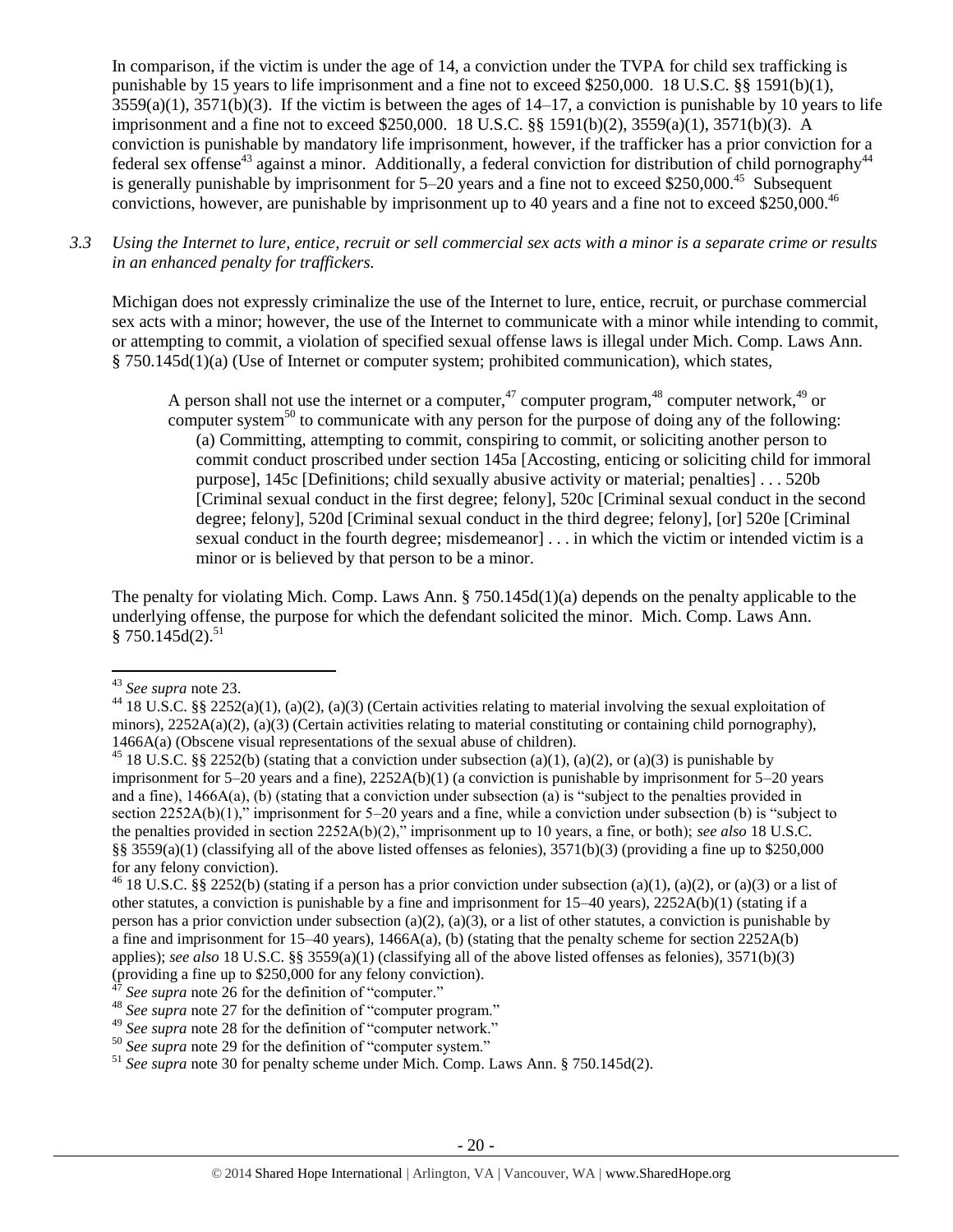3.3.1 Recommendation: Amend Mich. Comp. Laws Ann. § 750.145d (Use of internet or computer system; prohibited communication) to include Mich. Comp. Laws Ann. § 750.462g (Use of minor for child sexually abusive activity; prohibition) and § 750.462j (Providing or obtaining labor or services by force, fraud, or coercion as crime; penalty) to ensure availability of enhanced penalties when the Internet is used to commit trafficking offenses.

# *3.4 Financial penalties for traffickers, including asset forfeiture, are sufficiently high.*

Traffickers may receive fines in the following amounts: up to \$4,000 for a first violation of Mich. Comp. Laws Ann. § 750.145a (Accosting, enticing or soliciting child for immoral purpose), up to \$10,000 for a second violation under Mich. Comp. Laws Ann. § 750.145b (Accosting, enticing or soliciting child for immoral purpose; prior conviction; penalty), up to \$100,000 for violating subsection (2) and up to \$50,000 for violating subsection (3) of Mich. Comp. Laws Ann. § 750.145c (Definitions; child sexually abusive activity or material; penalties). Mich. Comp. Laws Ann. §§ 750.145a, 750.145b(1), 750.145c(2), 750.145c(3), 750.159j(1). Additionally, traffickers may receive fines up to \$5,000–\$20,000 for violations of Mich. Comp. Laws Ann. § 750.145d (Use of internet or computer system; prohibited communication), and up to \$20,000 for violations of Mich. Comp. Laws Ann. § 750.462j (Providing or obtaining labor or services by force, fraud, or coercion as crime; penalty). Mich. Comp. Laws Ann. §§ 750.145d(2)(a)–(f), 750.462 $i(1)(b)$ . However, traffickers convicted of Mich. Comp. Laws Ann. § 750.462g (Use of minor for child sexually abusive activity; prohibition) are not subject to a fine.

Mich. Comp. Laws Ann. § 780.766b (Conviction of offense described in MCL 750.462a to 750.462i; restitution) provides for mandatory restitution and states,

"When sentencing a defendant convicted of an offense described in chapter LXVIIA [Human trafficking] . . . the court shall order restitution for the full amount of loss suffered by the victim." Mich. Comp. Laws Ann. § 750.462j(5) (Providing or obtaining labor or services by force, fraud, or coercion as crime; penalty), enacted subsequent to Mich. Comp. Laws Ann. § 780.766b and § 750.462g (Use of minor for child sexually abusive activity; prohibition), specifically provides that "[t]he court shall order a person convicted of violating this section to pay restitution to the victim in the manner provided in section 16b of the William Van Regenmorter crime victim's rights act, 1985 PA 87, MCL 780.766b, and to reimburse any governmental entity for its expenses incurred as a result of the violation, in the manner provided in section 1f of chapter IX of the code of criminal procedure, 1927 PA 175, MCL 769.1f."

Traffickers convicted of other crimes are also subject to mandatory restitution orders pursuant to Mich. Comp. Laws Ann. § 780.766 ("Victim" defined; order of restitution generally; order of restitution as condition of probation or parole). Mich. Comp. Laws Ann. § 780.766(2) states,

Except as provided in subsection  $(8)$ ,<sup>52</sup> when sentencing a defendant convicted of a crime, the court shall order, in addition to or in lieu of any other penalty authorized by law or in addition to any other penalty required by law, that the defendant make full restitution to any victim of the defendant's course of conduct that gives rise to the conviction or to the victim's estate. . . .

Under Mich. Comp. Laws Ann. § 780.766(24),

l <sup>52</sup> *See supra* note [33.](#page-12-0)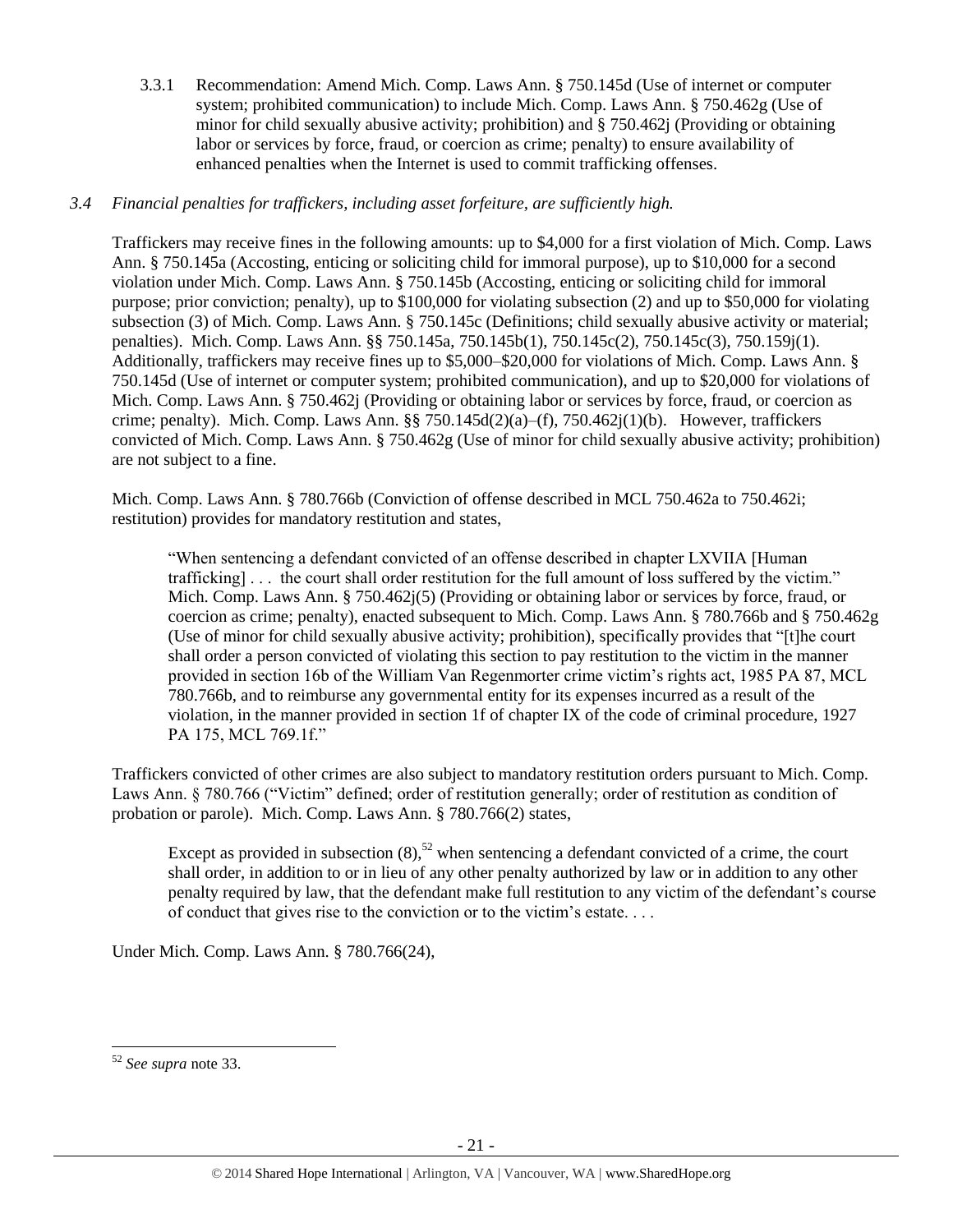If the victim is a minor, the order of restitution shall require the defendant to pay to a parent of the victim an amount that is determined to be reasonable for any of the following that are actually incurred or reasonably expected to be incurred by the parent as a result of the crime:

(a) Homemaking and child care expenses.

(b) Income loss not ordered to be paid under subsection (4)(h).

(c) Mileage.

- (d) Lodging or housing.
- (e) Meals.
- (f) Any other cost incurred in exercising the rights of the victim or a parent under this act."

Additionally, traffickers may be subject to asset forfeiture under the nuisance law. Pursuant to Mich. Comp. Laws Ann. § 600.3801 (Nuisance; injunction; abatement; guilt),

[a]ny building, vehicle, boat, aircraft, or place used for the purpose of lewdness, assignation or prostitution or gambling, or used by, or kept for the use of prostitutes or other disorderly persons, . . . is declared a nuisance, and the furniture, fixtures, and contents of the building, vehicle, boat, aircraft, or place and all intoxicating liquors therein are also declared a nuisance, and all controlled substances and nuisances shall be enjoined and abated as provided in this act and as provided in the court rules. Any person or his or her servant, agent, or employee who owns, leases, conducts, or maintains any building, vehicle, or place used for any of the purposes or acts set forth in this section is guilty of a nuisance.

Mich. Comp. Laws Ann. § 600.3830(2) (Removal and sale of property; fees; closing of building; loss of property exemptions; liability of officers) states,

Any person found guilty of maintaining a nuisance under the provisions of this chapter shall forfeit the benefit of all property exemptions, so far as the satisfaction of the order or judgment of the court requires the same, and the taking and disposing of any property of the defendant or defendants by virtue of such order or judgment by any officer directed to execute the same is not a trespass, nor shall such officer be liable either civilly or criminally therefor, if a proper return of such order or judgment and accounting for such property is made to the court within 10 days after the order or judgment is executed.

While asset forfeiture is not expressly required of traffickers convicted under Mich. Comp. Laws Ann. § 750.462g or § 750.462j(1)(b), asset forfeiture may be available under Michigan's law related to criminal enterprises. Mich. Comp. Laws Ann. § 750.159j(4) (Violation as felony; penalties; imposition of costs; order to criminally forfeit property) states,

The court shall order a person convicted of a violation of section 159i [Prohibited conduct] to criminally forfeit to the state any real, personal, or intangible property in which he or she has an interest and that was used in the course of, intended for use in the course of, derived from, or realized through conduct in violation of section 159i, including any property constituting an interest in, means of control over, or influence over the enterprise involved in the violation and any property constituting proceeds derived from the violation. . . .

A conviction for money laundering under Mich. Comp. Laws Ann. § 750.411k can result in fines from up to \$10,000–\$500,000, "or twice the value of the proceeds or substituted proceeds of the specified criminal offense involved in the violation, whichever is greater," depending on the degree of the violation.<sup>53</sup> Mich. Comp. Laws Ann. §§ 750.411l, 750.411m(2), 750.411n(2), 750.411o(2).

l <sup>53</sup> *See supra* Section 3.1 for discussion of the substantive provisions of the money laundering statutes.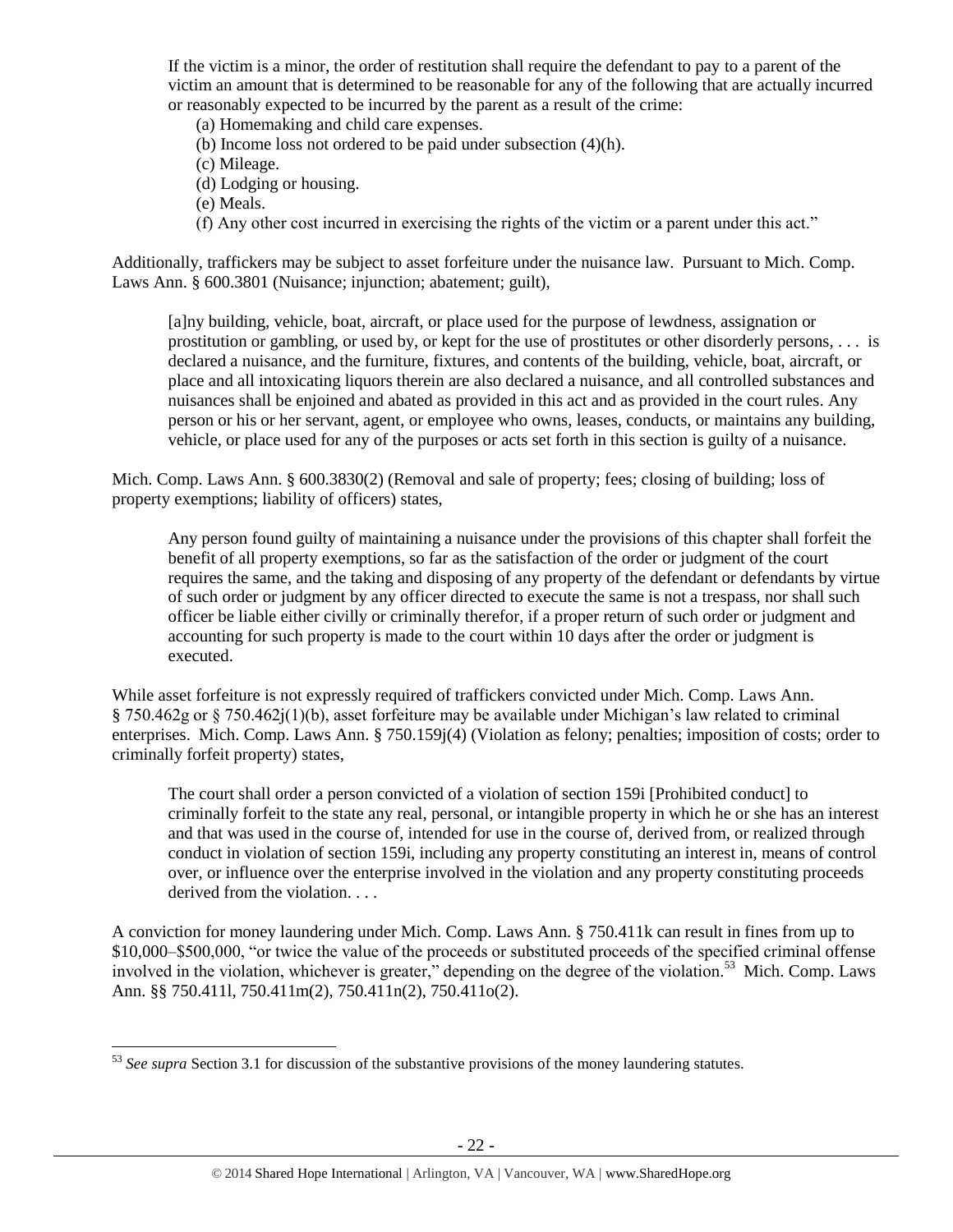- 3.4.1 Recommendation: Amend Mich. Comp. Laws Ann. § 600.3801 (Nuisance; injunction; abatement; guilt) to include property used in or derived from human trafficking and CSEC offenses as a nuisance subject to forfeiture
- *3.5 Convicted traffickers are required to register as sex offenders.*

A trafficker convicted under Mich. Comp. Laws Ann. § 750.462g (Use of minor for child sexually abusive activity; prohibition) or § 750.462j (Providing or obtaining labor or services by force, fraud, or coercion as crime; penalty), would not be required to register as a sex offender under Mich. Comp. Laws Ann. § 28.723 (Individuals required to be registered). Instead, Mich. Comp. Laws Ann. § 28.723 only requires registration when an offender is convicted of violating a "listed offense," which is defined as "a tier I, tier II, or tier III offense." Mich. Comp. Laws Ann. §§ 28.723(1)(a), 28.722(k). Neither Mich. Comp. Laws Ann. § 750.462g nor § 750.462j is included in the definitions of tier I, II, or III offenses. Mich. Comp. Laws Ann. § 28.722(r)–(w). However, traffickers convicted of violating Mich. Comp. Laws Ann. § 750.145a (Accosting, enticing or soliciting child for immoral purpose), § 750.145b (Accosting, enticing or soliciting child for immoral purpose; prior conviction; penalty), § 750.145c (Definitions; child sexually abusive activity or material; penalties), § 750.145d(1)(a) (Use of internet or computer system; prohibited communication) (except when the underlying violation is of Mich. Comp. Laws Ann. § 750.157c), and § 750.455 (Pandering; felony) are required to register as sex offenders. Mich. Comp. Laws Ann.  $\S 28.722(u)(i)–(iv), (viii)$ .

- 3.5.1 Recommendation: Amend Mich. Comp. Laws Ann.  $\S 28.722(r)$ –(w) to require traffickers convicted of violating Mich. Comp. Laws Ann. § 750.462g (Use of minor for child sexually abusive activity; prohibition) and § 750.462j (Providing or obtaining labor or services by force, fraud, or coercion as crime; penalty) to register as a sex offender under Mich. Comp. Laws Ann. § 28.723 (Individuals required to be registered) when the victim is a minor.
- *3.6 Laws relating to termination of parental rights for certain offenses include sex trafficking or commercial sexual exploitation of children (CSEC) offenses in order to remove the children of traffickers from their control and potential exploitation.*

Mich. Comp. Laws Ann. § 712A.19b(3) (Termination of parental rights to child) does not provide that a violation of Mich. Comp. Laws Ann. § 750.462g (Use of minor for child sexually abusive activity; prohibition), § 750.462j (Providing or obtaining labor or services by force, fraud, or coercion as crime; penalty), or any of Michigan's CSEC laws constitute grounds for the termination of parental rights. However, under Mich. Comp. Laws Ann. § 712A.19b(3) the court may terminate parental rights when a parent is convicted of other crimes, as well as in specified situations, including when a parent or nonparent adult subjects a child to sexual abuse. Specifically, Mich. Comp. Laws Ann. § 712A.19b(3) states,

The court may terminate a parent's parental rights to a child if the court finds, by clear and convincing evidence, 1 or more of the following:

. . . . (b) The child or a sibling of the child has suffered physical injury or physical or sexual abuse under 1 or more of the following circumstances:

(i) The parent's act caused the physical injury or physical or sexual abuse and the court finds that there is a reasonable likelihood that the child will suffer from injury or abuse in the foreseeable future if placed in the parent's home.

(ii) The parent who had the opportunity to prevent the physical injury or physical or sexual abuse failed to do so and the court finds that there is a reasonable likelihood that the child will suffer injury or abuse in the foreseeable future if placed in the parent's home.

(iii) A nonparent adult's act caused the physical injury or physical or sexual abuse and the court finds that there is a reasonable likelihood that the child will suffer from injury or abuse by the nonparent adult in the foreseeable future if placed in the parent's home.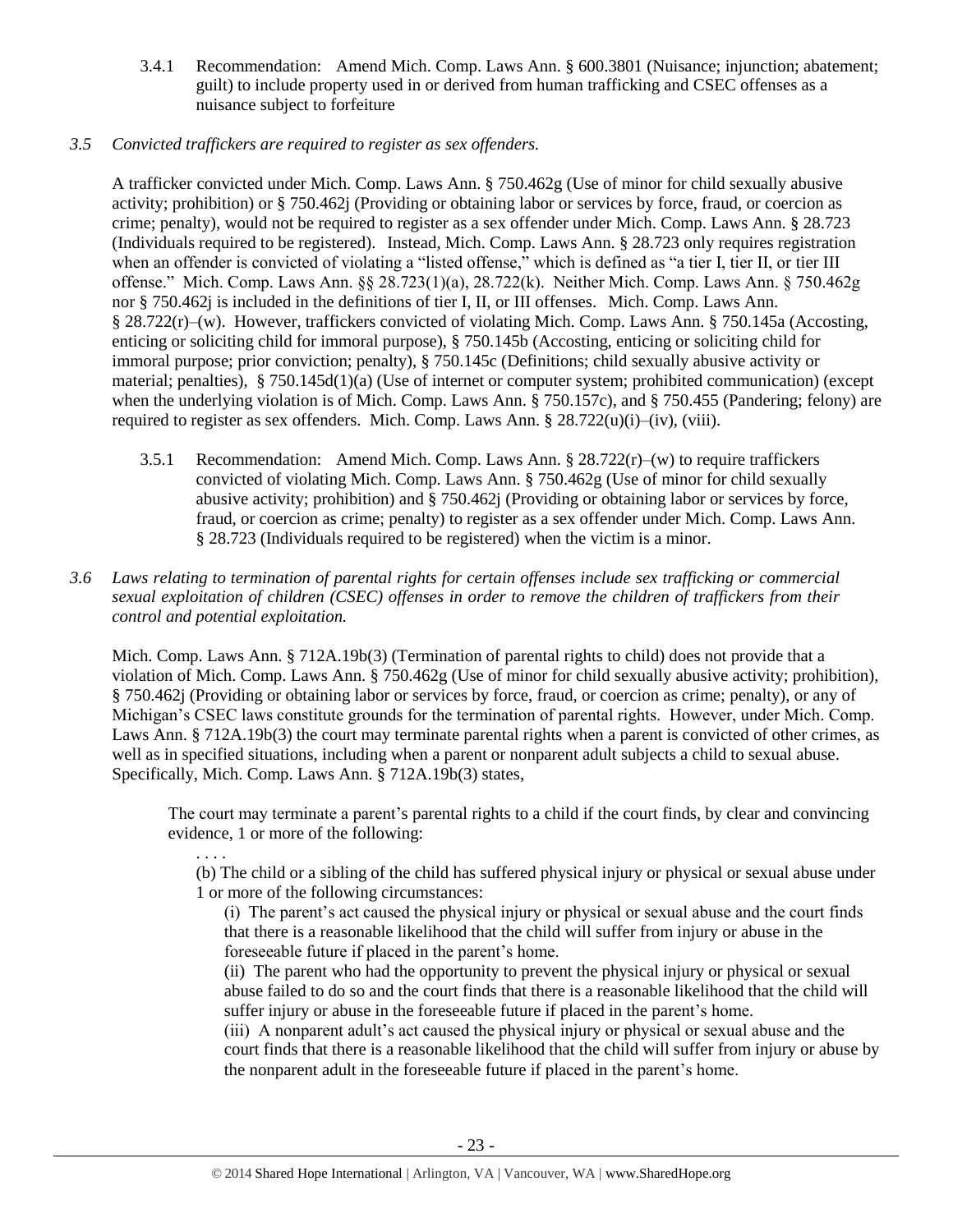. . . .

(j) There is a reasonable likelihood, based on the conduct or capacity of the child's parent, that the child will be harmed if he or she is returned to the home of the parent.

(k) The parent abused the child or a sibling of the child and the abuse included 1 or more of the following:

(ii) Criminal sexual conduct involving penetration, attempted penetration, or assault with intent to penetrate.

. . . . . . . .

. . . .

(n) The parent is convicted of 1 or more of the following, and the court determines that termination is in the child's best interests because continuing the parent-child relationship with the parent would be harmful to the child:

- . . . . (ii) A violation of a criminal statute that includes as an element the use of force or the threat of force and that subjects the parent to sentencing under section 10, 11, or 12 of chapter IX of the code of criminal procedure, 1927 PA 175, MCL 769.10 [Punishment for subsequent felony], 769.11 [Punishment for subsequent felony following conviction of 2 or more felonies], and 769.12 [Punishment for subsequent felony following conviction of 3 or more felonies]. (iii) A federal law or law of another state with provisions substantially similar to a crime or procedure listed or described in subparagraph (i) or (ii).
- 3.6.1 Recommendation: Amend Mich. Comp. Laws Ann. § 712A.19b(3)(n) (Termination of parental rights to child) to include Mich. Comp. Laws Ann. § 750.462g (Use of minor for child sexually abusive activity; prohibition), § 750.462j (Providing or obtaining labor or services by force, fraud, or coercion as crime; penalty), § 750.145a (Accosting, enticing or soliciting child for immoral purpose), § 750.145b (Accosting, enticing or soliciting child for immoral purpose; prior conviction; penalty), § 750.145c (Definitions; child sexually abusive activity or material; penalties) and § 750.145d (Use of internet or computer system; prohibited communication) as grounds for termination of parental rights.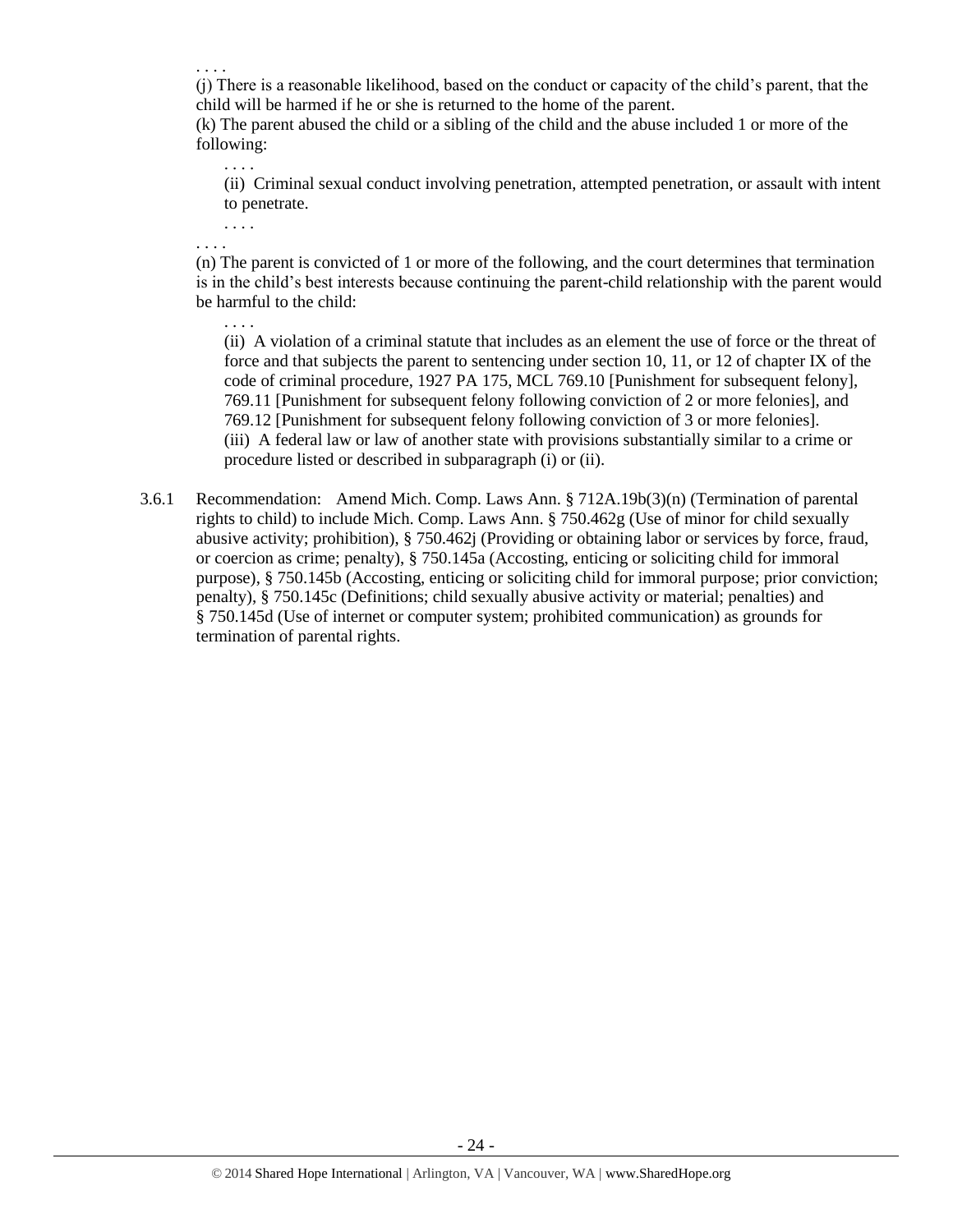#### **FRAMEWORK ISSUE 4: CRIMINAL PROVISIONS FOR FACILITATORS**

#### *Legal Components:*

- *4.1 The acts of assisting, enabling, or financially benefitting from child sex trafficking are included as criminal offenses in the state sex trafficking statute.*
- *4.2 Financial penalties, including asset forfeiture laws, are in place for those who benefit financially from or aid and assist in committing domestic minor sex trafficking.*

*\_\_\_\_\_\_\_\_\_\_\_\_\_\_\_\_\_\_\_\_\_\_\_\_\_\_\_\_\_\_\_\_\_\_\_\_\_\_\_\_\_\_\_\_\_\_\_\_\_\_\_\_\_\_\_\_\_\_\_\_\_\_\_\_\_\_\_\_\_\_\_\_\_\_\_\_\_\_\_\_\_\_\_\_\_\_\_\_\_\_\_\_\_\_*

- *4.3 Promoting and selling child sex tourism is illegal.*
- *4.4 Promoting and selling child pornography is illegal.*

#### *Legal Analysis:*

 $\overline{\phantom{a}}$ 

*4.1 The acts of assisting, enabling, or financially benefitting from child sex trafficking are included as criminal offenses in the state sex trafficking statute.*

Mich. Comp. Laws Ann. § 750.462h(1) (Prohibited acts; violation as felony; penalty) states,

A person shall not knowingly do 1 or both of the following:

- (a) Recruit, entice, harbor, transport, provide, or obtain by any means, or attempt to recruit, entice, harbor, transport, provide, or obtain by any means, another person, intending or knowing that the person will be subjected to forced labor or services.
- (b) Benefit financially or receive anything of value from participation in a venture that has engaged in an act described in this chapter.

A conviction is punishable by imprisonment up to 10 years, enhanced to 15 years when injury results and to life in prison if death results.<sup>54</sup> Mich. Comp. Laws Ann. § 750.462h(2)–(4). Additionally, facilitators could fall under Mich. Comp. Laws Ann. § 750.462j(2) (Providing or obtaining labor or services by force, fraud, or coercion as crime; penalty), which includes those who "harbor [or] transport . . . a person for labor or services for the purpose of holding that person in involuntary servitude or debt bondage."<sup>55</sup> Where the violation of Mich. Comp. Laws Ann. § 750.462j(2) involves a minor victim or a commercial sex act, a facilitator will receive a sentence of imprisonment up to 20 years, a fine up to \$20,000, or both, unless the violation involves a death, in which case the facilitator may receive a sentence up to life imprisonment, a fine up to \$50,000, or both. Mich. Comp. Laws Ann. § 750.462j(2)(b), (c).

A facilitator could also be prosecuted under Michigan's money laundering statues and face punishments from imprisonment up to 2–20 imprisonment, fines from up to \$10,000–\$500,000, "or twice the value of the proceeds or substituted proceeds of the specified criminal offense involved in the violation, whichever is greater," or imprisonment and a fine, depending on the degree of the violation.<sup>56</sup> Mich. Comp. Laws Ann. §§ 750.4111, 750.411m(2), 750.411n(2), 750.411o(2).

*4.2 Financial penalties, including asset forfeiture laws, are in place for those who benefit financially from or aid and assist in committing domestic minor sex trafficking.*

Facilitators face a maximum fine of \$50,000 for the promotion and distribution of child pornography under Mich. Comp. Laws Ann. § 750.145c(3) (Definitions; child sexually abusive activity or material; penalties). No

<sup>54</sup> *See infra* Appendix A for further discussion of sentencing guidelines.

<sup>&</sup>lt;sup>55</sup> See supra Section 1.1 for the substantive provisions of Mich. Comp. Laws Ann. § 750.462j(2).

<sup>56</sup> *See supra* Section 3.1 for the substantive provisions of the Michigan money laundering statutes.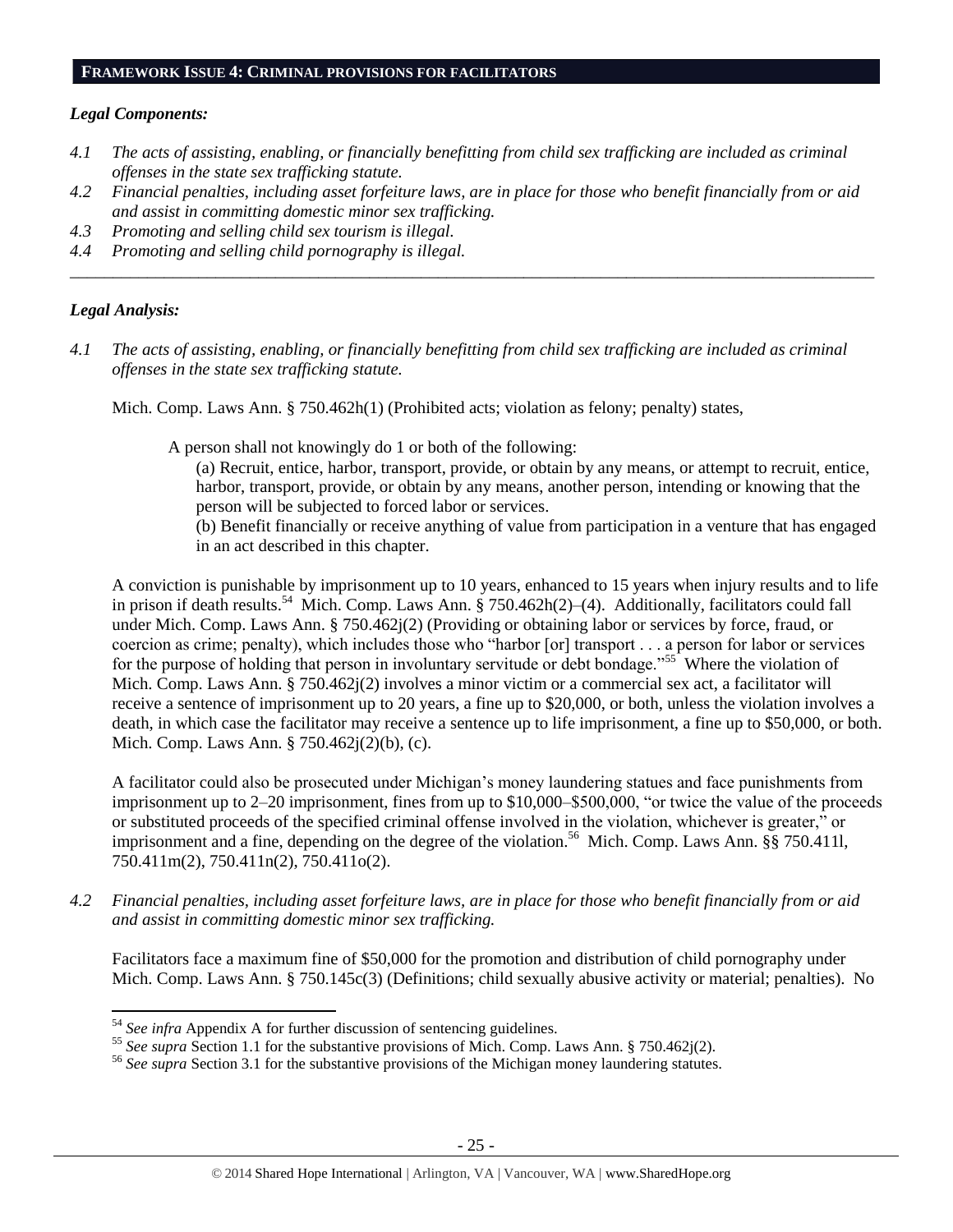fines are provided for facilitators convicted under Mich. Comp. Laws Ann. § 750.462h(1)(b) (Prohibited acts; violation as felony; penalty).

Mich. Comp. Laws Ann. § 780.766b (Conviction of offense described in MCL 750.462a to 750.462i; restitution) provides for mandatory restitution and states, "When sentencing a defendant convicted of an offense described in chapter LXVIIA [Human trafficking] . . . the court shall order restitution for the full amount of loss suffered by the victim."<sup>57</sup> Mich. Comp. Laws Ann. § 750.462 $j(5)$  (Providing or obtaining labor or services by force, fraud, or coercion as crime; penalty), which was enacted later, also provides that restitution is available under Mich. Comp. Laws Ann. § 780.766b for victims of facilitators convicted under Mich. Comp. Laws Ann. § 750.462j(2).

Facilitators convicted of other crimes shall be required to make restitution pursuant to Mich. Comp. Laws Ann. § 780.766(2) ("Victim" defined; order of restitution generally; order of restitution as condition of probation or parole).<sup>58</sup>

Additionally, facilitators may be subject to asset forfeiture under the nuisance law. Pursuant to Mich. Comp. Laws Ann. § 600.3801 (Nuisance; injunction; abatement; guilt),

[a]ny building, vehicle, boat, aircraft, or place used for the purpose of lewdness, assignation or prostitution or gambling, or used by, or kept for the use of prostitutes or other disorderly persons, . . . is declared a nuisance, and the furniture, fixtures, and contents of the building, vehicle, boat, aircraft, or place and all intoxicating liquors therein are also declared a nuisance, and all controlled substances and nuisances shall be enjoined and abated as provided in this act and as provided in the court rules. Any person or his or her servant, agent, or employee who owns, leases, conducts, or maintains any building, vehicle, or place used for any of the purposes or acts set forth in this section is guilty of a nuisance.

Mich. Comp. Laws Ann. § 600.3830(2) (Removal and sale of property; fees; closing of building; loss of property exemptions; liability of officers) states,

Any person found guilty of maintaining a nuisance under the provisions of this chapter shall forfeit the benefit of all property exemptions, so far as the satisfaction of the order or judgment of the court requires the same, and the taking and disposing of any property of the defendant or defendants by virtue of such order or judgment by any officer directed to execute the same is not a trespass, nor shall such officer be liable either civilly or criminally therefor, if a proper return of such order or judgment and accounting for such property is made to the court within 10 days after the order or judgment is executed.

#### *4.3 Promoting and selling child sex tourism is illegal.*

 $\overline{\phantom{a}}$ 

Michigan has no laws preventing the promotion or sale of child sex tourism.

4.3.1 Recommendation: Enact a law prohibiting the selling or offering to sell travel services that include or facilitate travel for the purpose of engaging in commercial sexual exploitation of a minor or prostitution of a minor, if occurring in Michigan.

<sup>57</sup> *See infra* Section 5.10 for the substantive provisions of Mich. Comp. Laws Ann. § 780.766b.

<sup>58</sup> *See infra* Section 5.10 for a full discussion of restitution calculation.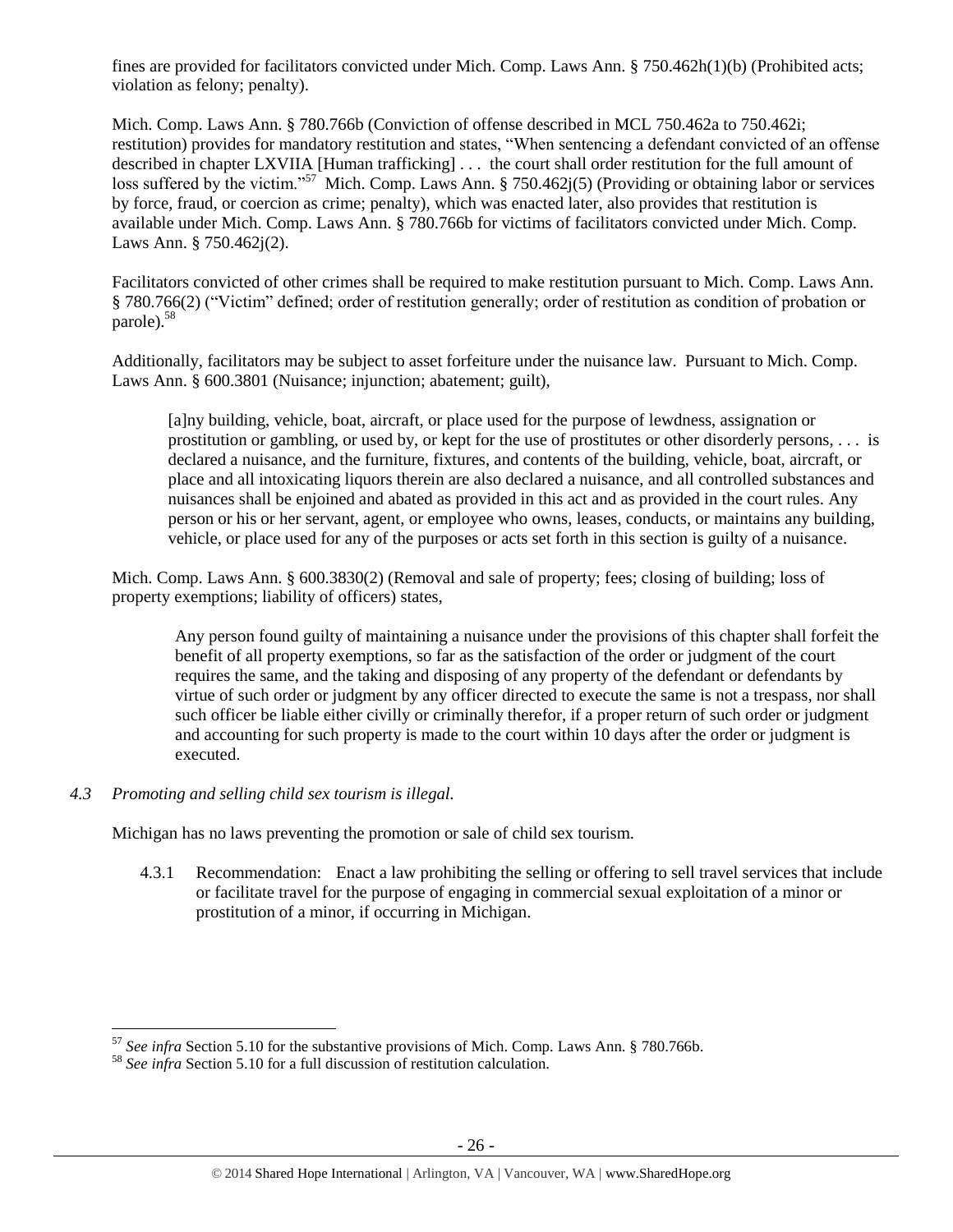#### *4.4 Promoting and selling child pornography is illegal.*

Mich. Comp. Laws Ann. § 750.145c(3) (Definitions; child sexually abusive activity or material; penalties) makes the distribution and promotion of child pornography a felony.<sup>59</sup> A violation of Mich. Comp. Laws Ann. § 750.145c(3) is punishable by imprisonment up to 7 years, a fine up to \$50,000, or both, where the facilitator "knows, has reason to know, or should reasonably be expected to know that the child is a child or that the child sexually abusive material includes a child or that the depiction constituting the child sexually abusive material appears to include a child, or that person has not taken reasonable precautions to determine the age of the child."

l <sup>59</sup> *See supra* Section 1.2 for the substantive provisions of Mich. Comp. Laws Ann. § 750.145c(3).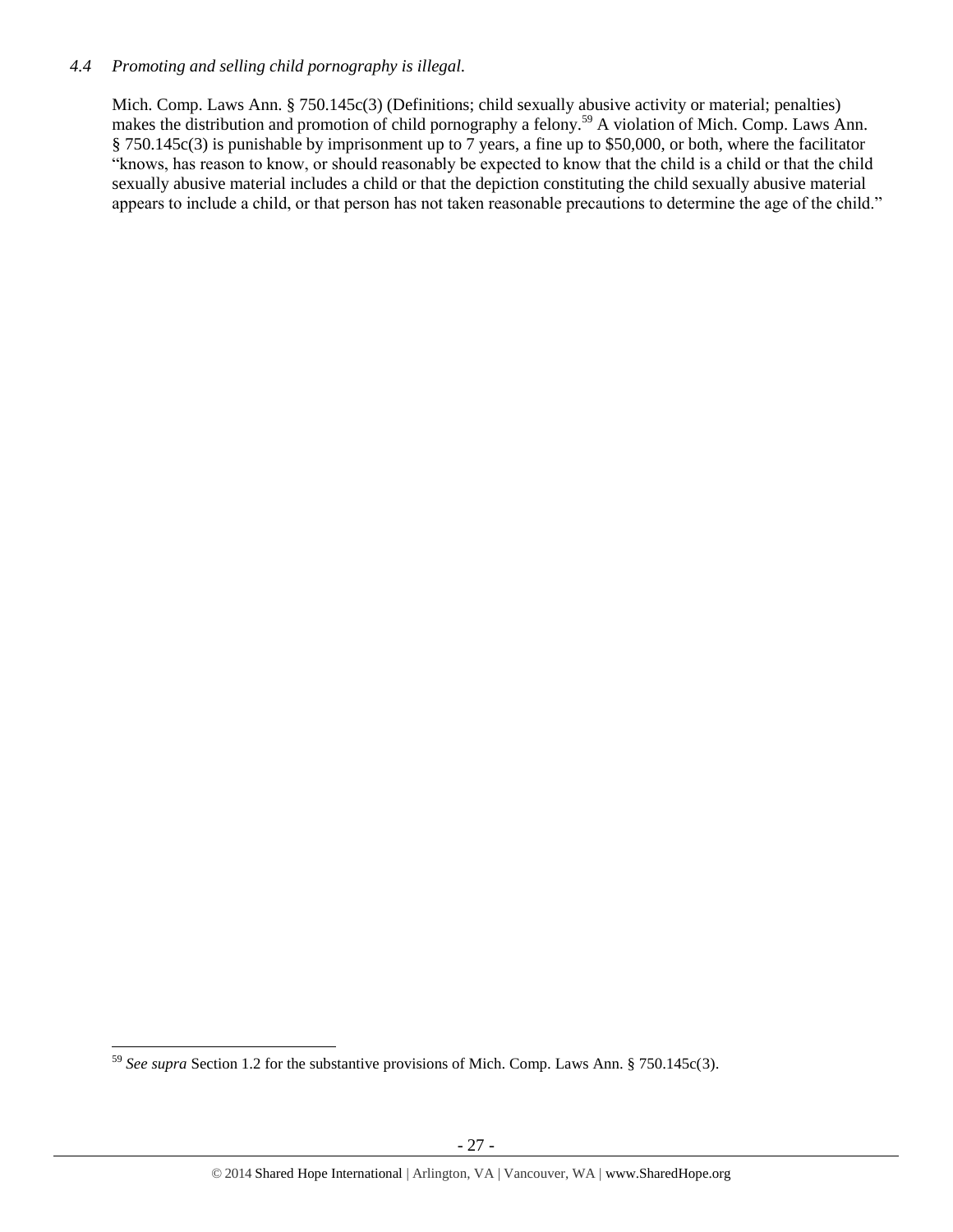#### **FRAMEWORK ISSUE 5: PROTECTIVE PROVISIONS FOR THE CHILD VICTIMS**

#### *Legal Components:*

- *5.1 Statutorily-mandated victim services define "victim" to specifically include victims of domestic minor sex trafficking or commercial sexual exploitation of children (CSEC) to ensure prompt identification and access to victims' rights and services.*
- *5.2 The state sex trafficking statute expressly prohibits a defendant from raising consent of the minor to the commercial sex acts as a defense.*
- *5.3 Prostitution laws apply only to adults, making minors under 18 specifically immune from this offense.*
- *5.4 Child victims of sex trafficking or commercial sexual exploitation are provided with a child protection response, including specialized shelter and services, and are not detained in juvenile detention facilities.*
- *5.5 Commercial sexual exploitation is identified as a type of abuse and neglect within child protection statutes.*
- *5.6 The definition of "caregiver" (or similar term) in the child welfare statutes is broad enough to include a trafficker who has custody or control of a child in order to bring a trafficked child into protection of child protective services.*
- *5.7 Crime victims' compensation is specifically available to a child victim of sex trafficking or commercial sexual exploitation of children (CSEC) without regard to ineligibility factors.*
- *5.8 Victim-friendly procedures and protections are provided in the trial process for minors under 18.*
- *5.9 Expungement or sealing of juvenile delinquency records resulting from arrests or adjudications for prostitution-related offenses committed as a result of, or in the course of, the commercial sexual exploitation of a minor is available within a reasonable time after turning 18.*
- *5.10 Victim restitution and civil remedies for victims of domestic minor sex trafficking or commercial sexual exploitation of children (CSEC) are authorized by law.*
- *5.11 Statutes of limitations for civil and criminal actions for child sex trafficking or commercial sexual exploitation of children (CSEC) offenses are eliminated or lengthened sufficiently to allow prosecutors and victims a realistic opportunity to pursue criminal action and legal remedies.*

*\_\_\_\_\_\_\_\_\_\_\_\_\_\_\_\_\_\_\_\_\_\_\_\_\_\_\_\_\_\_\_\_\_\_\_\_\_\_\_\_\_\_\_\_\_\_\_\_\_\_\_\_\_\_\_\_\_\_\_\_\_\_\_\_\_\_\_\_\_\_\_\_\_\_\_\_\_\_\_\_\_\_\_\_\_\_\_\_\_\_\_\_\_*

# *Legal Analysis:*

 $\overline{a}$ 

*5.1 Statutorily-mandated victim services define "victim" to specifically include victims of domestic minor sex trafficking or commercial sexual exploitation of children (CSEC) to ensure prompt identification and access to victims' rights and services.*

Under the William Van Regenmorter Crime Victim's Rights Act,<sup>60</sup> "victim" is defined in part as "[a]n individual who suffers direct or threatened physical, financial, or emotional harm as a result of the commission of a crime."<sup>61</sup> Mich. Comp. Laws Ann. §  $\frac{780.752(1)(m)(i)}{i}$ . Similarly, for purposes of receiving restitution under Mich. Comp. Laws Ann. § 780.766(1) ("Victim" defined; order of restitution generally; order of restitution as condition of probation or parole), a "victim" is defined in part as "an individual who suffers direct or threatened physical, financial, or emotional harm as a result of the commission of a crime."

In Chapter 18 (Department of management and budget), sections 351 (Definitions)–368 (Crimes to which act applicable), which govern eligibility requirements for crime victim compensation, Mich. Comp. Laws Ann. § 18.351(1) (Definitions) defines "victim" as "a person who suffers a personal physical injury as a direct result

<sup>60</sup> Mich. Comp. Laws Ann. §§ 780.751–.834.

 $61$  Mich. Comp. Laws Ann. § 780.752(1)(b) defines "crime" as "a violation of a penal law of this state for which the offender, upon conviction, may be punished by imprisonment for more than 1 year or an offense expressly designated by law as a felony."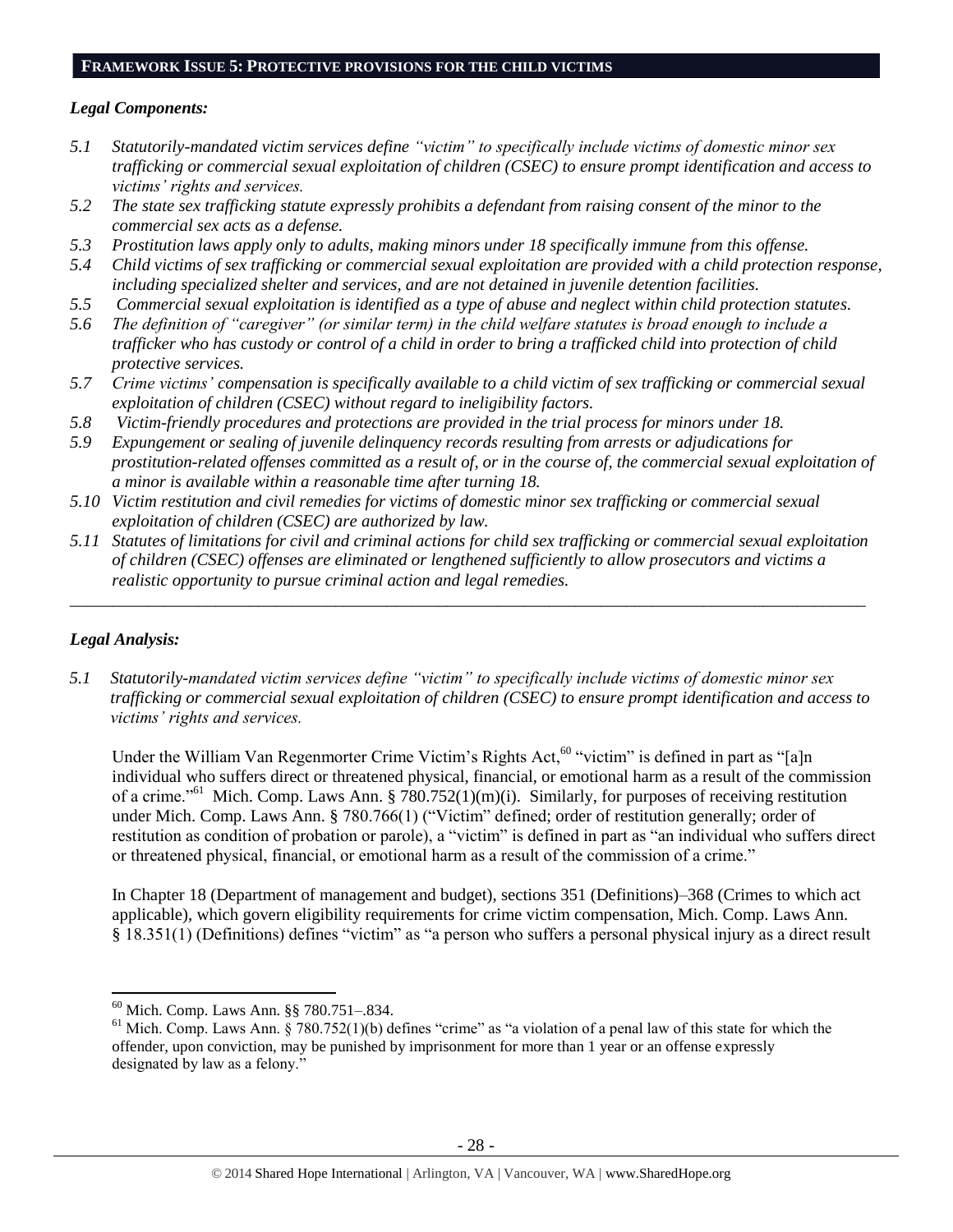of a crime,"<sup>62</sup> and "personal physical injury" as "actual bodily harm and includes pregnancy." Mich. Comp. Laws Ann. § 18.351(1)(f), (i).

- 5.1.1 Recommendation: Amend Michigan's Child Protection Laws under Mich. Comp. Laws Ann. § 722 to establish a definition of "victim" which specifically includes victims of Mich. Comp. Laws Ann. §§ 750.462a (Definitions)–750.462j (Providing or obtaining labor or services by force, fraud, or coercion as crime; penalty), Mich. Comp. Laws Ann. § 750.13 (Enticing away female under sixteen; felony, penalty), and Mich. Comp. Laws Ann. § 750.145c(2) (Definitions; child sexually abusive activity or material; penalties).
- *5.2 The state sex trafficking statute expressly prohibits a defendant from raising consent of the minor to the commercial sex acts as a defense.*

Mich. Comp. Laws Ann. § 750.462g (Use of minor for child sexually abusive activity; prohibition), § 750.13 (Enticing away female under sixteen; felony, penalty) and § 750.145c(2)–(4) (Definitions; child sexually abusive activity or material; penalties; possession of child sexually abusive material) do not expressly bar a defense based on consent of the minor.

- 5.2.1 Recommendation: Amend 750.462g (Use of minor for child sexually abusive activity; prohibition), § 750.13 (Enticing away female under sixteen; felony, penalty) and § 750.145c(2)–(4) (Definitions; child sexually abusive activity or material; penalties; possession of child sexually abusive material) to expressly bar a defense based on consent in CSEC and minor sex trafficking cases.
- *5.3 Prostitution laws apply only to adults, making minors under 18 specifically immune from this offense.*

Michigan's prostitution laws make some, but not all, minors immune from prosecution. Mich. Comp. Laws Ann. § 750.448 (Soliciting, accosting, or inviting to commit prostitution or immoral act) makes it a crime for "[a] person 16 years of age or older who accosts, solicits, or invites another person in a public place or in or from a building or vehicle, by word, gesture, or any other means, to commit prostitution or to do any other lewd or immoral act." This leaves minors who are 16–17 subject to arrest and conviction for prostitution. Mich. Comp. Laws Ann. §§ 750.448, 750.451.

5.3.1 Recommendation: Amend Mich. Comp. Laws Ann. § 750.448 (Soliciting, accosting, or inviting to commit prostitution or immoral act; crime) to make all minors under 18 immune from prosecution under this provision.

an act that is 1 of the following:

 $\overline{a}$  $62$  Mich. Comp. Laws Ann. § 18.351(c) defines "crime" as

<sup>(</sup>i) A crime under the laws of this state or the United States that causes an injury within this state. (ii) An act committed in another state that if committed in this state would constitute a crime under the laws of this state or the United States, that causes an injury within this state or that causes an injury to a resident of this state within a state that does not have a victim compensation program eligible for funding from the victims of crime act of 1984, chapter XIV of title II of the comprehensive crime control act of 1984, Public Law 98-473, 98 Stat. 2170. . . . .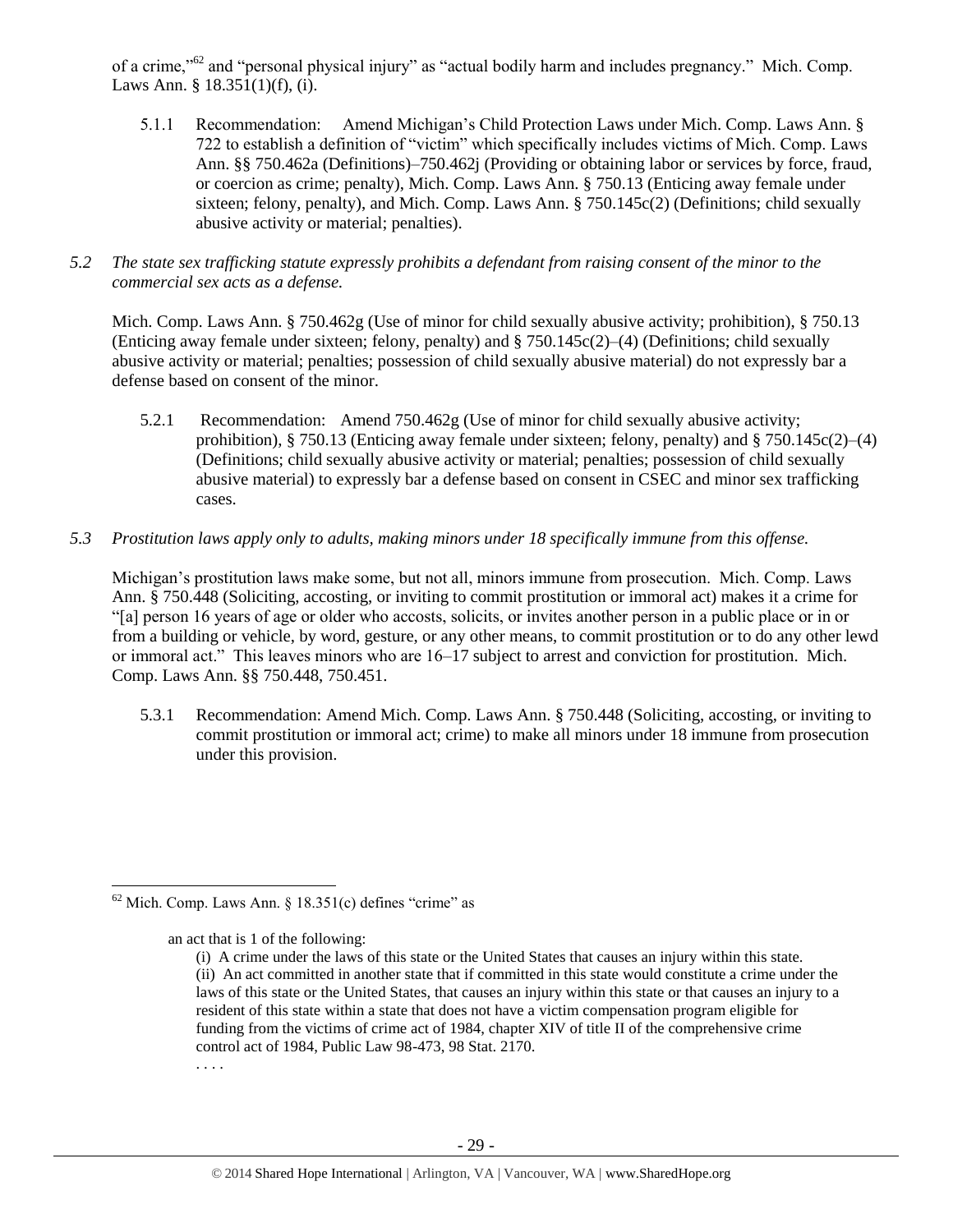*5.4 Child victims of sex trafficking or commercial sexual exploitation are provided with a child protection response, including specialized shelter and services, and are not detained in juvenile detention facilities.*

# **Child Identified as Abused/Neglected**

I. Initial Custody

 $\overline{\phantom{a}}$ 

a. Authority for initial custody

Under the Child Protection Laws, Mich. Comp. Laws Ann. §§ 722.621–722.638, a minor trafficking victim may enter child protective services and, where necessary, be taken into protective custody. This may happen through a report of abuse under Mich. Comp. Laws Ann. § 722.623(1)(a) (Individual required to report child abuse or neglect; written report), which requires specified medical and psychosocial professionals, social service providers, school personnel, law enforcement, clergy, or child care providers, among others, with "reasonable cause to suspect child abuse or neglect" to immediately report "the suspected child abuse or neglect to the department."<sup>63</sup> In addition, Mich. Comp. Laws Ann. § 722.624 (Persons permitted to report child abuse or neglect) states, "[A]ny person, including a child, who has reasonable cause to suspect child abuse or neglect may report the matter to the department or a law enforcement agency." Mich. Comp. Laws Ann. § 722.623(6) further states in part,

If an allegation, written report, or subsequent investigation of suspected child abuse or child neglect indicates a violation of sections 136b [Definitions; child abuse] and 145c [Definitions; child sexually abusive activity or material; penalties], sections 520b to 520g [Criminal sexual conduct] of the Michigan penal code . . . or if the allegation, written report, or subsequent investigation indicates that the suspected child abuse or child neglect was committed by an individual who is not a person responsible for the child's health or welfare, . . . the department shall transmit a copy of the allegation or written report and the results of any investigation to a law enforcement agency in the county in which the incident occurred. . . .

Within 24 hours of receiving a report of suspected abuse, the department shall, depending on the circumstances, commence an investigation or "refer the report to the prosecuting attorney and the local law enforcement agency." Mich. Comp. Laws Ann. § 722.628(1).<sup>64</sup> If "[t]he child is the victim of suspected sexual abuse or sexual exploitation," law enforcement must commence an investigation of the suspected abuse or neglect within 24 hours. Mich. Comp. Laws Ann. § 722.628(1), (3)(b). "In the course of its investigation, the department shall determine if the child is abused or neglected." Mich. Comp. Laws Ann. § 722.628(2).

"After completing a field investigation and based on its results, the department shall determine in which single category, prescribed by section 8d, to classify the allegation of child abuse or neglect." Mich. Comp. Laws Ann. § 722.628(12). If as a result of the field investigation, "[t]he department determines that there is evidence of child abuse or neglect," and that a violation of, among other crimes, Mich. Comp. Laws Ann. § 750.145c (Definitions; child sexually abusive activity or material; penalties), occurs, the department must

<sup>&</sup>lt;sup>63</sup> The "department" is defined in Mich. Comp. Laws.  $\S 722.622$ (o) (Definitions) as "the department of human resources." *See supra* not[e 69.](#page-34-0)

<sup>&</sup>lt;sup>64</sup> Similarly, where a law enforcement agency suspects abuse, Mich. Comp. Laws Ann. § 722.628(1) (Referring report or commencing investigation; informing parent or legal guardian of investigation) requires the law enforcement entity to "refer the report to the department . . . or shall commence an investigation of the child suspected of being abused or neglected." Mich. Comp. Laws. Ann. § 722.628(1).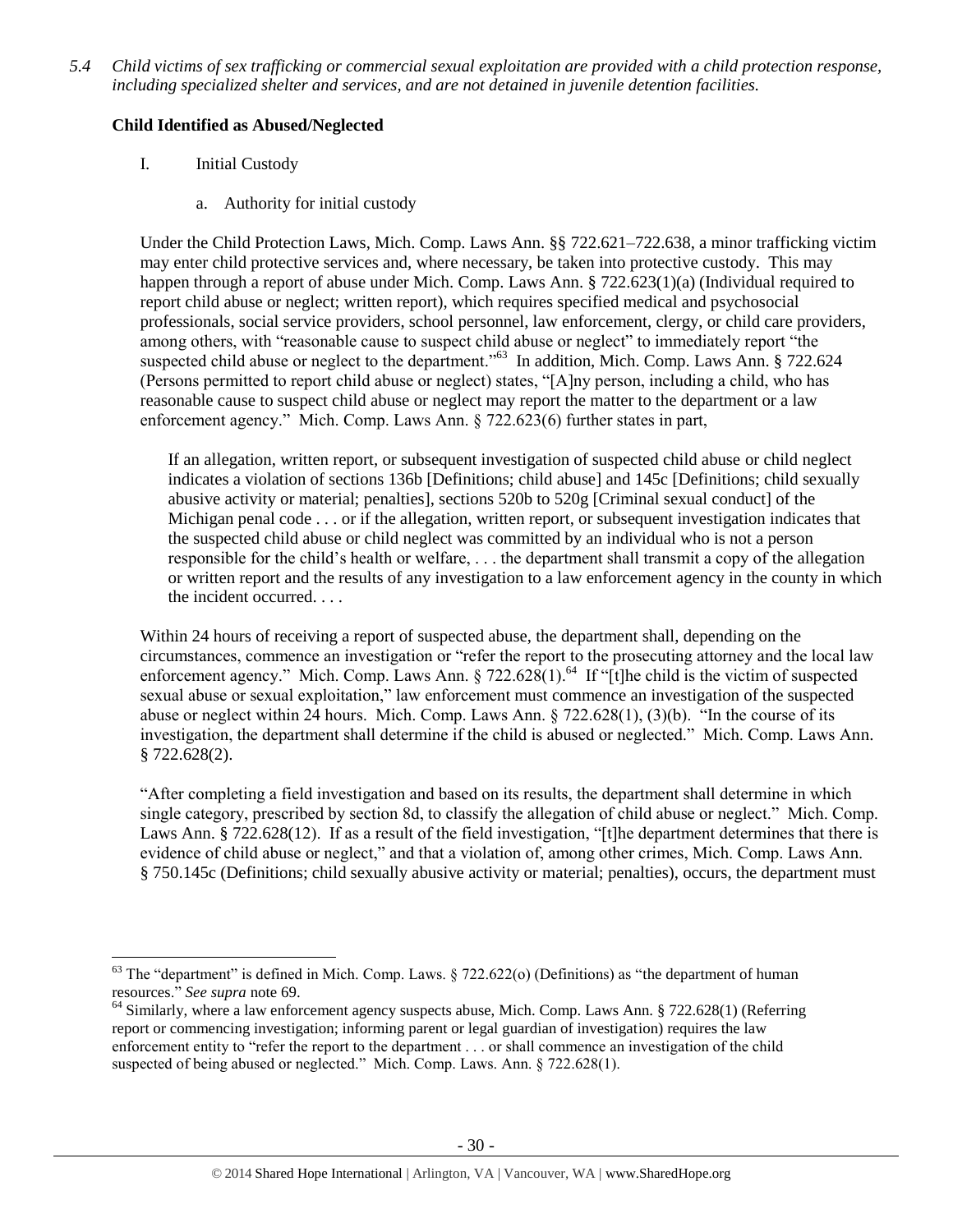classify the abuse as Category 1. Mich. Comp. Laws Ann. §§ 722.628d(1)(e)(iv), $^{65}$  722.628a(1)(f). When abuse is classified as Category 1, Mich. Comp. Laws Ann. § 722.628d(2) states,

In response to a category I classification, the department shall do all of the following:

(a) If a court petition is not required under another provision of this act, submit a petition for authorization by the court under section 2(b) of chapter XIIA of the probate code of 1939, 1939 PA 288, MCL 712A.2.

(b) Open a protective services case and provide the services necessary under this act. (c) List the perpetrator of the child abuse or neglect, based on the report that was the subject of the field investigation, on the central registry as provided in section  $7(7)$ , either by name or as "unknown" if the perpetrator has not been identified.

Mich. Comp. Laws Ann. § 712A.14(1) also permits law enforcement to "without the order of the court, immediately take into custody any child . . . whose surroundings are such as to endanger his or her health, morals, or welfare," and after taking into custody, the law enforcement officer "shall immediately attempt to notify the parent or parents, guardian, or custodian," and if not released to the parents, bring the child "before the court for a preliminary hearing on the status of the child." Mich. Comp. Laws Ann. § 712A.14(1), (2).

II. Process following initial custody

l

Pursuant to Mich. Comp. Laws Ann. § 722.637(1) (Submission of petition for authorization under MCL 712A.2; exception), unless excepted under subsection (2), "within 24 hours after the department determines that a child was . . . sexually abused . . . the department shall submit a petition for authorization by the court under section 2(b) of chapter XIIA of 1939 PA 288, MCL 712A.2." However, Mich. Comp. Laws Ann. § 722.637(2) states,

The department is not required to file a petition for authorization by the court as described in subsection (1) if the department determines that the parent or legal guardian is not a suspected perpetrator of the abuse and the department determines that all of the following apply:

(a) The parent or legal guardian did not neglect or fail to protect the child.

- (b) The parent or legal guardian does not have a historical record that shows a documented pattern
- of neglect or failing to protect the child.
- (c) The child is safe in the parent's or legal guardian's care.

If a petition for authorization is filed, Mich. Comp. Laws Ann. § 712A.2(b) (Authority and jurisdiction of court) grants the family court jurisdiction over a

juvenile under 18 years of age found within the county:

(1) Whose parent or other person legally responsible for the care and maintenance of the juvenile,  $66$ when able to do so, neglects or refuses to provide proper or necessary support, education, medical,

a person who is 18 years of age or older and who, regardless of the person's domicile, meets all of the following criteria in relation to a child over whom the court takes jurisdiction under this chapter:

(i) Has substantial and regular contact with the child.

<sup>&</sup>lt;sup>65</sup> Here and elsewhere in this report that Mich. Comp. Laws Ann § 722.628d is quoted or cited, it has been updated to reflect the amendments added by the passage of House Bill 4893. H.B. 4893. 2014 Leg., 97th Legislature. (effective September 7, 2014).

 $66$  Chapter 712A does not define "person legally responsible for the care and maintenance of the juvenile"; however, Mich. Comp. Laws Ann. § 712A.13a(1)(h) defines a "non-parent adult" as

<sup>(</sup>ii) Has a close personal relationship with the child's parent or with a person responsible for the child's health or welfare.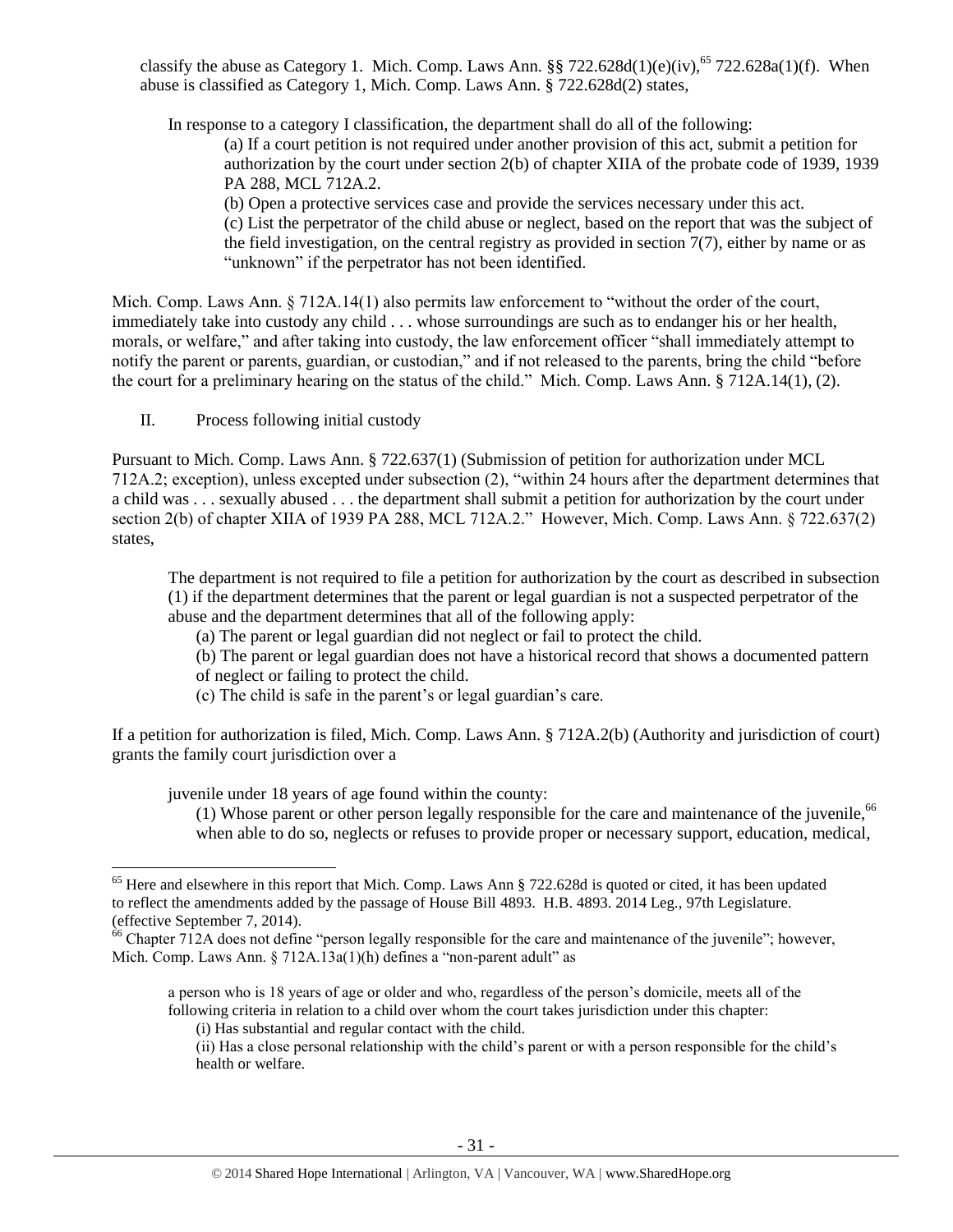surgical, or other care necessary for his or her health or morals, who is subject to a substantial risk of harm to his or her mental well-being, who is abandoned by his or her parents, guardian, or other custodian, or who is without proper custody or guardianship. . . .

. . . . (2) Whose home or environment, by reason of neglect, cruelty, drunkenness, criminality, or depravity on the part of a parent, guardian, nonparent adult, or other custodian, is an unfit place for the juvenile to live in.

. . . .

Mich. Comp. Laws Ann. § 712A.13a(2) (Definitions; petition) states,

If a juvenile is alleged to be within the provisions of section 2(b) of this chapter, the court may authorize a petition to be filed at the conclusion of the preliminary hearing or inquiry. The court may authorize the petition upon a showing of probable cause that 1 or more of the allegations in the petition are true and fall within the provisions of section 2(b) of this chapter. If a petition is before the court because the department of human services is required to submit the petition under section 17 of the child protection law, 1975 PA 238, MCL 722.637, the court shall hold a hearing on the petition within 24 hours or on the next business day after the petition is submitted, at which hearing the court shall consider at least the matters governed by subsections (4) and (5).

Another avenue by which a child may come within the jurisdiction of the family court is if a child is taken into protective custody, following which a preliminary hearing must be held if the child is not released to her parents. Pursuant to Mich. Comp. Laws Ann. § 722.626(1) (Detention of child in temporary protective custody),

If a child suspected of being abused or neglected is admitted to a hospital or brought to a hospital for outpatient services and the attending physician determines that the release of the child would endanger the child's health or welfare, the attending physician shall notify the person in charge and the department. The person in charge may detain the child in temporary protective custody until the next regular business day of the probate court, at which time the probate court shall order the child detained in the hospital or in some other suitable place pending a preliminary hearing as required by section 14 of chapter 12A of the probate code of 1939, 1939 PA 288, MCL 712A.14, or order the child released to the child's parent, guardian, or custodian.

Mich. Comp. Laws Ann. § 712A.14(2) (Officers or county agent authorized to take child into custody) states,

If a child is not released under subsection (1), the child and his or her parents, guardian, or custodian, if they can be located, shall immediately be brought before the court for a preliminary hearing on the status of the child, and an order signed by a judge of probate or a referee authorizing the filing of a complaint shall be entered or the child shall be released to his or her parent or parents, guardian, or custodian.

#### **Child Identified as Delinquent**

 $\overline{\phantom{a}}$ 

(iii) Is not the child's parent or a person otherwise related to the child by blood or affinity to the third degree.

In comparison, Mich. Comp. Laws Ann. § 722.622(u) (Definitions) in the Child Protection Law defines "person responsible for the child's health or welfare" in part as "a . . . person 18 years of age or older who resides for any length of time in the same home in which the child resides." Here and elsewhere in this report that Mich. Comp. Laws Ann § 722.622 is quoted or cited, it has been updated to reflect the amendments added by the passage of House Bill 4893. H.B. 4893. 2014 Leg., 97th Legislature. (effective September 7, 2014).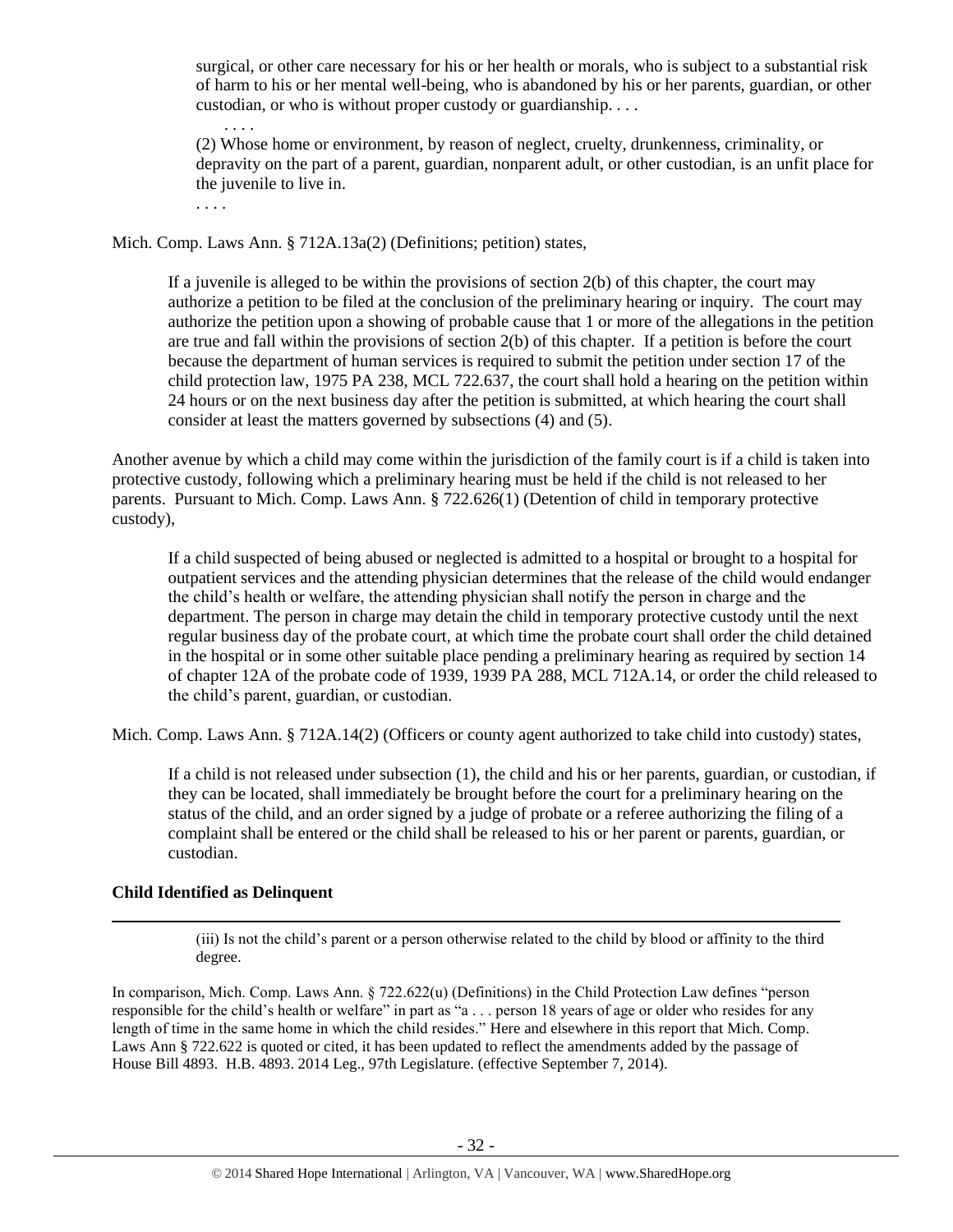#### I. Initial Custody

 $\overline{\phantom{a}}$ 

<span id="page-32-0"></span>a. Authority for Initial Custody

If a minor victim of trafficking, under the age of 17, is instead arrested for a juvenile or status offense, the family division of the circuit court will have jurisdiction over the juvenile proceeding pursuant to Mich. Comp. Laws Ann. § 712A.2(a).<sup>67</sup> If the minor "who is found violating any law or ordinance" is taken into immediate custody by law enforcement without an order from the court pursuant to Mich. Comp. Laws Ann. § 712A.14(1), and the minor cannot be released to parents under Mich. Comp. Laws Ann.  $\S 712A.14(1)$  or (2),<sup>68</sup> the juvenile

The court has the following authority and jurisdiction:

(a) Exclusive original jurisdiction superior to and regardless of the jurisdiction of another court in proceedings concerning a juvenile under 17 years of age who is found within the county if 1 or more of the following applies:

(1) Except as otherwise provided in this sub-subdivision, the juvenile has violated any municipal ordinance or law of the state or of the United States. . . .

. . . . (2) The juvenile has deserted his or her home without sufficient cause, and the court finds on the record that the juvenile has been placed or refused alternative placement or the juvenile and the juvenile's parent, guardian, or custodian have exhausted or refused family counseling.

. . . . (4) The juvenile willfully and repeatedly absents himself or herself from school or other learning program intended to meet the juvenile's educational needs . . . .

(b) Jurisdiction in proceedings concerning a juvenile under 18 years of age found within the county:

(1) Whose parent or other person legally responsible for the care and maintenance of the juvenile, when able to do so, neglects or refuses to provide proper or necessary support, education, medical, surgical, or other care necessary for his or her health or morals, who is subject to a substantial risk of harm to his or her mental well-being, who is abandoned by his or her parents, guardian, or other custodian, or who is without proper custody or guardianship. As used in this sub-subdivision:

(A) "Education" means learning based on an organized educational program that is appropriate, given the age, intelligence, ability, and psychological limitations of a juvenile, in the subject areas of reading, spelling, mathematics, science, history, civics, writing, and English grammar.

(B) "Without proper custody or guardianship" does not mean a parent has placed the juvenile with another person who is legally responsible for the care and maintenance of the juvenile and who is able to and does provide the juvenile with proper care and maintenance.

(2) Whose home or environment, by reason of neglect, cruelty, drunkenness, criminality, or depravity on the part of a parent, guardian, nonparent adult, or other custodian, is an unfit place for the juvenile to live in.

(3) Whose parent has substantially failed, without good cause, to comply with a limited guardianship placement plan described in section 5205 of the estates and protected individuals code, 1998 PA 386, MCL 700.5205, regarding the juvenile.

(4) Whose parent has substantially failed, without good cause, to comply with a court-structured plan described in section 5207 or 5209 of the estates and protected individuals code, 1998 PA 386, MCL 700.5207 and 700.5209, regarding the juvenile.

<sup>68</sup> Under circumstances where a child is taken into custody by a law enforcement officer or county agent, without an order of the court, as provided in Mich. Comp. Laws Ann. § 712A.14(1),

[A]n officer or county agent . . . shall immediately attempt to notify the parent or parents, guardian, or custodian. While awaiting the arrival of the parent or parents, guardian, or custodian, a child under the age of 17 years . . . shall not be held in any detention facility unless the child is completely isolated so as to prevent any verbal, visual, or physical contact with any adult prisoner. Unless the child requires immediate detention as provided for in this act, the officer shall accept the written promise of the parent or parents,

 $67$  Mich. Comp. Laws Ann. § 712A.2(a) states,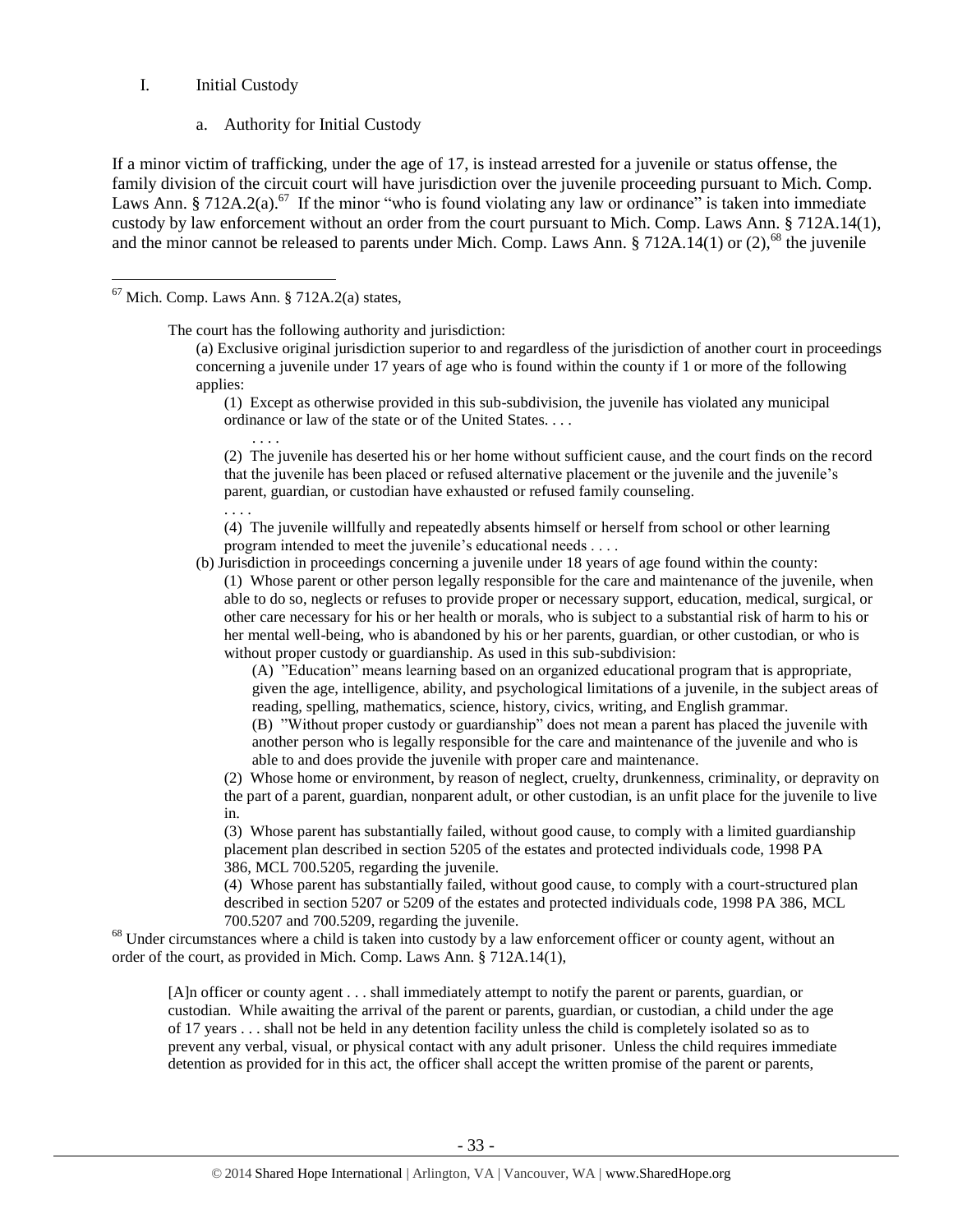has various options for placement pending trial. However, to the extent that a minor is taken into custody on prostitution charges under Mich. Comp. Laws Ann. § 750.448 (Soliciting, accosting, or inviting to commit prostitution or immoral act), only a minor who is "16 years of age or older" could be charged with this offense. Mich. Comp. Laws Ann. §§ 750.448, 750.451.

II. Placement process pending adjudication/investigation

If delinquency charges are filed, Mich. Comp. Laws Ann. § 712A.14(3) provides, "If a complaint is authorized under subsection (2), the order shall state where the child is to be placed, pending investigation and hearing ... ." Placement options include the parent's home, "a suitable place of detention," a licensed "child care institution or child placing agency," or "[i]f a child is within the court's jurisdiction under section 2(a) of this chapter, in a suitable foster care home subject to the court's supervision." Mich. Comp. Laws § 712A.14(3). Alternatively, Mich. Comp. Laws Ann. § 712A.11(7) (Preliminary inquiry; petition) permits the court to offer the juvenile the option of avoiding formal jurisdiction and delinquency adjudication by participating in a voluntary program under the Juvenile Diversion Act, codified at Mich. Comp. Laws Ann. § 722.821 to § 722.831.

III. Outcomes

 $\overline{\phantom{a}}$ 

Where a juvenile remains in custody, Mich. Comp. Laws Ann. § 712A.16(1) (Detention and care of juvenile) provides that, in general, minors under 17 are not to be kept with "criminal or dissolute persons." For a minor who proceeds to adjudication in the juvenile court, Mich. Comp. Laws Ann. § 712A.18(1) (Orders of disposition) provides a range of dispositional alternatives, including, among others, giving a warning to the juvenile and juvenile's parents and dismissing the petition, placing "the juvenile on probation, or under supervision in the juvenile's own home or in the home of an adult who is related to the juvenile," placing the child "in a suitable foster care home," or committing "the juvenile to a public institution, county facility, institution operated as an agency of the court or county, or agency authorized by law to receive juveniles of similar age, sex, and characteristics." Mich. Comp. Laws Ann. § 712A.18(1)(a)–(c), (e). Additionally, pursuant to Mich. Comp. Laws Ann. § 712A.18(1)(l), the court may,"[i]f a juvenile is within the court's jurisdiction under section  $2(a)(1)$  of this chapter, place the juvenile in and order the juvenile to complete satisfactorily a program of training in a juvenile boot camp . . . ." The court also may, "[i]f the court entered a judgment of conviction under section 2d of this chapter, enter any disposition under this section or, if the court determines that the best interests of the public would be served, impose any sentence upon the juvenile that could be imposed upon an adult convicted of the offense for which the juvenile was convicted." Mich. Comp. Laws Ann. § 712A.18(1)(m).

- 5.4.1 Recommendation: Enact a law establishing specialized shelters and treatment centers for minor victims of commercial sexual exploitation.
- *5.5 Commercial sexual exploitation is identified as a type of abuse and neglect within child protection statutes.*

guardian, or custodian, to bring the child to the court at a time fixed therein. The child shall then be released to the custody of the parent or parents, guardian, or custodian.

Where the child is not released into the care of the child's parent, guardian or custodian, as provided in Mich. Comp. Laws Ann. § 712A.14(2), "[T]he child and his or her parents, guardian, or custodian, if they can be located, shall immediately be brought before the court for a preliminary hearing on the status of the child, and an order signed by a judge of probate or a referee authorizing the filing of a complaint shall be entered or the child shall be released to his or her parent or parents, guardian, or custodian."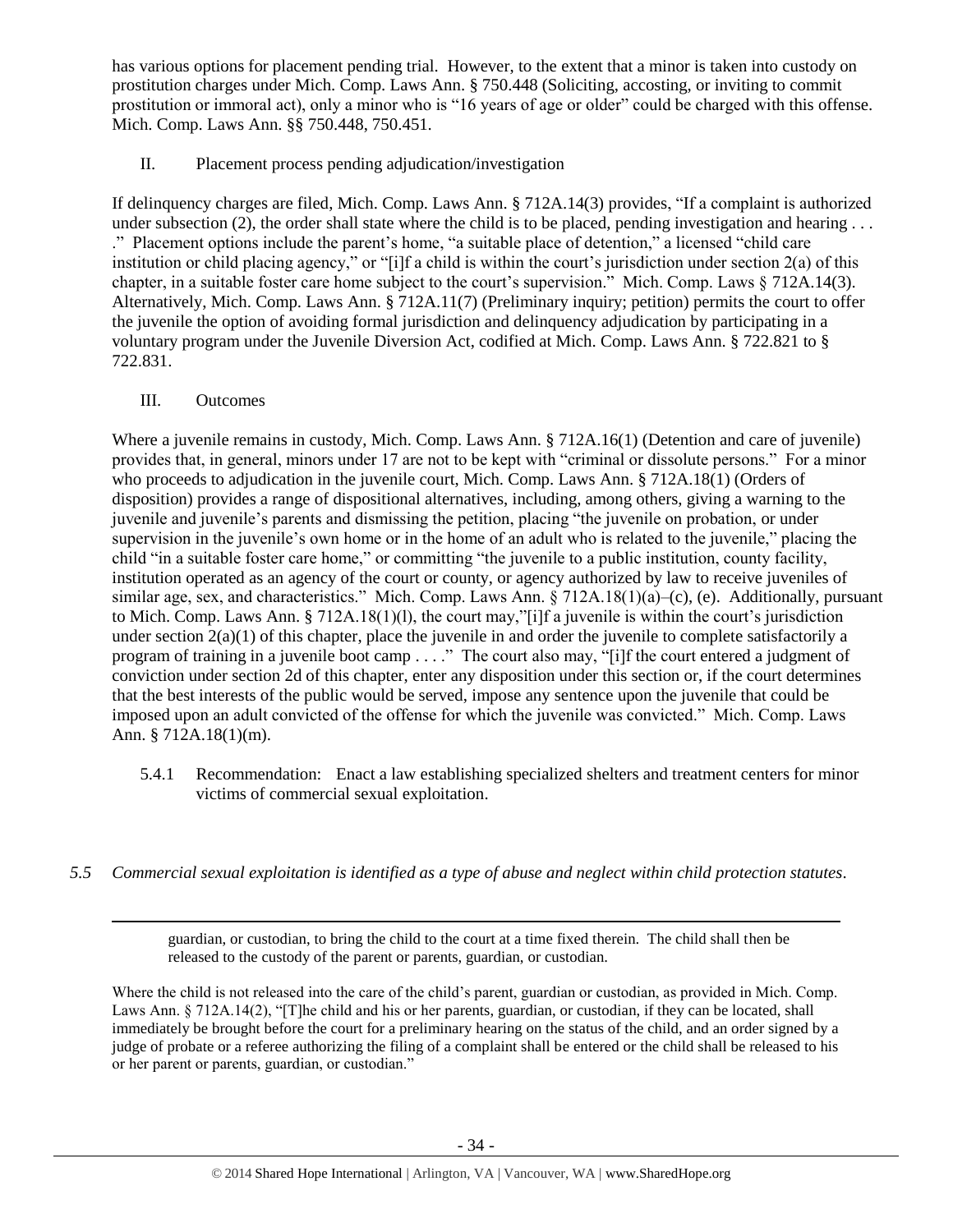<span id="page-34-0"></span>Some types of commercial sexual exploitation are expressly identified as a type of abuse and neglect within Michigan's child protection laws. Mich. Comp. Laws Ann.  $\S 722.622(f)^{69}$  (Definitions) defines "child abuse" to include "harm or threatened harm to a child's health or welfare that occurs through nonaccidental physical or mental injury, sexual abuse, sexual exploitation, or maltreatment, by a parent, a legal guardian, or any other person responsible for the child's health or welfare or by a teacher, a teacher's aide, or a member of the clergy.." Mich. Comp. Laws Ann. § 722.622(w) defines "sexual abuse" as "engaging in sexual contact or sexual penetration as those terms are defined in section 520a of the Michigan penal code ... with a child,"<sup>70</sup> and Mich. Comp. Laws Ann.  $\S$  722.622(x) defines "sexual exploitation" as "allowing, permitting, or encouraging a child to engage in prostitution, or allowing, permitting, encouraging, or engaging in the photographing, filming, or depicting of a child engaged in a listed sexual act as defined in section 145c of the Michigan penal code [Definitions; child sexually abusive activity or material; penalties]." However, conduct criminalized under Mich. Comp. Laws Ann. § 750.462j (Providing or obtaining labor or services by force, fraud, or coercion as crime; penalty), § 750.462g (Use of minor for child sexually abusive activity; prohibition), and § 750.13 (Enticing away female under sixteen) is not expressly identified as a type of child abuse.

*5.6 The definition of "caregiver" (or similar term) in the child welfare statutes is broad enough to include a trafficker who has custody or control of a child in order to bring a trafficked child into protection of child protective services.*

Mich. Comp. Laws Ann. § 722.622(u)<sup>71</sup> (Definitions) defines "person responsible for the child's health or welfare" in part as "a parent, legal guardian, person 18 years of age or older who resides for any length of time in the same home in which the child resides, or . . . nonparent adult . . . ." and Mich. Comp. Laws Ann. § 722.622(t) defines "nonparent adult" as "a person who is 18 years of age or older and who, regardless of the person's domicile, meets all of the following criteria in relation to a child: (i) Has substantial and regular contact with the child. (ii) Has a close personal relationship with the child's parent or with a person responsible for the child's health or welfare. (iii) Is not the child's parent or a person otherwise related to the child by blood or affinity to the third degree." Mich. Comp. Laws Ann. § 722.622(u) defines "child abuse" in part as "harm or threatened harm to a child's health or welfare that occurs through nonaccidental physical or mental injury, sexual abuse, sexual exploitation, or maltreatment, by a parent, a legal guardian, or any other person responsible for the child's health or welfare." Since the definitions of "person responsible for the child's health or welfare" and "nonparent" require legal custody or a close connection to the child's family, child protective services may be unable to intervene and provide services in some cases involving a minor trafficked by a non-family member.

- 5.6.1 Recommendation: Amend Mich. Comp. Laws Ann. § 722.622 (Definitions) to expand the definition of "person responsible for the child's health or welfare" to include a person who has custody or control of a child.
- *5.7 Crime victims' compensation is specifically available to a child victim of sex trafficking or commercial sexual exploitation of children (CSEC) without regard to ineligibility factors.*

Mich. Comp. Laws Ann. § 18.354(1)(a) (Eligibility for awards; limitations; waiver) of the Crime Victims Compensation Board Act<sup>72</sup> provides that a victim<sup>73</sup> of a crime is entitled to an award, unless the limitations in Mich. Comp. Laws Ann. § 18.354(2) apply. Mich. Comp. Laws Ann. § 18.354(2) provides that "[a] person is not eligible to receive an award if the person is either of the following: (a) Criminally responsible for the crime.

 $\overline{\phantom{a}}$ 

<sup>69</sup> *See supra* not[e 67](#page-32-0)

<sup>70</sup> *See supra* note [9.](#page-2-0)

<sup>71</sup> *See supra* not[e 67.](#page-32-0)

<sup>72</sup> Mich. Comp. Laws Ann. §§ 18.351–18.368.

<sup>73</sup> *See supra* Section 5.1 for the definition of "victim."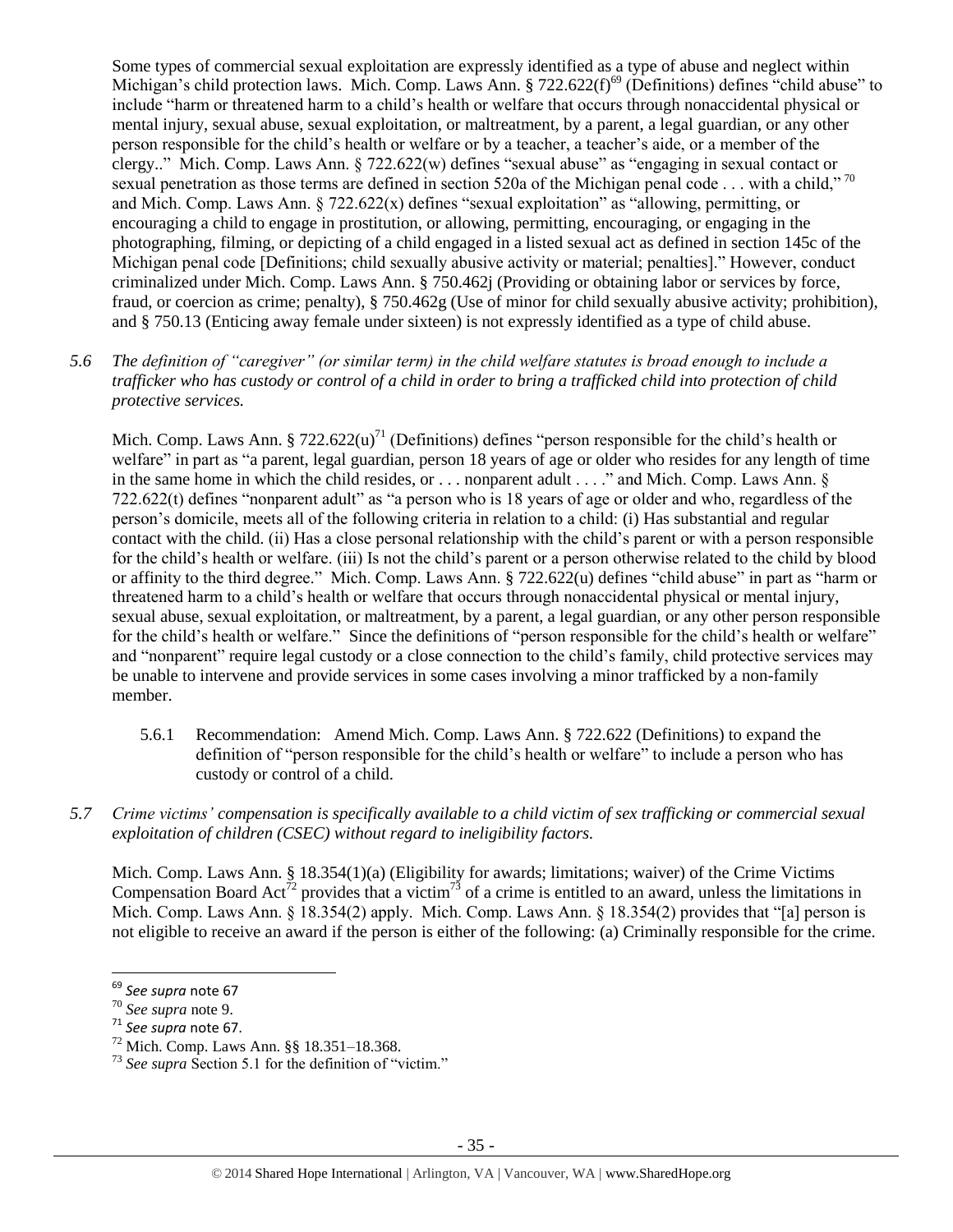(b) An accomplice to the crime." To the extent that a domestic minor sex trafficking victim can be considered criminally responsible or an accomplice to the relevant crime because of his or her participation in a commercial sex act, the provisions of Mich. Comp. Laws Ann. § 18.354(2) could prevent some domestic minor sex trafficking victims from being eligible to receive an award.

Mich. Comp. Laws Ann. § 18.354(3) also requires that "the claimant has incurred a minimum out-of-pocket  $\cos^{74}$  of \$200.00 or has lost at least 2 continuous weeks' earnings or support"; however, "[i]f the claimant is a victim of criminal sexual conduct in the first, second, or third degree, the commission may waive the limitations of this subsection."

Additionally, Mich. Comp. Laws Ann. § 18.355(2), (3) (Claim; filing; notice) states,

(2) Except as provided in subsection (3), a claim shall be filed by the claimant not later than 1 year after the occurrence of the crime upon which the claim is based, except as follows:

(a) If police records show that a victim of criminal sexual conduct in the first, second, or third degree was less than 18 years of age at the time of the occurrence and that the victim reported the crime before attaining 19 years of age, a claim based on that crime may be filed by [the victim or others eligible for awards] not later than 1 year after the crime was reported.

(3) Upon petition by the claimant and for good cause shown, the commission may extend the period in which a claim may be filed under subsection (2).

Mich. Comp. Laws Ann. § 18.355 does not clarify what constitutes "good cause" under Mich. Comp. Laws Ann. § 18.355(3) for a claimant's failure to file within the time limits imposed under Mich. Comp. Laws Ann. § 18.355(2).

- 5.7.1 Recommendation: Amend Mich. Comp. Laws Ann. § 18.354 (Eligibility for awards; limitations; waiver) to make the ineligibility factors in Mich. Comp. Laws Ann. § 18.354(2) and (3) and the time restrictions on filing in Mich. Comp. Laws Ann. § 18.355(2) (Claim; filing; notice) inapplicable to minor victims of sex trafficking.
- 5.7.2 Recommendation: Amend Mich. Comp. Laws Ann. § 18.351(1)(f) (Definitions) to include psychological and emotional trauma in the definition of "personal physical injury" to ensure that sexually abused minors are considered victims.

# *5.8 Victim-friendly procedures and protections are provided in the trial process for minors under 18.*

The William Van Regenmorter Crime Victim's Rights Act<sup>75</sup> provides several protections to victims of felony offenses or offenses punishable by imprisonment for more than one year, including, but not limited to, victims of Mich. Comp. Laws Ann. § 750.462j (Providing or obtaining labor or services by force, fraud, or coercion as crime; penalty) and § 750.462g (Use of minor for child sexually abusive activity; prohibition). Mich. Comp. Laws Ann. § 780.752(1)(b),  $(1)(m)(i)$ .<sup>76</sup> For example, under Mich. Comp. Laws Ann. § 780.757 (Waiting area

 $\overline{\phantom{a}}$ 

. . . .

<sup>&</sup>lt;sup>74</sup> Mich. Comp. Laws Ann. § 18.351(e) defines "out-of-pocket loss" as "the unreimbursed and unreimbursable expenses or indebtedness reasonably incurred for medical care, psychological counseling, replacement services, any nonmedical remedial treatment rendered in accordance with a recognized religious method of healing, or other services necessary as a result of the injury upon which a claim is based."

<sup>75</sup> Mich. Comp. Laws Ann. §§ 780.751–.834.

 $^{76}$  However, "[a]n individual who is charged with a crime arising out of the same transaction from which the charge against the defendant arose is not eligible to exercise the privileges and rights established for victims under this article," and "[a]n individual who is incarcerated is not eligible to exercise the privileges and rights established for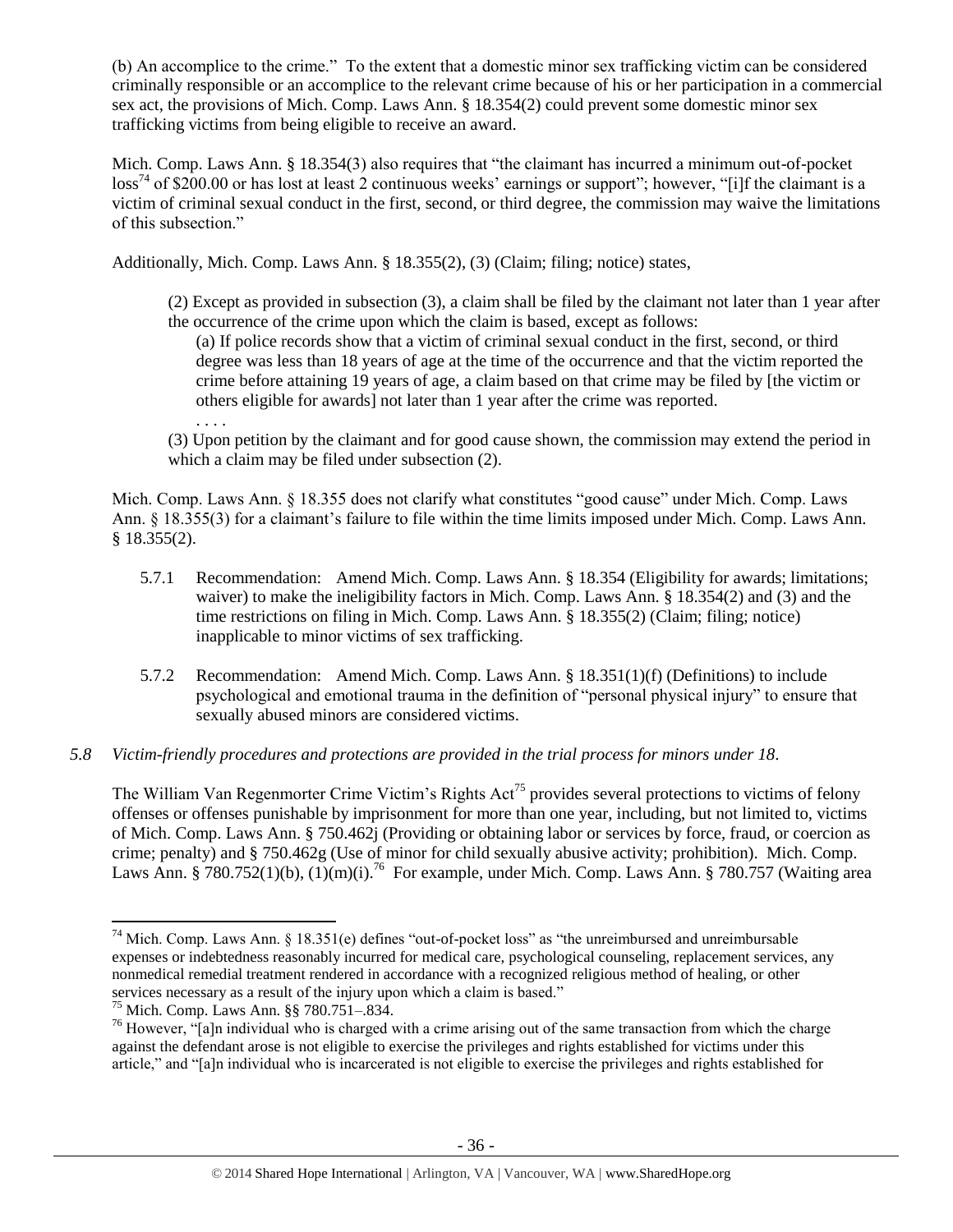for victim or other safeguards), "The court shall provide a waiting area for the victim separate from the defendant, defendant's relatives, and defense witnesses," or, "[i]f a separate waiting area is not available or practical, the court shall provide other safeguards to minimize the victim's contact with defendant, defendant's relatives, and defense witnesses during court proceedings." Victims of certain sexual offenses have the right to a speedy trial pursuant to Mich. Comp. Laws Ann. § 780.759(1) (Speedy trial; requirements; hearing; notice; time of trial). Victims may also be protected from having to testify about personal identifying information under Mich. Comp. Laws Ann. § 780.758(1) (Motion not to compel testimony of victim or other witness; hearing).

Pursuant to Michigan Rules of Evidence Rule 803A (Hearsay exception; child's statement about sexual act), Michigan also provides a hearsay exception in criminal and delinquency proceedings for child witnesses testifying about a sexual act, which states in part,

A statement describing an incident that included a sexual act performed with or on the declarant by the defendant or an accomplice is admissible to the extent that it corroborates testimony given by the declarant during the same proceeding, provided:

(1) the declarant was under the age of ten when the statement was made;

(2) the statement is shown to have been spontaneous and without indication of manufacture;

(3) either the declarant made the statement immediately after the incident or any delay is excusable

as having been caused by fear or other equally effective [sic] circumstance; and

(4) the statement is introduced through the testimony of someone other than the declarant. If the declarant made more than one corroborative statement about the incident, only the first is admissible under this rule.

A statement may not be admitted under this rule unless the proponent of the statement makes known to the adverse party the intent to offer the statement, and the particulars of the statement, sufficiently in advance of the trial or hearing to provide the adverse party with a fair opportunity to prepare to meet the statement.

Mich. Comp. Laws Ann. § 750.520j (Evidence of victim's sexual conduct) and § 750.520h (Corroboration of victim's testimony not required)<sup>77</sup> provide protections to testifying victims of sexual offenses, but not to victims of Mich. Comp. Laws Ann. § 750.462j, § 750.462g, or Michigan's CSEC laws.

Mich. Comp. Laws Ann. § 750.520j(1) states,

 $\overline{a}$ 

Evidence of specific instances of the victim's sexual conduct, opinion evidence of the victim's sexual conduct, and reputation evidence of the victim's sexual conduct shall not be admitted under sections 520b to 520g unless and only to the extent that the judge finds that the following proposed evidence is material to a fact at issue in the case and that its inflammatory or prejudicial nature does not outweigh its probative value:

(a) Evidence of the victim's past sexual conduct with the actor.

(b) Evidence of specific instances of sexual activity showing the source or origin of semen, pregnancy, or disease.

Additional witness protections specific to child victims under the age of 16 of specified sex offenses are available under Mich. Comp. Laws Ann. § 600.2163a (Definitions; prosecutions and proceedings to which section applicable; use of dolls or mannequins; support person; notice; videorecorded statement; special

victims under this article except that he or she may submit a written statement to the court for consideration at sentencing." Mich. Comp. Laws Ann. § 780.752(3), (4).

 $77$  Mich. Comp. Laws Ann. § 750.520h (Corroboration of victim's testimony not required) states, "The testimony of a victim need not be corroborated in prosecutions under sections 520b to 520g."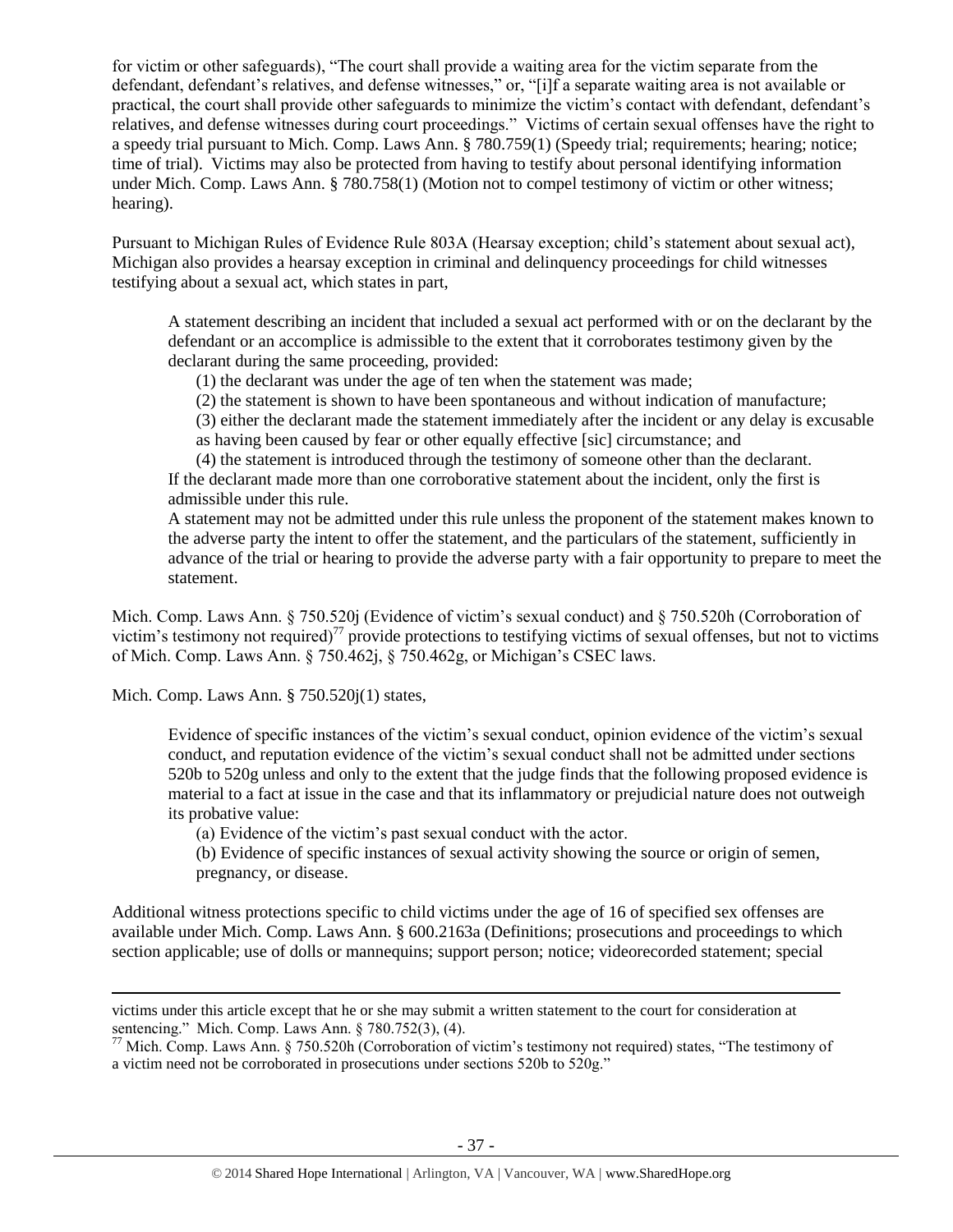arrangements to protect welfare of witness; videotape deposition). Mich. Comp. Laws Ann. § 600.2163a(2) states that the protections of Mich. Comp. Laws Ann. § 600.2163a are limited to "prosecutions and proceedings under section 136b [Definitions; child abuse], 145c [Definitions; child sexually abusive activity or material], 520b [Criminal sexual conduct in the first degree] to 520e [Criminal sexual conduct in the fourth degree], or 520g [Criminal sexual conduct]." Pursuant to Mich. Comp. Laws Ann. § 600.2163a(3), "If pertinent, the witness shall be permitted the use of dolls or mannequins, including, but not limited to, anatomically correct dolls or mannequins, to assist the witness in testifying on direct and cross-examination." Mich. Comp. Laws Ann. § 600.2163a(4) further provides that "[a] witness who is called upon to testify shall be permitted to have a support person sit with, accompany, or be in close proximity to the witness during his or her testimony." Additionally, Mich. Comp. Laws Ann. § 600.2163a(5) states,

A custodian of the videorecorded statement<sup>78</sup> may take a witness's videorecorded statement before the normally scheduled date for the defendant's preliminary examination. The videorecorded statement shall state the date and time that the statement was taken; shall identify the persons present in the room and state whether they were present for the entire videorecording or only a portion of the videorecording; and shall show a time clock that is running during the taking of the videorecorded statement.

Mich. Comp. Laws Ann. § 600.2163a(6) sets out the following purposes for which a "videorecorded statement" can be introduced:

- (a) It may be admitted as evidence at all pretrial proceedings, except that it may not be introduced at the preliminary examination instead of the live testimony of the witness.
- (b) It may be admitted for impeachment purposes.
- (c) It may be considered by the court in determining the sentence.
- (d) It may be used as a factual basis for a no contest plea or to supplement a guilty plea.

Pursuant to Mich. Comp. Laws Ann. § 600.2163a(11), "A videorecorded statement that becomes part of the court record is subject to a protective order of the court for the purpose of protecting the privacy of the witness."

Mich. Comp. Laws Ann. § 600.2163a(14) states,

If the court determines on the record that it is necessary to protect the welfare of the witness and grants the motion made under subsection  $(13)$ ,<sup>79</sup> the court shall order both of the following:

(a) All persons not necessary to the proceeding shall be excluded during the witness's testimony from the courtroom where the preliminary examination is held. Upon request by any person and the payment of the appropriate fees, a transcript of the witness's testimony shall be made available.

 $\overline{\phantom{a}}$ 

<sup>&</sup>lt;sup>78</sup> Mich. Comp. Laws Ann. §  $600.2163a(1)(a)$  defines "custodian of the videorecorded statement" as "the family independence agency, investigating law enforcement agency, prosecuting attorney, or department of attorney general or another person designated under the county protocols established as required by section 8 of the child protection law, 1975 PA 238, [MCL 722.628.](https://www.lexis.com/research/buttonTFLink?_m=667b361992caab280f00d1e1265c8d77&_xfercite=%3ccite%20cc%3d%22USA%22%3e%3c%21%5bCDATA%5bMCLS%20%a7%20600.2163a%5d%5d%3e%3c%2fcite%3e&_butType=4&_butStat=0&_butNum=3&_butInline=1&_butinfo=MICODE%20722.628&_fmtstr=FULL&docnum=1&_startdoc=1&wchp=dGLbVzt-zSkAA&_md5=60270760332353995386710bada62b4a)"

 $\frac{1}{29}$  Mich. Comp. Laws Ann. § 600.2163a(13) states,

If, upon the motion of a party made before the preliminary examination, the court finds on the record that the special arrangements specified in subsection (14) are necessary to protect the welfare of the witness, the court shall order those special arrangements. In determining whether it is necessary to protect the welfare of the witness, the court shall consider all of the following:

<sup>(</sup>a) The age of the witness.

<sup>(</sup>b) The nature of the offense or offenses.

<sup>(</sup>c) The desire of the witness or the witness's family or guardian to have the testimony taken in a room closed to the public.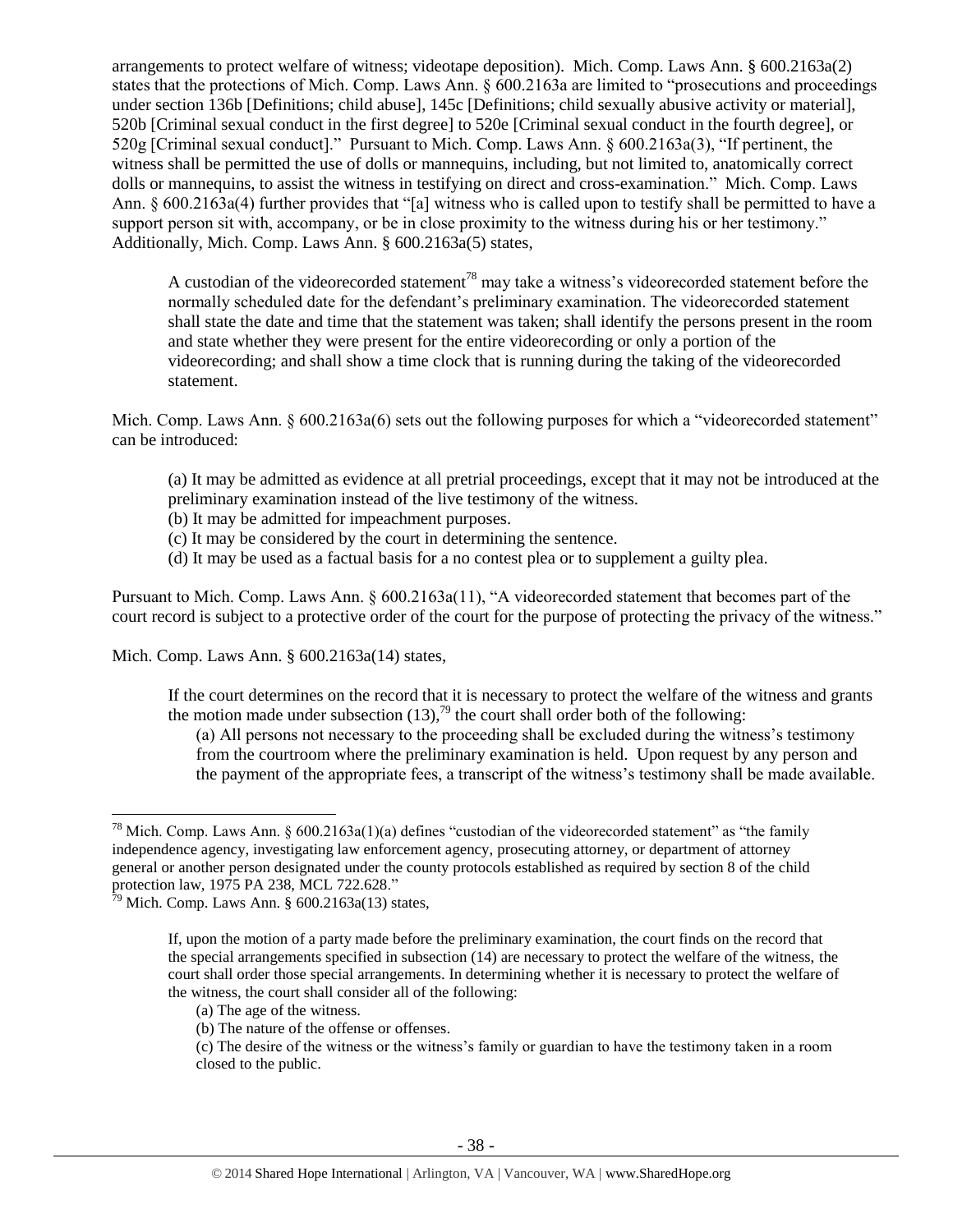(b) In order to protect the witness from directly viewing the defendant, the courtroom shall be arranged so that the defendant is seated as far from the witness stand as is reasonable and not directly in front of the witness stand. The defendant's position shall be located so as to allow the defendant to hear and see the witness and be able to communicate with his or her attorney.

*5.9 Expungement or sealing of juvenile delinquency records resulting from arrests or adjudications for prostitution-related offenses committed as a result of, or in the course of, the commercial sexual exploitation of a minor is available within a reasonable time after turning 18.*

Mich. Comp. Laws Ann. § 712A.18e (Application for entry of order setting aside adjudication; filing) states that persons with no more than 1 juvenile offense and no felony convictions may apply to have the adjudication set aside unless the adjudication was for an offense that would be classified as a felony with a maximum sentence of life imprisonment if committed by an adult, the adjudication was for a certain type of traffic offense, or the juvenile was tried and convicted as an adult; only one adjudication may be set aside under this provision. Mich. Comp. Laws Ann. § 712A.18e(1), (2)(a), (2)(b).

Pursuant to Mich Comp. Laws § 712A.18e(3),

l

An application under this section shall not be filed until the expiration of 5 years following imposition of the disposition for the adjudication that the applicant seeks to set aside, or 5 years following completion of any term of detention for that adjudication, or when the person becomes 24 years of age, whichever occurs later.

Mich Comp. Laws § 712A.18e(4) further requires that an application be "signed under oath by the person whose adjudication is to be set aside" and provide, as well as other information, including statements "that the applicant has not been adjudicated of a juvenile offense other than the one that is sought to be set aside as a result of this application," "that the applicant has not been convicted of any felony offense," and "whether the applicant has any other criminal charge pending against him or her in any court in the United States or in any other country." Mich. Comp. Laws Ann.  $\S 712A.18e(4)(c)$ ,  $(4)(d)$ ,  $(4)(f)$ ,  $(4)(g)$ .

With one narrow exception,<sup>80</sup> the court may set aside the adjudication "if the court determines that the circumstances and behavior of the applicant from the date of the applicant's adjudication to the filing of the application warrant setting aside the adjudication and that setting aside the adjudication is consistent with the public welfare." Mich. Comp. Laws Ann. § 712A.18e(9).

5.9.1 Recommendation: Amend Mich. Comp. Laws Ann. § 712A.18e (Application for entry of order setting aside adjudication; filing) to permit automatic expungement upon application at age 18 of juvenile records for victims of commercial sexual exploitation arrested for offenses arising from their exploitation.

 $80$  Mich Comp. Laws § 712A.18e(10) states, "Notwithstanding subsection (9), the court shall set aside the adjudication of a person who was adjudicated for an offense that if committed by an adult would be a violation or an attempted violation of section 413 [Motor vehicle; taking possession and driving away] of the Michigan penal code, Act No. 328 of the Public Acts of 1931, being section 750.413 of the Michigan Compiled Laws, if the person files an application with the court and otherwise meets the requirements of this section."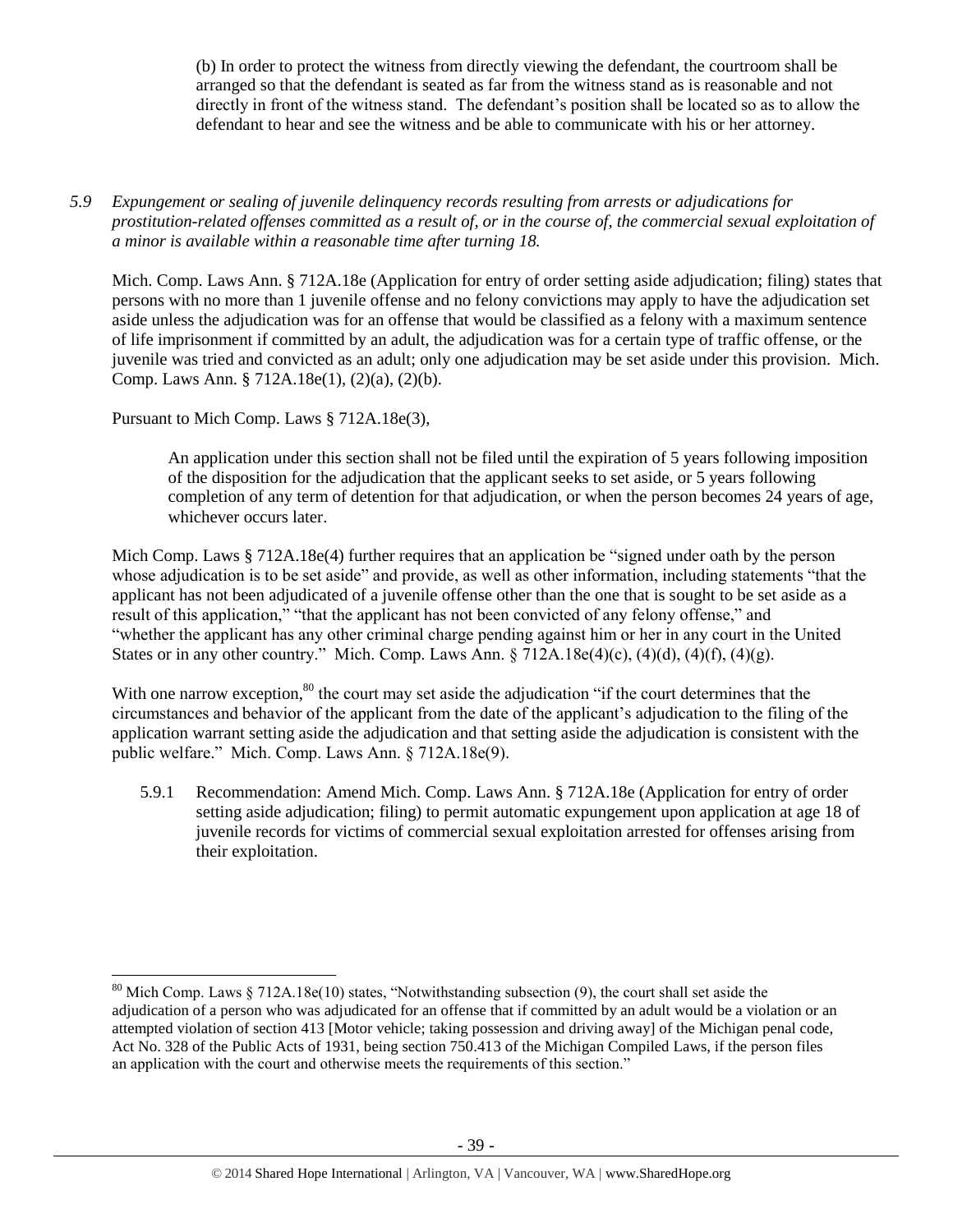*5.10 Victim restitution and civil remedies for victims of domestic minor sex trafficking or commercial sexual exploitation of children (CSEC) are authorized by law.* 

Restitution is mandatory for minor victims of Mich. Comp. Laws Ann. § 750.462a (Definitions) to § 750.462i (Kidnapping, criminal sexual conduct, or attempt to kill; penalty), and victims of Mich. Comp. Laws Ann. § 750.462j (Providing or obtaining labor or services by force, fraud, or coercion as crime; penalty), as provided in Mich. Comp. Laws Ann. § 780.766b (Conviction of offense described in MCL 750.462a to 750.462i; restitution). Mich. Comp. Laws Ann. § 780.766b states,

When sentencing a defendant convicted of an offense described in chapter LXVIIA [Human trafficking] of the Michigan penal code, 1931 PA 328, MCL 750.462a [Definitions] to 750.462i [Kidnapping, criminal sexual conduct, or attempt to kill; penalty], the court shall order restitution for the full amount of loss suffered by the victim. In addition to restitution ordered under section 16 [Mich. Comp. Laws Ann. § 780.766, the court may order the defendant to pay all of the following:

(a) Lost income, calculated by whichever of the following methods results in the largest amount:

(i) The gross amount received by the defendant from or the value to the defendant of the victim's labor or services.

(ii) The value of the victim's labor or services as calculated under the minimum wage law of 1964, 1964 PA 154, MCL 408.381 to 408.398, or the federal minimum wage, whichever results in the largest value.

(iii) Income loss as determined under section  $16(4)(c)$ .

(b) The cost of transportation, temporary housing, and child care expenses incurred by the victim because of the offense.

(c) Attorney fees and other costs and expenses incurred by the victim because of the offense, including, but not limited to, costs and expenses relating to assisting the investigation of the offense and for attendance at related court proceedings as follows:

- (i) Wages lost.
- (ii) Child care.
- (iii) Transportation.
- (iv) Parking.

(d) Any other loss suffered by the victim as a proximate result of the offense.

Although restitution for victims of Mich. Comp. Laws Ann. § 750.462j is not expressly authorized under § 780.766b, Mich. Comp. Laws Ann. § 750.462j states that restitution is available under § 780.766b for victims of defendants convicted of violating § 750.462j. Mich. Comp. Laws Ann. § 750.462j(5).

Restitution also is mandatory under Mich. Comp. Laws Ann. § 780.766(2) ("Victim" defined; order of restitution generally; order of restitution as condition of probation or parole), which states,

Except as provided in subsection  $(8)$ , <sup>81</sup> when sentencing a defendant convicted of a crime, the court shall order, in addition to or in lieu of any other penalty authorized by law or in addition to any other penalty required by law, that the defendant make full restitution to any victim $^{82}$  of the defendant's course of conduct that gives rise to the conviction or to the victim's estate. . . .

Mich. Comp. Laws Ann. § 780.766(4) states,

 $\overline{\phantom{a}}$ 

<sup>81</sup> *See supra* note [33.](#page-12-0)

<sup>&</sup>lt;sup>82</sup> Mich. Comp. Laws Ann. § 780.766(1) states in part, "As used in this section only, 'victim' means an individual who suffers direct or threatened physical, financial, or emotional harm as a result of the commission of a crime. . . ."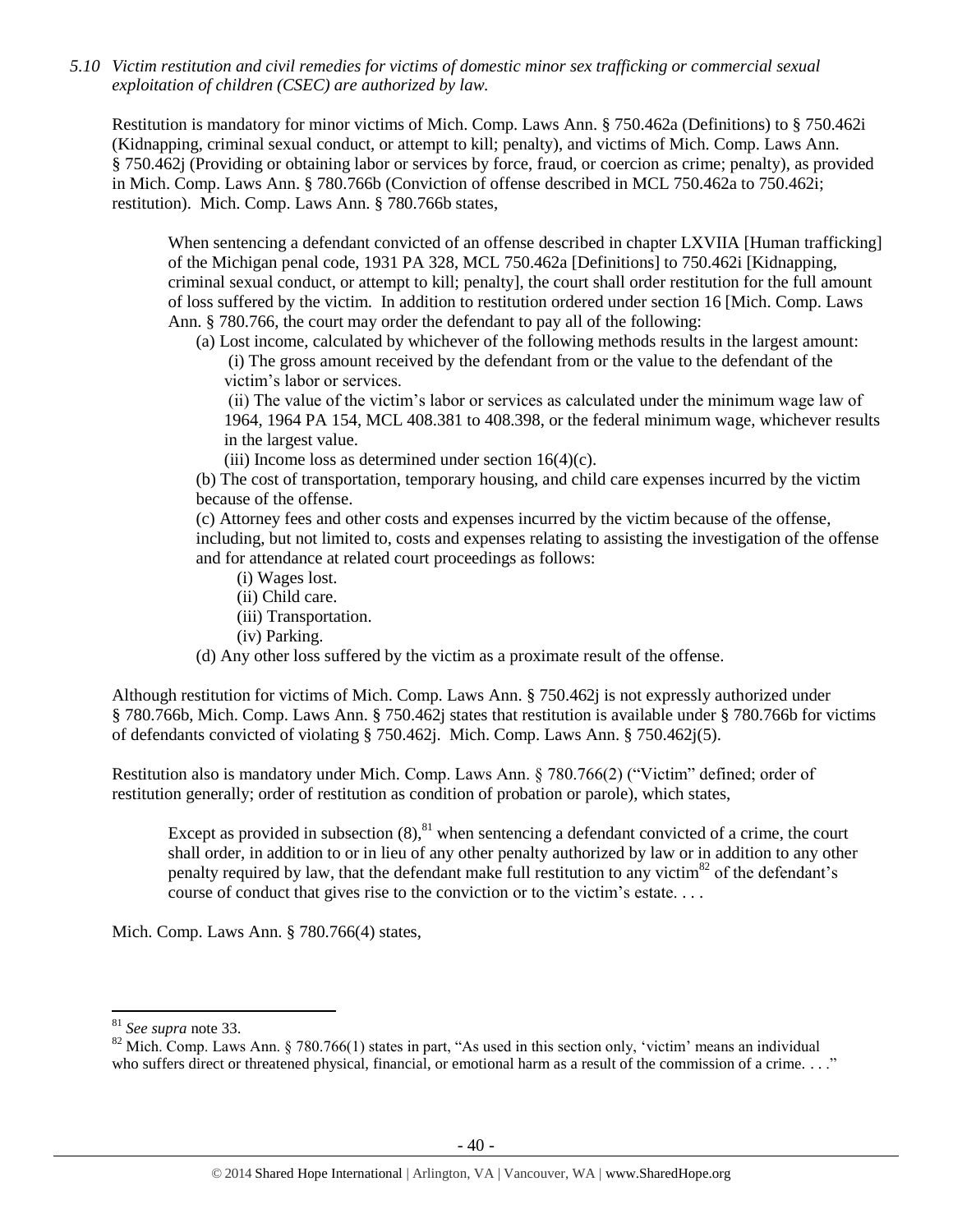If a crime results in physical or psychological injury to a victim, the order of restitution shall require that the defendant do 1 or more of the following, as applicable:

(a) Pay an amount equal to the reasonably determined cost of medical and related professional services and devices actually incurred and reasonably expected to be incurred relating to physical and psychological care.

(b) Pay an amount equal to the reasonably determined cost of physical and occupational therapy and rehabilitation actually incurred and reasonably expected to be incurred.

(c) Reimburse the victim or the victim's estate for after-tax income loss suffered by the victim as a result of the crime.

(d) Pay an amount equal to the reasonably determined cost of psychological and medical treatment for members of the victim's family actually incurred and reasonably expected to be incurred as a result of the crime.

(e) Pay an amount equal to the reasonably determined costs of homemaking and child care expenses actually incurred and reasonably expected to be incurred as a result of the crime or, if homemaking or child care is provided without compensation by a relative, friend, or any other person, an amount equal to the costs that would reasonably be incurred as a result of the crime for that homemaking and child care, based on the rates in the area for comparable services.

. . . .

(h) Pay an amount equal to income actually lost by the spouse, parent, sibling, child, or grandparent of the victim because the family member left his or her employment, temporarily or permanently, to care for the victim because of the injury.

In addition, Mich. Comp. Laws Ann. § 780.766(24) states,

If the victim is a minor, the order of restitution shall require the defendant to pay to a parent of the victim an amount that is determined to be reasonable for any of the following that are actually incurred or reasonably expected to be incurred by the parent as a result of the crime:

- (a) Homemaking and child care expenses.
- (b) Income loss not ordered to be paid under subsection (4)(h).
- (c) Mileage.
- (d) Lodging or housing.
- (e) Meals.
- (f) Any other cost incurred in exercising the rights of the victim or a parent under this act.

However, no civil remedies are provided under Michigan's human trafficking laws, or those related to Michigan's CSEC offenses. Additionally, Mich. Comp. Laws Ann. § 750.159u (Civil cause of action not created by chapter), codified among Michigan's laws regarding criminal enterprises, specifically provides that "this chapter does not create a civil cause of action between 2 or more persons."

- 5.10.1 Recommendation: Amend Mich. Comp. Laws Ann. § 750.462a (Definitions) to § 750.462i (Kidnapping, criminal sexual conduct, or attempt to kill; penalty), and § 750.462j (Providing or obtaining labor or services by force, fraud, or coercion as crime; penalty) to include civil remedies for minor victims of trafficking.
- *5.11 Statutes of limitations for civil and criminal actions for child sex trafficking or commercial sexual exploitation of children (CSEC) offenses are eliminated or lengthened sufficiently to allow prosecutors and victims a realistic opportunity to pursue criminal action and legal remedies.*

Mich. Comp. Laws Ann. § 767.24(1) (Indictments; finding and filing; limitations) eliminates the statute of limitations for Mich. Comp. Laws Ann. § 750.520b (Criminal sexual conduct in the first degree), but not for any trafficking or CSEC offenses. For Mich. Comp. Laws Ann. § 750.145c (Definitions; child sexually abusive activity or material), § 750.520c (Criminal sexual conduct in the second degree), § 750.520d (Criminal sexual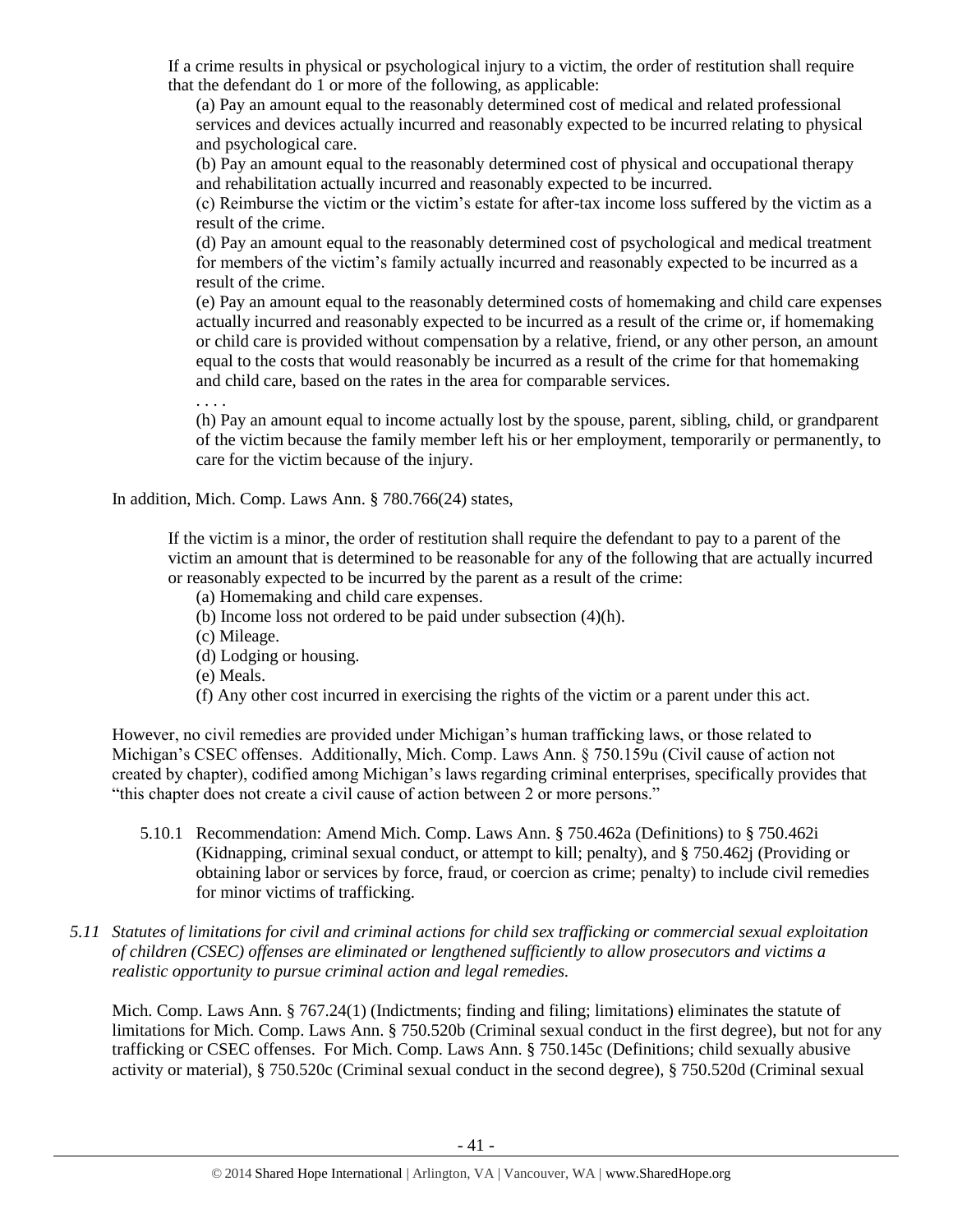conduct in the third degree), § 750.520e (Criminal sexual conduct in the fourth degree), and § 750.520g (Assault with intent to commit criminal sexual conduct), the statute of limitations is generally "10 years after the offense is committed or by the alleged victim's twenty-first birthday, whichever is later." Mich. Comp. Laws Ann. § 767.24(2)(a).

In contrast, indictments for Mich. Comp. Laws Ann. § 750.462g (Use of minor for child sexually abusive activity; prohibition), § 750.462h (Prohibited acts), § 750.462j (Providing or obtaining labor or services by force, fraud, or coercion as crime; penalty), and § 750.13 (Enticing away female under sixteen) must be "found and filed within 6 years after the offense is committed." Mich. Comp. Laws Ann. § 767.24(5).

5.11.1 Recommendation: Amend Mich. Comp. Laws Ann. § 767.24 (Indictments; finding and filing; limitations) to eliminate the statute of limitations for prosecutions involving violations of Mich. Comp. Laws Ann. § 750.462g (Use of minor for child sexually abusive activity; prohibition), § 750.462h (Prohibited acts), § 750.462j (Providing or obtaining labor or services by force, fraud, or coercion as crime; penalty), or § 750.13 (Enticing away female under sixteen).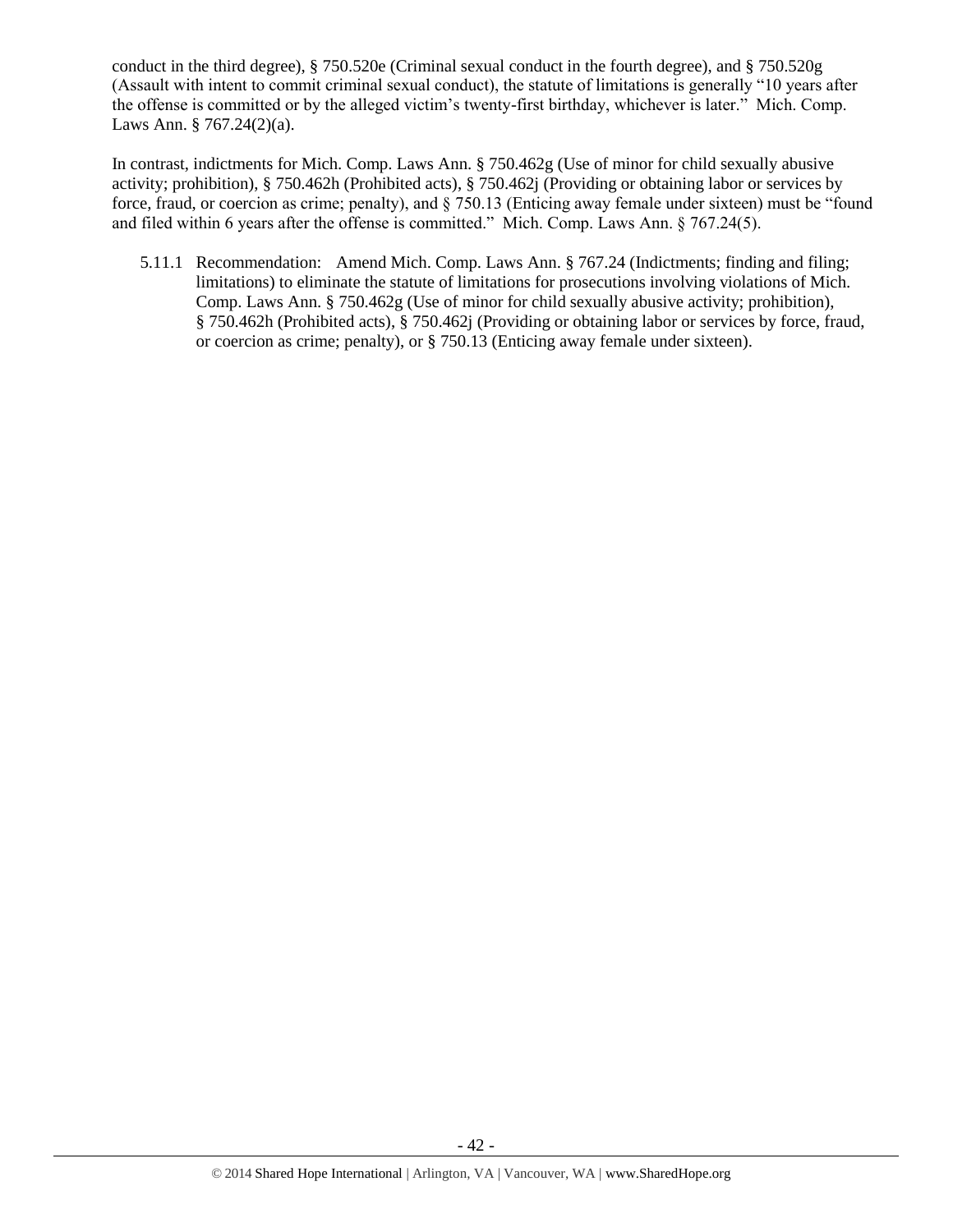#### **FRAMEWORK ISSUE 6: CRIMINAL JUSTICE TOOLS FOR INVESTIGATION AND PROSECUTIONS**

#### *Legal Components:*

- *6.1 Training on human trafficking and domestic minor sex trafficking for law enforcement is statutorily mandated or authorized.*
- *6.2 Single party consent to audio-taping is permitted in law enforcement investigations.*
- *6.3 Wiretapping is an available tool to investigate domestic minor sex trafficking.*
- *6.4 Using a law enforcement posing as a minor to investigate buying or selling of commercial sex acts is not a defense to soliciting, purchasing, or selling sex with a minor.*
- *6.5 Using the Internet to investigate buyers and traffickers is a permissible investigative technique.*
- *6.6 Law enforcement and child welfare agencies are mandated to promptly report missing and recovered children. \_\_\_\_\_\_\_\_\_\_\_\_\_\_\_\_\_\_\_\_\_\_\_\_\_\_\_\_\_\_\_\_\_\_\_\_\_\_\_\_\_\_\_\_\_\_\_\_\_\_\_\_\_\_\_\_\_\_\_\_\_\_\_\_\_\_\_\_\_\_\_\_\_\_\_\_\_\_\_\_\_\_\_\_\_\_\_\_\_\_\_\_\_\_*

#### *Legal Analysis:*

 $\overline{a}$ 

*6.1 Training on human trafficking and domestic minor sex trafficking for law enforcement is statutorily mandated or authorized.*

Pursuant to Mich. Comp. Laws Ann. § 28.609 (Minimum standards; rules), law enforcement officers in Michigan must meet minimum standards in order to be employed as a law enforcement officer. Additionally, Mich. Comp. Laws Ann. § 28.221 (Training school for peace officers; creation, location, subjects) requires the Michigan Department of Public Safety to provide law enforcement with training in specified subjects which include issues related to human trafficking and domestic minor sex trafficking. Mich. Comp. Laws Ann. § 28.221.

According to the Basic Training Curriculum and Training Objectives manual published in 2010 by the Michigan Commission on Law Enforcement Standards (MCOLES), police officers receive special training in the area of child abuse and neglect investigations.<sup>83</sup> Section I.G.1.2. $(c)$  of the manual, entitled "Recognize" Suspected Cases of Child Abuse While Responding to Complaints Related to and Not Related to Child Abuse," includes training on "indicators of sexual abuse or criminal sexual conduct (e.g., incest, molestation, pornography)."<sup>84</sup> Section I.H.2.2.(a)(24), entitled "Demonstrate an Understanding of Substantive Criminal Law as It Relates to Domestic Violence," includes human trafficking among the "crimes likely to be committed in a domestic violence incident."<sup>85</sup>

<span id="page-42-0"></span>6.1.1 Recommendation: Amend Mich. Comp. Laws Ann. § 28.221 (Training school for peace officers; creation, location, subjects) to mandate or authorize training on human trafficking and domestic minor sex trafficking.

<sup>&</sup>lt;sup>83</sup> The Basic Training Curriculum and Training Objectives Manual published in 2010 by the Michigan Commission on Law Enforcement Standards (MCOLES) demonstrates that police officers receive special training in the area of child abuse and neglect investigations. Section I.G.1.2.(c) of the manual, entitled "Recognize Suspected Cases of Child Abuse While Responding to Complaints Related to and Not Related to Child Abuse," includes training on "indicators of sexual abuse or criminal sexual conduct (e.g., incest, molestation, pornography)." Michigan Comm'n on Law Enforcement Standards, Basic Training Curriculum and Training Objectives 84 (2010), *available at* [http://www.mi.gov/documents/mcoles/Basic\\_Training\\_Manual\\_Part\\_I-2011\\_342561\\_7.pdf](http://www.mi.gov/documents/mcoles/Basic_Training_Manual_Part_I-2011_342561_7.pdf) (last visited, Nov. 27, 2012).

<sup>84</sup> *See supra* note [83](#page-42-0) at I-G-1, page 2.

<sup>85</sup> *See supra* note [83](#page-42-0) at I-H-2, page 3.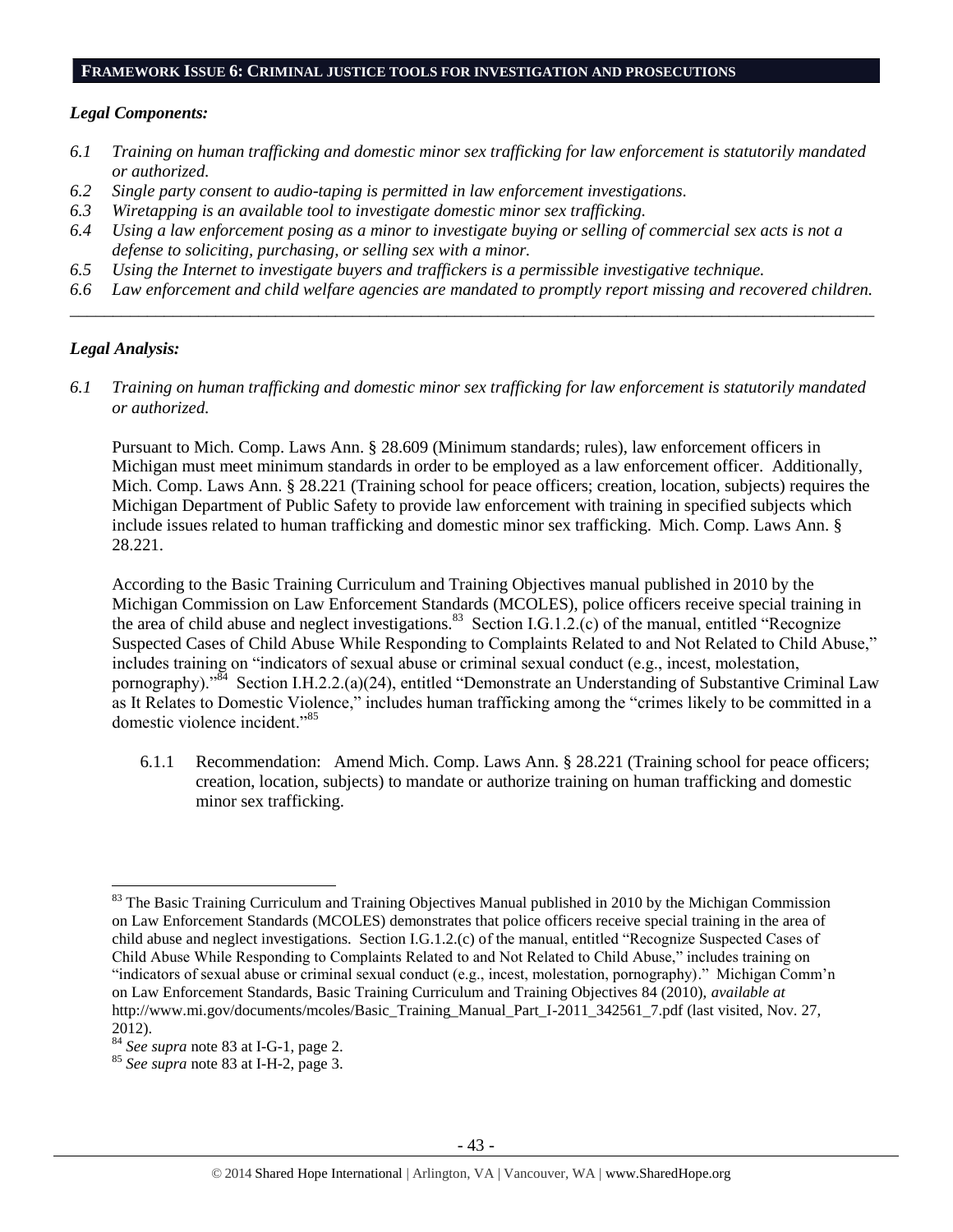#### *6.2 Single party consent to audiotaping is permitted in law enforcement investigations.*

Single party consent to audiotaping generally is not permitted under Michigan law. Mich. Comp. Laws Ann. § 750.539c (Eavesdropping upon private conversation) provides that "[a]ny person who is present or who is not present during a private conversation and who wilfully uses any device to eavesdrop<sup>86</sup> upon the conversation without the consent of all parties thereto, or who knowingly aids, employs or procures another person to do the same . . . is guilty of a felony." However, Mich. Comp. Laws Ann. § 750.539g(a) (Exceptions) specifically excepts "[e]avesdropping or surveillance not otherwise prohibited by law by a peace officer of this state or of the federal government, or the officer's agent, while in the performance of the officer's duties," from the prohibitions in Mich. Comp. Laws Ann. §§ 750.539a–750.539f.

*6.3 Wiretapping is an available tool to investigate domestic minor sex trafficking.* 

 $\overline{\phantom{a}}$ 

Mich. Comp. Laws Ann. § 750.539g(a) (Exceptions) provides that the prohibitions on intercepting communications in "[s]ections 539a to 539f do not prohibit . . . [e]avesdropping or surveillance not otherwise prohibited by law by a peace officer of this state or of the federal government, or the officer's agent, while in the performance of the officer's duties." As no other statutes appear to limit law enforcement's ability to intercept communications in the course of investigations, law enforcement officers and their agents should be able to utilize wiretapping in trafficking investigations. $87$ 

*6.4 Using a law enforcement posing as a minor to investigate buying or selling of commercial sex acts is not a defense to soliciting, purchasing, or selling sex with a minor.*

Mich. Comp. Laws Ann. § 750.462g (Use of minor for child sexually abusive activity; prohibition) and § 750.462j (Providing or obtaining labor or services by force, fraud, or coercion as crime; penalty) of the human trafficking act and the CSEC laws are silent as to a defendant's ability to raise a defense that the victim was a law enforcement officer acting as a decoy, rather than an actual minor.

The use of the language, "believed by that person to be a minor," suggests that the use of the Internet to investigate buyers and traffickers under Mich. Comp. Laws Ann. § 750.145d (Use of internet or computer system; prohibited communication) is permissible. Additionally, case law involving prosecutions for violations of Mich. Comp. Laws Ann. § 750.145d indicates that law enforcement currently uses the Internet to investigate violations of Mich. Comp. Laws Ann. § 750.145d.<sup>88</sup>

<span id="page-43-0"></span>6.4.1 Recommendation: Amend Mich. Comp. Laws Ann. § 750.462g (Use of minor for child sexually abusive activity; prohibition) and § 750.462j (Providing or obtaining labor or services by force, fraud, or coercion as crime; penalty) to revoke a defendant's ability to raise a defense that the

<sup>&</sup>lt;sup>86</sup> Mich. Comp. Laws Ann. § 750.539a(2) (Definitions) provides in part, "'Eavesdrop' or 'eavesdropping' means to overhear, record, amplify or transmit any part of the private discourse of others without the permission of all persons engaged in the discourse."

<sup>&</sup>lt;sup>87</sup> The Michigan Supreme Court has determined that law enforcement officers do not need to obtain a warrant in "participant monitoring" situations. People v. Collins, 475 N.W. 2d 684, 698 (Mich. 1991). "Participant monitoring" refers "only to the electronic monitoring (whether or not recorded) by a law enforcement agent of a conversation where one of the parties to the conversation has previously consented to the activity." *Id.* at 684, n. 1. <sup>88</sup> The Michigan Supreme Court has held that impossibility was not a defense to the crime of attempt where a law enforcement officer posed as a 14 year old girl in a chat room and the defendant communicated with the law enforcement officer, believing he was communicating with a 14 year old girl, to arrange a meeting for the purpose of engaging in sex acts. People v. Thousand, 631 N.W.2d 694, 705 (Mich. 2001); *see also* People v. Kowalski, 803 N.W.2d 200 (Mich. 2011) (Reinstating convictions for the crime of using the Internet to commit the crime of accosting a minor for immoral purposes or encouraging a minor to commit an immoral act under Mich. Comp. Laws Ann. § 750.145a and § 750.145d that were based on evidence obtained from an Internet chat room sting operation).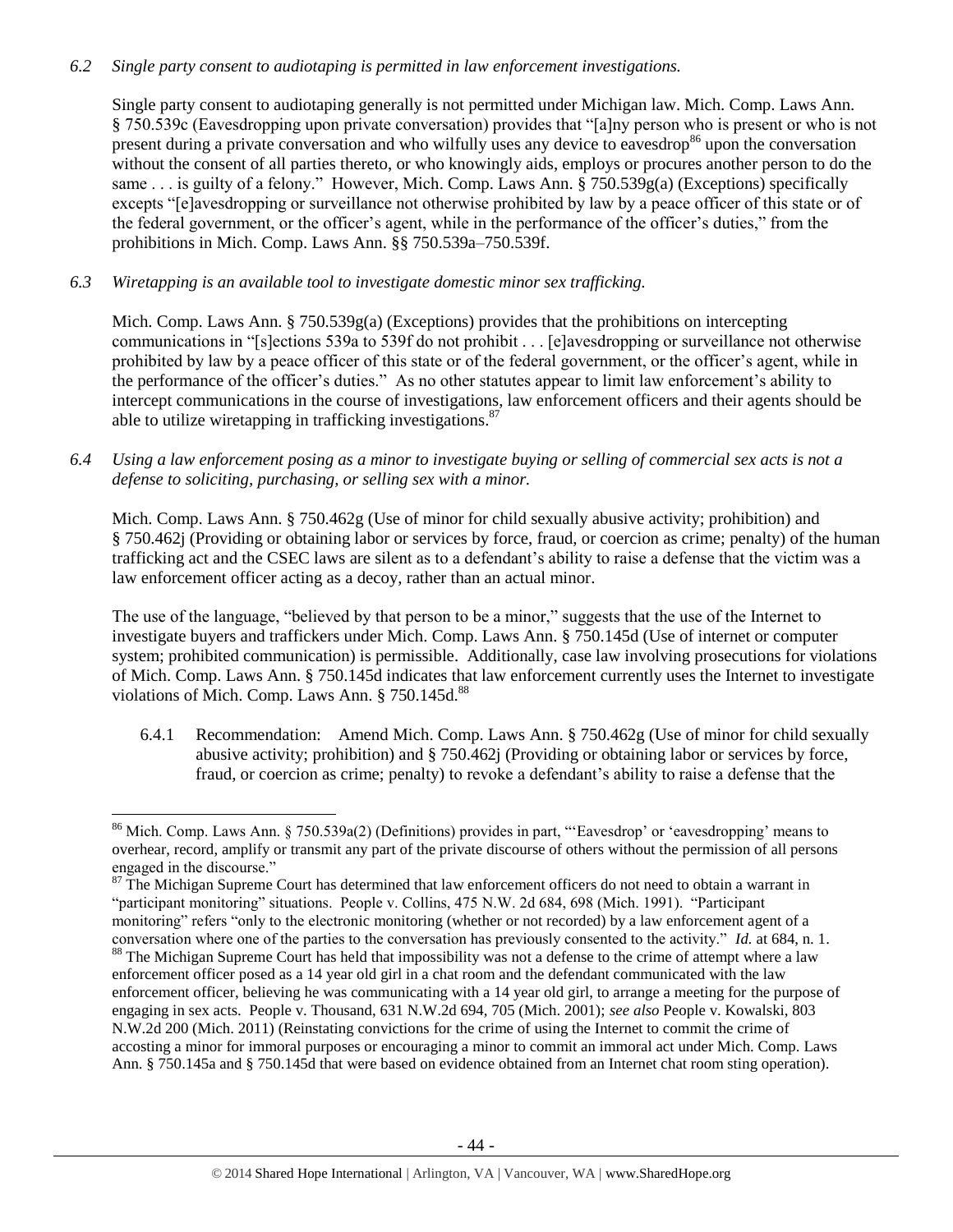victim was a law enforcement officer was acting as a decoy.

*6.5 Using the Internet to investigate buyers and traffickers is a permissible investigative technique.*

Although Mich. Comp. Laws Ann. § 750.145d (Use of internet or computer system; prohibited communication) does not expressly permit the use of the Internet to investigate the buying or selling of sex with minors, it does indicate that an offender who believes the victim to be a minor is in violation of the statute. Mich. Comp. Laws Ann. § 750.145d(1)(a) makes it illegal for a defendant to

use the internet or a computer . . . for the purpose of doing any of the following:

(a) Committing, attempting to commit, conspiring to commit, or soliciting another person to commit conduct proscribed under section 145a [Accosting, enticing or soliciting child for immoral purpose], 145c [Definitions; child sexually abusive activity or material; penalties] . . . 520b [Criminal sexual conduct in the first degree], 520c [Criminal sexual conduct in the second degree], 520d [Criminal sexual conduct in the third degree], 520e [Criminal sexual conduct in the fourth degree], or 520g [Assault with intent to commit criminal sexual conduct] . . . in which the victim or intended victim is . . . believed by that person to be a minor.

The use of the language, "believed by that person to be a minor," suggests that the use of the Internet to investigate buyers and traffickers under Mich. Comp. Laws Ann. § 750.145d is permissible. Additionally, case law involving prosecutions for violations of Mich. Comp. Laws Ann. § 750.145d indicates that law enforcement currently uses the Internet to investigate violations of Mich. Comp. Laws Ann. § 750.145d.<sup>89</sup>

*6.6 Law enforcement and child welfare agencies are mandated to promptly report missing and recovered children.* 

Pursuant to Mich. Comp. Laws Ann. § 28.258(2) (Definitions; certain persons reported missing),

If an individual who is any of the following is reported missing, the law enforcement agency receiving the report, after conducting a preliminary investigation, shall immediately enter the information described in subsection (3) regarding that individual into the LEIN,  $^{90}$  the national crime information center, and if the individual is a child,  $91$  the clearinghouse:

. . . .

(b) An individual who was in the company of another individual under circumstances indicating that the individual's physical safety may be in danger.

(c) An individual who disappeared under circumstances indicating that the disappearance was not voluntary.

(d) A child not described in subdivision (a), (b), (c), or (f).

(e) An individual not described in subdivision (a), (b),  $(c)$ , or  $(f)$ , who is believed to be incapable of returning to his or her residence without assistance.

. . . .

Mich. Comp. Laws Ann. § 28.258(3) states,

The information to be entered into the LEIN, the national crime information center, and the clearinghouse under subsection (2) shall include all of the following, if available:

(a) The name and address of the individual.

 $\overline{a}$ 

<sup>89</sup> *See supra* note [88.](#page-43-0)

<sup>&</sup>lt;sup>90</sup> Mich. Comp. Laws Ann. § 28.258(1)(e) defines "LEIN" as a "law enforcement information network regulated under the C.J.I.S. policy council act,  $1974$  PA 163, MCL 28.211 to 28.215."

<sup>&</sup>lt;sup>91</sup> "Child" is defined in Mich. Comp. Laws Ann.  $\frac{28.258(1)(a)}{28.258(1)}$  as "an individual less than 17 years of age."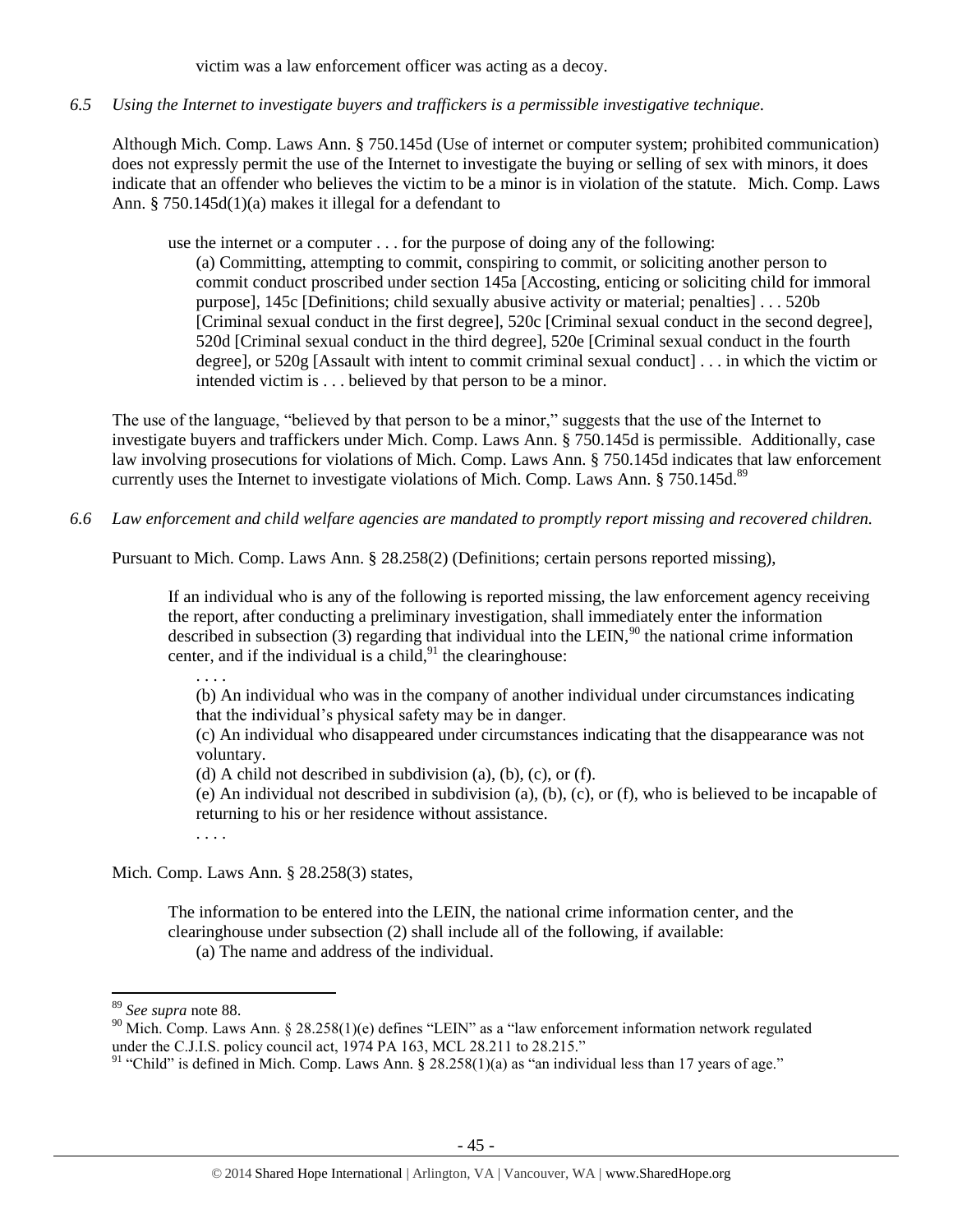(b) The vital statistics of the individual, including a physical description, and if the missing individual is a child, the child's date of birth, state of birth, and if possible, mother's maiden name. (c) The date the individual was missing and, if the missing individual is a child under subsection  $(2)(d)$ , the date the child becomes 17 years of age.

(d) Any other information that may assist in the location of the individual, as determined by the department and the LEIN policy council.

Mich. Comp. Laws Ann. § 28.259(1), (2) (Missing children information clearinghouse) establishes "[a] missing children information clearinghouse," which

shall do all of the following:

(a) Record each report on a missing child received under section 8.

(b) Accept and record a report about a missing child from a law enforcement agency.

(c) Exchange information on children suspected of interstate travel with the national crime information center.

(d) Establish a policy regarding the compilation of a record of the reasons children become missing.

After a missing child has been found, Mich. Comp. Laws Ann. § 28.259(3) requires that "the originating law enforcement agency . . . remove the missing child from the clearinghouse record by means of the LEIN. If the originating law enforcement agency has new information about the missing child's location, that agency shall report the information to the law enforcement agency with jurisdiction in the area in which the missing child may be located."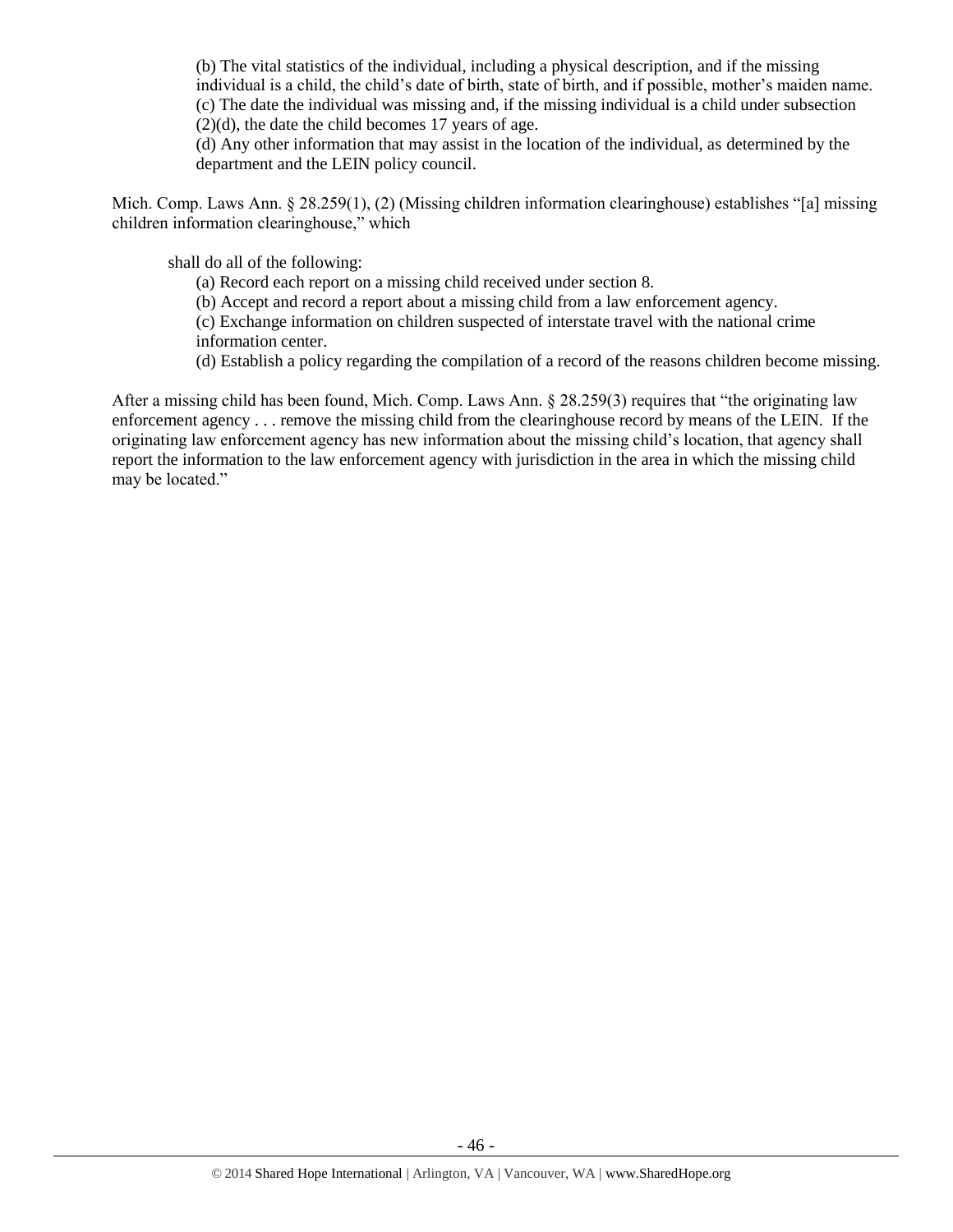#### **APPENDIX A: MICHIGAN SENTENCING GUIDELINES**

#### **1. Statutory Sentencing Guidelines**

 $\overline{\phantom{a}}$ 

Michigan has codified sentencing guidelines and imposes minimum sentences based on a person's prior criminal record and specified offense variables. Mich. Comp. Laws § 777.21 (Minimum sentence range; determination), which establishes the procedure for calculating appropriate minimum sentences, states,

(1) Except as otherwise provided in this section, for an offense enumerated in part 2 [Included felonies] of [Chapter XVI (Miscellaneous provisions)],  $^{92}$  determine the recommended minimum sentence range as follows:

(a) Find the offense category for the offense from part 2 of this chapter. From section 22 [Offense variables; scoring] of this chapter, determine the offense variables to be scored for that offense category and score only those offense variables for the offender as provided in part 4 [Offense variables] of this chapter. Total those points to determine the offender's offense variable level.

 $92$  Offenses in the chapter include the following: Mich. Comp. Laws § 750.145a (Accosting, enticing or soliciting child for immoral purpose), Mich. Comp. Laws § 750.145b (Accosting, enticing or soliciting child for immoral purpose; prior conviction; penalty), Mich. Comp. Laws § 750.145c(2)–(4) (Definitions; child sexually abusive activity or material; penalties; possession of child sexually abusive material; expert testimony; defenses; acts of commercial film or photographic print processor; report to law enforcement agency by computer technician; applicability and uniformity of section; enactment or enforcement of ordinances, rules, or regulations prohibited), Mich. Comp. Laws § 750.145d(2)(b)–(f) (Use of internet or computer system; prohibited communication; violation; penalty; order to reimburse state or local governmental unit; definitions), Mich. Comp. Laws § 750.159j (Violation as felony; penalties; imposition of costs; order to criminally forfeit property; additional authority of court; conditions for entering order of criminal forfeiture; attorney fees; determination of extent of property; property not reachable; retention of property by law enforcement agency; disposition of money seized; seizure; other criminal or civil remedies not precluded), Mich. Comp. Laws § 750.349 (Kidnapping; "restrain" defined; violation as felony; penalty; other violation arising from same transaction), Mich. Comp. Laws § 750.451 (Violation of §§ 750.448, 750.449, 750.449a, 750.450, or 750.462; prior convictions; penalty; definition), Mich. Comp. Laws § 750.452 (House of ill-fame; keeping, maintaining or operating), Mich. Comp. Laws § 750.455 (Pandering; felony), Mich. Comp. Laws § 750.457 (Earnings of prostitute, accepting), Mich. Comp. Laws § 750.458 (Detaining female in house of prostitution for debt), Mich. Comp. Laws § 750.459 (Transporting female for prostitution; felony), Mich. Comp. Laws § 750.462b(1)–(3) (Forced labor or services; threat of physical harm; prohibition; violation as felony; penalty), Mich. Comp. Laws § 750.462c(1)–(3) ( Forced labor or services; physical restraint; prohibition; violation as felony; penalty), Mich. Comp. Laws § 750.462d(1)–(3) (Forced labor or services; abuse of law or legal process; prohibition; violation as felony; penalty), Mich. Comp. Laws § 750.462e(1)–(3) (Forced labor or services; destroying, concealing, removing, confiscating, or possessing passport or immigration document of another person; prohibition; violation as felony; penalty), Mich. Comp. Laws § 750.462f(1)–(3) (Forced labor or services; blackmail or threat of financial harm; prohibition; violation as felony; penalty), Mich. Comp. Laws § 750.462g(1) (Use of minor for child sexually abusive activity; prohibition; violation as felony; penalty), Mich. Comp. Laws

<sup>§ 750.462</sup>h(2)–(4) (Prohibited acts; violation as felony; penalty), Mich. Comp. Laws § 750.462i (Kidnapping, criminal sexual conduct, or attempt to kill; penalty), Mich. Comp. Laws § 750.462j (Providing or obtaining labor or services by force, fraud, or coercion as crime; penalty; recruiting, harboring, transporting, providing, or obtaining person for involuntary servitude or debt bondage as crime; penalty; other violations of law; consecutive terms; restitution; definitions) Mich. Comp. Laws § 750.520b(2) (Criminal sexual conduct in the first degree; felony; consecutive terms), Mich. Comp. Laws § 750.520c (Criminal sexual conduct in the second degree; felony), Mich. Comp. Laws § 750.520d (Criminal sexual conduct in the third degree; felony), Mich. Comp. Laws § 750.520e (Criminal sexual conduct in the fourth degree; misdemeanor), Mich. Comp. Laws  $\S 750.520g(1)$ –(2) (Assault with intent to commit criminal sexual conduct; felony). Mich. Comp. Laws §§ 777.16g, 777.16i, 777.16q, 777.16w, 777.16y.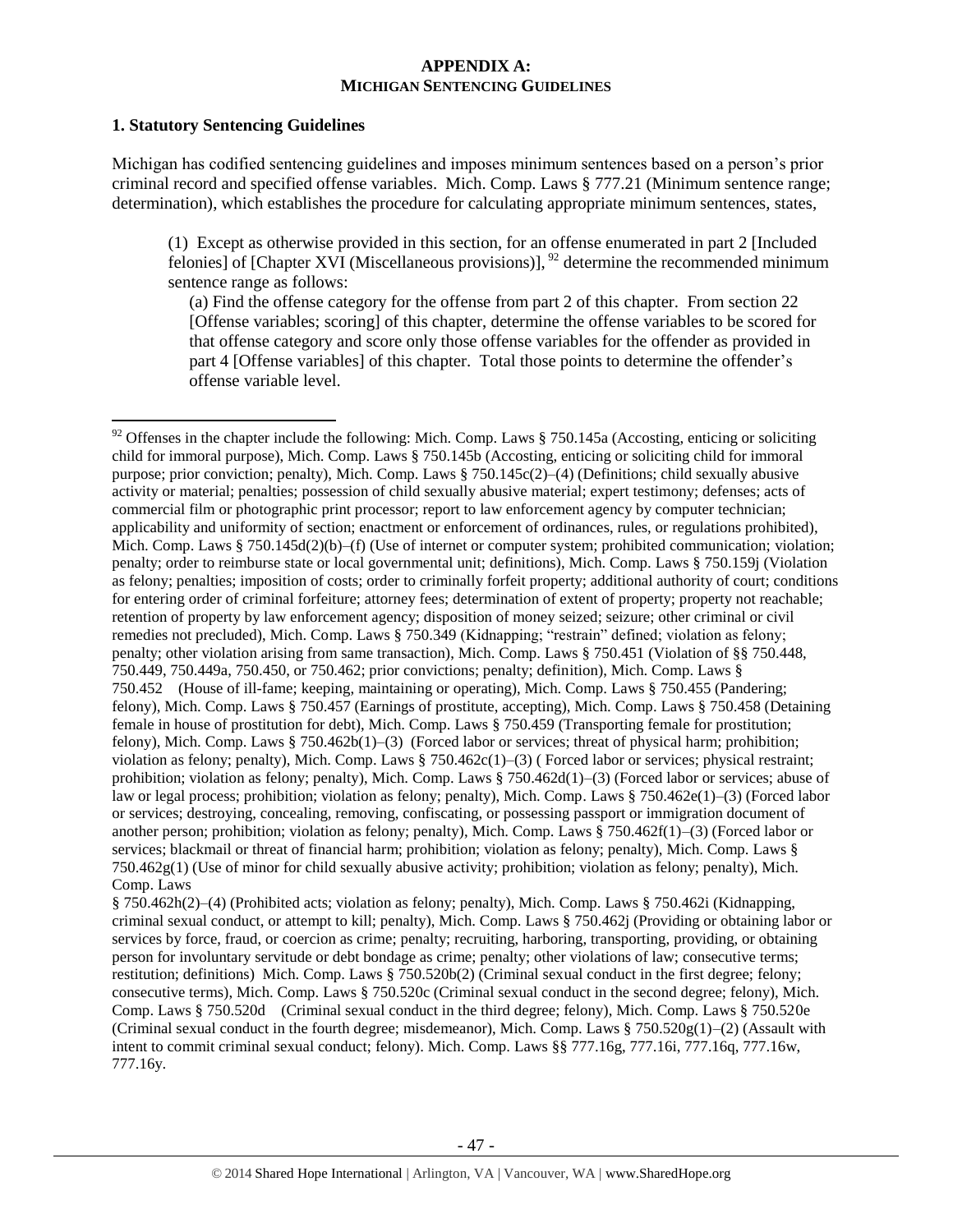(b) Score all prior record variables for the offender as provided in part 5 [Prior record variables] of this chapter. Total those points to determine the offender's prior record variable level.

(c) Find the offense class for the offense from part 2 of this chapter. Using the sentencing grid for that offense class in part 6 [Sentencing grids] of this chapter, determine the recommended minimum sentence range from the intersection of the offender's offense variable level and prior record variable level. The recommended minimum sentence within a sentencing grid is shown as a range of months or life.

(2) If the defendant was convicted of multiple offenses, subject to section 14 of chapter XI,  $93$ score each offense as provided in this part.

(3) If the offender is being sentenced under section  $10<sup>94</sup> 11<sup>95</sup>$  or  $12<sup>96</sup>$  of chapter IX, determine the offense category, offense class, offense variable level, and prior record variable level based on the underlying offense. To determine the recommended minimum sentence range, increase the upper limit of the recommended minimum sentence range determined under part 6 for the underlying offense as follows:

(a) If the offender is being sentenced for a second felony, 25%.

(b) If the offender is being sentenced for a third felony, 50%.

(c) If the offender is being sentenced for a fourth or subsequent felony, 100%.

(4) If the offender is being sentenced for a violation described in section 18 of this chapter,  $97$  both of the following apply:

(a) Determine the offense variable level by scoring the offense variables for the underlying offense and any additional offense variables for the offense category indicated in section 18 of this chapter.

(b) Determine the offense class based on the underlying offense. If there are multiple underlying felony offenses, the offense class is the same as that of the underlying felony offense with the highest crime class. If there are multiple underlying offenses but only 1 is a felony, the offense class is the same as that of the underlying felony offense. If no underlying offense is a felony, the offense class is G.

(5) If the offender is being sentenced for an attempted felony described in section 19 of this chapter,<sup>98</sup> determine the offense variable level and prior record variable level based on the underlying attempted offense.

#### **2. Sentencing Variables**

 $\overline{\phantom{a}}$ 

There are two kinds of sentencing variables, prior record variables and offense variables. Both are considered when determining the proper minimum sentence under the guidelines.

 $93$  Mich. Comp. Laws § 771.14 (Presentence investigation report; contents; information related to victim prohibited from inclusion; information exempted from disclosure; amendment or alteration; review of report; challenge; findings; copies).

<sup>&</sup>lt;sup>94</sup> Mich. Comp. Laws§ 769.10 (Punishment for subsequent felony; sentence imposed for term of years considered indeterminate sentence; use of conviction to enhance sentence prohibited).

<sup>&</sup>lt;sup>95</sup> Mich. Comp. Laws§ 769.11 (Punishment for subsequent felony following conviction of 2 or more felonies; sentence for term of years considered indeterminate sentence; use of conviction to enhance sentence prohibited).

<sup>&</sup>lt;sup>96</sup> Mich. Comp. Laws§ 769.12 (Punishment for subsequent felony following conviction of 3 or more felonies; sentence for term of years considered indeterminate sentence; use of conviction to enhance sentence prohibited; eligibility for parole; provisions not in derogation of consecutive sentence; "prisoner subject to disciplinary time" defined).

<sup>&</sup>lt;sup>97</sup> Mich. Comp. Laws § 777.18 (MCL 333.7410 to 750.367a; felonies to which chapter applicable) includes sentencing for Mich. Comp. Laws 750.157c (Person inducing a minor to commit a felony).

 $98$  Mich. Comp. Laws § 777.19 (Attempt to commit offense; applicability of chapter).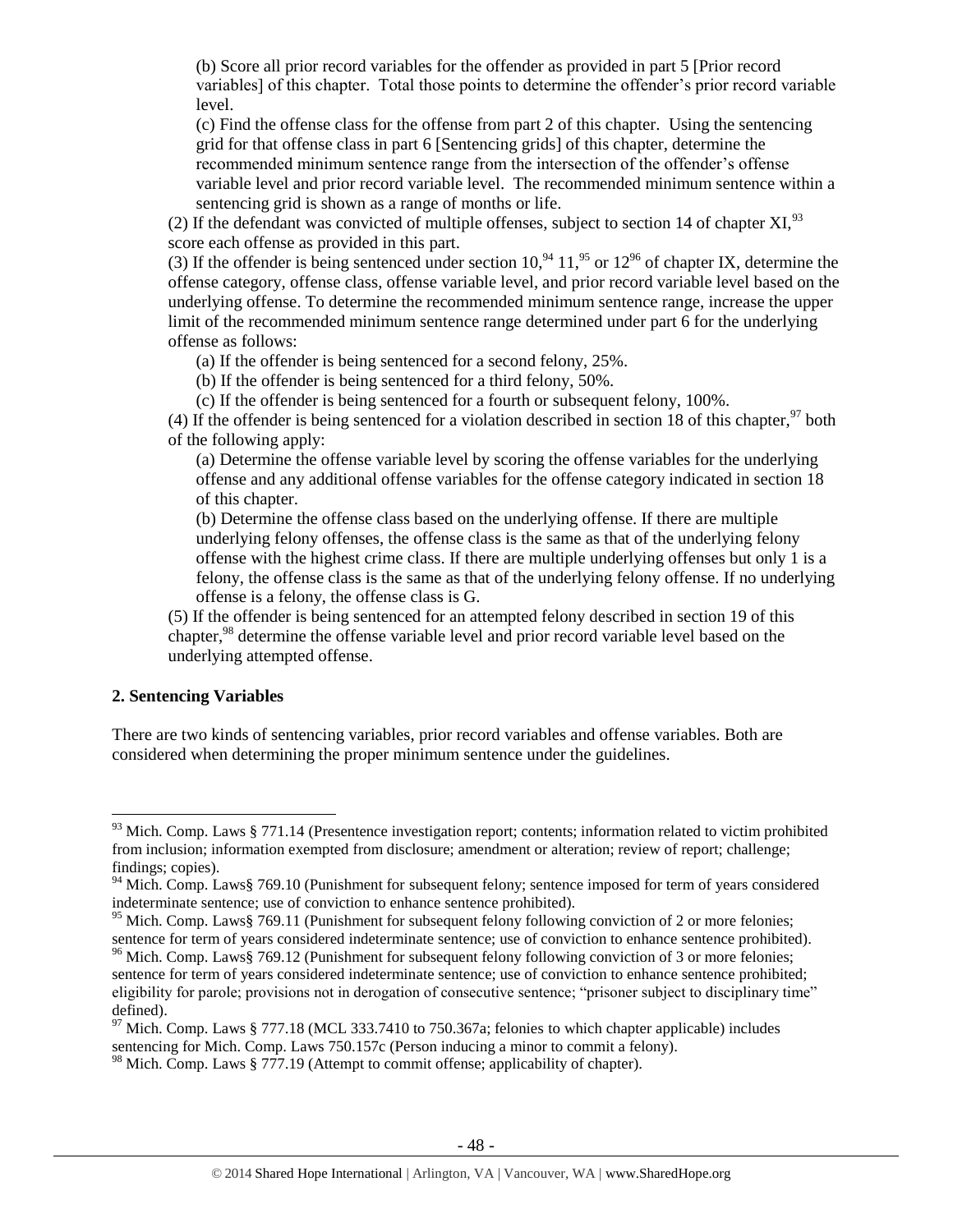#### *Offense Variables*

Offense variables are listed in Mich. Comp. Laws §§ 777.31–777.49a (Part 4. Offense variables). Potentially applicable offense variables are included below.

# **Mich. Comp. Laws § 777.33 (Physical injury to victim)**

(1) Offense variable 3 is physical injury to a victim. Score offense variable 3 by determining which of the following apply and by assigning the number of points attributable to the one that has the highest number of points:

- (a) A victim was killed. . . . 100 points
- (b) A victim was killed. . . . 50 points
- (c) Life threatening or permanent incapacitating injury occurred to a victim. . . . 25 points
- (d) Bodily injury requiring medical treatment occurred to a victim. . . . 10 points
- (e) Bodily injury not requiring medical treatment occurred to a victim. . . . 5 points
- (f) No physical injury occurred to a victim.  $\ldots$  0 points
- (2) All of the following apply to scoring offense variable 3:

(a) In multiple offender cases, if 1 offender is assessed points for death or physical injury, all offenders shall be assessed the same number of points.

(b) Score 100 points if death results from the commission of a crime and homicide is not the sentencing offense.

(c) Score 50 points if death results from the commission of a crime and the offense or attempted offense involves the operation of a vehicle, vessel, ORV, snowmobile, aircraft, or locomotive and any of the following apply:

(i) The offender was under the influence of or visibly impaired by the use of alcoholic liquor, a controlled substance, or a combination of alcoholic liquor and a controlled substance.

(ii) The offender had an alcohol content of 0.08 grams or more per 100 milliliters of blood, per 210 liters of breath, or per 67 milliliters of urine or, beginning October 1, 2013, the offender had an alcohol content of 0.10 grams or more per 100 milliliters of blood, per 210 liters of breath, or per 67 milliliters of urine.

(iii) The offender's body contained any amount of a controlled substance listed in schedule 1 under section 7212 of the public health code, 1978 PA 368, MCL 333.7212, or a rule promulgated under that section, or a controlled substance described in section 7214(a)(iv) of the public health code, 1978 PA 368, MCL 333.7214.

(d) Do not score 5 points if bodily injury is an element of the sentencing offense. (3) As used in this section, "requiring medical treatment" refers to the necessity for treatment and not the victim's success in obtaining treatment.

# **Mich. Comp. Laws § 777.34 (Psychological injury to victim)**

(1) Offense variable 4 is psychological injury to a victim. Score offense variable 4 by determining which of the following apply and by assigning the number of points attributable to the one that has the highest number of points:

(a) Serious psychological injury requiring professional treatment occurred to a victim. . . . 10 points

(b) No serious psychological injury requiring professional treatment occurred to a victim. . . . 0 points

(2) Score 10 points if the serious psychological injury may require professional treatment. In making this determination, the fact that treatment has not been sought is not conclusive.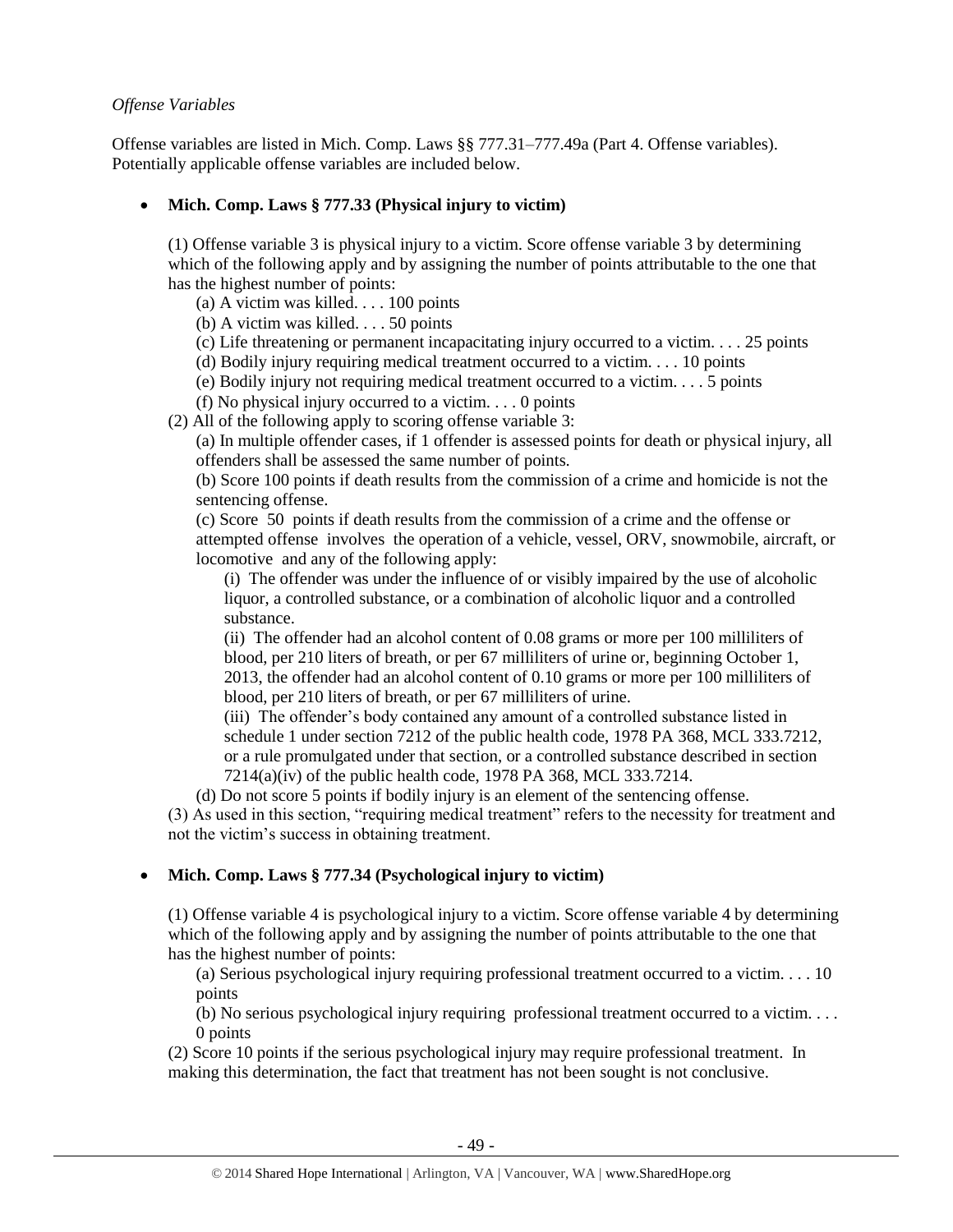## **Mich. Comp. Laws § 777.35 (Psychological injury to member of victim's family)**

(1) Offense variable 5 is psychological injury to a member of a victim's family. Score offense variable 5 by determining which of the following apply and by assigning the number of points attributable to the one that has the highest number of points:

(a) Serious psychological injury requiring professional treatment occurred to a victim's family. . . . 15 points

(b) No serious psychological injury requiring professional treatment occurred to a victim's family. . . . 0 points

(2) Score 15 points if the serious psychological injury to the victim's family may require professional treatment. In making this determination, the fact that treatment has not been sought is not conclusive.

#### **Mich. Comp. Laws § 777.36 (Intent to kill or injure another individual)**

(1) Offense variable 6 is the offender's intent to kill or injure another individual. Score offense variable 6 by determining which of the following apply and by assigning the number of points attributable to the one that has the highest number of points:

(a) The offender had premeditated intent to kill or the killing was committed while committing or attempting to commit arson, criminal sexual conduct in the first or third degree, child abuse in the first degree, a major controlled substance offense, robbery, breaking and entering of a dwelling, home invasion in the first or second degree, larceny of any kind, extortion, or kidnapping or the killing was the murder of a peace officer or a corrections officer. . . . 50 points

(b) The offender had unpremeditated intent to kill, the intent to do great bodily harm, or created a very high risk of death or great bodily harm knowing that death or great bodily harm was the probable result. . . . 25 points

(c) The offender had intent to injure or the killing was committed in an extreme emotional state caused by an adequate provocation and before a reasonable amount of time elapsed for the offender to calm or there was gross negligence amounting to an unreasonable disregard for life. . . . 10 points

(d) The offender had no intent to kill or injure. . . . 0 points

(2) All of the following apply to scoring offense variable 6.

(a) The sentencing judge shall score this variable consistent with a jury verdict unless the judge has information that was not presented to the jury.

(b) Score 10 points if a killing is intentional within the definition of second degree murder or voluntary manslaughter, but the death occurred in a combative situation or in response to victimization of the offender by the decedent.

# **Mich. Comp. Laws § 777.37 (Aggravated physical abuse; "sadism" defined)**

(1) Offense variable 7 is aggravated physical abuse. Score offense variable 7 by determining which of the following apply and by assigning the number of points attributable to the one that has the highest number of points:

(a) A victim was treated with sadism, torture, or excessive brutality or conduct designed to substantially increase the fear and anxiety a victim suffered during the offense.  $\ldots$  50 points (b) No victim was treated with sadism, torture, or excessive brutality or conduct designed to substantially increase the fear and anxiety a victim suffered during the offense. . . . 0 points

- (2) Count each person who was placed in danger of injury or loss of life as a victim.
- (3) As used in this section, "sadism" means conduct that subjects a victim to extreme or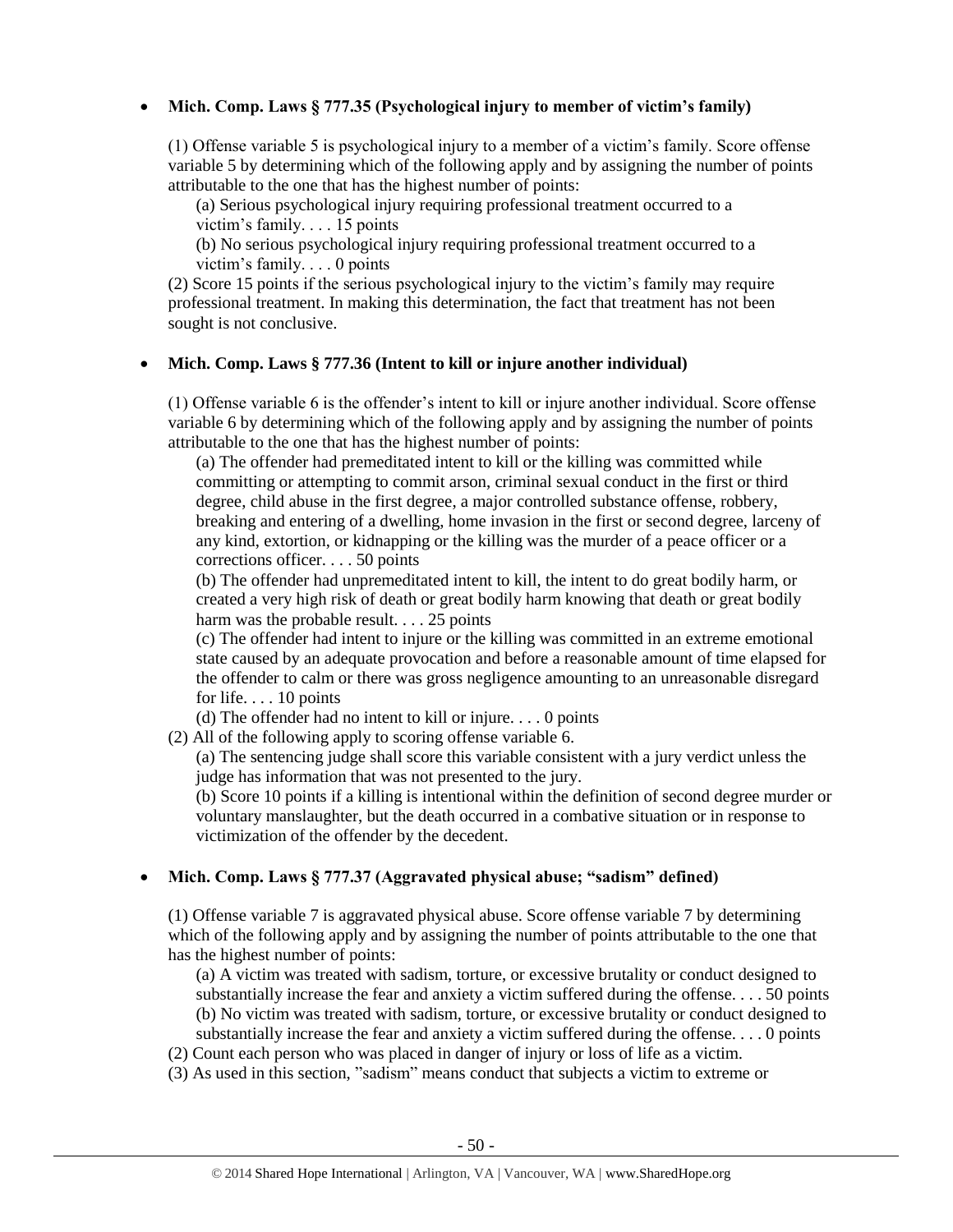prolonged pain or humiliation and is inflicted to produce suffering or for the offender's gratification.

## **Mich. Comp. Laws § 777.38 (Victim asportation or captivity)**

(1) Offense variable 8 is victim asportation or captivity. Score offense variable 8 by determining which of the following apply and by assigning the number of points attributable to the one that has the highest number of points:

(a) A victim was asported to another place of greater danger or to a situation of greater danger or was held captive beyond the time necessary to commit the offense. . . . 15 points

- (b) No victim was asported or held captive. . . . 0 points
- (2) All of the following apply to scoring offense variable 8:
	- (a) Count each person who was placed in danger of injury or loss of life as a victim.
	- (b) Score 0 points if the sentencing offense is kidnapping.

## **Mich. Comp. Laws § 777.39 (Offense variable 9; number of victims; scoring)**

(1) Offense variable 9 is number of victims. Score offense variable 9 by determining which of the following apply and by assigning the number of points attributable to the one that has the highest number of points:

(a) Multiple deaths occurred. . . . 100 points

(b) There were 10 or more victims who were placed in danger of physical injury or death, or 20 or more victims who were placed in danger of property loss. . . . 25 points

(c) There were 2 to 9 victims who were placed in danger of physical injury or death, or 4 to 19 victims who were placed in danger of property loss. . . . 10 points

(d) There were fewer than 2 victims who were placed in danger of physical injury or death,

or fewer than 4 victims who were placed in danger of property loss. . . . 0 points

(2) All of the following apply to scoring offense variable 9:

(a) Count each person who was placed in danger of physical injury or loss of life or property as a victim.

(b) Score 100 points only in homicide cases.

# **Mich. Comp. Laws § 777.40 (Exploitation of vulnerable victim)**

(1) Offense variable 10 is exploitation of a vulnerable victim. Score offense variable 10 by determining which of the following apply and by assigning the number of points attributable to the one that has the highest number of points:

(a) Predatory conduct was involved. . . . 15 points

(b) The offender exploited a victim's physical disability, mental disability, youth or agedness, or a domestic relationship, or the offender abused his or her authority status. . . . 10 points (c) The offender exploited a victim by his or her difference in size or strength, or both, or

exploited a victim who was intoxicated, under the influence of drugs, asleep, or unconscious. . . . 5 points

(d) The offender did not exploit a victim's Vulnerability. . . . 0 points

(2) The mere existence of 1 or more factors described in subsection (1) does not automatically equate with victim vulnerability.

(3) As used in this section:

(a) "Predatory conduct" means preoffense conduct directed at a victim for the primary purpose of victimization.

(b) "Exploit" means to manipulate a victim for selfish or unethical purposes.

(c) "Vulnerability" means the readily apparent susceptibility of a victim to injury, physical restraint, persuasion, or temptation.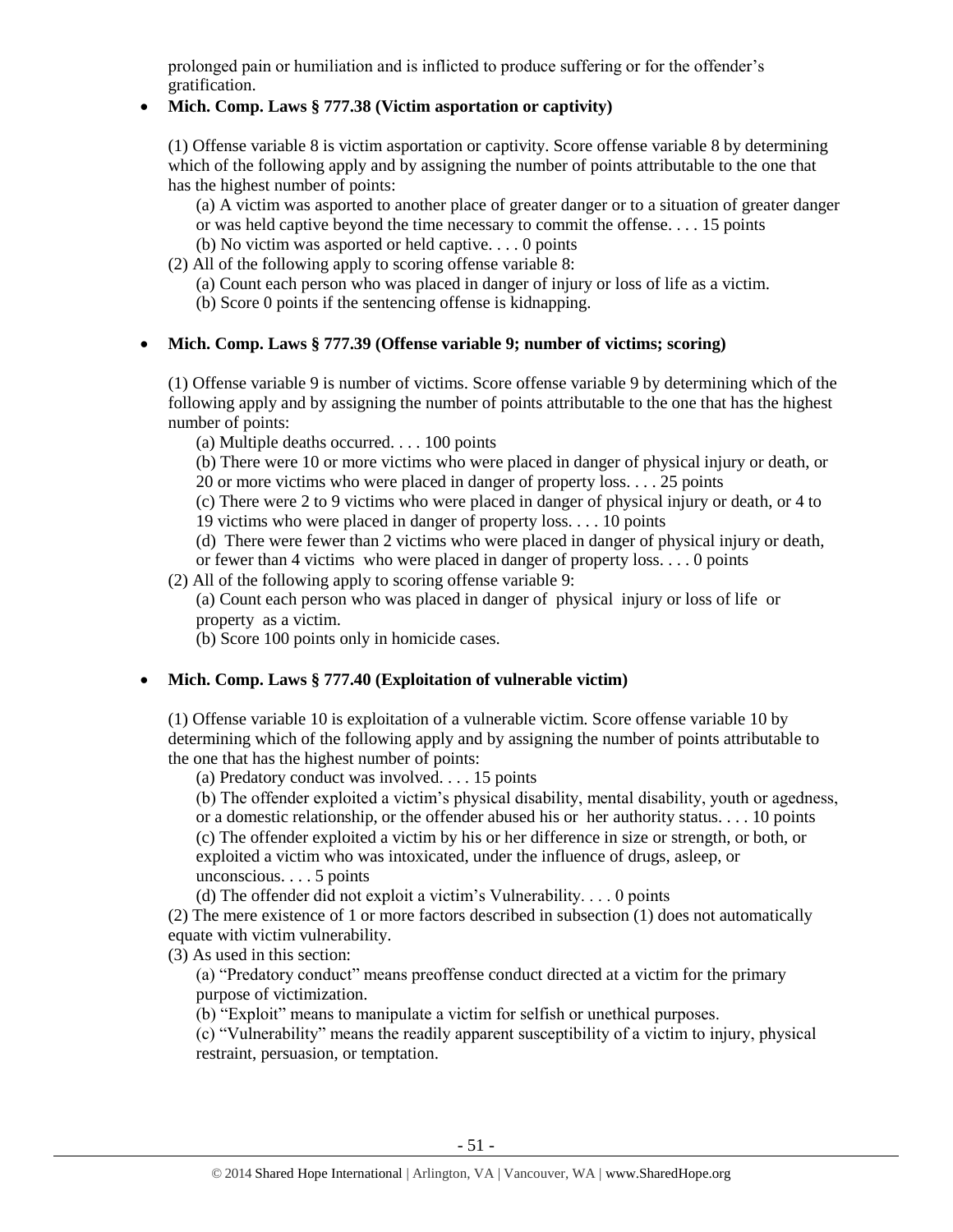(d) "Abuse of authority status" means a victim was exploited out of fear or deference to an authority figure, including, but not limited to, a parent, physician, or teacher.

## **Mich. Comp. Laws § 777.41 (Criminal sexual penetration)**

(1) Offense variable 11 is criminal sexual penetration. Score offense variable 11 by determining which of the following apply and by assigning the number of points attributable to the one that has the highest number of points:

- (a) Two or more criminal sexual penetrations occurred. . . . 50 points
- (b) One criminal sexual penetration occurred. . . . 25 points
- (c) No criminal sexual penetration occurred. . . . 0 points
- (2) All of the following apply to scoring offense variable 11:

(a) Score all sexual penetrations of the victim by the offender arising out of the sentencing offense.

(b) Multiple sexual penetrations of the victim by the offender extending beyond the sentencing offense may be scored in offense variables 12 or 13.

(c) Do not score points for the 1 penetration that forms the basis of a first- or third-degree criminal sexual conduct offense.

## **Mich. Comp. Laws § 777.42 (Contemporaneous felonious criminal acts)**

(1) Offense variable 12 is contemporaneous felonious criminal acts. Score offense variable 12 by determining which of the following apply and by assigning the number of points attributable to the one that has the highest number of points:

(a) Three or more contemporaneous felonious criminal acts involving crimes against a person were committed. . . . 25 points

(b) Two contemporaneous felonious criminal acts involving crimes against a person were committed. . . . 10 points

(c) Three or more contemporaneous felonious criminal acts involving other crimes were committed. . . . 10 points

(d) One contemporaneous felonious criminal act involving a crime against a person was committed. . . . 5 points

(e) Two contemporaneous felonious criminal acts involving other crimes were committed . . . 5 points

(f) One contemporaneous felonious criminal act involving any other crime was committed. . . . 1 point

(g) No contemporaneous felonious criminal acts were committed. . . . 0 points

(2) All of the following apply to scoring offense variable 12:

- (a) A felonious criminal act is contemporaneous if both of the following circumstances exist:
	- (i) The act occurred within 24 hours of the sentencing offense.
	- (ii) The act has not and will not result in a separate conviction.

(b) A violation of section  $227b^{99}$  of the Michigan penal code, 1931 PA 328, MCL 750.227b, should not be considered for scoring this variable.

(c) Do not score conduct scored in offense variable 11.

 $\overline{\phantom{a}}$ 

**Mich. Comp. Laws § 777.43 (Continuing pattern of criminal behavior)** 

<sup>&</sup>lt;sup>99</sup> Mich. Comp. Laws § 750.227b (Carrying or possessing firearm when committing or attempting to commit felony; "law enforcement officer" defined).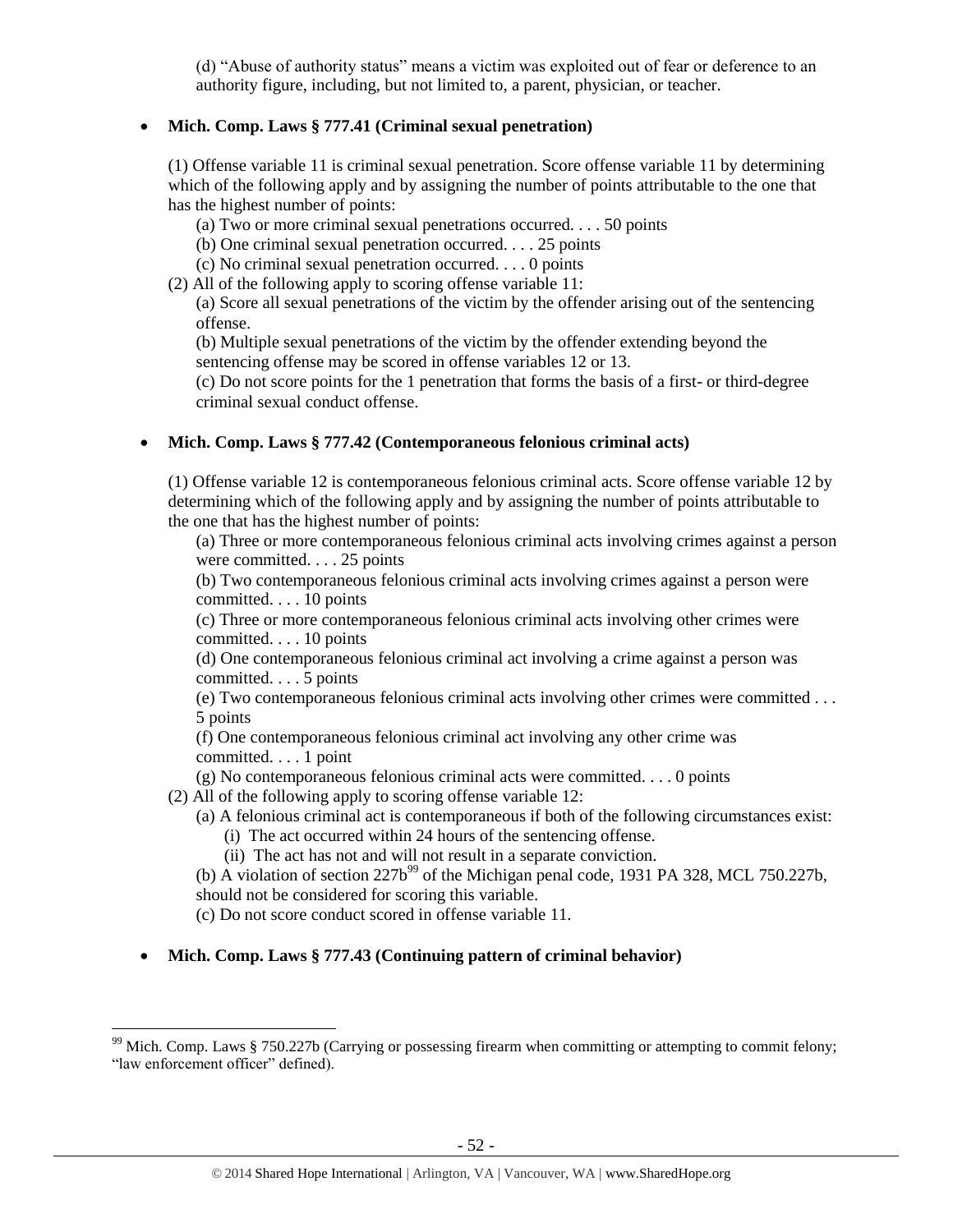(1) Offense variable 13 is continuing pattern of criminal behavior. Score offense variable 13 by determining which of the following apply and by assigning the number of points attributable to the one that has the highest number of points:

(a) The offense was part of a pattern of felonious criminal activity involving 3 or more sexual penetrations against a person or persons less than 13 years of age. . . . 50 points

(b) The offense was part of a pattern of felonious criminal activity directly related to causing, encouraging, recruiting, soliciting, or coercing membership in a gang or communicating a threat with intent to deter, punish, or retaliate against another for withdrawing from a gang.  $\ldots$  25 points

(c) The offense was part of a pattern of felonious criminal activity involving 3 or more crimes against a person. . . . 25 points

(d) The offense was part of a pattern of felonious criminal activity involving a combination of 3 or more crimes against a person or property or a violation of section 7401(2)(a)(i) to  $(iii)^{100}$  or section 7403(2)(a)(i) to  $(iii)^{101}$  of the public health code, 1978 PA 368, MCL 333.7401 and 333.7403. . . . 10 points

(e) The offense was part of a pattern of felonious criminal activity involving a combination of 3 or more violations of section  $7401(2)(a)(i)$  to (iii) or section  $7403(2)(a)(i)$  to (iii) of the public health code, 1978 PA 368, MCL 333.7401 and 333.7403. . . . 10 points

(f) The offense was part of a pattern of felonious criminal activity involving 3 or more crimes against property. . . . 5 points

(g) No pattern of felonious criminal activity existed. . . . 0 points

(2) All of the following apply to scoring offense variable 13:

(a) For determining the appropriate points under this variable, all crimes within a 5-year period, including the sentencing offense, shall be counted regardless of whether the offense resulted in a conviction.

(b) The presence or absence of multiple offenders, the age of the offenders, or the degree of sophistication of the organized criminal group is not as important as the fact of the group's existence, which may be reasonably inferred from the facts surrounding the sentencing offense.

(c) Except for offenses related to membership in an organized criminal group or that are gang-related, do not score conduct scored in offense variable 11 or 12.

(d) Score 50 points only if the sentencing offense is first degree criminal sexual conduct.

(e) Do not count more than 1 controlled substance offense arising out of the criminal episode for which the person is being sentenced.

(f) Do not count more than 1 crime involving the same controlled substance. For example, do not count conspiracy and a substantive offense involving the same amount of controlled substances or possession and delivery of the same amount of controlled substances.

# **Mich. Comp. Laws § 777.44 (Offender's role)**

 $\overline{\phantom{a}}$ 

(1) Offense variable 14 is the offender's role. Score offense variable 14 by determining which of the following apply and by assigning the number of points attributable to the one that has the highest number of points:

(a) The offender was a leader in a multiple offender situation. . . . 10 points

(b) The offender was not a leader in a multiple offender situation. . . . 0 points

<sup>&</sup>lt;sup>100</sup> Mich. Comp. Laws § 333.7401 (Manufacturing, creating, delivering, or possessing with intent to manufacture, create, or deliver controlled substance, prescription form, or counterfeit prescription form; dispensing, prescribing, or administering controlled substance; violations; penalties; consecutive terms; discharge from lifetime probation; "plant" defined).

 $1^{101}$  Mich. Comp. Laws § 333.7403 (Knowingly or intentionally possessing controlled substance, controlled substance analogue, or prescription form; violations; penalties; discharge from lifetime probation).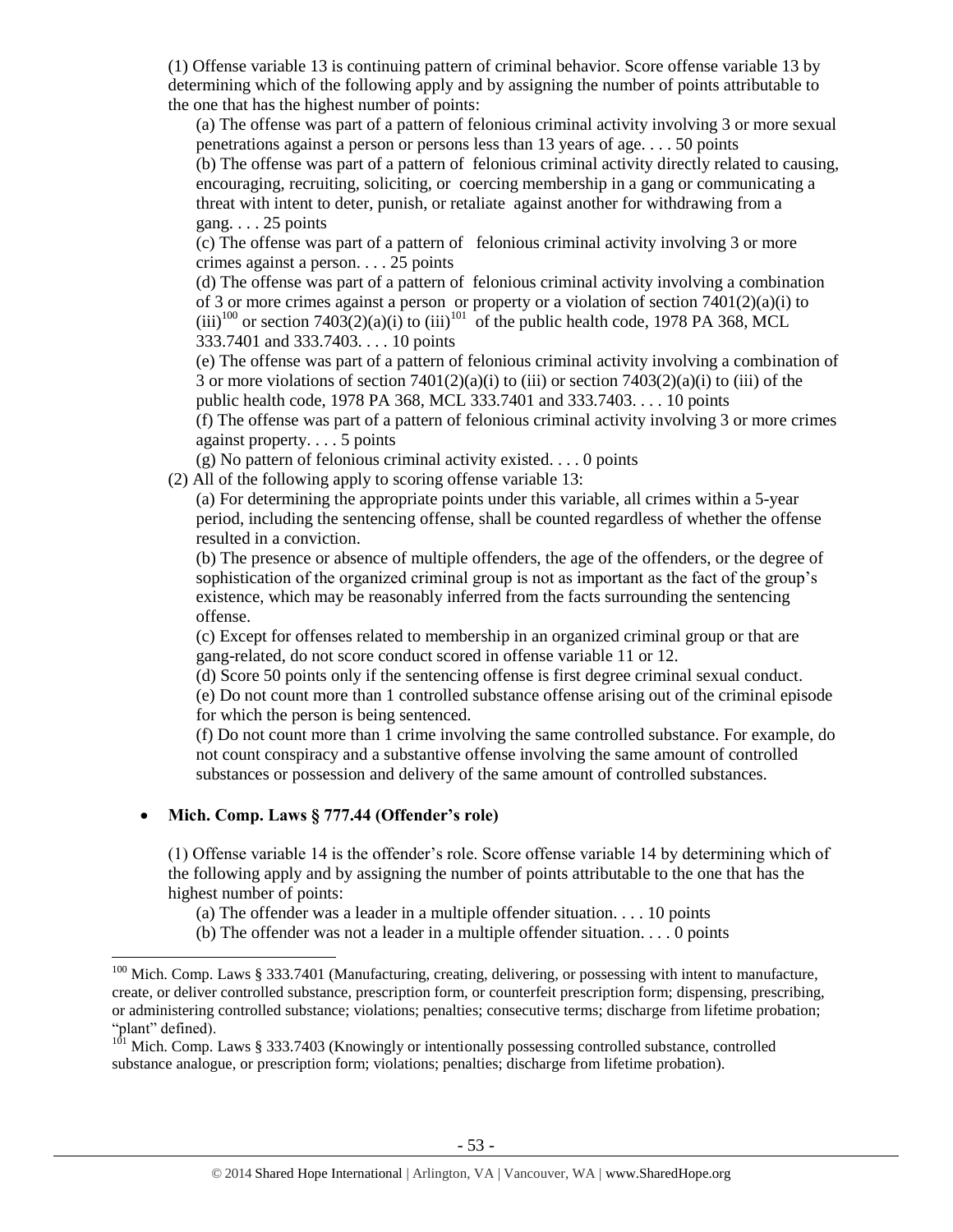(2) All of the following apply to scoring offense variable 14:

(a) The entire criminal transaction should be considered when scoring this variable.

(b) If 3 or more offenders were involved, more than 1 offender may be determined to have been a leader.

# **Mich. Comp. Laws § 777.46 (Property obtained, damaged, lost, or destroyed)**

(1) Offense variable 16 is property obtained, damaged, lost, or destroyed. Score offense variable 16 by determining which of the following apply and by assigning the number of points attributable to the one that has the highest number of points:

(a) Wanton or malicious damage occurred beyond that necessary to commit the crime for which the offender is not charged and will not be charged. . . . 10 points

(b) The property had a value of more than \$20,000.00 or had significant historical, social, or sentimental value. . . . 10 points

(c) The property had a value of \$1,000.00 or more but not more than  $$20,000.00$ .... 5 points

(d) The property had a value of \$200.00 or more but not more than \$1,000.00. . . . 1 point (e) No property was obtained, damaged, lost, or destroyed or the property had a value of less than \$200.00. . . . 0 points

(2) All of the following apply to scoring offense variable 16:

(a) In multiple offender or victim cases, the appropriate points may be determined by adding together the aggregate value of the property involved, including property involved in uncharged offenses or charges dismissed under a plea agreement.

(b) In cases in which the property was obtained unlawfully, lost to the lawful owner, or destroyed, use the value of the property in scoring this variable. If the property was damaged, use the monetary amount appropriate to restore the property to pre-offense condition in scoring this variable.

(c) The amount of money or property involved in admitted but uncharged offenses or in charges that have been dismissed under a plea agreement may be considered.

# *Prior Record Variables*

Prior record variables are listed in Mich. Comp. Laws §§ 777.50–777.57 (Part 5. Prior record variables). Potentially applicable prior record variables are included below.

# **Mich. Comp. Laws § 777.51 (Prior high severity felony convictions)**

(1) Prior record variable 1 is prior high severity felony convictions. Score prior record variable 1 by determining which of the following apply and by assigning the number of points attributable to the one that has the highest number of points:

(a) The offender has 3 or more prior high severity felony convictions. . . . 75 points

(b) The offender has 2 prior high severity felony convictions. . . . 50 points

(c) The offender has 1 prior high severity felony conviction. . . . 25 points

(d) The offender has no prior high severity felony convictions. . . . 0 points

(2) As used in this section, "prior high severity felony conviction" means a conviction for any of the following, if the conviction was entered before the sentencing offense was committed:

(a) A crime listed in offense class M2, A, B, C, or D .

(b) A felony under a law of the United States or another state corresponding to a crime listed in offense class M2, A, B, C, or D .

(c) A felony that is not listed in offense class M2, A, B, C, D, E, F, G, or H and that is punishable by a maximum term of imprisonment of 10 years or more.

(d) A felony under a law of the United States or another state that does not correspond to a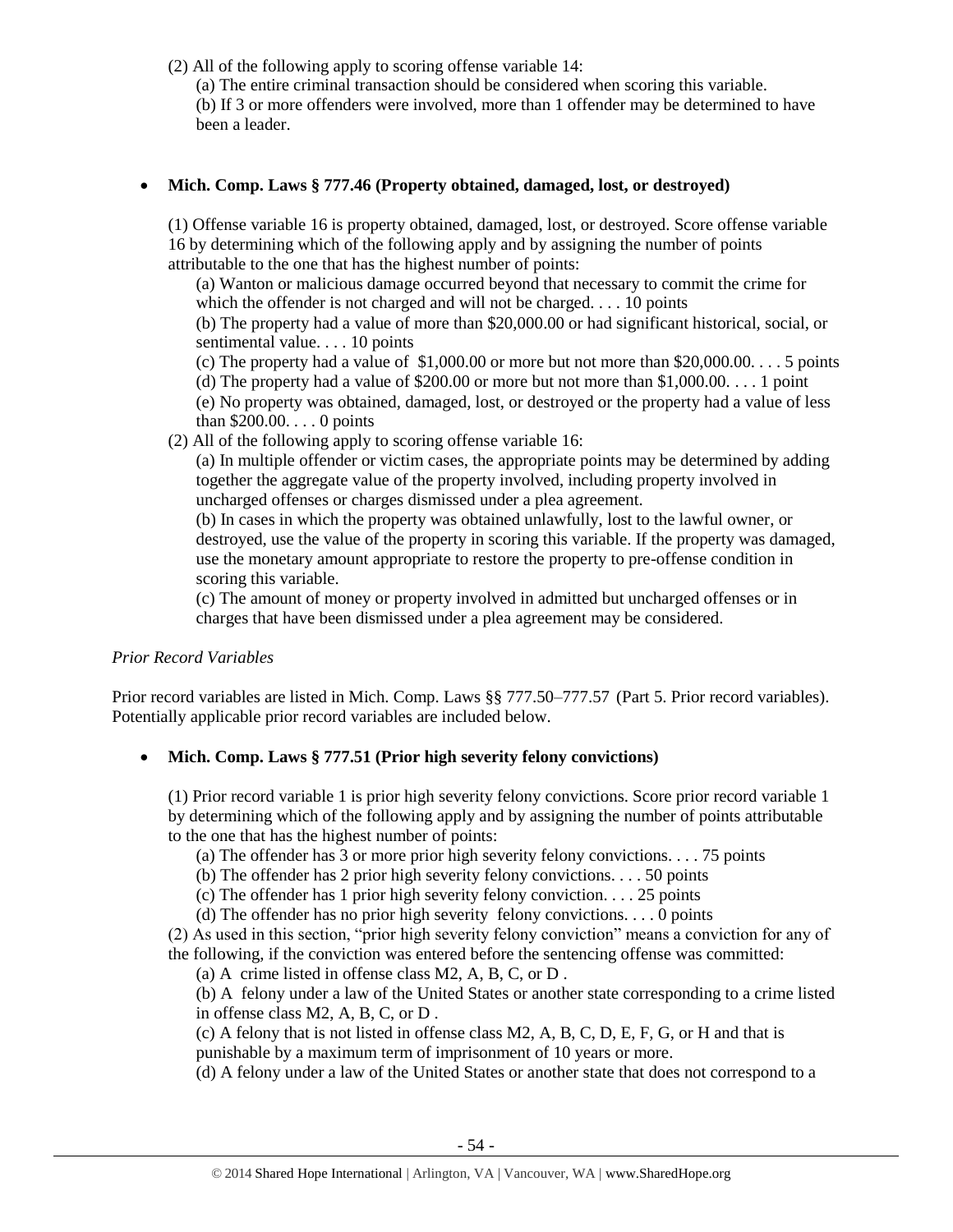crime listed in offense class M2, A, B, C, D, E, F, G, or H and that is punishable by a maximum term of imprisonment of 10 years or more.

## **Mich. Comp. Laws § 777.52 (Prior low severity felony convictions)**

(1) Prior record variable 2 is prior low severity felony convictions. Score prior record variable 2 by determining which of the following apply and by assigning the number of points attributable to the one that has the highest number of points:

(a) The offender has 4 or more prior low severity felony convictions. . . . 30 points

(b) The offender has 3 prior low severity felony convictions. . . . 20 points

(c) The offender has 2 prior low severity felony convictions. . . . 10 points

(d) The offender has 1 prior low severity felony conviction.  $\dots$  5 points

(e) The offender has no prior low severity felony convictions. . . . 0 points

(2) As used in this section, "prior low severity felony conviction" means a conviction for any of the following, if the conviction was entered before the sentencing offense was committed:

(a) A crime listed in offense class E, F, G, or H.

(b) A felony under a law of the United States or another state that corresponds to a crime listed in offense class E, F, G, or H.

(c) A felony that is not listed in offense class M2, A, B, C, D, E, F, G, or H and that is punishable by a maximum term of imprisonment of less than 10 years.

(d) A felony under a law of the United States or another state that does not correspond to a crime listed in offense class  $M2$ , A, B, C, D, E, F, G, or H and that is punishable by a maximum term of imprisonment of less than 10 years.

# **Mich. Comp. Laws § 777.53 (Prior high severity juvenile adjudications)**

(1) Prior record variable 3 is prior high severity juvenile adjudications. Score prior record variable 3 by determining which of the following apply and by assigning the number of points attributable to the one that has the highest number of points:

(a) The offender has 3 or more prior high severity juvenile adjudications. . . . 50 points

(b) The offender has 2 prior high severity juvenile adjudications. . . . 25 points

(c) The offender has 1 prior high severity juvenile adjudication. . . . 10 points

(d) The offender has no prior high severity juvenile adjudications. . . . 0 points

(2) As used in this section, "prior high severity juvenile adjudication" means a juvenile adjudication for conduct that would be any of the following if committed by an adult, if the order of disposition was entered before the sentencing offense was committed:

(a) A crime listed in offense class M2, A, B, C, or D.

(b) A felony under a law of the United States or another state corresponding to a crime listed in offense class M2, A, B, C, or D .

(c) A felony that is not listed in offense class M2, A, B, C, D, E, F, G, or H and that is punishable by a maximum term of imprisonment of 10 years or more.

(d) A felony under a law of the United States or another state that does not correspond to a crime listed in offense class  $M2$ , A, B, C, D, E, F, G, or H and that is punishable by a maximum term of imprisonment of 10 years or more.

# **Mich. Comp. Laws § 777.54 (Prior low severity juvenile adjudications)**

(1) Prior record variable 4 is prior low severity juvenile adjudications. Score prior record variable 4 by determining which of the following apply and by assigning the number of points attributable to the one that has the highest number of points:

(a) The offender has 6 or more prior low severity juvenile adjudications. . . . 20 points

(b) The offender has 5 prior low severity juvenile adjudications. . . . 15 points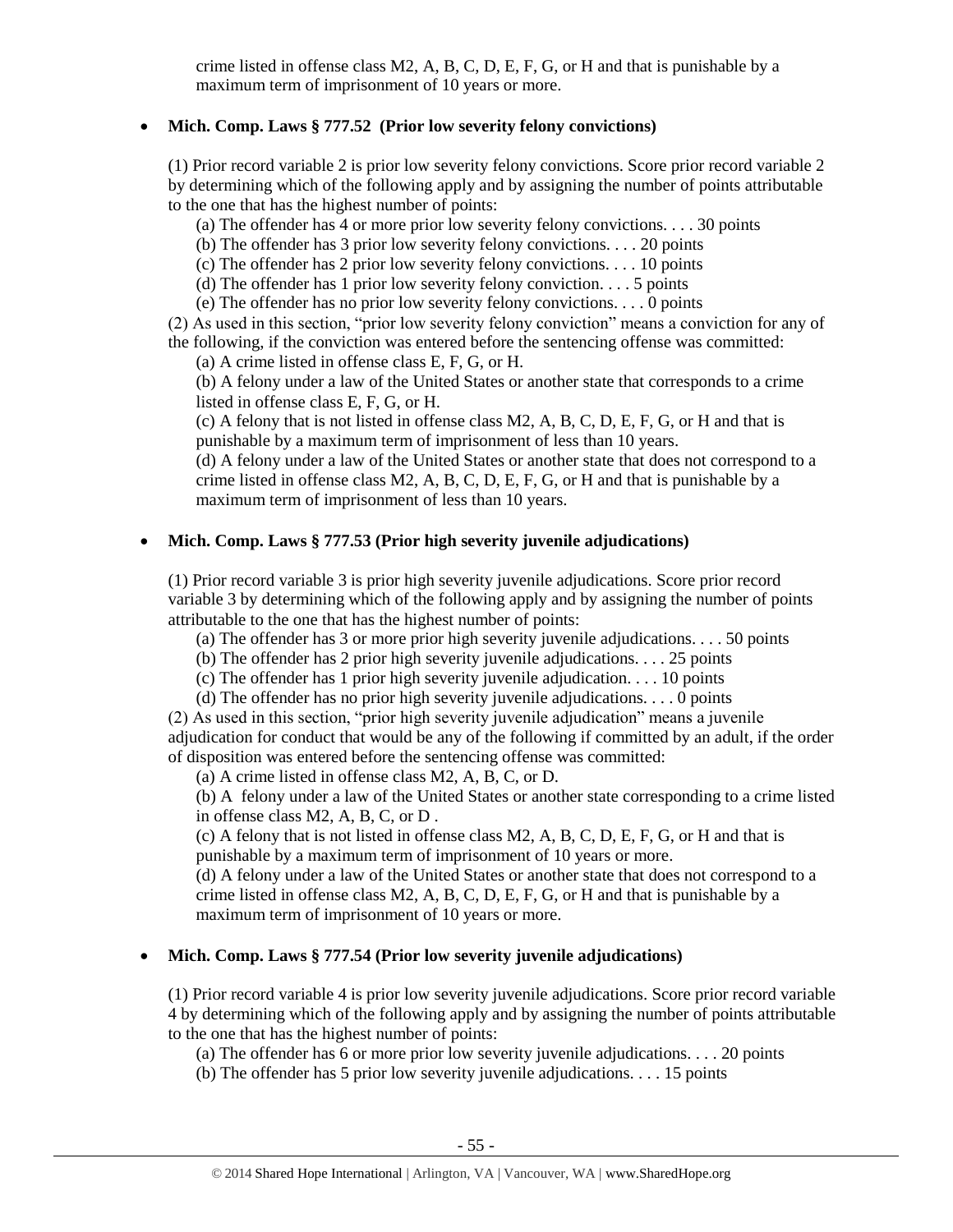(c) The offender has 3 or 4 prior low severity juvenile adjudications. . . . 10 points

(d) The offender has 2 prior low severity juvenile adjudications. . . . 5 points

(e) The offender has 1 prior low severity juvenile adjudication. . . . 2 points

(f) The offender has no prior low severity juvenile adjudications. . . . 0 points

(2) As used in this section, "prior low severity juvenile adjudication" means a juvenile adjudication for conduct that would be any of the following if committed by an adult, if the order of disposition was entered before the sentencing offense was committed:

(a) A crime listed in offense class E, F, G, or H.

(b) A felony under a law of the United States or another state corresponding to a crime listed in offense class E, F, G, or H.

(c) A felony that is not listed in offense class M2, A, B, C, D, E, F, G, or H and that is punishable by a maximum term of imprisonment of less than 10 years.

(d) A felony under a law of the United States or another state that does not correspond to a crime listed in offense class  $M2$ , A, B, C, D, E, F, G, or H and that is punishable by a maximum term of imprisonment of less than 10 years.

## **Mich. Comp. Laws § 777.55 (Prior misdemeanor convictions or prior misdemeanor juvenile adjudications)**

(1) Prior record variable 5 is prior misdemeanor convictions or prior misdemeanor juvenile adjudications. Score prior record variable 5 by determining which of the following apply and by assigning the number of points attributable to the one that has the highest number of points:

(a) The offender has 7 or more prior misdemeanor convictions or prior misdemeanor juvenile adjudications. . . . 20 points

(b) The offender has 5 or 6 prior misdemeanor convictions or prior misdemeanor juvenile adjudications. . . . 15 points

(c) The offender has 3 or 4 prior misdemeanor convictions or prior misdemeanor juvenile adjudications. . . . 10 points

(d) The offender has 2 prior misdemeanor convictions or prior misdemeanor

juvenile adjudications. . . . 5 points

(e) The offender has 1 prior misdemeanor conviction or prior misdemeanor juvenile adjudication. . . . 2 points

(f) The offender has no prior misdemeanor convictions or prior misdemeanor juvenile adjudications. . . . 0 points

(2) All of the following apply to scoring record variable 5:

(a) Except as provided in subdivision (b), count a prior misdemeanor conviction or prior misdemeanor juvenile adjudication only if it is an offense against a person or property, a controlled substance offense, or a weapon offense. Do not count a prior conviction used to enhance the sentencing offense to a felony.

(b) Count all prior misdemeanor convictions and prior misdemeanor juvenile adjudications for operating or attempting to operate a vehicle, vessel, ORV, snowmobile, aircraft, or locomotive while under the influence of or impaired by alcohol, a controlled substance, or a combination of alcohol and a controlled substance. Do not count a prior conviction used to enhance the sentencing offense to a felony.

(3) As used in this section:

(a) "Prior misdemeanor conviction" means a conviction for a misdemeanor under a law of this state, a political subdivision of this state, another state, a political subdivision of another state, or the United States if the conviction was entered before the sentencing offense was committed.

(b) "Prior misdemeanor juvenile adjudication" means a juvenile adjudication for conduct that if committed by an adult would be a misdemeanor under a law of this state, a political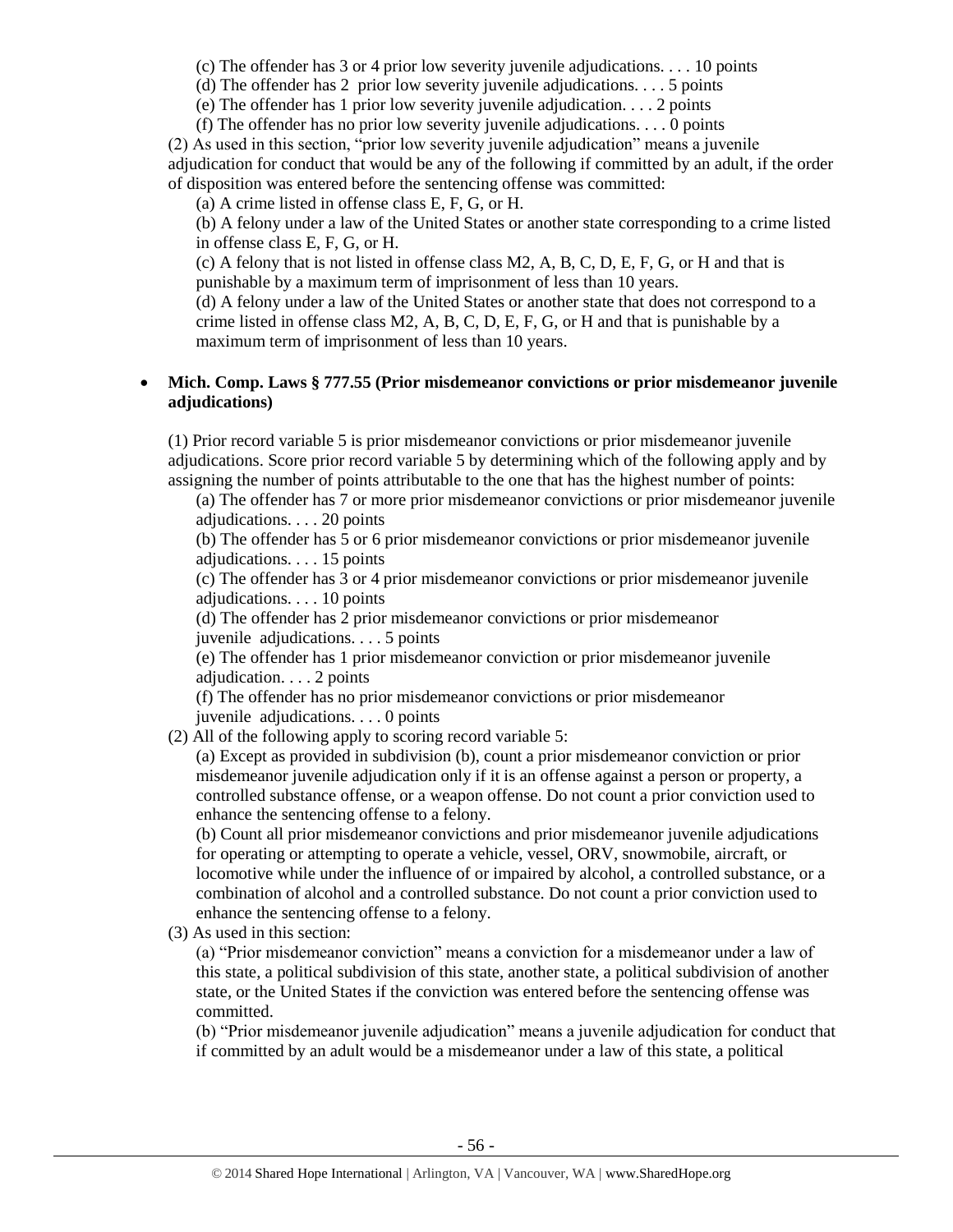subdivision of this state, another state, a political subdivision of another state, or the United States if the order of disposition was entered before the sentencing offense was committed.

#### **Mich. Comp. Laws § 777.56 (Relationship to criminal justice system)**

(1) Prior record variable 6 is relationship to the criminal justice system. Score prior record variable 6 by determining which of the following apply and by assigning the number of points attributable to the one that has the highest number of points:

(a) The offender is a prisoner of the department of corrections or serving a sentence in jail. . . . 20 points

(b) The offender is incarcerated in jail awaiting adjudication or sentencing on a conviction or probation violation. . . . 15 points

(c) The offender is on parole, probation, or delayed sentence status or on bond awaiting adjudication or sentencing for a felony. . . . 10 points

(d) The offender is on probation or delayed sentence status or on bond awaiting adjudication or sentencing for a misdemeanor. . . . 5 points

(e) The offender has no relationship to the criminal justice system. . . . 0 points

(2) Score the appropriate points under this section if the offender is involved with the criminal justice system in another state or United States.

(3) As used in this section:

(a) "Delayed sentence status" includes, but is not limited to, an individual assigned or deferred under any of the following:

(i) Section 7411 of the public health code, 1978 PA 368, MCL 333.7411.

(ii) Section 1076(4) of the revised judicature act of 1961, 1961 PA 236, MCL 600.1076.

(iii) Section 350a of the Michigan penal code, 1931 PA 328, MCL 750.350a.

(iv) Section 430 of the Michigan penal code, 1931 PA 328, MCL 750.430.

(v) Sections 11 to 15 of chapter II.

(vi) Section 4a of chapter IX.

(b) "Prisoner of the department of corrections or serving a sentence in jail" includes an individual who is an escapee.

#### **Mich. Comp. Laws § 777.57 (Subsequent or concurrent felony convictions)**

(1) Prior record variable 7 is subsequent or concurrent felony convictions. Score prior record variable 7 by determining which of the following apply and by assigning the number of points attributable to the one that has the highest number of points:

(a) The offender has 2 or more subsequent or concurrent convictions. . . . 20 points

(b) The offender has 1 subsequent or concurrent conviction. . . . 10 points

(c) The offender has no subsequent or concurrent convictions. . . . 0 points

(2) All of the following apply to scoring record variable 7:

(a) Score the appropriate point value if the offender was convicted of multiple felony counts or was convicted of a felony after the sentencing offense was committed.

(b) Do not score a felony firearm conviction in this variable.

(c) Do not score a concurrent felony conviction if a mandatory consecutive sentence or a consecutive sentence imposed under section 7401(3) of the public health code, 1978 PA 368, MCL 333.7401, will result from that conviction.

## **3. Offenses and Penalties by Class.**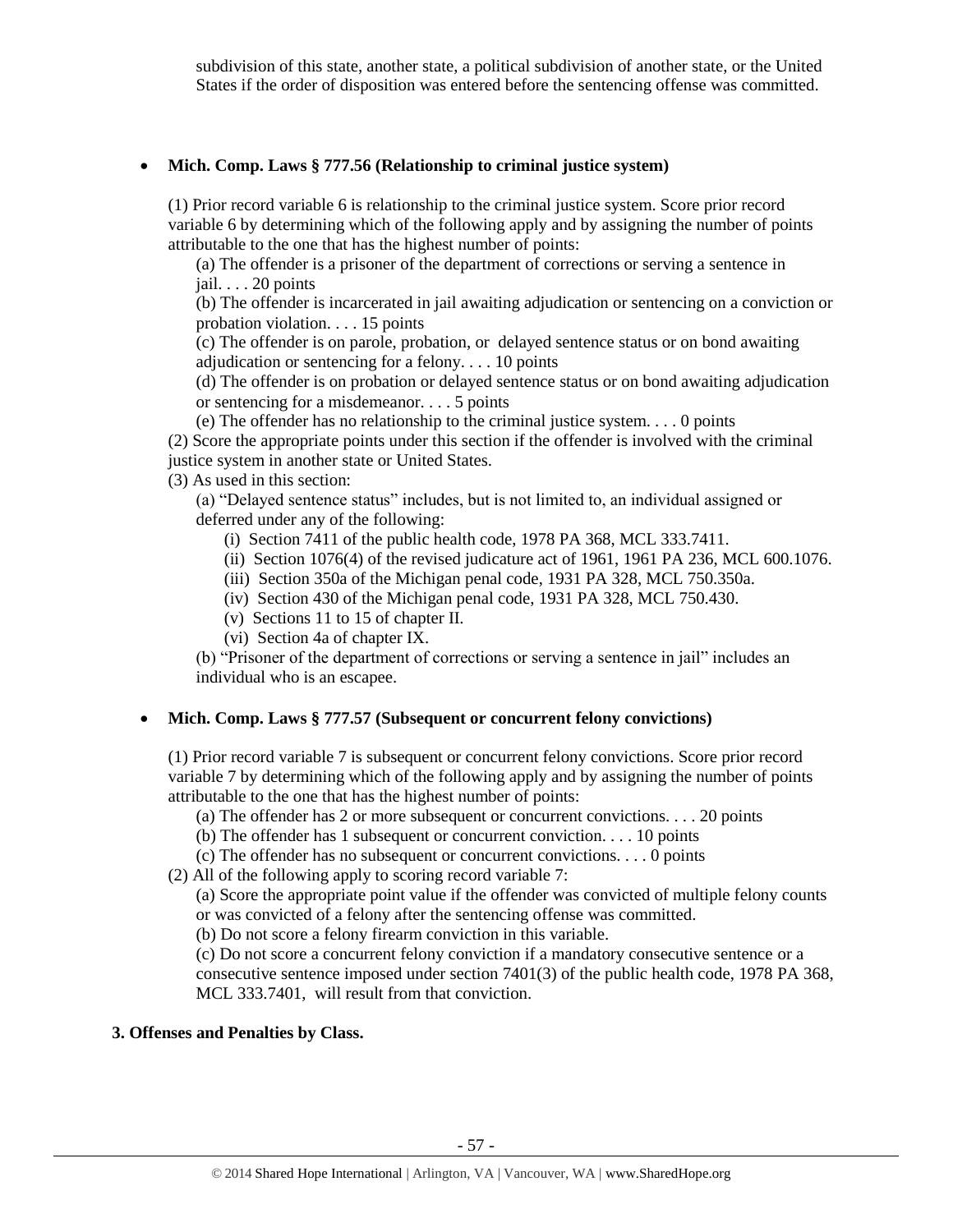Michigan's sentencing guidelines separate offenses into eight separate categories. An individual's sentence is based on the class of the offense, the prior offense variables present, and the prior record variables present.

# *Class A Offenses*

Class A offenses are subject to minimum imprisonment ranges of 21–35 months to 270–450 months. Mich. Comp. Laws § 777.62 (Minimum sentence ranges for class A). The following are Class A offenses:

- Mich. Comp. Laws § 750.349 (Kidnapping; "restrain" defined; violation as felony; penalty; other violation arising from same transaction)
- Mich. Comp. Laws § 750.462b(3) (Forced labor or services; threat of physical harm; prohibition; violation as felony; penalty)
- Mich. Comp. Laws  $§ 750.462c(3)$  (Forced labor or services; physical restraint; prohibition; violation as felony; penalty)
- Mich. Comp. Laws § 750.462d(3) (Forced labor or services; abuse of law or legal process; prohibition; violation as felony; penalty)
- Mich. Comp. Laws § 750.462e(3) (Forced labor or services; destroying, concealing, removing, confiscating, or possessing passport or immigration document of another person; prohibition; violation as felony; penalty)
- Mich. Comp. Laws  $§ 750.462f(3)$  (Forced labor or services; blackmail or threat of financial harm; prohibition; violation as felony; penalty)
- Mich. Comp. Laws  $\S 750.462h(4)$  (Prohibited acts; violation as felony; penalty)
- Mich. Comp. Laws § 750.462i (Kidnapping, criminal sexual conduct, or attempt to kill; penalty)
- Mich. Comp. Laws § 750.462 $j(1)(c)$ , (2)(c) (Providing or obtaining labor or services by force, fraud, or coercion as crime; penalty; recruiting, harboring, transporting, providing, or obtaining person for involuntary servitude or debt bondage as crime; penalty; other violations of law; consecutive terms; restitution; definitions)
- $\bullet$  Mich. Comp. Laws § 750.520b(2) (Criminal sexual conduct in the first degree; felony; consecutive terms)

Mich. Comp. Laws §§ 777.16g (MCL 750.135 to 750.147b; felonies to which chapter applicable; violation of MCL 750.145d), 777.16q (MCL 750.332 to 750.350a; felonies to which chapter applicable). 777.16w (MCL 750.451 to 750.465a(1)(c); felonies to which chapter applicable), 777.16y (MCL 750.520b(2) to 750.532; felonies to which chapter applicable).

| <b>Offense</b><br><b>Variable</b> |            |                                    |                |                |                |              |  |  |  |
|-----------------------------------|------------|------------------------------------|----------------|----------------|----------------|--------------|--|--|--|
|                                   |            | <b>Prior Record Variable Level</b> |                |                |                |              |  |  |  |
| Level                             | A          | B                                  |                | Ð              | E              | F            |  |  |  |
|                                   | $0$ points | $1-9$ points                       | $10-24$ points | $25-49$ points | $50-74$ points | $75+$ points |  |  |  |
|                                   | $21 - 35$  | $27 - 45$                          | $42 - 70$      | $51 - 85$      | $81 - 135$     | $108 - 180$  |  |  |  |
| $(0-19)$                          | months     | months                             | months         | months         | months         | months       |  |  |  |
| points)                           |            |                                    |                |                |                |              |  |  |  |
| II $(20-39)$                      | $27 - 45$  | $42 - 70$                          | $51 - 85$      | $81 - 135$     | $108 - 180$    | $126 - 210$  |  |  |  |
| points)                           | months     | months                             | months         | months         | months         | months       |  |  |  |
| $III(40-59)$                      | $42 - 70$  | $51 - 85$                          | $81 - 135$     | $108 - 180$    | $126 - 210$    | $135 - 225$  |  |  |  |
| points)                           | months     | months                             | months         | months         | months         | months       |  |  |  |
| IV (60-79)                        | $51 - 85$  | $81 - 135$                         | $108 - 180$    | $126 - 210$    | $135 - 225$    | $171 - 285$  |  |  |  |
| points)                           | months     | months                             | months         | months         | months         | months       |  |  |  |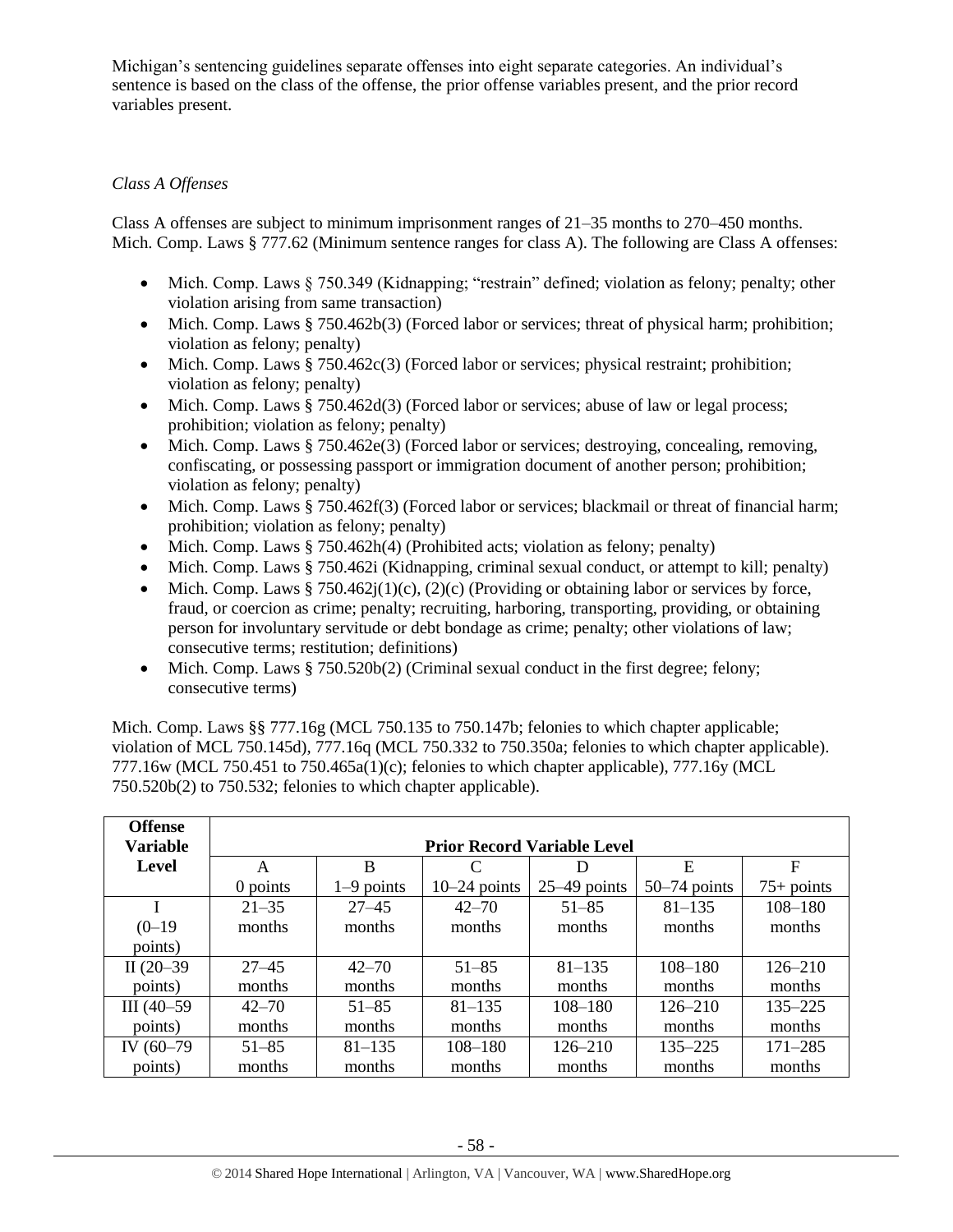| V (80–99) | $81 - 135$  | $108 - 180$ | $126 - 210$ | $135 - 225$ | $171 - 285$ | $225 - 375$ |
|-----------|-------------|-------------|-------------|-------------|-------------|-------------|
| points)   | months      | months      | months      | months, or  | months      | months      |
|           |             |             |             | life        |             |             |
| $VI(100+$ | $108 - 180$ | $126 - 210$ | $135 - 225$ | $171 - 285$ | $225 - 375$ | 270–450     |
| points)   | months      | months      | months, or  | months, or  | months      | months      |
|           |             |             | life        | life        |             |             |

Mich. Comp. Laws § 777.62 (Minimum sentence ranges for class A).

# *Class B Offenses*

Class B offenses are subject to minimum imprisonment ranges of 0–18 months to117–160 months. Mich. Comp. Laws § 777.63 Minimum sentence ranges for class B). The following are Class B offenses:

- Mich. Comp. Laws § 750.145c(2) (Definitions; child sexually abusive activity or material; penalties; possession of child sexually abusive material; expert testimony; defenses; acts of commercial film or photographic print processor; report to law enforcement agency by computer technician; applicability and uniformity of section; enactment or enforcement of ordinances, rules, or regulations prohibited)
- Mich. Comp. Laws  $§ 750.145d(2)(f)$  (Use of Internet or computer system; prohibited communication; violation; penalty; order to reimburse state or local governmental unit; definitions)
- Mich. Comp. Laws § 750.159j (Violation as felony; penalties; imposition of costs; order to criminally forfeit property; additional authority of court; conditions for entering order of criminal forfeiture; attorney fees; determination of extent of property; property not reachable; retention of property by law enforcement agency; disposition of money seized; seizure; other criminal or civil remedies not precluded)
- Mich. Comp. Laws 750.458 (Detaining female in house of prostitution for debt)
- Mich. Comp. Laws § 750.459 (Transporting female for prostitution; felony)
- Mich. Comp. Laws § 750.462 $g(1)$  (Use of minor for child sexually abusive activity; prohibition; violation as felony; penalty)
- Mich. Comp. Laws § 750.462j(2)(b) (Providing or obtaining labor or services by force, fraud, or coercion as crime; penalty; recruiting, harboring, transporting, providing, or obtaining person for involuntary servitude or debt bondage as crime; penalty; other violations of law; consecutive terms; restitution; definitions)
- Mich. Comp. Laws § 750.520d (Criminal sexual conduct in the third degree; felony).

Mich. Comp. Laws §§ 777.16g (MCL 750.135 to 750.147b; felonies to which chapter applicable; violation of MCL 750.145d), 777.16i (MCL 750.158 to 750.182a; felonies to which chapter applicable), 777.16w(MCL 750.451 to 750.465a(1)(c); felonies to which chapter applicable), 777.16y (MCL 750.520b(2) to 750.532; felonies to which chapter applicable).

| <b>Offense</b><br><b>Variable</b> |               |              |                    | <b>Prior Record Variable Level</b> |                |              |
|-----------------------------------|---------------|--------------|--------------------|------------------------------------|----------------|--------------|
| Level                             | A             | B            | $\curvearrowright$ |                                    | E              | F            |
|                                   | $0$ points    | $1-9$ points | $10-24$ points     | $25-49$ points                     | $50-74$ points | $75+$ points |
|                                   | $0-18$ months | $12 - 20$    | $24 - 40$          | $36 - 60$                          | $51 - 85$      | $72 - 120$   |
| $(0-9$ points)                    |               | months       | months             | months                             | months         | months       |
| II $(10-24)$                      | $12 - 20$     | $15 - 25$    | $30 - 50$          | $51 - 85$                          | $72 - 120$     | $78 - 130$   |
| points)                           | months        | months       | months             | months                             | months         | months       |
| Ш                                 | $15 - 25$     | $21 - 35$    | $36 - 60$          | $57 - 95$                          | $78 - 130$     | $84 - 140$   |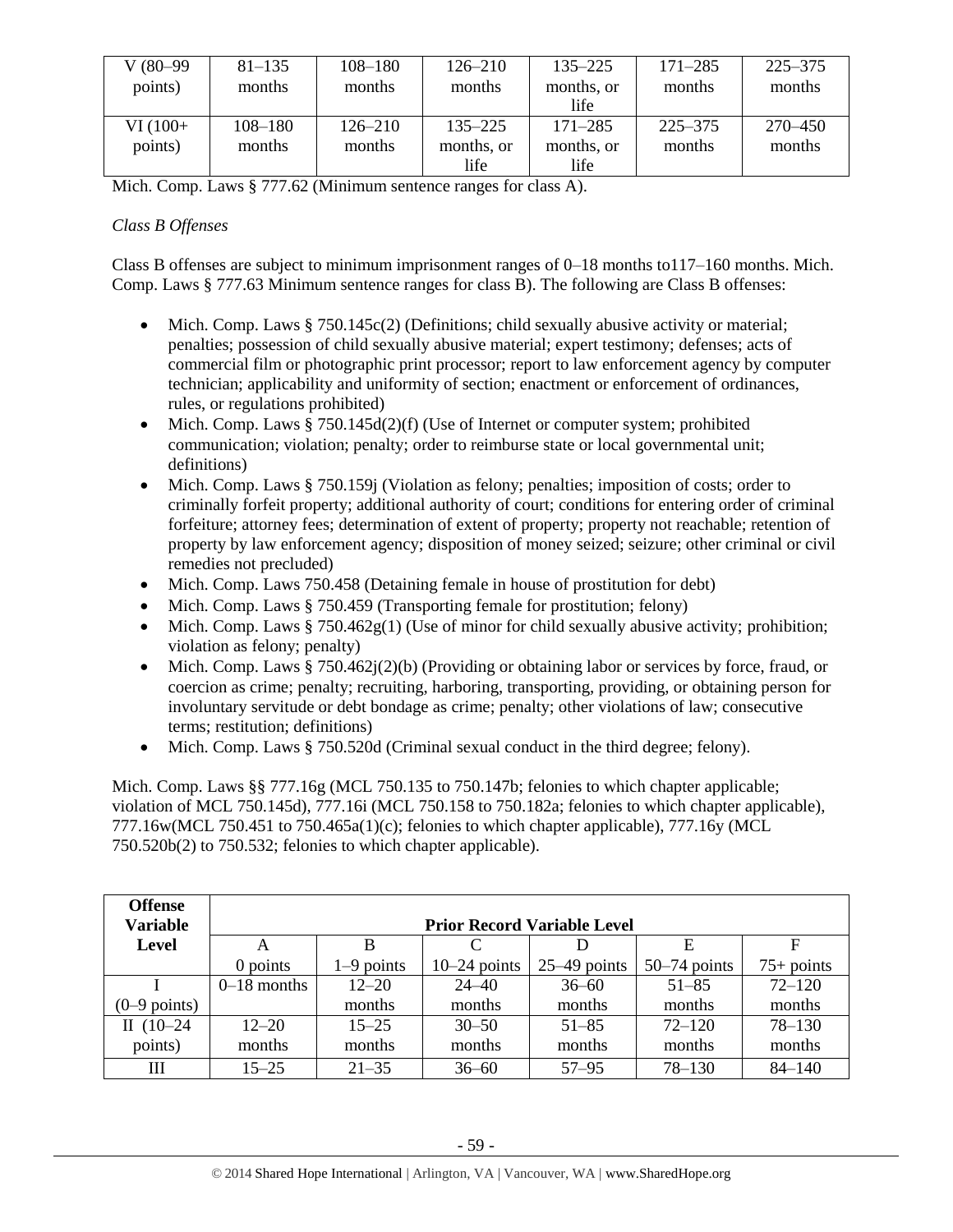| $(25-34)$       | months    | months    | months    | months     | months     | months      |
|-----------------|-----------|-----------|-----------|------------|------------|-------------|
| points)         |           |           |           |            |            |             |
| IV              | $21 - 35$ | $24 - 40$ | $45 - 75$ | $72 - 120$ | $84 - 140$ | $87 - 145$  |
| $(34 -$         | months    | months    | months    | months     | months     | months      |
| 49points)       |           |           |           |            |            |             |
| $V(50-74)$      | $24 - 40$ | $36 - 60$ | $51 - 85$ | $78 - 130$ | $87 - 145$ | $99 - 160$  |
| points)         | months    | months    | months    | months     | months     | months      |
| VI              | $36 - 60$ | $45 - 75$ | $57 - 95$ | $84 - 140$ | $99 - 160$ | $117 - 160$ |
| $(75 + points)$ | months    | months    | months    | months     | months     | months      |

Mich. Comp. Laws § 777.63 (Minimum sentence ranges for class B).

# *Class C Offenses*

Class C offenses are subject to minimum imprisonment ranges of  $0-11$  months to  $62-114$  months. Mich. Comp. Laws § 777.64 (Minimum sentence ranges for class C). The following are Class C offenses:

- Mich. Comp. Laws  $§ 750.145d(2)(e)$  (Use of Internet or computer system; prohibited communication; violation; penalty; order to reimburse state or local governmental unit; definitions)
- Mich. Comp. Laws § 750.462b(2) (Forced labor or services; threat of physical harm; prohibition; violation as felony; penalty)
- $\bullet$  Mich. Comp. Laws § 750.462c(2) (Forced labor or services; physical restraint; prohibition; violation as felony; penalty)
- Mich. Comp. Laws § 750.462d(2) (Forced labor or services; abuse of law or legal process; prohibition; violation as felony; penalty)
- $\bullet$  Mich. Comp. Laws § 750.462e(2) (Forced labor or services; destroying, concealing, removing, confiscating, or possessing passport or immigration document of another person; prohibition; violation as felony; penalty)
- Mich. Comp. Laws § 750.462f(2) (Forced labor or services; blackmail or threat of financial harm; prohibition; violation as felony; penalty)
- Mich. Comp. Laws  $\S 750.462h(3)$  (Prohibited acts; violation as felony; penalty)
- Mich. Comp. Laws § 750.520c (Criminal sexual conduct in the second degree; felony).

Mich. Comp. Laws §§ 777.16g(MCL 750.135 to 750.147b; felonies to which chapter applicable; violation of MCL 750.145d), 777.16w (MCL 750.451 to 750.465a(1)(c); felonies to which chapter applicable), 777.16y (MCL 750.158 to 750.182a; felonies to which chapter applicable).

| <b>Offense</b>         |               |               |                                    |                |                |              |
|------------------------|---------------|---------------|------------------------------------|----------------|----------------|--------------|
| <b>Variable</b>        |               |               | <b>Prior Record Variable Level</b> |                |                |              |
| <b>Level</b>           | A             | B             |                                    |                | E              | $\mathbf F$  |
|                        | 0 points      | $1-9$ points  | $10-24$ points                     | $25-49$ points | $50-74$ points | $75+$ points |
|                        | $0-11$ months | $0-17$ months | $10 - 19$                          | $12 - 24$      | $19 - 38$      | $29 - 57$    |
| $(0-9 \text{ points})$ |               |               | months                             | months         | months         | months       |
| $\rm{II}$ (            | $0-17$ months |               |                                    | $19 - 38$      | $29 - 57$      | $36 - 71$    |
| 10-24                  |               | $5-17$        | $12 - 24$                          | months         | months         | months       |
| points)                |               | months        | months                             |                |                |              |
| III(                   | $10 - 19$     | $12 - 24$     | $19 - 38$                          | $29 - 57$      | $36 - 71$      | $43 - 86$    |
| 25-34                  | months        | months        | months                             | months         | months         | months       |
| points)                |               |               |                                    |                |                |              |
| IV                     | $12 - 24$     | $19 - 38$     | $29 - 57$                          | $36 - 71$      | $43 - 86$      | $50 - 100$   |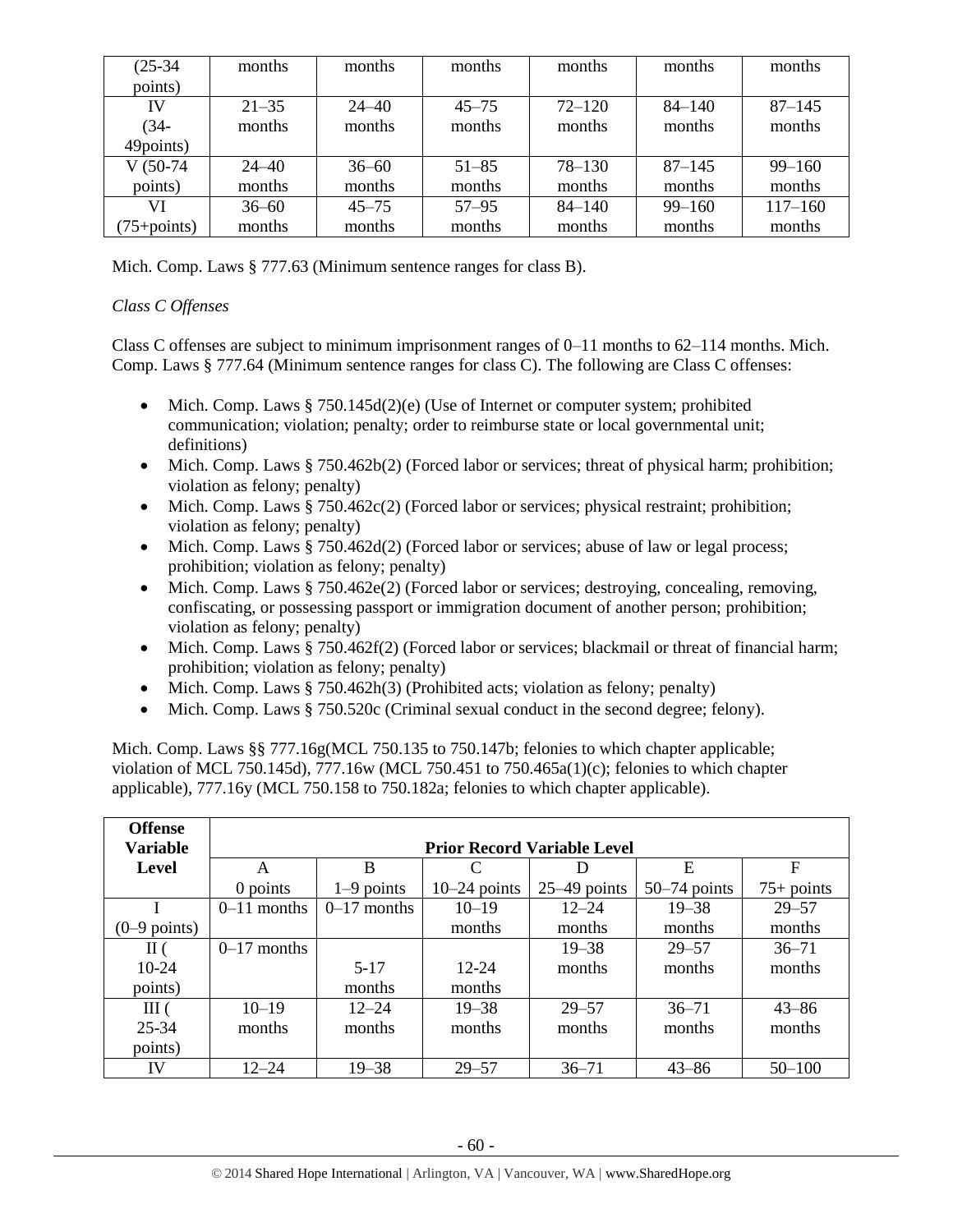| $(35-49)$ | months    | months    | months    | months     | months     | months     |
|-----------|-----------|-----------|-----------|------------|------------|------------|
| points)   |           |           |           |            |            |            |
|           | $19 - 38$ | $29 - 57$ | $36 - 71$ | $43 - 86$  | $50 - 100$ | $58 - 114$ |
| 50-74     | months    | months    | months    | months     | months     | months     |
| points)   |           |           |           |            |            |            |
| VI (      | $29 - 57$ | $36 - 71$ | $43 - 86$ | $50 - 100$ | $58 - 114$ | $62 - 114$ |
| $75+$     | months    | months    | months    | months     | months     | months     |
| points)   |           |           |           |            |            |            |

Mich. Comp. Laws § 777.64 (Minimum sentence ranges for class).

# *Class D Offenses*

Class D offenses are subject to minimum imprisonment ranges of 0–6 to 43–76 months. Mich. Comp. Laws § 777.65 (Minimum sentence ranges for class D). The following are Class D offenses:

- Mich. Comp. Laws § 750.145b (Accosting, enticing or soliciting child for immoral purpose; prior conviction; penalty)
- $\bullet$  Mich. Comp. Laws § 750.145c(3) (Definitions; child sexually abusive activity or material; penalties; possession of child sexually abusive material; expert testimony; defenses; acts of commercial film or photographic print processor; report to law enforcement agency by computer technician; applicability and uniformity of section; enactment or enforcement of ordinances, rules, or regulations prohibited)
- Mich. Comp. Laws  $§ 750.145d(2)(d)$  (Use of Internet or computer system; prohibited communication; violation; penalty; order to reimburse state or local governmental unit; definitions)
- $\bullet$  Mich. Comp. Laws § 750.462b(1) (Forced labor or services; threat of physical harm; prohibition; violation as felony; penalty)
- $\bullet$  Mich. Comp. Laws § 750.462c(1) (Forced labor or services; physical restraint; prohibition; violation as felony; penalty)
- Mich. Comp. Laws § 750.462d(1) (Forced labor or services; abuse of law or legal process; prohibition; violation as felony; penalty)
- $\bullet$  Mich. Comp. Laws § 750.462e(1) (Forced labor or services; destroying, concealing, removing, confiscating, or possessing passport or immigration document of another person; prohibition; violation as felony; penalty)
- Mich. Comp. Laws § 750.462f(1) (Forced labor or services; blackmail or threat of financial harm; prohibition; violation as felony; penalty)
- Mich. Comp. Laws  $§ 750.462h(2)$  (Prohibited acts; violation as felony; penalty)
- $\bullet$  Mich. Comp. Laws § 750.462j(2)(a) (Providing or obtaining labor or services by force, fraud, or coercion as crime; penalty; recruiting, harboring, transporting, providing, or obtaining person for involuntary servitude or debt bondage as crime; penalty; other violations of law; consecutive terms; restitution; definitions)
- Mich. Comp. Laws  $\S 750.520(g)(1)$  (Assault with intent to commit criminal sexual conduct; felony).

Mich. Comp. Laws §§ 777.16g (MCL 750.135 to 750.147b; felonies to which chapter applicable; violation of MCL 750.145d), 777.16w (MCL 750.451 to 750.465a(1)(c); felonies to which chapter applicable), 777.16y MCL 750.520b(2) to 750.532; felonies to which chapter applicable).

**Offense**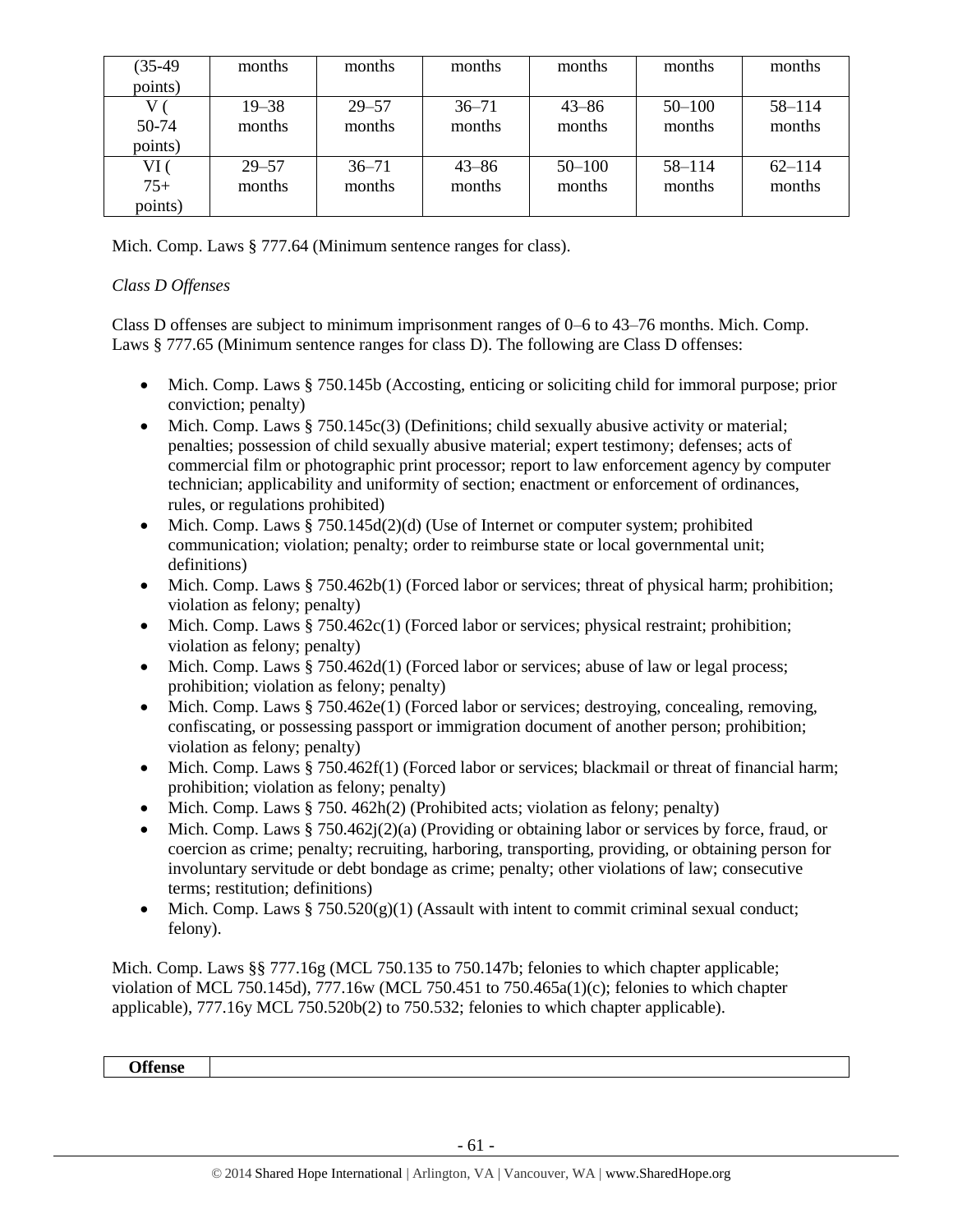| <b>Variable</b> |               |               |                | <b>Prior Record Variable Level</b> |                |                |
|-----------------|---------------|---------------|----------------|------------------------------------|----------------|----------------|
| <b>Level</b>    | A             | B             | C              | D                                  | E              | $\overline{F}$ |
|                 | 0 points      | $1-9$ points  | $10-24$ points | $25-49$ points                     | $50-74$ points | $75+$ points   |
|                 | $0-6$ months  | $0-9$ months  | $0-11$ months  | $0-17$ months                      | $5-23$ months  | $10 - 23$      |
| $(0-9$ points)  |               |               |                |                                    |                | months         |
| $\rm{II}$ (     | $0-9$ months  | $0-11$ months | $0-17$ months  | $5-23$ months                      | $10 - 23$      | $19 - 38$      |
| $(10-$          |               |               |                |                                    | months         | months         |
| 24points)       |               |               |                |                                    |                |                |
| Ш               | $0-11$ months | $0-17$ months | $5-23$ months  | $10 - 23$                          | $19 - 38$      | $29 - 57$      |
| $(25-34)$       |               |               |                | months                             | months         | months         |
| points)         |               |               |                |                                    |                |                |
| IV              | $0-17$ months | $5-23$ months | $10 - 23$      | $19 - 38$                          | $29 - 57$      | $34 - 67$      |
| $(35-49)$       |               |               | months         | months                             | months         | months         |
| points)         |               |               |                |                                    |                |                |
| V               | $5-23$ months | $10 - 23$     | $19 - 38$      | $29 - 57$                          | $34 - 67$      | $38 - 76$      |
| $(50-74)$       |               | months        | months         | months                             | months         | months         |
| points)         |               |               |                |                                    |                |                |
| $VI(75+)$       | $10 - 23$     | $19 - 38$     | $29 - 57$      | $34 - 67$                          | $38 - 76$      | $43 - 76$      |
| points)         | months        | months        | months         | months                             | months         | months         |
|                 |               |               |                |                                    |                |                |

Mich. Comp. Laws § 777.65 (Minimum sentence ranges for class D).

# *Class E Offenses*

Class E offenses are subject to minimum imprisonment ranges of 0–3 months to 24–38 months. Mich. Comp. Laws § 777.66 (Minimum sentence ranges for class E). The following are Class E offenses:

- Mich. Comp. Laws § 750.452 (House of ill-fame; keeping, maintaining or operating)
- Mich. Comp. Laws  $\S 750.520(g)(2)$  (Assault with intent to commit criminal sexual conduct; felony)
- An attempt to commit any Class A, B, C, or D offense

Mich. Comp. Laws §§ 777.19(Attempt to commit offense, applicability of chapter), 777.16w (MCL 750.451 to 750.465a(1)(c); felonies to which chapter applicable), 777.16y (MCL 750.520b(2) to 750.532; felonies to which chapter applicable).

| <b>Offense</b>  |               |                                    |                |                |                |              |  |  |
|-----------------|---------------|------------------------------------|----------------|----------------|----------------|--------------|--|--|
| <b>Variable</b> |               | <b>Prior Record Variable Level</b> |                |                |                |              |  |  |
| Level           | A             | B                                  | $\mathcal{C}$  | Ð              | E              | F            |  |  |
|                 | 0 points      | $1-9$ points                       | $10-24$ points | $25-49$ points | $50-74$ points | $75+$ points |  |  |
|                 | $0-3$ months  | $0-6$ months                       | $0-9$ months   | $5-23$ months  | $7-23$ months  |              |  |  |
| $(0-9$ points)  |               |                                    |                |                |                | $9 - 23$     |  |  |
|                 |               |                                    |                |                |                | months       |  |  |
| H               | $0-6$ months  | $0-9$ months                       | $0-11$ months  | $7-23$ months  | $10 - 23$      | $12 - 24$    |  |  |
| $(10-24)$       |               |                                    |                |                | months         | months       |  |  |
| points)         |               |                                    |                |                |                |              |  |  |
| Ш               | $0-9$ months  | $0-11$ months                      | $0-17$ months  | $10 - 23$      | $12 - 24$      | $14 - 29$    |  |  |
| $(25-34)$       |               |                                    |                | months         | months         | months       |  |  |
| points)         |               |                                    |                |                |                |              |  |  |
| IV              | $0-11$ months | $0-17$ months                      | $5-23$ months  | $12 - 24$      | $14 - 29$      | $19 - 38$    |  |  |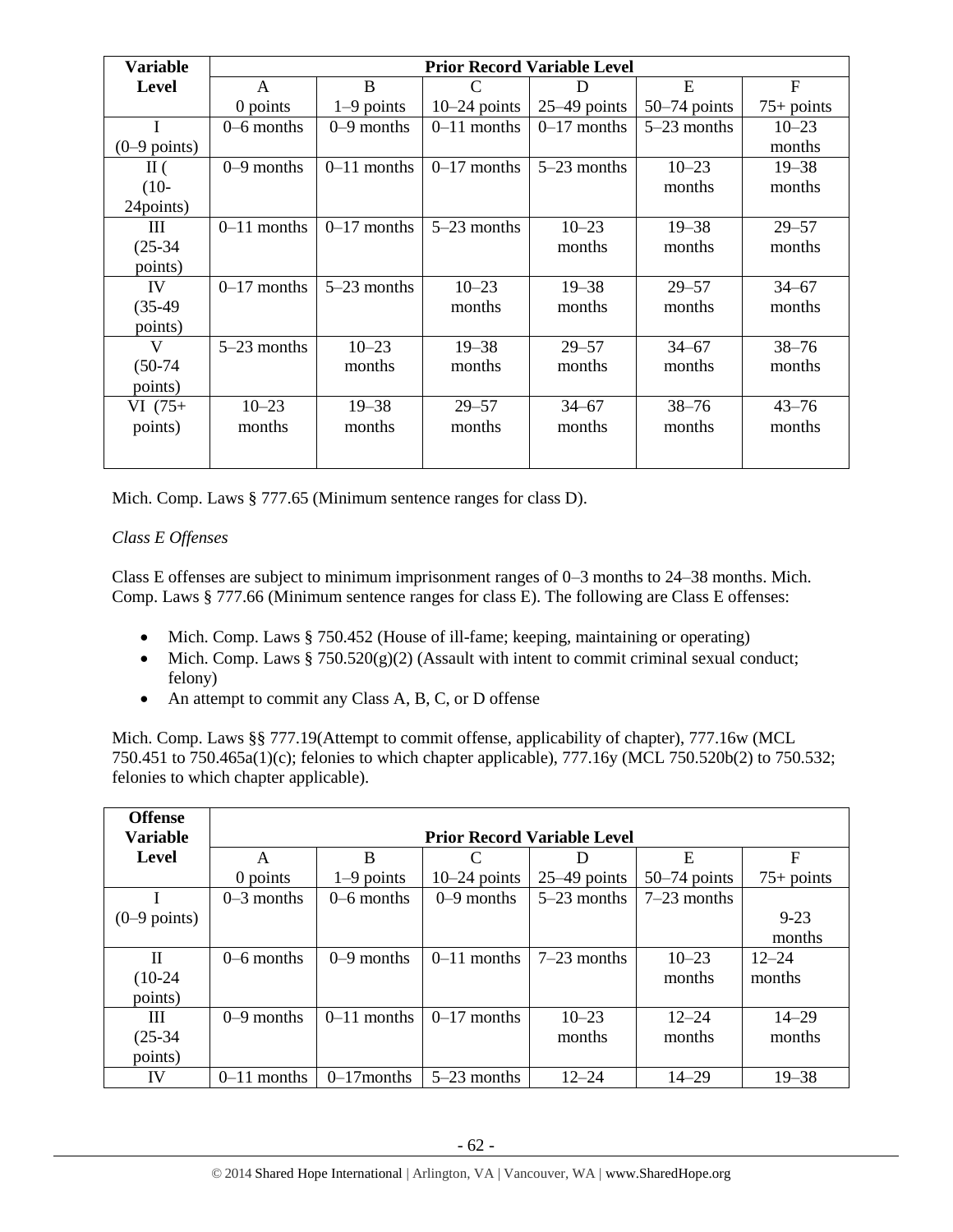| $(35-49)$ |                                                       |           | months    | months    | months    |
|-----------|-------------------------------------------------------|-----------|-----------|-----------|-----------|
| points)   |                                                       |           |           |           |           |
|           | $0-14$ months $\vert 5-23$ months $\vert 7-23$ months |           | $14 - 29$ | $19 - 38$ | $22 - 38$ |
| $(50-74)$ |                                                       |           | months    | months    | months    |
| points)   |                                                       |           |           |           |           |
| VI        | $0-17$ months $17-23$ months                          | $12 - 24$ | $19 - 38$ | $22 - 38$ | $24 - 38$ |
| $(75 +$   |                                                       | months    | months    | months    | months    |
| points)   |                                                       |           |           |           |           |

Mich. Comp. Laws §§ 777.66 (Minimum sentence ranges for class E).

# *Class F Offenses*

Class F offenses subject to minimum imprisonment ranges of 0–3 months to 17–30 months. Mich. Comp. Laws § 777.67 (Minimum sentence ranges for class F). The following are Class F offenses:

- Mich. Comp. Laws § 750.145a (Accosting, enticing or soliciting child for immoral purpose)
- Mich. Comp. Laws  $§ 750.145c(4)$  (Definitions; child sexually abusive activity or material; penalties; possessions of child sexually abusive material; expert testimony, defenses; acts of commercial film or photographic print processor; report to law enforcement agency by computer technician; applicability and uniformity of section; enactment or enforcement of ordinances, rules, or regulations prohibited)
- Mich. Comp. Laws  $§ 750.145d(2)(c)$  (Use of Internet or computer system; prohibited communication; violation; penalty; order to reimburse state or local governmental unit; definitions)

| <b>Offense</b>  |               |                                    |                |                |                |              |  |  |
|-----------------|---------------|------------------------------------|----------------|----------------|----------------|--------------|--|--|
| <b>Variable</b> |               | <b>Prior Record Variable Level</b> |                |                |                |              |  |  |
| <b>Level</b>    | A             | B                                  | C              | D              | E              | $\mathbf F$  |  |  |
|                 | 0 points      | $1-9$ points                       | $10-24$ points | $25-49$ points | $50-74$ points | $75+$ points |  |  |
|                 | $0-3$ months  | $0-6$ months                       | $0-9$ months   | $2-17$ months  | $5-23$ months  | $10 - 23$    |  |  |
|                 |               |                                    |                |                |                | months       |  |  |
| $(0-9$ points)  |               |                                    |                |                |                |              |  |  |
| Н               | $0-6$ months  | $0-9$ months                       | $0-17$ months  | $5-23$ months  | $10 - 23$      | $12 - 24$    |  |  |
| $(10-34)$       |               |                                    |                |                | months         | months       |  |  |
| points)         |               |                                    |                |                |                |              |  |  |
| III(            | $0-9$ months  | $0-17$ months                      | $2-17$ months  | $10 - 23$      | $12 - 24$      | $14 - 29$    |  |  |
| 35-74           |               |                                    |                | months         | months         | months       |  |  |
| points)         |               |                                    |                |                |                |              |  |  |
| IV $($          | $0-17$ months | $2-17$ months                      |                | $12 - 24$      | $14 - 29$      | $17 - 30$    |  |  |
| $75+$           |               |                                    | $5-23$ months  | months         | months         | months       |  |  |
| points)         |               |                                    |                |                |                |              |  |  |

Mich. Comp. Laws § 777.16g (MCL 750.135 to 750.147b; felonies to which chapter applicable; violation of MCL 750.145d).

Mich. Comp. Laws § 777.67 (Minimum sentence ranges for class F).

# *Class G Offenses*

Class G offenses subject to minimum imprisonment ranges of 0–3 months to 7–23 months. Mich. Comp. Laws § 777.68 (Minimum sentence ranges for class G). The following are Class G offenses: